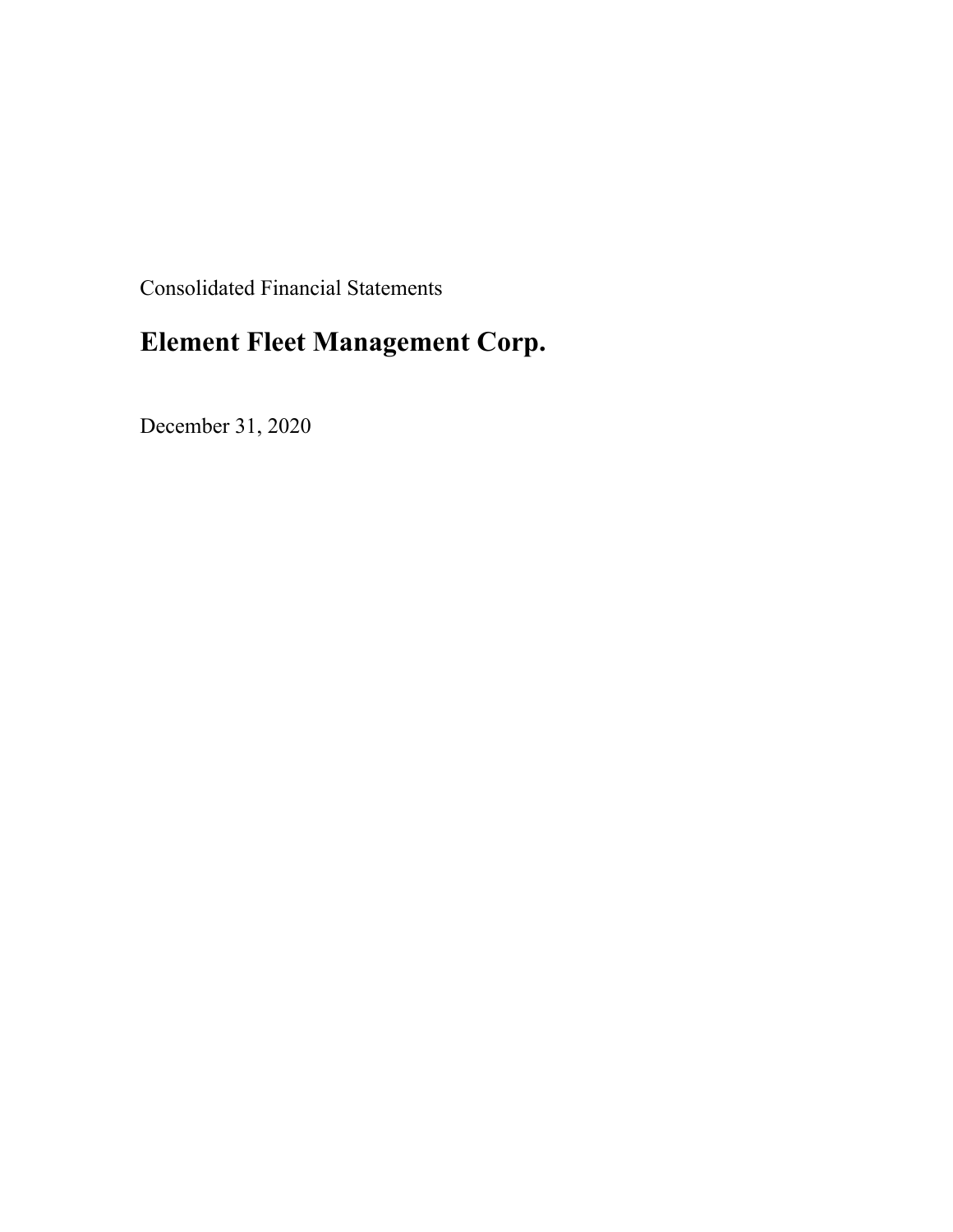#### **INDEPENDENT AUDITORS' REPORT**

To the Shareholders of

#### **Element Fleet Management Corp.**

#### **Opinion**

We have audited the consolidated financial statements of Element Fleet Management Corp. and its subsidiaries (the Company), which comprise the consolidated statements of financial position as at December 31, 2020 and 2019, and the consolidated statements of operations, consolidated statements of comprehensive income (loss), consolidated statements of changes in shareholders' equity and consolidated statements of cash flows for the years then ended, and notes to the consolidated financial statements, including a summary of significant accounting policies.

In our opinion, the accompanying consolidated financial statements present fairly, in all material respects, the consolidated financial position of the Company as at December 31, 2020 and 2019, and its consolidated financial performance and its consolidated cash flows for the years then ended in accordance with International Financial Reporting Standards (IFRSs).

#### **Basis for opinion**

We conducted our audit in accordance with Canadian generally accepted auditing standards. Our responsibilities under those standards are further described in the *Auditor's responsibilities for the audit of the consolidated financial statements* section of our report. We are independent of the Company in accordance with the ethical requirements that are relevant to our audit of the consolidated financial statements in Canada, and we have fulfilled our other ethical responsibilities in accordance with these requirements. We believe that the audit evidence we have obtained is sufficient and appropriate to provide a basis for our opinion.

#### **Key audit matters**

Key audit matters are those matters that, in our professional judgment, were of most significance in the audit of the consolidated financial statements of the current period. These matters were addressed in the context of the audit of the consolidated financial statements as a whole, and in forming the auditor's opinion thereon, and we do not provide a separate opinion on these matters. For each matter below, our description of how our audit addressed the matter is provided in that context.

We have fulfilled the responsibilities described in the *Auditor's responsibilities for the audit of the consolidated financial statements* section of our report, including in relation to these matters. Accordingly, our audit included the performance of procedures designed to respond to our assessment of the risks of material misstatement of the consolidated financial statements. The results of our audit procedures, including the procedures performed to address the matters below, provide the basis for our audit opinion on the accompanying consolidated financial statements.

#### **Valuation of deferred tax assets**

#### *Key audit matter*

As described in Notes 3 and 15 to the consolidated financial statements, the Company has deferred tax assets of \$444,120 thousand as at December 31, 2020. Deferred tax assets are recognized to the extent that it is probable that they can be utilized to offset future taxable profit. The Company's ability to recognize deferred tax assets on tax losses carried forward is assessed by management at the end of each reporting period, considering forecasts of future taxable profits and the interpretation of taxation legislation for tax planning strategies.

Auditing the valuation of the deferred tax assets required significant judgment in the interpretation of complex tax legislation and jurisprudence as well as the evaluation of management's tax planning strategies and projections of future taxable profits. As a result of the economic impacts of COVID-19, there is a heightened degree of uncertainty in forecasting future taxable profits. The application of these judgments impacts the evaluation of the timeline to realize deferred tax assets.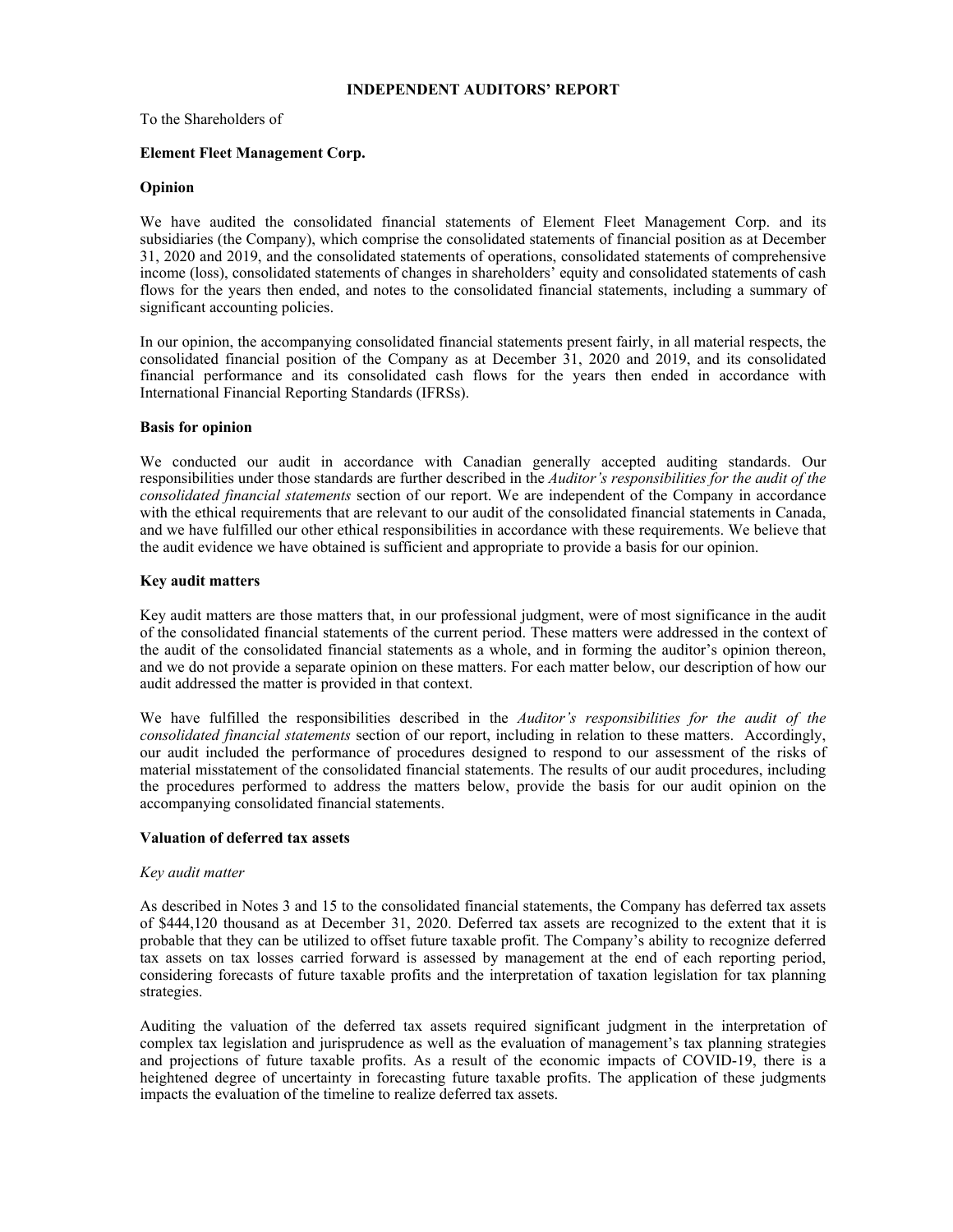#### *How our audit addressed the key audit matter*

To test the valuation of deferred tax assets, we performed the following audit procedures, among others, with the involvement of our tax specialists:

- Obtained an understanding of the Company's overall tax strategies and components of income taxrelated account balances by jurisdiction;
- Evaluated tax utilization strategies for recognized deferred tax assets in jurisdictions where tax planning is required to support utilization, including consideration of the technical merits of management's tax planning strategies and the amount of expected taxable income/loss using our knowledge of, and experience with, the application of income tax laws by the relevant income tax authorities;
- Evaluated management's forecasts of significant inputs and assumptions, including revenue and expense projections, by comparing to current industry and economic trends, comparing to historical cash flow trends, assessing the historical accuracy of management's previous forecasts, and considering the manner in which changes to the company's business model, customer base, or revenue streams had been incorporated into the forecasts; and
- Assessed the adequacy of the disclosures related to income taxes.

#### **Allowance for credit losses**

#### *Key audit matter*

As described in Notes 3 and 4 of the consolidated financial statements, the Company recognized an allowance for credit losses of \$17,718 thousand as at December 31, 2020 using an expected credit loss model (ECL). The ECL is an unbiased and probability-weighted estimate of credit losses expected to occur in the future, which is based on the probability of default (PD), loss given default (LGD) and exposure at default (EAD) relating to the underlying financial asset. The ECL is determined by evaluating a range of possible outcomes, incorporating reasonable and supportable information about past events, current conditions, and future economic forecasts. As permitted by IFRS, the Company measures the allowance for credit losses for all finance lease receivables based on lifetime ECLs.

Auditing the allowance for credit losses was complex and required the application of significant judgment because of the forward-looking nature of the key assumptions, the complex interrelationships between the variables used to estimate ECL, and the uncertain economic impact that COVID-19 will have on the Company's clients. Key areas of judgment include evaluating: (i) the models and methodologies used for measuring ECL; (ii) the forward-looking assumptions incorporated into the ECL, including the impacts of COVID-19; (iii) the valuation of collateral used in the determination of LGD; and (iv) the assessment of the qualitative component of the ECL determined based on management's expert credit judgment. The allowance for credit losses is a significant estimate for which variations in inputs, assumptions, model methodology and judgments can have a material effect on the measurement of expected credit losses.

#### *How our audit addressed the key audit matter*

To test the valuation of the allowance for credit losses, we performed the following audit procedures, among others:

- Assessed management's ECL modelling process and methodology for compliance with IFRS, including the relationship between client risk ratings and PD, the methodology for incorporating collateral values into LGD, and the incorporation of forward-looking assumptions into the ECL;
- Assessed management's credit file review methodology and evaluated the risk ratings assigned to a sample of clients, including inspection of supporting documentation and consideration of external ratings available from credit rating agencies;
- Evaluated the reasonableness of the fair values estimated for leased vehicles used in the determination of LGD for a sample of clients by comparing to third party market data; and
- Assessed the adequacy of the disclosures relating to allowance for credit losses.

#### **Other information**

Management is responsible for the other information. The other information comprises the Management Discussion and Analysis.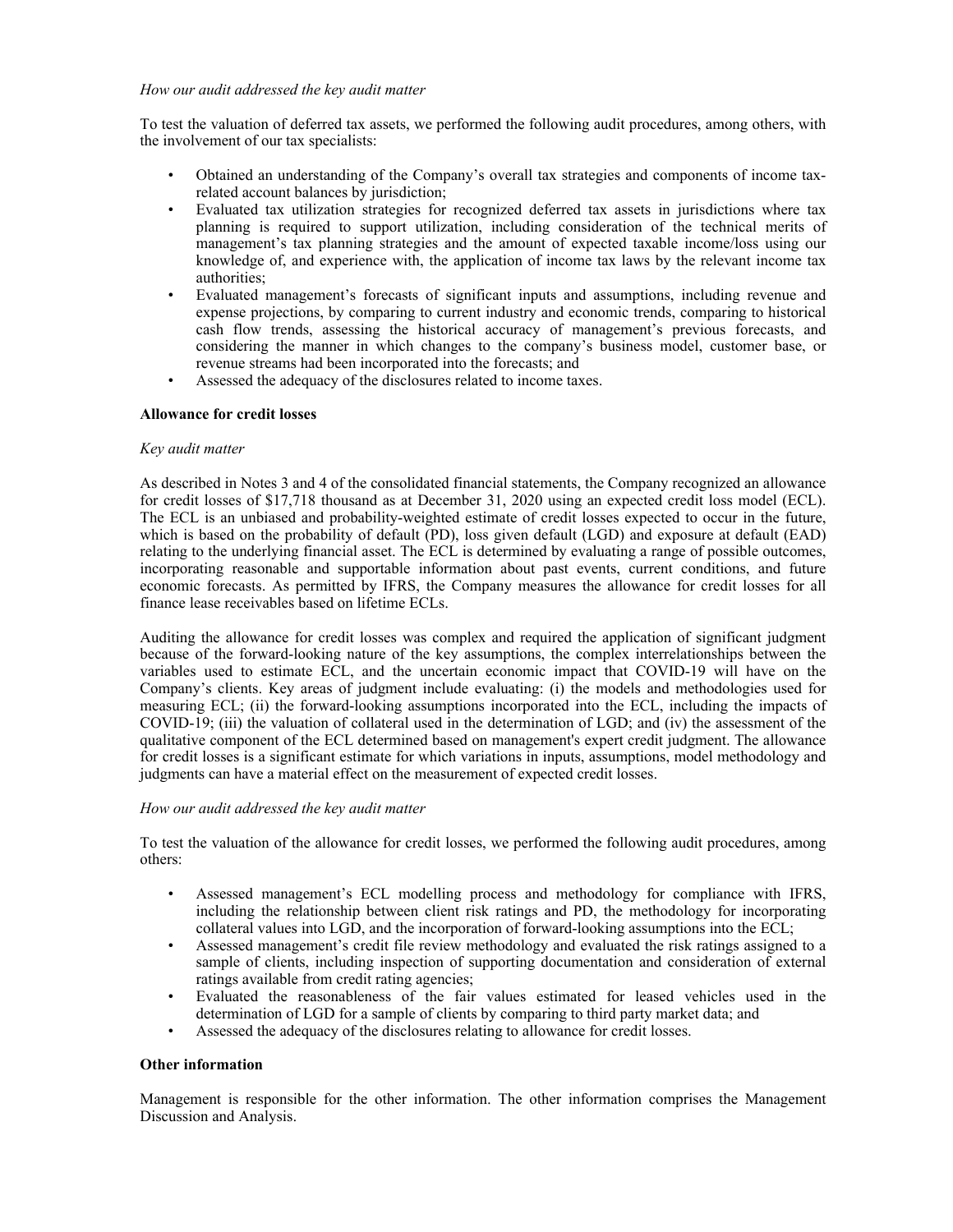Our opinion on the consolidated financial statements does not cover the other information and we do not express any form of assurance conclusion thereon.

In connection with our audit of the consolidated financial statements, our responsibility is to read the other information, and in doing so, consider whether the other information is materially inconsistent with the consolidated financial statements or our knowledge obtained in the audit or otherwise appears to be materially misstated.

We obtained the Management Discussion and Analysis prior to the date of this auditor's report. If, based on the work we have performed, we conclude that there is a material misstatement of this other information, we are required to report that fact in this auditor's report. We have nothing to report in this regard.

#### **Responsibilities of management and those charged with governance for the consolidated financial statements**

Management is responsible for the preparation and fair presentation of the consolidated financial statements in accordance with IFRSs, and for such internal control as management determines is necessary to enable the preparation of consolidated financial statements that are free from material misstatement, whether due to fraud or error.

In preparing the consolidated financial statements, management is responsible for assessing the Company's ability to continue as a going concern, disclosing, as applicable, matters related to going concern and using the going concern basis of accounting unless management either intends to liquidate the Company or to cease operations, or has no realistic alternative but to do so.

Those charged with governance are responsible for overseeing the Company's financial reporting process.

#### **Auditor's responsibilities for the audit of the consolidated financial statements**

Our objectives are to obtain reasonable assurance about whether the consolidated financial statements as a whole are free from material misstatement, whether due to fraud or error, and to issue an auditor's report that includes our opinion. Reasonable assurance is a high level of assurance, but is not a guarantee that an audit conducted in accordance with Canadian generally accepted auditing standards will always detect a material misstatement when it exists. Misstatements can arise from fraud or error and are considered material if, individually or in the aggregate, they could reasonably be expected to influence the economic decisions of users taken on the basis of these consolidated financial statements.

As part of an audit in accordance with Canadian generally accepted auditing standards, we exercise professional judgment and maintain professional skepticism throughout the audit. We also:

- Identify and assess the risks of material misstatement of the consolidated financial statements, whether due to fraud or error, design and perform audit procedures responsive to those risks, and obtain audit evidence that is sufficient and appropriate to provide a basis for our opinion. The risk of not detecting a material misstatement resulting from fraud is higher than for one resulting from error, as fraud may involve collusion, forgery, intentional omissions, misrepresentations, or the override of internal control.
- Obtain an understanding of internal control relevant to the audit in order to design audit procedures that are appropriate in the circumstances, but not for the purpose of expressing an opinion on the effectiveness of the Company's internal control.
- Evaluate the appropriateness of accounting policies used and the reasonableness of accounting estimates and related disclosures made by management.
- Conclude on the appropriateness of management's use of the going concern basis of accounting and, based on the audit evidence obtained, whether a material uncertainty exists related to events or conditions that may cast significant doubt on the Company's ability to continue as a going concern. If we conclude that a material uncertainty exists, we are required to draw attention in our auditor's report to the related disclosures in the consolidated financial statements or, if such disclosures are inadequate, to modify our opinion. Our conclusions are based on the audit evidence obtained up to the date of our auditor's report. However, future events or conditions may cause the Company to cease to continue as a going concern.
- Evaluate the overall presentation, structure and content of the consolidated financial statements, including the disclosures, and whether the consolidated financial statements represent the underlying transactions and events in a manner that achieves fair presentation.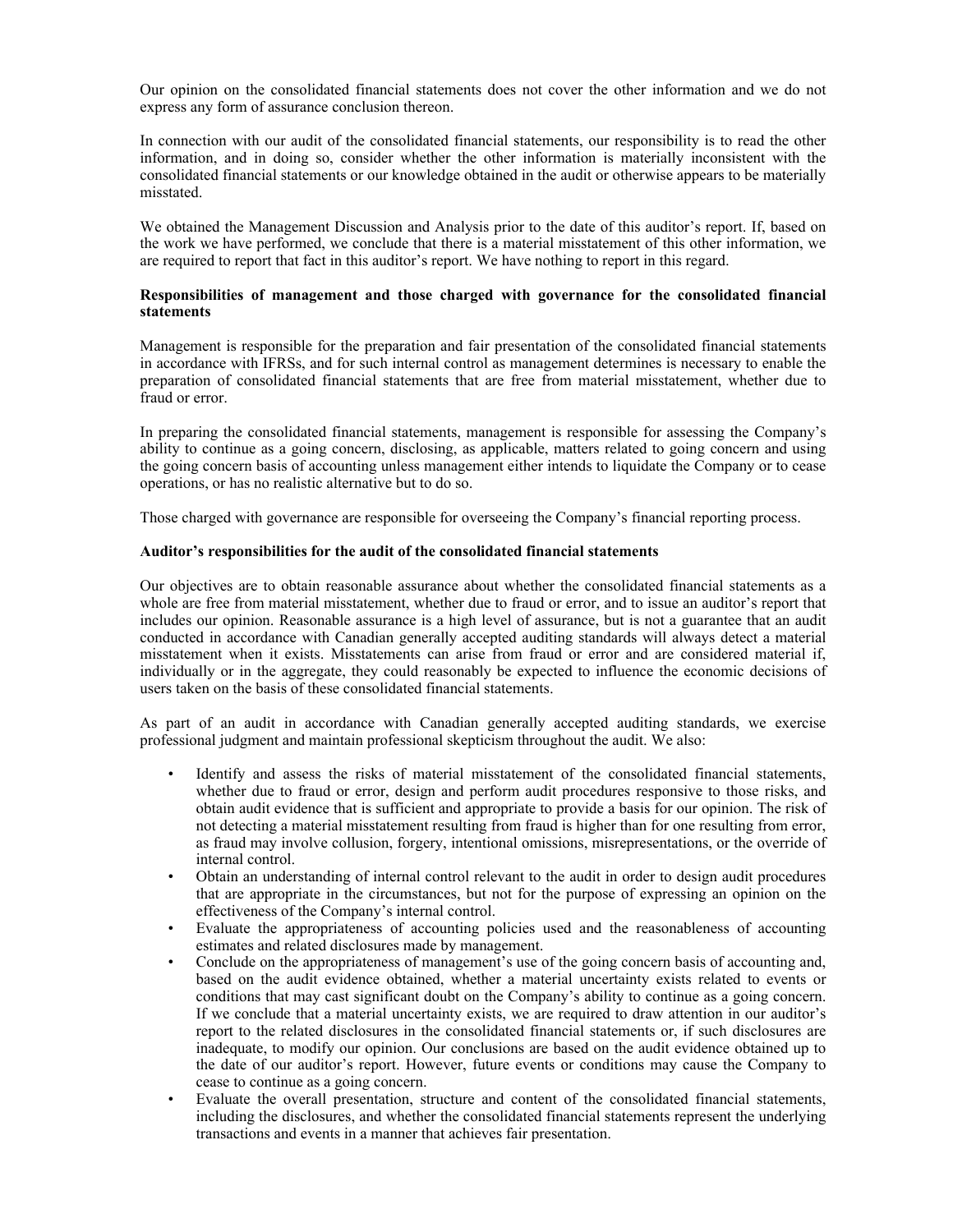• Obtain sufficient appropriate audit evidence regarding the financial information of the entities or business activities within the Company to express an opinion on the consolidated financial statements. We are responsible for the direction, supervision and performance of the group audit. We remain solely responsible for our audit opinion.

We communicate with those charged with governance regarding, among other matters, the planned scope and timing of the audit and significant audit findings, including any significant deficiencies in internal control that we identify during our audit.

We also provide those charged with governance with a statement that we have complied with relevant ethical requirements regarding independence, and to communicate with them all relationships and other matters that may reasonably be thought to bear on our independence, and where applicable, related safeguards.

From the matters communicated with those charged with governance, we determine those matters that were of most significance in the audit of the consolidated financial statements of the current period and are therefore the key audit matters. We describe these matters in our auditor's report unless law or regulation precludes public disclosure about the matter or when, in extremely rare circumstances, we determine that a matter should not be communicated in our report because the adverse consequences of doing so would reasonably be expected to outweigh the public interest benefits of such communication.

The engagement partner on the audit resulting in this independent auditor's report is John Langhorne.

Ernst + Young LLP

Chartered Professional Accountants Licensed Public Accountants

Toronto, Canada March 3, 2021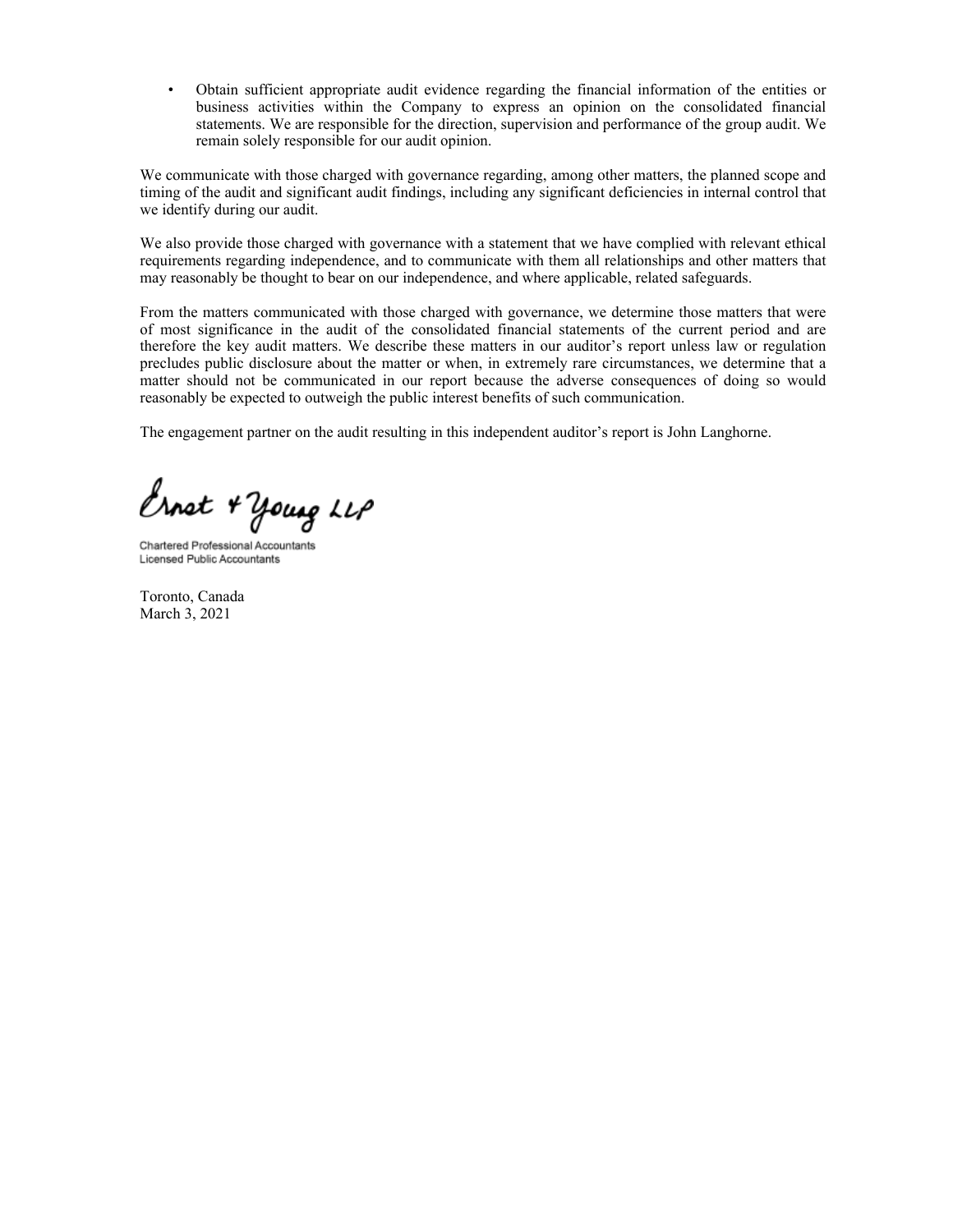### **Element Fleet Management Corp.**

### **CONSOLIDATED STATEMENTS OF FINANCIAL POSITION**

(in thousands of Canadian dollars)

|                                                              | As at                | As at                |
|--------------------------------------------------------------|----------------------|----------------------|
|                                                              | December 31,<br>2020 | December 31,<br>2019 |
|                                                              | S                    | \$                   |
| <b>ASSETS</b>                                                |                      |                      |
| Cash                                                         | 8,789                | 24,224               |
| Restricted funds (note 10)                                   | 388,978              | 434,128              |
| Finance receivables (note 4 and 25)                          | 9,561,622            | 11,986,974           |
| Equipment under operating leases (note 5)                    | 2,157,227            | 2,101,367            |
| Accounts receivable and other assets                         | 226,952              | 219,676              |
| Derivative financial instruments (note 25)                   | 53,629               | 41,396               |
| Property, equipment and leasehold improvements, net (note 7) | 112,352              | 141,626              |
| Intangible assets, net (note 8)                              | 814,378              | 793,279              |
| Deferred tax assets (note 15)                                | 444,120              | 440,952              |
| Goodwill (note 9)                                            | 1,223,341            | 1,245,981            |
|                                                              | 14,991,388           | 17,429,603           |
| <b>LIABILITIES AND SHAREHOLDERS' EQUITY</b>                  |                      |                      |
| <b>Liabilities</b>                                           |                      |                      |
| Accounts payable and accrued liabilities                     | 1,062,610            | 924,936              |
| Derivative financial instruments (note 25)                   | 68,282               | 39,145               |
| Borrowings (note 10)                                         | 9,864,336            | 11,892,861           |
| Convertible debentures (note 11 and 25)                      | 154,267              | 711,791              |
| Deferred tax liabilities (note 15)                           | 57,776               | 48,225               |
|                                                              | 11,207,271           | 13,616,958           |
| <b>Shareholders' equity (note 12)</b>                        | 3,784,117            | 3,812,645            |
|                                                              | 14,991,388           | 17,429,603           |

*See accompanying notes*

On behalf of the Board:

 $\mu$ 

Director Director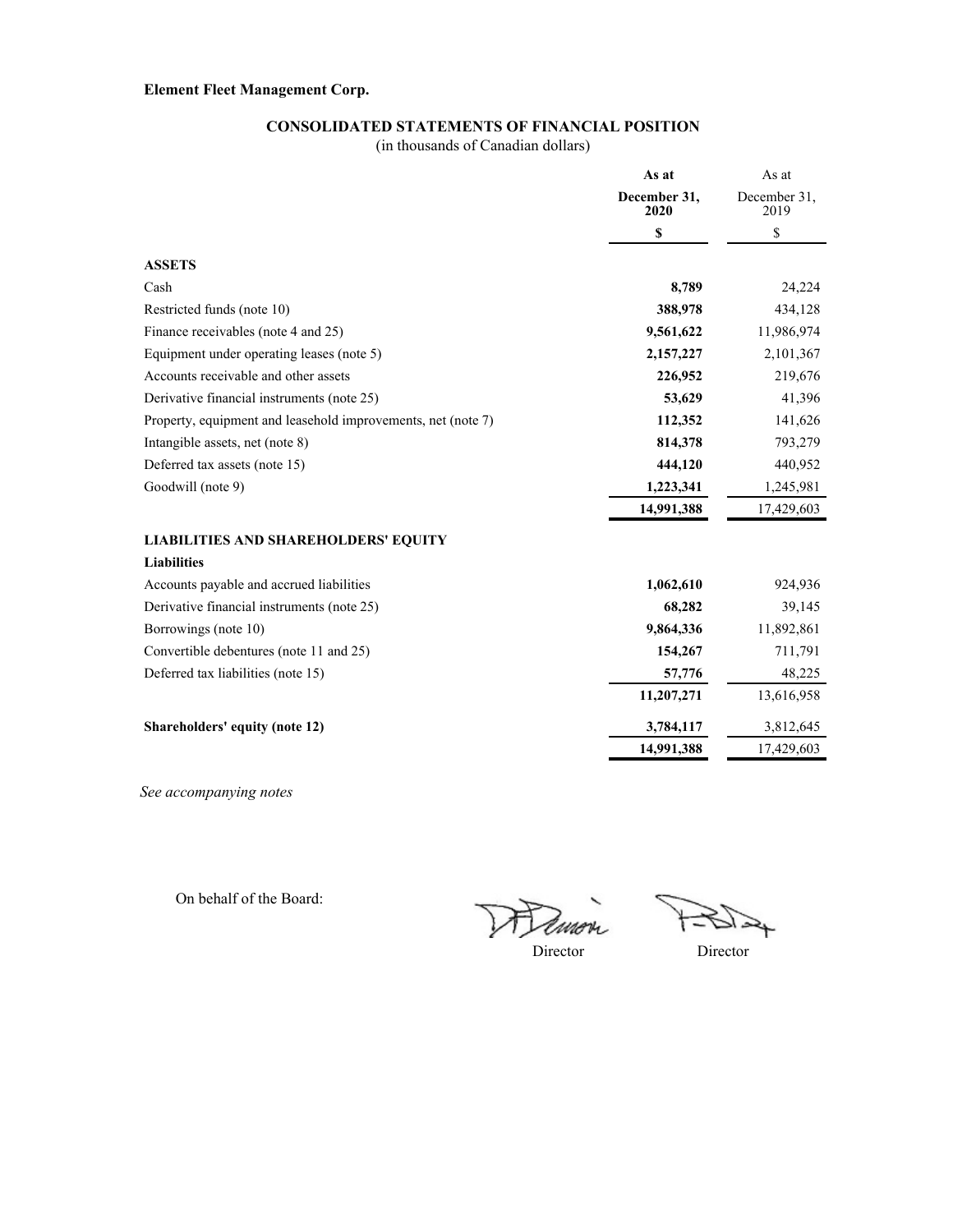## **Element Fleet Management Corp.**

### **CONSOLIDATED STATEMENTS OF OPERATIONS**

(in thousands of Canadian dollars, except for per share amounts)

|                                                              | <b>Year ended</b>           | Year ended                        |
|--------------------------------------------------------------|-----------------------------|-----------------------------------|
|                                                              | December 31,<br><b>2020</b> | December 31,<br>2019              |
|                                                              | \$                          | \$                                |
| <b>NET REVENUE</b>                                           |                             |                                   |
| Interest income, net (note 14)                               | 522,785                     | 646,479                           |
| Rental revenue and other (note 14)                           | 647,577                     | 744,224                           |
| Depreciation of equipment under operating leases (notes 5)   | (428, 464)                  | (482,002)                         |
|                                                              | 741,898                     | 908,701                           |
| Interest expense                                             | 336,211                     | 497,521                           |
| Net financing revenue                                        | 405,687                     | 411,180                           |
| Fleet service revenue (note 14)                              | 524,406                     | 537,791                           |
| Direct costs of fixed rate service contracts (note 14)       | (42, 552)                   | (44, 446)                         |
| Servicing income, net                                        | 481,854                     | 493,345                           |
| Syndication revenue, net (note 14)                           | 75,552                      | 89,577                            |
| Net revenue                                                  | 963,093                     | 994,102                           |
| <b>OPERATING EXPENSES</b>                                    |                             |                                   |
| Salaries, wages and benefits                                 | 302,757                     | 322,628                           |
| General and administrative expenses                          | 116,336                     | 115,256                           |
| Depreciation and amortization (notes 7, 8 and 22)            | 42,491                      | 42,252                            |
| Amortization of convertible debenture discount (note 11)     | 6,259                       | 13,185                            |
| Share-based compensation (note 13)                           | 35,033                      | 18,871                            |
|                                                              | 502,876                     | 512,192                           |
| DISPOSITION OF 19TH CAPITAL                                  |                             |                                   |
| Gain on settlement of debt (note 6)                          | 38,580                      |                                   |
| Loss on sale of assets (note 6)                              | (52, 442)                   |                                   |
| Net loss on disposition                                      | (13, 862)                   |                                   |
| <b>OTHER EXPENSES</b>                                        |                             |                                   |
| Amortization of intangible assets from acquisitions (note 8) | 38,291                      | 36,859                            |
| Restructuring and transformation costs (note 26)             | 77,508                      | 91,413                            |
| Impairment on $19th$ Capital (note 6)                        |                             | 260,000                           |
| (Gain)/Loss on investments                                   | (2, 497)                    | 1,599                             |
| Income before income taxes from operations                   | 333,053                     | 92,039                            |
| Provision for (recovery of) income taxes (note 15)           | 45,961                      | (5,662)                           |
| Net income for the year                                      | 287,092                     | 97,701                            |
| Basic earnings per share (note 18)                           | 0.56<br>\$                  | \$<br>0.12                        |
| Diluted earnings per share (note 18)                         | 0.56<br>S                   | $\boldsymbol{\mathsf{S}}$<br>0.12 |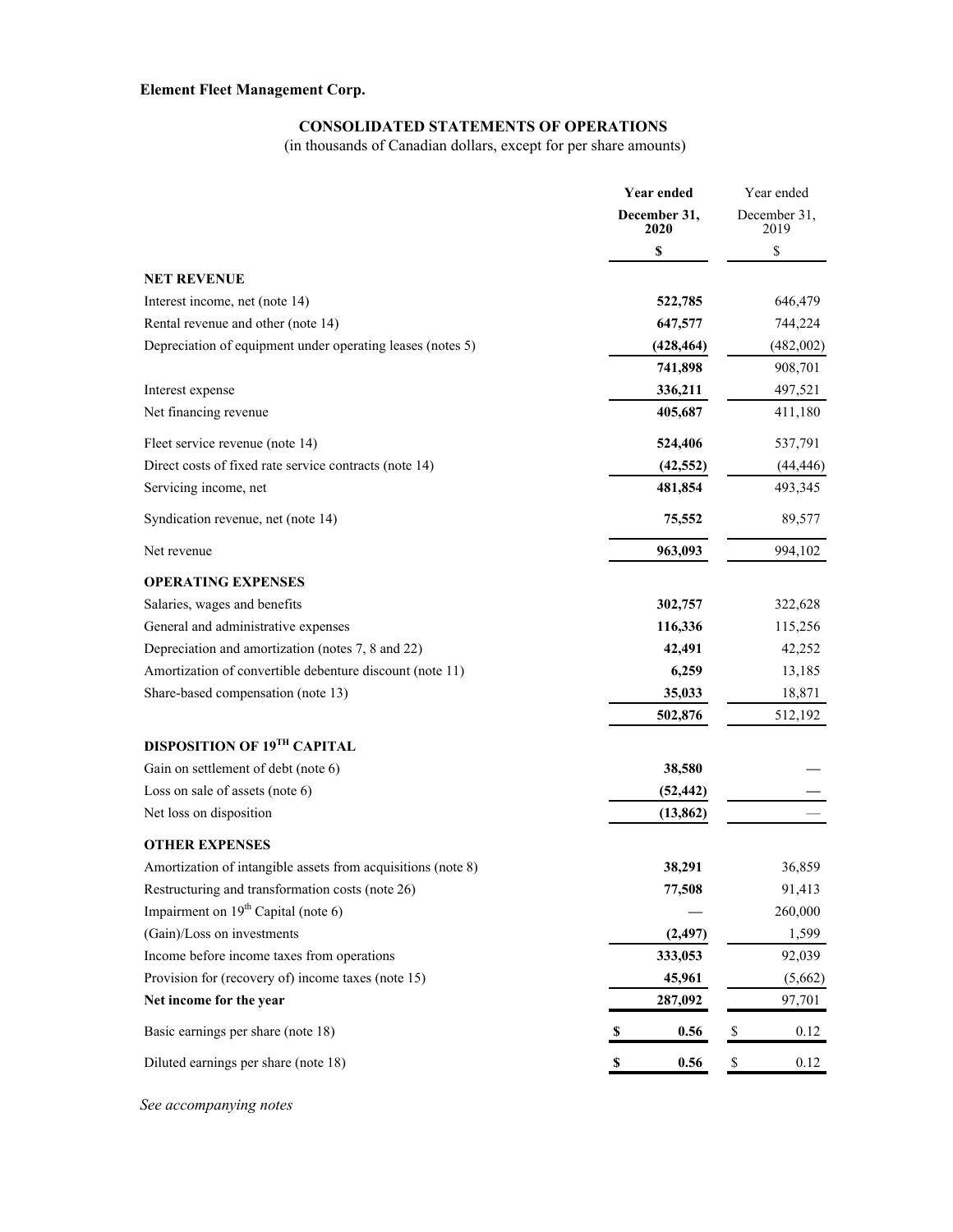## **CONSOLIDATED STATEMENTS OF COMPREHENSIVE INCOME (LOSS)**

(in thousands of Canadian dollars)

|                                                                | Year ended           | Year ended<br>December 31,<br>2019 |  |
|----------------------------------------------------------------|----------------------|------------------------------------|--|
|                                                                | December 31,<br>2020 |                                    |  |
|                                                                | \$                   | \$                                 |  |
| Net income for the year                                        | 287,092              | 97,701                             |  |
| <b>OTHER COMPREHENSIVE LOSS</b>                                |                      |                                    |  |
| Items that may be reclassified subsequently to profit or loss: |                      |                                    |  |
| Cash flow and foreign exchange hedges (loss) gain (note 19)    | (31,798)             | 20,753                             |  |
| Net unrealized foreign exchange loss                           | (24, 472)            | (182, 762)                         |  |
|                                                                | (56,270)             | (162,009)                          |  |
| (Recovery of) Provision for income taxes                       | (6,743)              | 413                                |  |
| <b>Total other comprehensive loss</b>                          | (49, 527)            | (162, 422)                         |  |
| Comprehensive income (loss) for the year                       | 237,565              | (64, 721)                          |  |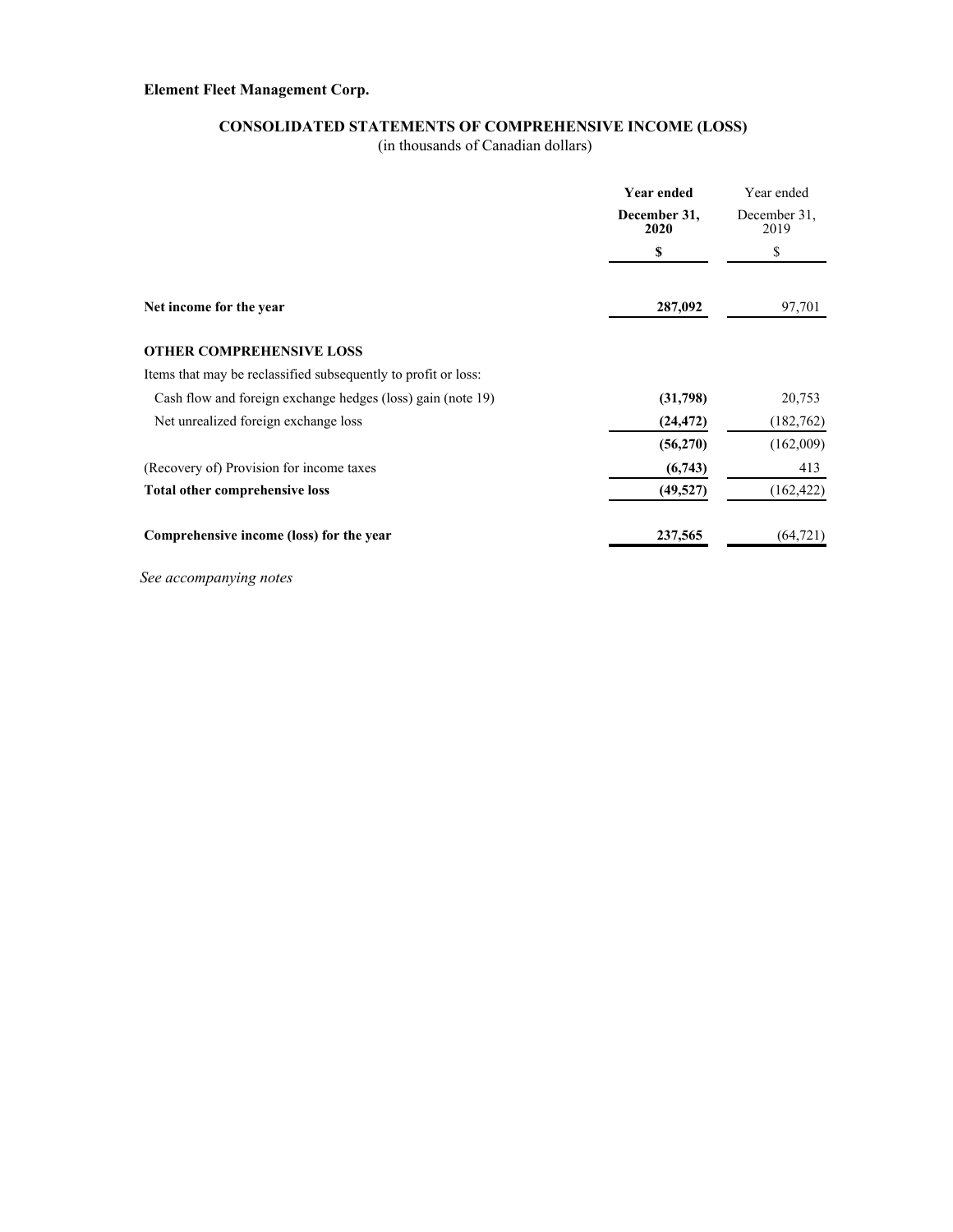### **Element Fleet Management Corp.**

### **CONSOLIDATED STATEMENTS OF CHANGES IN SHAREHOLDERS' EQUITY**

(in thousands of Canadian dollars)

|                                                                        | <b>Common share</b><br>capital | Preferred share<br>capital | <b>Equity component</b><br>of convertible<br>debentures | Contributed<br>surplus | <b>Retained earnings</b><br>(deficit) | <b>Accumulated other</b><br>comprehensive<br>income (loss) | <b>Total shareholders'</b><br>equity |
|------------------------------------------------------------------------|--------------------------------|----------------------------|---------------------------------------------------------|------------------------|---------------------------------------|------------------------------------------------------------|--------------------------------------|
|                                                                        | \$                             | \$                         | <sup>\$</sup>                                           | S                      | <b>S</b>                              | S                                                          | \$                                   |
| Balance, December 31, 2019                                             | 3,127,714                      | 680,412                    | 59,603                                                  | 68,754                 | (217,900)                             | 94,062                                                     | 3,812,645                            |
| Comprehensive income (loss) for the year                               |                                |                            |                                                         |                        | 287,092                               | (49,527)                                                   | 237,565                              |
| Dividends - Preferred shares (note 12)                                 |                                |                            |                                                         |                        | (40, 820)                             |                                                            | (40, 820)                            |
| Dividends - Common shares (note 12)                                    |                                |                            |                                                         |                        | (88, 472)                             |                                                            | (88, 472)                            |
| Redemption of preferred shares (note 12)                               |                                | (168, 543)                 |                                                         |                        | (3,957)                               |                                                            | (172,500)                            |
| Options exercised (notes 12 and 13)                                    | 40,025                         |                            |                                                         | (13, 045)              |                                       |                                                            | 26,980                               |
| Issuance of shares, net of share issue costs (note 12)                 | 18,140                         |                            |                                                         |                        |                                       |                                                            | 18,140                               |
| Shares repurchased for cancellation (note 12)                          | (5,500)                        |                            |                                                         | (4,511)                |                                       |                                                            | (10, 011)                            |
| Employee stock option expense (note 13)                                |                                |                            |                                                         | 590                    |                                       |                                                            | 590                                  |
| Balance, December 31, 2020                                             | 3,180,379                      | 511,869                    | 59,603                                                  | 51,788                 | (64, 057)                             | 44,535                                                     | 3,784,117                            |
| Balance, December 31, 2018                                             | 3,092,010                      | 680,412                    | 46,200                                                  | 75,805                 | (175, 426)                            | 256,484                                                    | 3,975,485                            |
| Impact on adopting IFRS 16                                             |                                |                            |                                                         |                        | 1,958                                 |                                                            | 1,958                                |
| Restated opening balance under IFRS 16                                 | 3,092,010                      | 680,412                    | 46,200                                                  | 75,805                 | (173, 468)                            | 256,484                                                    | 3,977,443                            |
| Comprehensive income (loss) for the year                               |                                |                            |                                                         |                        | 97,701                                | (162, 422)                                                 | (64, 721)                            |
| Dividends - Preferred shares (note 12)                                 |                                |                            |                                                         |                        | (44, 424)                             |                                                            | (44, 424)                            |
| Dividends - Common shares (note 12)                                    |                                |                            |                                                         |                        | (97,709)                              |                                                            | (97,709)                             |
| Options exercised (notes 12 and 13)                                    | 16,667                         |                            |                                                         | (9,929)                |                                       |                                                            | 6,738                                |
| Issuance of shares, net of share issue costs (note 12)                 | 19,037                         |                            | (427)                                                   |                        |                                       |                                                            | 18,610                               |
| Issuance of convertible debentures (note 11)                           |                                |                            | 18,544                                                  |                        |                                       |                                                            | 18,544                               |
| Deferred income taxes on equity component of<br>convertible debentures |                                |                            | (4,714)                                                 |                        |                                       |                                                            | (4,714)                              |
| Employee stock option expense (note 13)                                |                                |                            |                                                         | 2,878                  |                                       |                                                            | 2,878                                |
| Balance, December 31, 2019                                             | 3,127,714                      | 680,412                    | 59,603                                                  | 68,754                 | (217,900)                             | 94,062                                                     | 3,812,645                            |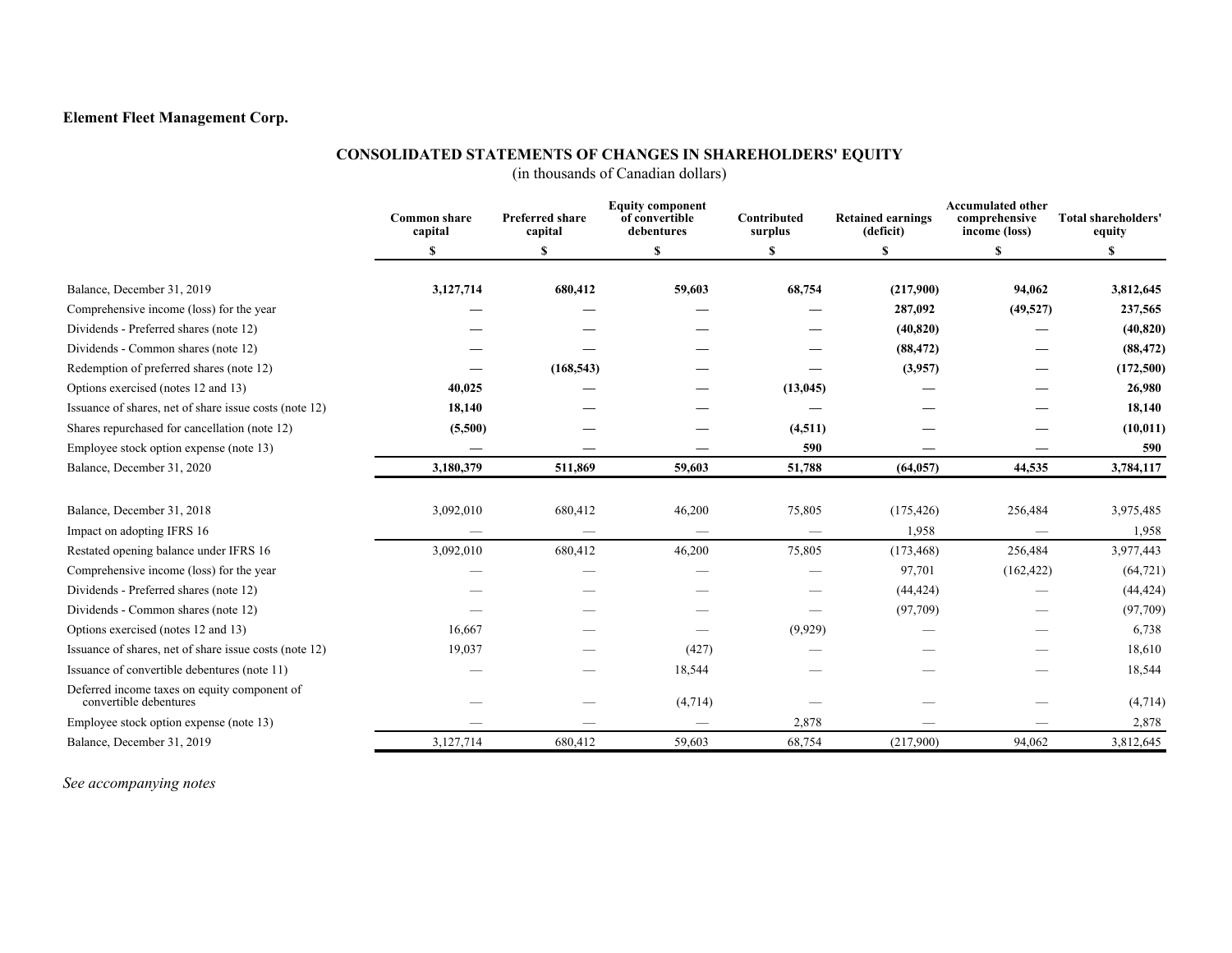### **CONSOLIDATED STATEMENTS OF CASH FLOWS**

(in thousands of Canadian dollars)

|                                                                                                          | <b>Year ended</b><br>December 31,<br>2020<br>\$ | Year ended<br>December 31.<br>2019<br>\$ |
|----------------------------------------------------------------------------------------------------------|-------------------------------------------------|------------------------------------------|
| <b>OPERATING ACTIVITIES</b>                                                                              |                                                 |                                          |
| Net income for the year<br>Items not affecting cash                                                      | 287.092                                         | 97,701                                   |
| Share-based compensation (note 13)                                                                       | 590                                             | 2,878                                    |
| Depreciation of property, equipment and leasehold improvements (note 7)                                  | 27,175                                          | 27,127                                   |
| Amortization of intangible assets, including from acquisitions (note 8)                                  | 53,606                                          | 51,984                                   |
| Amortization of deferred lease costs                                                                     | 28,860                                          | 29,694                                   |
| Amortization of deferred financing costs                                                                 | 39,980                                          | 48,839                                   |
| Depreciation of equipment under operating leases (note 5)                                                | 428,464                                         | 482,002                                  |
| Amortization of convertible debenture discount and deferred costs (note 11)                              | 9,676                                           | 20,554                                   |
| (Gain) Loss on investments                                                                               | (2, 497)                                        | 5,677                                    |
| Loss on disposal of $19th$ Capital, excluding fees (note 6)                                              | 7,504                                           |                                          |
| Impairment on 19 <sup>th</sup> Capital (note 6)                                                          |                                                 | 260,000                                  |
| Impairment of fixed assets (note 7 and 22)                                                               | 4,113                                           |                                          |
| Provision for credit losses                                                                              | 11,652                                          | 2,082                                    |
|                                                                                                          | 896,215                                         | 1,028,538                                |
| Changes in non-cash operating assets and liabilities                                                     |                                                 |                                          |
| Investment in finance receivables                                                                        | (5,144,410)                                     | (6,825,495)                              |
| Repayments of finance receivables                                                                        | 4,561,492                                       | 4,630,904                                |
| Investment in equipment under operating leases                                                           | (859, 386)                                      | (1,018,505)                              |
| Proceeds on disposal of equipment under operating leases                                                 | 303,016                                         | 265,801                                  |
| Syndications of finance receivables                                                                      | 2,849,241                                       | 2,903,385                                |
| Cash payments for interest portion of lease liability<br>Other non-cash operating assets and liabilities | (2,769)<br>181,408                              | (2,596)<br>56,883                        |
| Cash provided by operating activities                                                                    | 2,784,807                                       | 1,038,915                                |
|                                                                                                          |                                                 |                                          |
| <b>INVESTING ACTIVITIES</b><br>Investments                                                               | 12,287                                          | 6,622                                    |
| Sale of ECAF I Holdings Ltd.                                                                             |                                                 | 97,476                                   |
| Sale of $19th$ Capital Group LLC (note 6)                                                                | 63,283                                          |                                          |
| Purchase of property, equipment and leasehold improvements (note 7)                                      | (14, 821)                                       | (22, 206)                                |
| Proceeds on disposals of property, equipment and leasehold improvements, and intangible assets           | 6,976                                           | 21,786                                   |
| Purchase of intangible assets (note 8)                                                                   | (85, 555)                                       | (26,314)                                 |
| Decrease in notes receivable                                                                             | 8,207                                           | 4,998                                    |
| Cash (used in) provided by investing activities                                                          | (9,623)                                         | 82,362                                   |
| <b>FINANCING ACTIVITIES</b>                                                                              |                                                 |                                          |
| Cash payments for principal portion of lease liability                                                   | (8,111)                                         | (10, 847)                                |
| Decrease in restricted funds                                                                             | 38,967                                          | 49,157                                   |
| Increase in deferred financing costs                                                                     | (20, 954)                                       | (39, 124)                                |
| Issuance of share capital, net                                                                           | 26,980                                          | 6,738                                    |
| Shares repurchased (note 12)                                                                             | (7, 134)                                        |                                          |
| Repayments of borrowings, net                                                                            | (2,513,153)                                     | (839, 516)                               |
| Settlement of 19 <sup>th</sup> Capital Group LLC debt (note 6)                                           | (59, 479)                                       |                                          |
| Dividends paid (note 12)                                                                                 | (101, 935)                                      | (111, 416)                               |
| Issuance of senior notes (note 10)                                                                       | 550,520                                         |                                          |
| Repayment of convertible debenture (note 11)                                                             | (567,200)                                       | (345,000)                                |
| Issuance of 2019 convertible debenture (note 11)                                                         |                                                 | 172,500                                  |
| Redemption of preferred shares (note 12)<br>Cash used in financing activities                            | (172, 500)<br>(2,833,999)                       | (1, 117, 508)                            |
| Effects of foreign exchange rates on cash                                                                | 43,380                                          | (1, 544)                                 |
| Net (decrease) increase in cash during the year                                                          | (15, 435)                                       | 2,225                                    |
| Cash, beginning of the year                                                                              | 24,224                                          | 21,999                                   |
| Cash, end of the year                                                                                    | 8,789                                           | 24,224                                   |
| Supplemental cash flow information:                                                                      |                                                 |                                          |
| Cash taxes paid                                                                                          | 42,992                                          | 45,789                                   |
| Cash interest paid                                                                                       | 307,929                                         | 451,232                                  |
|                                                                                                          |                                                 |                                          |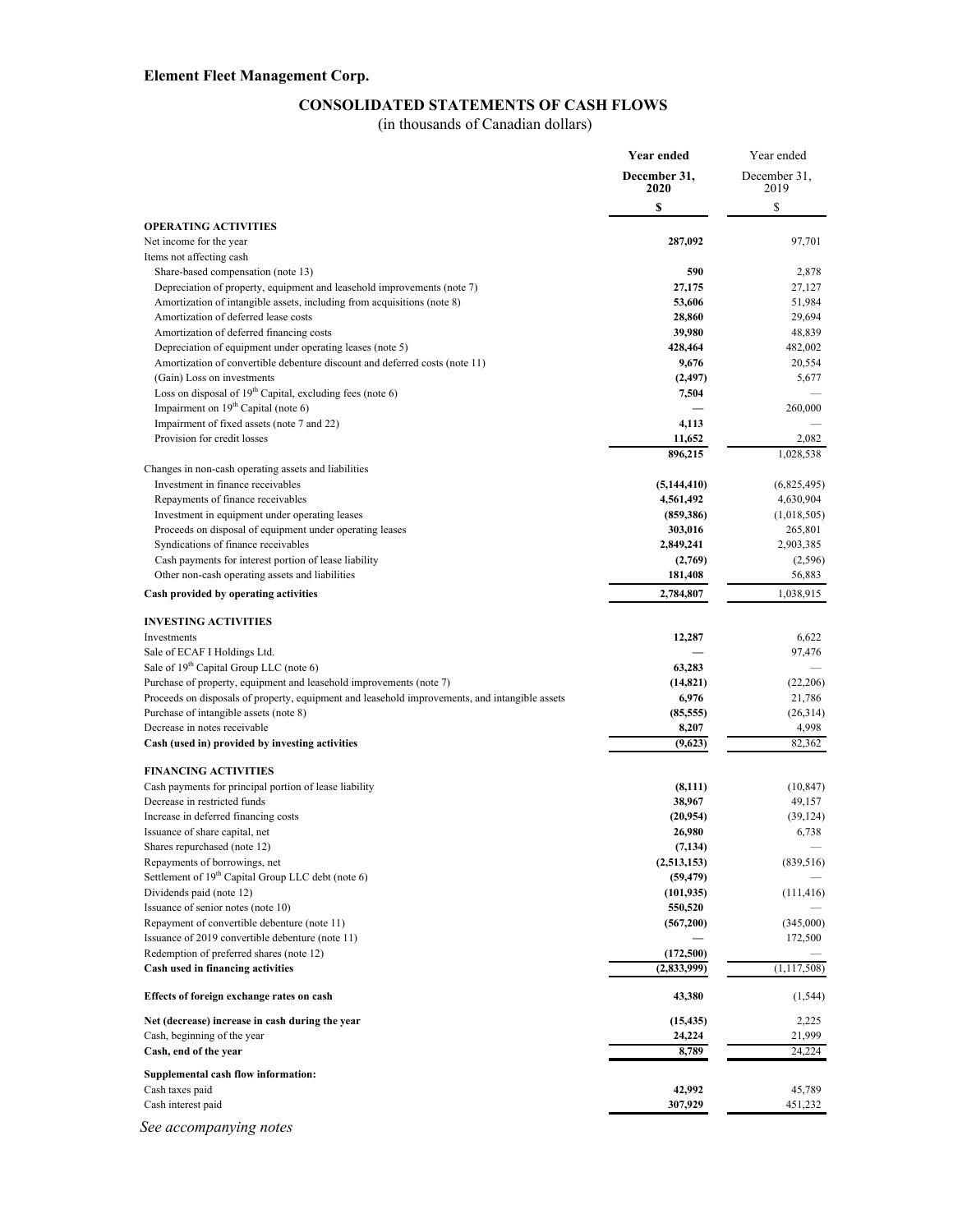(in thousands of Canadian dollars, except where otherwise noted and per share amounts)

December 31, 2020

## **1. CORPORATE INFORMATION**

Element Fleet Management Corp. ("Element" or the "Company"), was incorporated under the *Business Corporations Act (Ontario)* on May 11, 2007 and commenced operations on that date. The registered office of the Company is 161 Bay Street, Suite 3600, Toronto, Ontario. The Company is a public corporation traded on the Toronto Stock Exchange (the "TSX") under the symbol "EFN".

Element is a publicly traded fleet management company with approximately \$15.0 billion in assets and operations in the United States ("US"), Canada, Mexico, Australia and New Zealand. Element is a leading global fleet management company, providing world-class services and financings for commercial vehicle and equipment fleets, reaching 50 countries worldwide through the Element-Arval Global Alliance. Element provides a comprehensive range of fleet services that span the total lifecycle, from vehicle acquisition and financing to program management and remarketing – helping more than 5,500 clients optimize their fleet performance and productivity.

## **2. SUMMARY OF SIGNIFICANT ACCOUNTING POLICIES**

### **Statement of compliance**

These consolidated financial statements are prepared in accordance with International Financial Reporting Standards ("IFRS") as issued by the International Accounting Standards Board ("IASB").

These consolidated financial statements were authorized for issuance by the Board of Directors of the Company on March 3, 2021.

### **Basis of consolidation**

### **Change in presentation - elimination of Non-Core operating segment**

Following the sale of  $19<sup>th</sup>$  Capital Group LLC (" $19<sup>th</sup>$  Capital") on May 1, 2020, management no longer reviews the performance of the Non-Core segment separately from the Fleet Management segment. As a result, the Company modified its operating segments by eliminating the Non-Core segment effective Q2 2020 and its results of operations and financial position will be presented as one segment. Prior period comparative information has been restated to conform to this presentation.

The Company will continue to present information by geographic location with no change.

### **COVID-19**

The extent and duration of the impact of COVID-19 on communities and the economy continues to remain unclear. In the preparation of these consolidated financial statements, the Company has incorporated the potential impact of COVID-19 into its estimates and assumptions that affect the carrying amounts of assets and liabilities and the reported amount of earnings for the reporting periods using the best available information as at December 31, 2020. Actual results could differ from those estimates. The estimates and assumptions that the Company considers critical and/or could be impacted by COVID-19 include those underlying the estimate of any expected credit losses on its net investment in finance receivables, other receivables, and determining the values of financial instruments for disclosure purposes.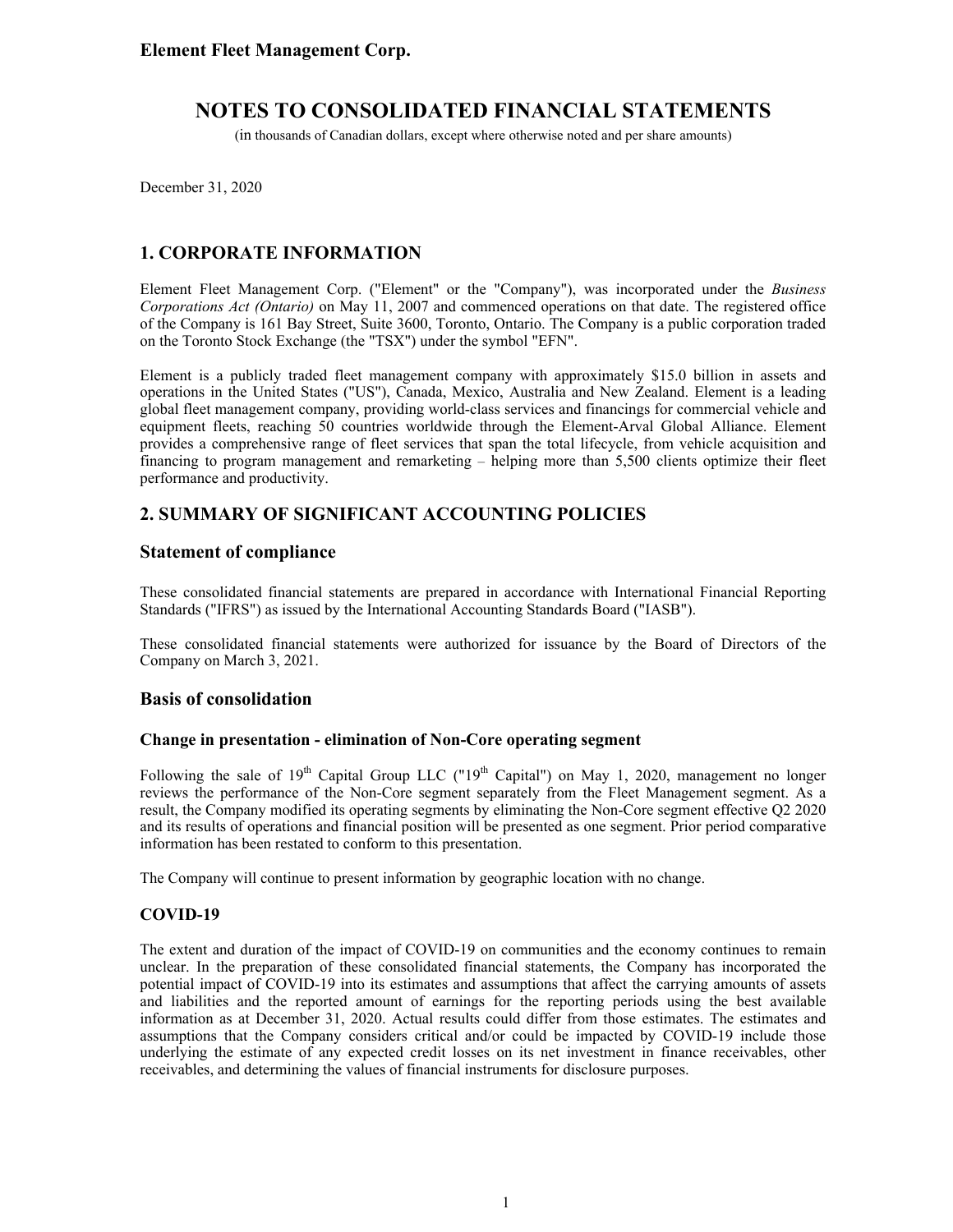(in thousands of Canadian dollars, except where otherwise noted and per share amounts)

December 31, 2020

#### **Subsidiaries**

These consolidated financial statements include the accounts of the Company and its wholly-owned subsidiaries from the dates of their acquisition. Transactions and balances amongst these entities have been eliminated upon consolidation.

Subsidiaries, which include certain private partnerships and structured entities, are entities over which the Company has control. The Company controls an entity when (1) it has the power over the entity; (2) it has exposure, or rights, to variable returns from its involvement with the entity, and (3) it has the ability to use its power over the entity to affect the amount of its returns.

### **Significant accounting policies**

#### **Finance receivables**

The Company determines the classification of a lease at its lease inception date.

The Company primarily provides financing to clients through direct financing leases. Direct financing leases transfer substantially all the benefits and risks of equipment ownership to the lessee. These leases are recorded at (i) the aggregate minimum payments plus residual values accruing to the Company, less (ii) unearned finance income, which includes origination fees. These leases are carried at amortized cost using the effective interest rate method (i.e. interest income is allocated over the expected term of the lease by applying the effective interest rate to the carrying amount of the lease).

In certain circumstances, the Company may provide financing to clients through loans. Loans are recorded and carried at amortized cost using the effective interest rate method (i.e. interest income is allocated over the expected term of the loan by applying the effective interest rate to the carrying amount of the loan). Unearned finance income includes loan origination fees. The Company does not retain title to the vehicles that are subject to these loans.

Initial direct costs that relate to the origination of the finance receivables are deferred and recognized as yield adjustments using the effective interest rate method over the term of the related financial asset. These costs are incremental to individual leases or loans and comprise certain specific activities related to processing requests for financing, such as the costs to underwrite the transaction and commission payments.

Direct financing leases and loans are recognized as being impaired when the Company is no longer reasonably assured of the timely collection of the full amount of principal and interest. As a matter of practice, a direct financing lease or a loan is deemed to be impaired at the earlier of the date it has been individually provided for when timely collection is not assured or when it has been in arrears for 120 days or more. When amounts receivable are considered impaired, their book value is adjusted to their estimated realizable value based on the fair value of any collateral underlying the receivable, net of any costs of realization, by totally or partially writing off the loan and/or establishing an allowance for credit losses.

Also included in finance receivables are secondary receivables, including interim funding (vehicles paid for by the Company but not yet delivered to clients) and fleet management receivables (amounts receivable from lease billings and ancillary fleet service revenues, including fuel cards, accident management services and maintenance).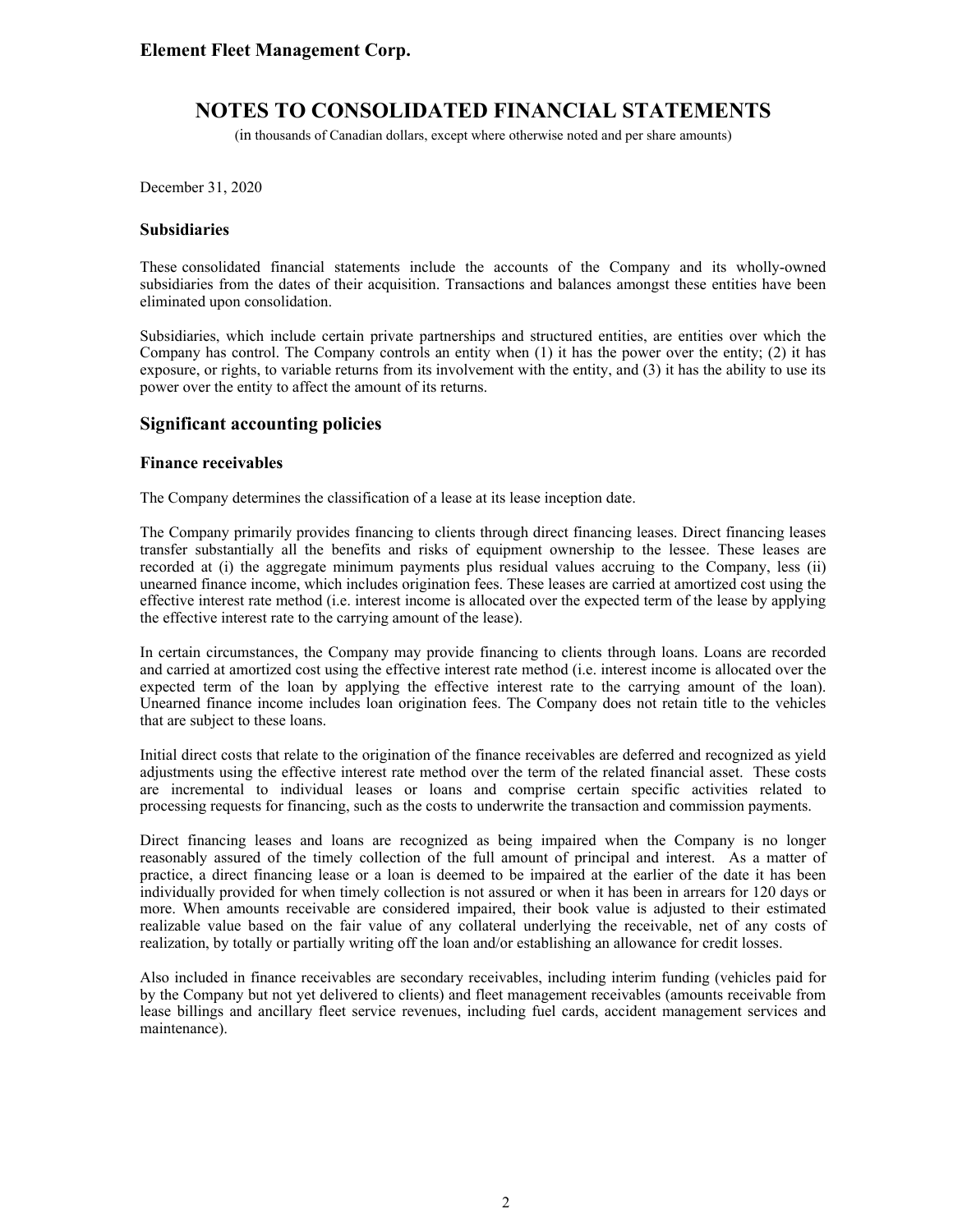(in thousands of Canadian dollars, except where otherwise noted and per share amounts)

December 31, 2020

### **Equipment under operating leases**

An operating lease is one that does not transfer substantially all of the risks and rewards of ownership to the lessee.

Operating leases entered into by the Company are reported as "Equipment under operating leases" and are carried at cost less accumulated depreciation and are being depreciated to their estimated residual values using the straight-line method over the lease term or estimated useful life of the asset up to 10 years from the date of manufacture, with an average term of approximately 45 months. The Company retains the residual value risk on certain equipment under operating leases and finance receivables for which there is an unguaranteed residual value and, as a result, manages this risk through a combination of its credit policies and the determination of residual value at the inception of the lease. The Company maintains a strict credit review process and over time, has transitioned a large portion of its portfolio to investment-grade clients, reducing potential exposure to non-payment. Additionally, the process of setting the residual value at the inception of the lease is a highly structured, data driven methodology that includes multiple data points including model life, deflation forecast, and trade price to calculate the residual value.

Rental revenue on operating leases is recognized on a straight-line basis over the lease term.

Equipment under operating leases is reviewed for impairment when events or changes in circumstances indicate that the carrying amount of those assets may not be recoverable. An impairment loss is recognized for the amount by which the asset's carrying amount exceeds the higher of the asset's fair value less costs to sell and its value in use.

#### **Revenue recognition**

The Company recognizes interest income that relates to finance receivables as described above. This income is recognized on an accrual basis using the effective interest rate method for leases and loans that are not considered impaired. The Company also recognizes rental income that relates to equipment under operating leases described above. This revenue is recognized on a straight-line basis over the lease term.

Service and other revenue is recognized when such services are provided to the customer, at a point in time or over time. These services include fuel cards, accident management services and maintenance services. Certain fixed-fee service revenues are recognized over time, on a straight-line basis, as the Company performs the related service and costs are recognized as incurred.

#### **Syndication**

The Company periodically syndicates certain finance lease receivables transferring ownership of the syndicated lease receivables to the third-party investor as well as all contractual rights to future cash flow, interest rate risk, credit risk and tax benefits related to the syndicated lease receivables. As a result of these syndications, the Company transfers substantially all the risks and rewards of ownership of the lease receivables, and the net book value of the lease receivables is derecognized. The resulting gain is recorded in the consolidated statements of operations in Syndication revenue, net. In the event the lessee terminates its lease agreement prior to the lease term, the Company is required to pay the third-party investor the foregone interest it would have earned if there was no early lease termination. The Company recognizes its estimated obligation for early lease terminations as a liability as part of the derecognition transaction.

The Company continues to perform certain administrative tasks related to the lease receivables after assets are syndicated including billing and cash collections and remits such cash collections directly to the third-party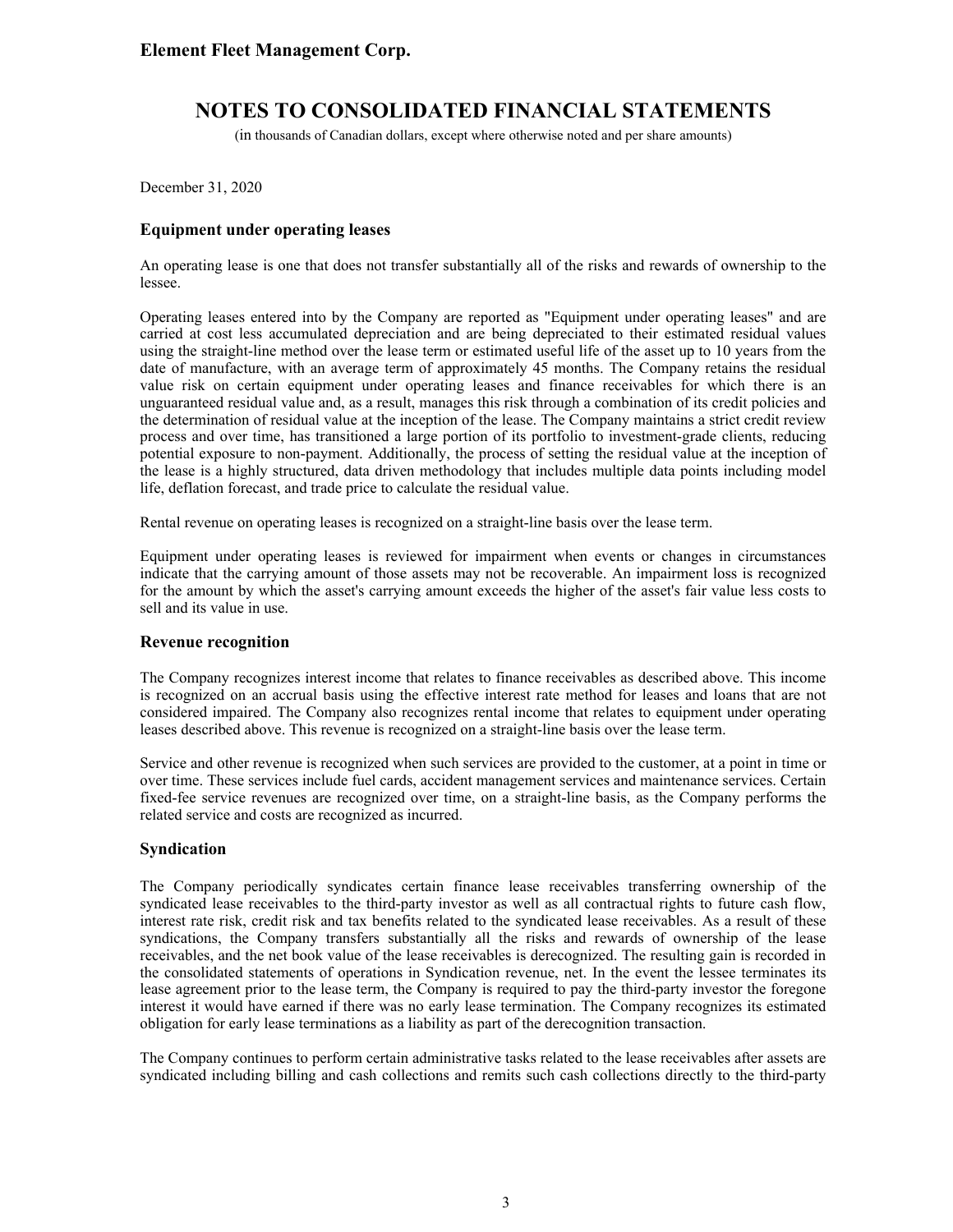(in thousands of Canadian dollars, except where otherwise noted and per share amounts)

December 31, 2020

investor. As a result, the Company retains the management fee billed to its clients to cover charges for the performance of these tasks in the majority of syndications.

The Company will continue to provide fleet management services (including accident management services, maintenance services, and fuel cards) regardless of whether or not the lease receivable is syndicated.

#### **Allowance for credit losses**

The Company assesses its portfolio of leases and loans separately at each consolidated statement of financial position date. The Company segments its lease portfolio into one of two classifications:

- Leases are performing and are not credit impaired. Full lifetime expected credit losses ("ECL") are recognized immediately at a reporting date (Performing); and
- Credit-impaired (Impaired).

The Company has elected, as an accounting policy choice, to apply the simplified approach to its lease receivables to apply lifetime ECL at all times (Performing or Impaired).

Under this approach:

- Leases begin in Performing.
- Leases enter Impaired when there is an event of default. Contractual delinquencies over 120 days are automatically considered defaulted accounts (Impaired) and are fully provisioned (net of any anticipated recoveries) and presented at their net realizable value on the consolidated statements of financial position. Accounts are also considered for transfer to Impaired when internal or external credit ratings indicate a default or when they are under repossession, or when the borrower has filed for bankruptcy or creditor protection. A borrower is generally considered cured and moved out of Impaired when none of these conditions are present for six consecutive months.
- Leases are charged-off when the Company has stopped pursuing the recovery.

The Company segments its loan portfolio into one of three classifications at each consolidated statement of financial position date:

- Financially healthy with no sign of increased credit risk (Stage 1);
- Increased credit risk when compared to origination but not credit impaired. Full lifetime expected credit losses ("ECL") are recognized immediately at a reporting date (Stage 2); and
- Credit-impaired (Stage 3).

Internal risk rating changes and delinquencies are used by the Company to determine when there has been a significant increase or decrease in credit risk of a loan.

Under this approach:

- Loans begin in Stage 1 unless they are initiated or acquired in an impaired state. ECL within the next 12 months are recognized immediately at a reporting date.
- Loans move to Stage 2 when it is determined that a significant increase in credit risk has occurred. ECL over the expected life of the lease or loan are recognized immediately. Loans may return to Stage 1 if a significant decrease in credit risk has occurred.
- Loans enter Stage 3 when there is an event of default. Contractual delinquencies over 120 days are automatically considered defaulted accounts (Stage 3) and are fully provisioned (net of any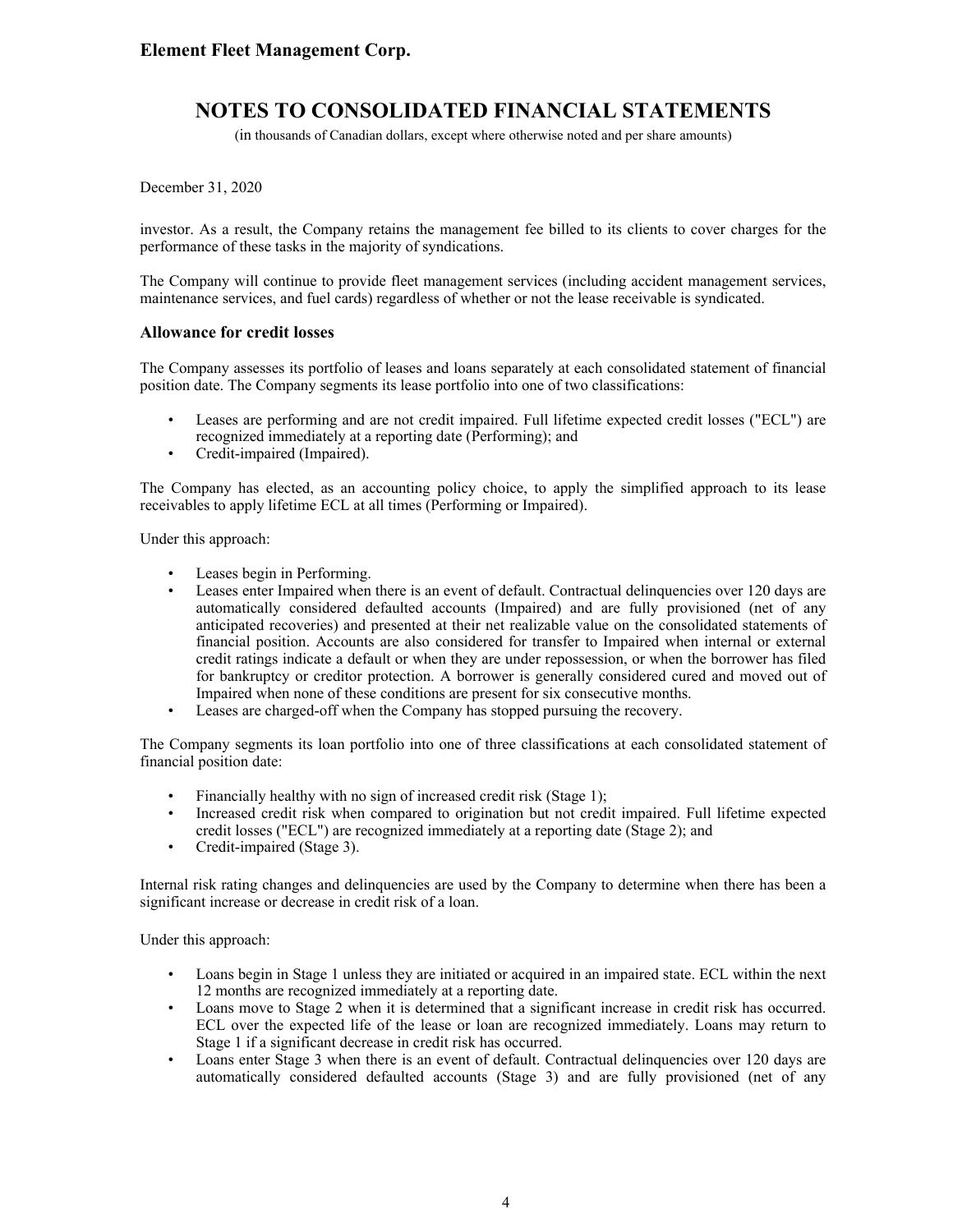(in thousands of Canadian dollars, except where otherwise noted and per share amounts)

December 31, 2020

anticipated recoveries) and presented at their net realizable value on the consolidated statements of financial position. Accounts are also considered for transfer to Stage 3 when internal or external credit ratings indicate a default, or when they are under repossession, or when the borrower has filed for bankruptcy or creditor protection. A borrower is generally considered cured and moved out of Stage 3 when none of these conditions are present for six consecutive months.

• Loans are charged-off when the Company has stopped pursuing the recovery.

ECLs are calculated based on a range of scenarios (with a base case, an upside, and a downside) and placement in the range takes into account forward-looking macroeconomic information such as changes in forecasted default rates and its effect on the probability of default ("PD") and the used vehicle index under a mean reversion assumption and its impact on loss given default ("LGD"). Local and global macroeconomic factors considered within each geography.

#### **Restricted funds**

Restricted funds represent cash reserve accounts that are held in trust as security for borrowings and cash collection accounts required by the lenders of certain financial assets that can only be used to repay these debts.

Restricted funds also include amounts posted as collateral for derivative contracts.

#### **Derivative financial instruments and hedge accounting**

The Company utilizes derivatives to manage interest rate risk and foreign currency exposure, as well as equity price risk exposure related to the Company's stock compensation plans that are accounted for as liabilities. Derivatives are carried at fair value and are reported as assets if they have a positive fair value and as liabilities if they have a negative fair value.

In order to qualify for hedge accounting, a hedge relationship must be designated and formally documented in accordance with IFRS 9, *Financial Instruments*. The Company's documentation, in accordance with the requirements, includes the specific risk management objective and strategy being applied, the specific financial asset or liability or cash flow being hedged and how hedge effectiveness is assessed. Hedge effectiveness is assessed at the inception of the hedge and on an ongoing basis, which is at least quarterly. Hedge ineffectiveness is recognized immediately in income.

#### **Cash flow hedges**

The effective portion of the change in fair value of the derivative instrument is recognized in other comprehensive income ("OCI") until the forecasted cash flows being hedged are recognized in income in future accounting periods. When forecasted cash flows are recognized in income, an appropriate amount of fair value changes of the derivative instrument in accumulated other comprehensive income ("AOCI") is reclassified to income. Any hedge ineffectiveness is immediately recognized in income.

The Company uses interest rate swaps to hedge its exposure to changes in future cash flows due to interest rate risk.

The Company also uses interest rate derivatives, mainly interest rate swap agreements, to hedge its exposure to changes in future cash flows due to interest rate risk on its floating rate debt and assets.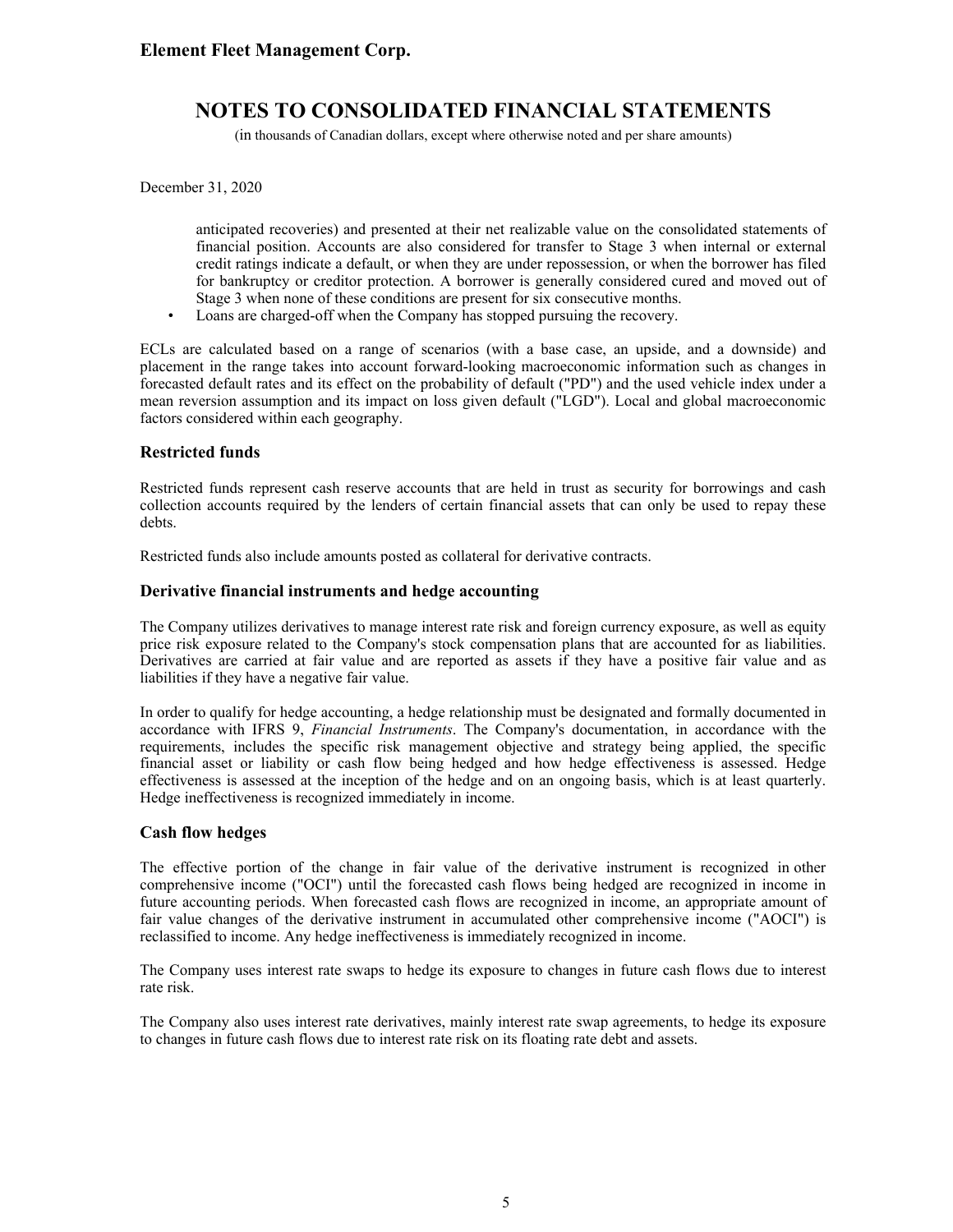(in thousands of Canadian dollars, except where otherwise noted and per share amounts)

December 31, 2020

The Company also uses total return swap agreements to hedge its exposure to changes in future cash flows due to changes in the Company's share price on its stock compensation plans that are accounted for as liabilities.

#### **Fair value hedges**

The Company designates fair value hedges as part of interest rate risk management strategies that use derivatives to hedge changes in the fair value of financial instruments with fixed interest rates. Changes in fair value attributed to the hedged interest rate risk are accounted for as basis adjustments to the hedged financial instruments and are included in net income. Changes in fair value from the hedging derivatives are also included in net income. Any differences between the two represent hedge ineffectiveness that is included in other income. If the hedging instrument expires or is sold, terminated or exercised, or where the hedge no longer meets the criteria for hedge accounting, the hedge relationship is terminated and the basis adjustment applied to the hedged item is amortized over the remaining term of the hedged item. If the hedged item is derecognized, the unamortized basis adjustment is recognized immediately in the consolidated statement of operations.

### **Hedges of a net investment**

Hedges of a net investment in a foreign operation ("NIFO") are accounted for in a way similar to cash flow hedges. Gains or losses on a hedging instrument relating to the effective portion of the hedge are recognized in OCI while any gains or losses relating to the ineffective portion are recognized in income. On disposal of the foreign operation, the cumulative value of any such gains or losses recorded in AOCI is transferred to income.

#### **Interest Rate Benchmark Reform**

The Company adopted amendments ("Amendments") to IFRS 9, *Financial Instruments*, IAS 39 *Financial Instruments: Recognition and Measurement* and IFRS 7, *Financial Instruments: Disclosures (Amendments)*, applicable from November 1, 2019. These Amendments modify certain hedge accounting requirements to provide relief from the effect of uncertainty caused by interbank offered rate ("IBOR") reform ("the IBOR Reform") prior to the transition to alternative interest rates. The adoption of the Amendments had no impact to our consolidated financial statements.

The Company will cease to apply these Amendments as IBOR based cash flows transition to new risk-free rates or when the hedging relationships to which the relief is applied to are discontinued.

In December 2020, the ICE Benchmark Administration, which compiles and oversees LIBOR, released a consultation paper to extend the publication of overnight, one, three, six, and twelve-month US Dollar LIBOR tenors until June 30, 2023. The Board of Governors of the US Federal Reserve System also issued a statement encouraging financial institutions to stop entering into new USD LIBOR contracts as soon as practicable and no later than December 31, 2021, though noted that extending the publication of certain USD LIBOR tenors until June 30, 2023 would allow most legacy USD LIBOR contracts to mature before LIBOR experiences disruptions. The Company continues to prepare for the IBOR transition by making changes to lease agreements with clients to allow for a switch to non-IBOR based floating rates, inserting fall back language into debt agreements, preparing with derivative counterparties to switch to SOFR based derivatives, and assessing the required system changes.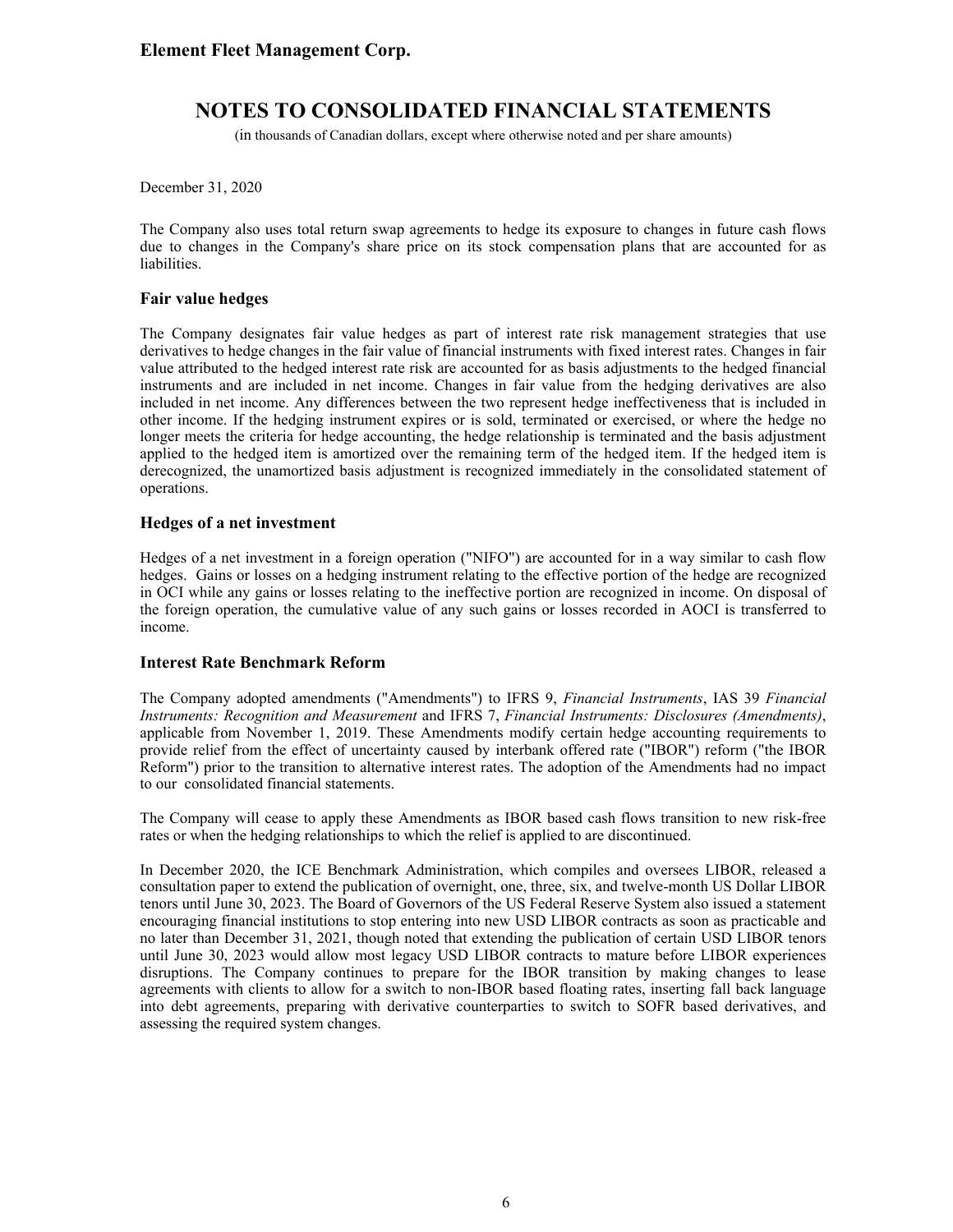(in thousands of Canadian dollars, except where otherwise noted and per share amounts)

December 31, 2020

#### **Hedge accounting**

While uncertainty due to the IBOR Reform exists, the Company's prospective effectiveness testing is based on existing hedged cash flows or hedged risks.

In addition to potential sources of ineffectiveness outlined in Note 19, the Reform may result in ineffectiveness as the transition of hedged items and related hedging instruments from IBORs to new risk-free rates may occur at different times. This may result in different impacts on the valuation or cash flow variability of hedged items and related hedging instruments.

#### **Cash flow hedges**

While uncertainty due to the IBOR Reform exists, the Company applies the relief provided by the Amendments that the IBOR benchmarks, on which the highly probable hedged cash flows are based, are not altered as a result of the Reform. In addition, associated cash flow hedge reserves are not recycled into net income solely due to changes related to the transition from IBOR to new risk-free rates.

#### **Hedging relationships impacted by interest rate benchmark reform**

The following table presents the notional amount of the Company's hedging instruments which reference IBOR that will expire after 2021 and will be affected by the Reform. The notional amounts of the Company's hedging instruments also approximate the extent of the risk exposure the Company manages through hedging relationships:

|                         | As at December 31, 2020                  |
|-------------------------|------------------------------------------|
|                         | Notional/Principal amount <sup>(1)</sup> |
|                         | S                                        |
| Interest rate contracts |                                          |
| <b>USD LIBOR</b>        | 4,675,673                                |
|                         | 4,675,673                                |

1. Excludes interest rate contracts and non-derivative instruments which reference rates to multi-rate jurisdictions, including the Canadian Dollar Offered Rate ("CDOR"), Australian Bank Bill Swap Rates ("BBSW"), and New Zealand Bank Bill Rates ("BBR").

#### **Borrowings**

The Company periodically transfers pools of finance receivables to third parties, including structured entities. Transfers of pools of finance receivables under certain arrangements, including transfers where a security interest or legal ownership is transferred, do not result in derecognition of the finance receivables from the Company's consolidated statements of financial position and continue to be recognized on the Company's consolidated statements of financial position and accounted for as finance receivables, as described above.

As such, these transactions result in the recognition of borrowings when cash is received from the third party or structured entity.

The borrowings are recorded at amortized cost using the effective interest rate method. Interest expense is allocated over the expected term of the borrowing by applying the effective interest rate to the carrying amount of the liability. The effective interest rate is the rate that exactly discounts estimated future cash outflows over the expected life of the liability.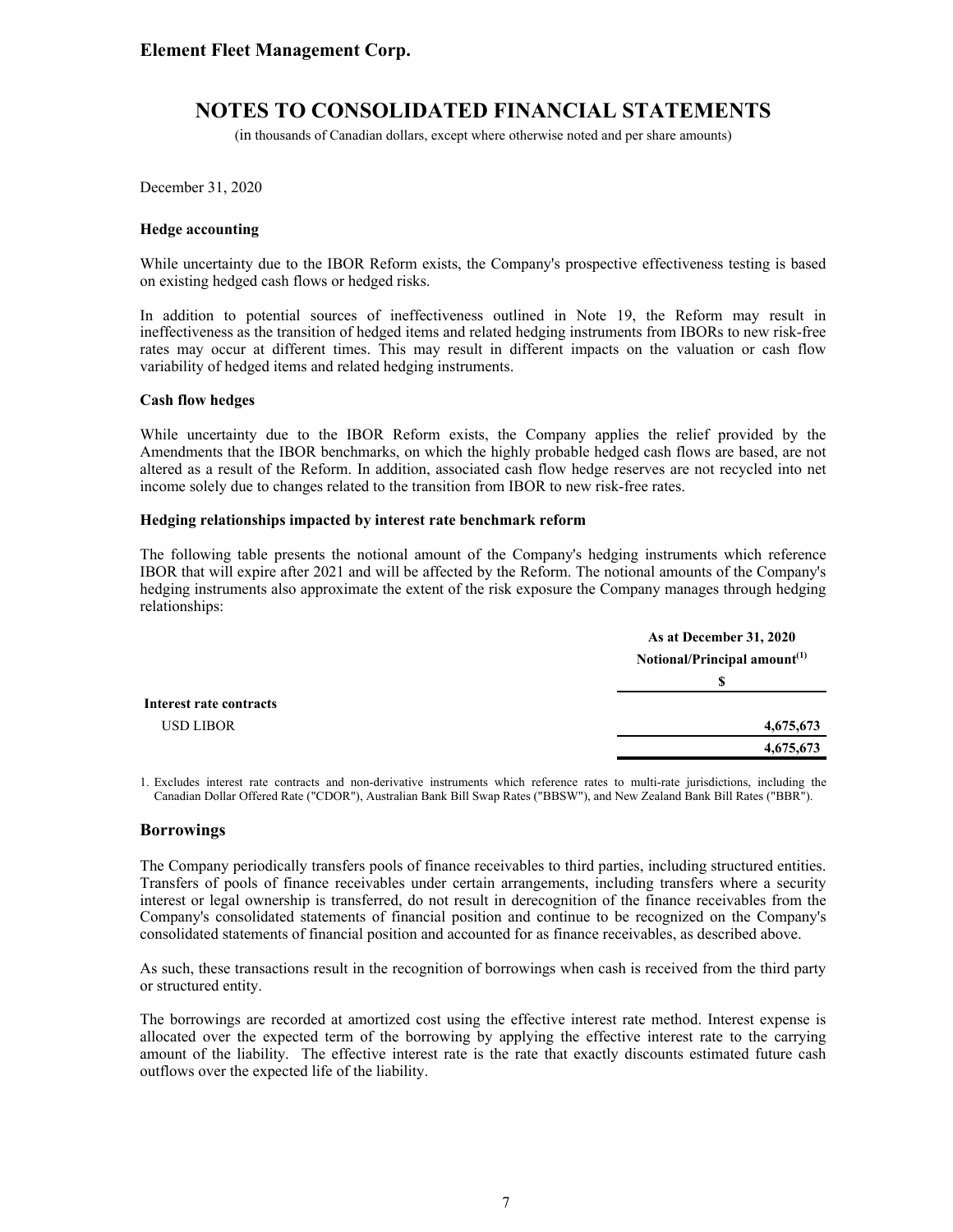(in thousands of Canadian dollars, except where otherwise noted and per share amounts)

December 31, 2020

Deferred financing costs are presented as a reduction of borrowings and relate to costs incurred to establish and maintain the Company's funding facilities. These amounts are accreted to income over a period matching the repayment terms of the borrowing obtained during the commitment period.

### **Convertible debentures**

The convertible debentures are accounted for as a compound financial instrument with a debt component and a separate equity component. The debt component of this compound financial instrument is measured at fair value on initial recognition by discounting the stream of future interest and principal payments at the rate of interest prevailing at the date of issue for instruments of similar term and risk. The debt component is subsequently deducted from the total carrying value of the compound instrument to derive the equity component. The debt component is subsequently measured at amortized cost using the effective interest rate method. Interest expense based on the coupon rate of the debenture and the accretion of the liability component to the amount that will be payable on redemption are recognized through income as finance costs.

#### **Property, equipment and leasehold improvements**

Property, equipment and leasehold improvements are recorded at cost. The Company provides for depreciation using the straight-line method over the estimated useful life of the asset. Land is not depreciated.

The rates of amortization are as follows:

| Office equipment                   | 5 years                                                                       |
|------------------------------------|-------------------------------------------------------------------------------|
| Computer equipment                 | $3 - 5$ years                                                                 |
| Leasehold Improvements<br>Vehicles | Lesser of remaining lease term per the right-of-use asset or 20 years 4 years |
| <b>Buildings</b>                   | 25 years                                                                      |
| Right-of-use assets                | Remaining lease term                                                          |

Impairment is recognized when a fixed asset's estimated recoverable amount is less than the carrying amount.

#### **Business combinations and goodwill**

Business combinations are accounted for using the purchase method of accounting. This involves recognizing identifiable assets, including previously unrecognized intangible assets and liabilities, including contingent liabilities but excluding future restructuring of the acquired business, at fair value.

Goodwill is initially measured at cost and is calculated as the excess of the purchase price for an acquired business over the fair value of acquired net identifiable assets and liabilities and is allocated to the cashgenerating units ("CGUs") to which it relates. Goodwill is not amortized but is evaluated for impairment against the carrying amount of the CGU annually or more often if events or circumstances indicate that there may be an impairment. The carrying amount of a CGU includes the carrying amount of assets, liabilities and goodwill allocated to the CGU. If the recoverable amount is less than the carrying value, the impairment loss is first allocated to reduce the carrying amount of any goodwill allocated to the CGU and then to the other non-financial assets of the CGU proportionately based on the carrying amount of each asset. Any impairment loss is charged to income in the period in which the impairment is identified. Goodwill is stated at cost less accumulated impairment losses. Subsequent reversals of goodwill impairment are prohibited.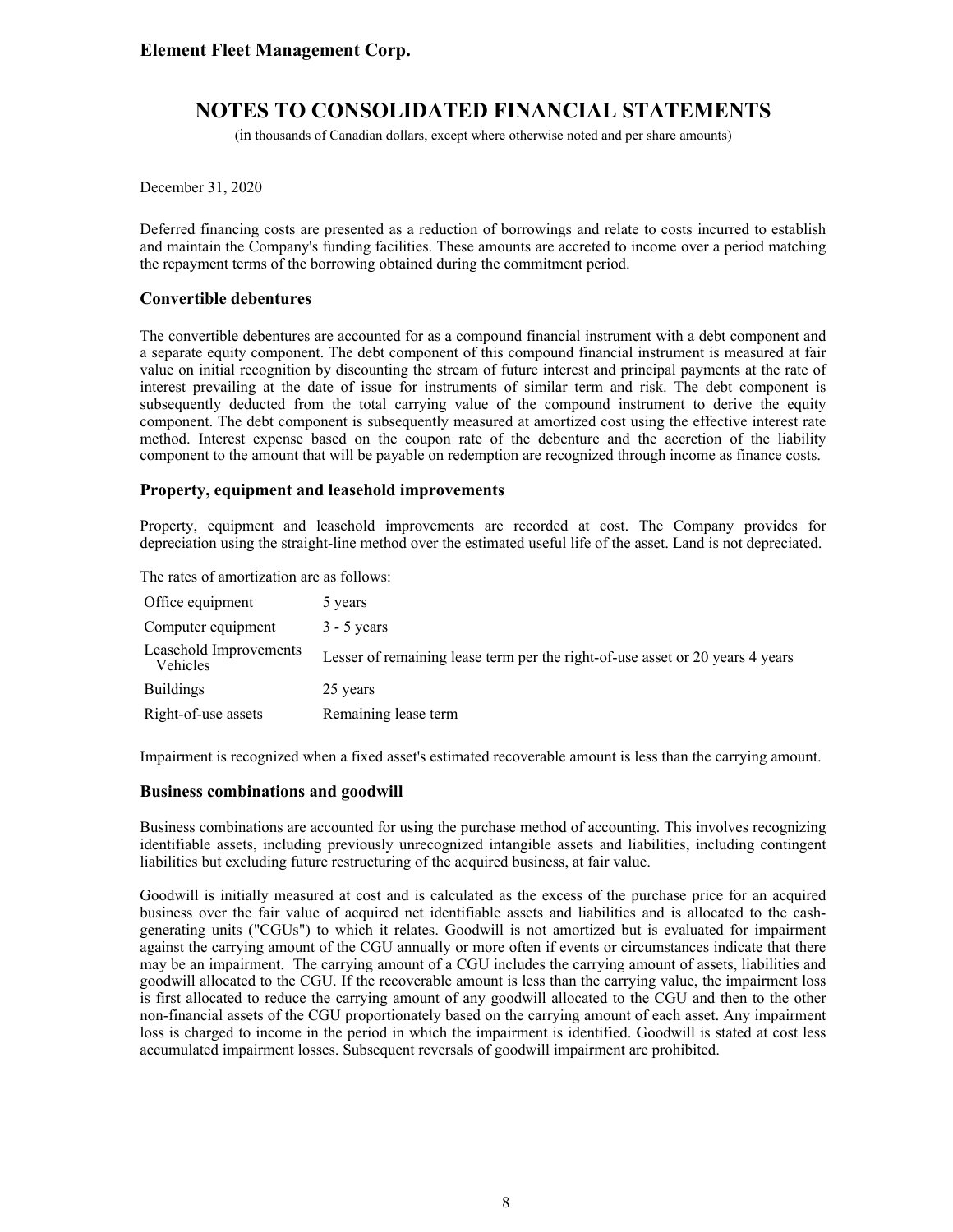(in thousands of Canadian dollars, except where otherwise noted and per share amounts)

December 31, 2020

#### **Restructuring and transformation costs**

The Company presents restructuring and transformation costs separately on the consolidated statements of operations because these costs differ from other expenses in their frequency and predictability, and presenting them separately provides useful information to financial statement users.

The Company defines restructuring costs as incremental costs that are directly associated with strategic initiatives. Examples of restructuring costs include staff rationalization, advisory fees, professional or consulting fees, lease cancellations, and internal compensation costs associated with restructuring. The Company defines transformation costs as costs that are directly associated with the transformation initiatives the Company has been implementing since transformation was announced in October 2018. Examples of transformation costs include staff rationalization, advisory fees, professional or consulting fees, and internal compensation costs associated with transformation. Restructuring and transformation costs are expensed as incurred unless earlier recognition is appropriate under the restructuring provision rules within IAS 37, *Provisions, Contingent Liabilities and Contingent Assets.*

#### **Intangible assets**

The Company's intangible assets, which include computer software and customer relationships acquired in business combinations, are measured at cost. Examples of costs that are capitalized related to computer software include internal payroll-related costs directly related to the capital project, internal and external costs of materials and services, and the cost of related software to bring the asset to its intended use. All of the Company's intangible assets have a finite life, are amortized over their useful economic lives, and are assessed for impairment at each reporting period. Changes in the expected useful life are accounted for by changing the amortization period or method, as appropriate, and they are treated as changes in accounting estimates. The amortization expense is recognized in the consolidated statements of operations.

The rates of amortization are as follows:

| Computer software      | Straight line over 3 to 12 years depending on the software application |
|------------------------|------------------------------------------------------------------------|
| Customer relationships | Straight line over 25 years from the date of acquisition               |

### **Share-based payments**

#### **Stock options**

The Company issues share-based awards to certain employees and directors. The awards consist of equitysettled stock options and the related cost is measured based on the estimated fair value on the date the awards are granted. The fair value of the stock options is estimated using the Black-Scholes option valuation model. The cost of the stock options issued to employees is recognized on a proportionate basis consistent with the vesting features of each tranche of the grant.

#### **Deferred share unit plan**

The Company has established a Deferred Share Unit ("DSU") plan for directors whereby the Company's Board of Directors (the "Board") may award DSUs as compensation for services rendered. The plan is intended to promote a greater alignment of long-term interests between executives and directors and the shareholders of the Company. The Board determines the amount, timing, and vesting conditions associated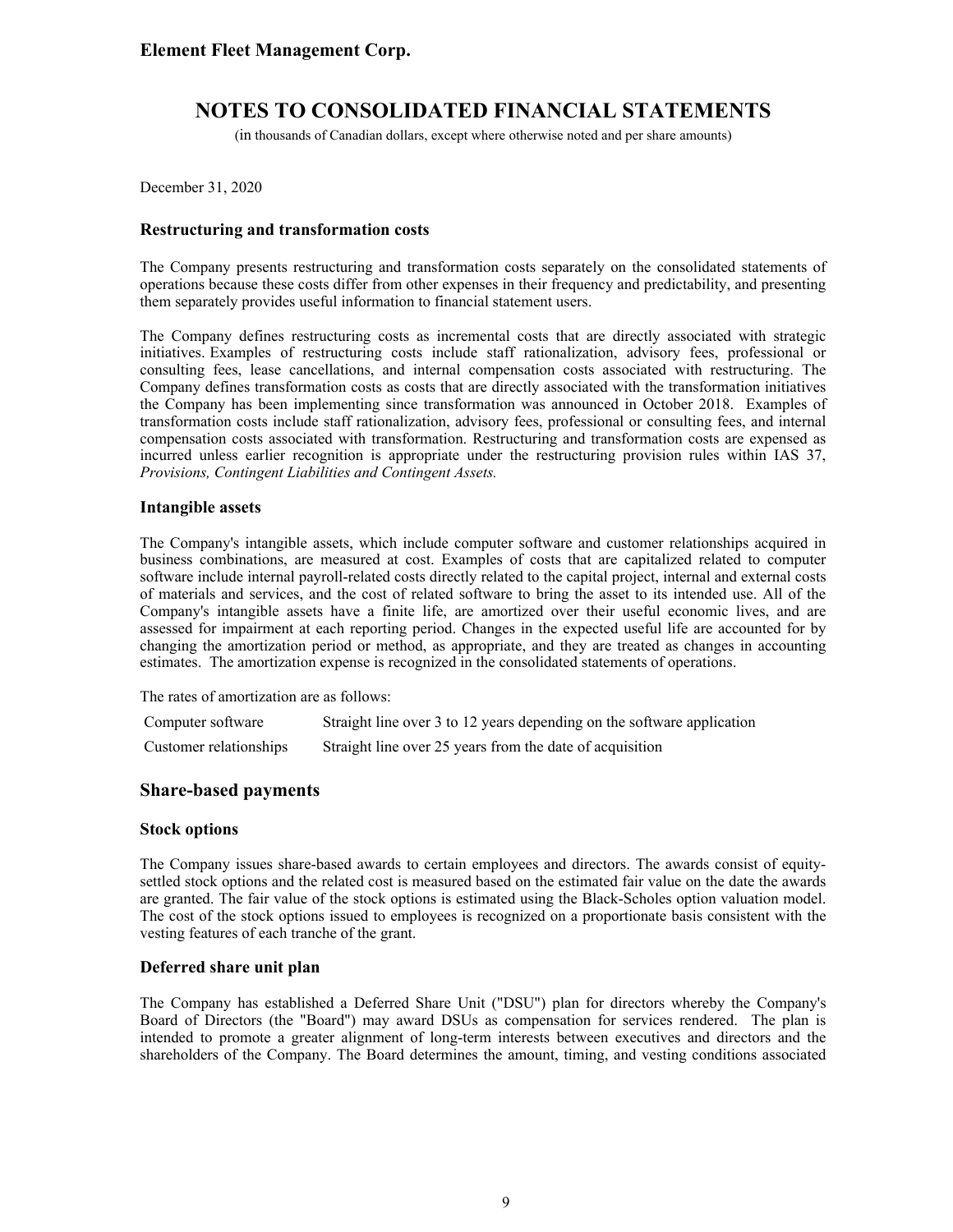(in thousands of Canadian dollars, except where otherwise noted and per share amounts)

December 31, 2020

with each award of DSUs. Additionally, directors may elect to receive up to 100% of their annual remuneration in DSUs. DSUs granted pursuant to such an election are fully vested on the date of grant.

Each DSU has a value that depends on the fair market value of one common share of the Company and, in the event dividends are paid on the Company's common shares, accrues dividend equivalents in the form of additional DSUs based on the amount of the dividend paid on a common share. DSUs mature upon termination of employment or directorship, whereupon the holder is entitled to receive a cash payment that reflects the fair market value of the equivalent number of common shares.

DSUs are recognized on the consolidated statements of financial position as a liability in accounts payable and accrued liabilities and are measured at fair value. Fair value is a function of the number of DSUs outstanding, the value of the Company's common shares and, if applicable, the portion of the associated vesting period that has elapsed.

#### **Performance share unit plan**

The Company has established a Performance Share Unit ("PSU") plan for employees of the Company and its subsidiaries, whereby the Board may award PSUs as compensation for services rendered. The Board determines the amount, timing, and vesting conditions associated with each award of PSUs.

The plan is intended to promote a greater alignment of long-term interests between employees and the shareholders of the Company. Each PSU has a value that depends on the fair market value of one common share of the Company and, in the event dividends are paid on the Company's common shares, accrues dividend equivalents in the form of additional PSUs based on the amount of the dividend paid on a common share.

PSUs are recognized on the consolidated statements of financial position as a liability and are measured at fair value. Fair value is a function of the number of PSUs outstanding, the value of the Company's common shares, and, if applicable, the portion of the associated vesting period that has elapsed or expectations with respect to performance criteria as calculated based on the relative total shareholder return compared to the S&P TSX Composite Index. Until the PSUs are settled, the liability is remeasured with any change in the fair value recorded in the consolidated statements of operations as an expense in the relevant financial reporting period.

#### **Restricted share unit plan**

The Company has established a Restricted Share Unit ("RSU") plan for employees of the Company and its subsidiaries, whereby the Board may award RSUs as compensation for services rendered. The Board determines the amount, timing, and vesting conditions associated with each award of RSUs.

The plan is intended to promote a greater alignment of long-term interests between employees and the shareholders of the Company. Each RSU has a value that depends on the fair market value of one common share of the Company and, in the event dividends are paid on the Company's common shares, accrues dividend equivalents in the form of additional RSUs based on the amount of the dividend paid on a common share.

RSUs are recognized on the consolidated statements of financial position as a liability and are measured at fair value. Fair value is a function of the number of RSUs outstanding, the value of the Company's common shares, and, if applicable, the portion of the associated vesting period that has elapsed. Until the RSUs are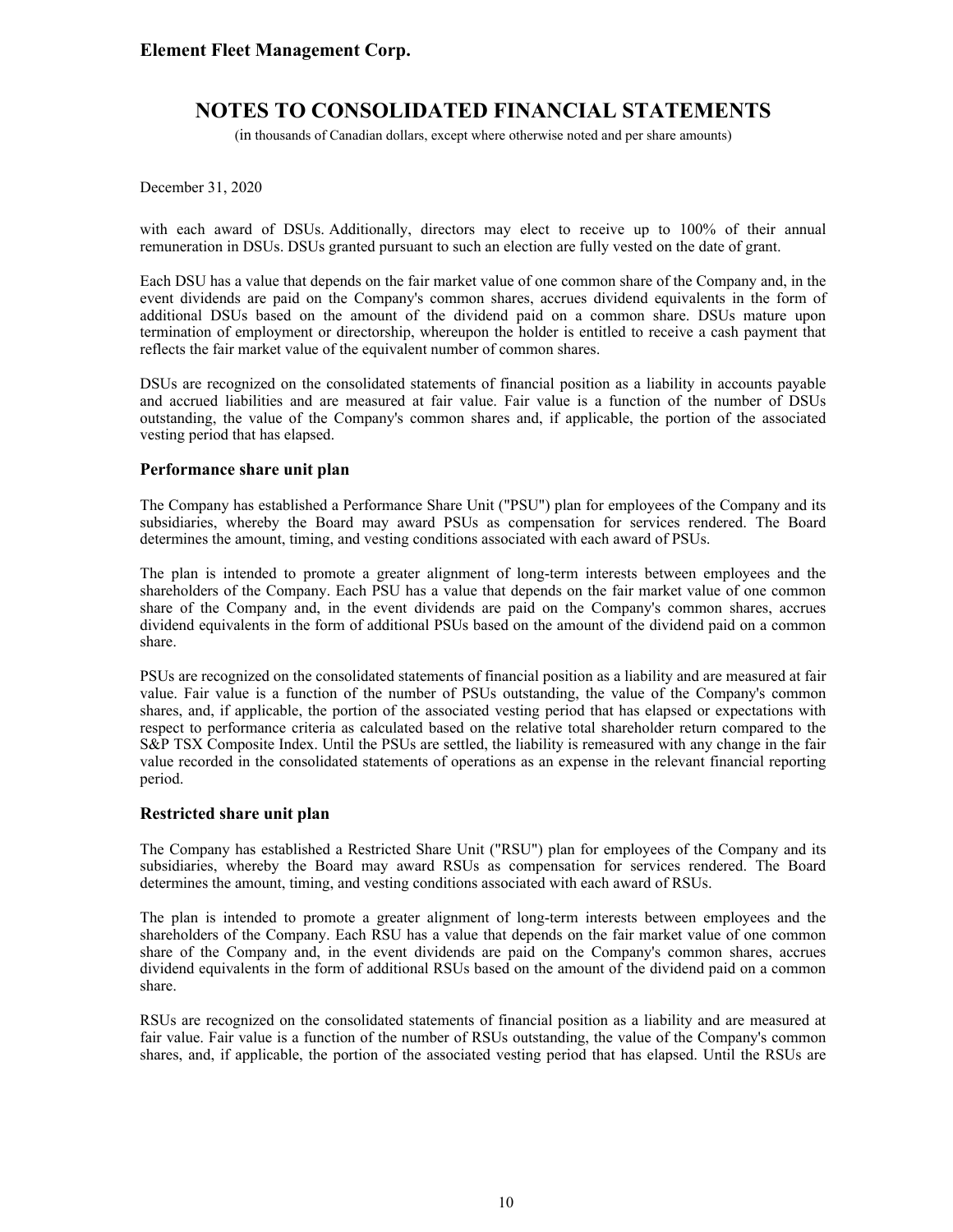(in thousands of Canadian dollars, except where otherwise noted and per share amounts)

December 31, 2020

settled in cash, the liability is remeasured with any change in the fair value recorded in the consolidated statements of operations as an expense in the relevant financial reporting period.

### **Earnings per share**

Basic earnings per share are calculated by dividing the net income or loss for the year attributed to common shareholders by the weighted average number of common shares outstanding during the year. Diluted earnings per share are calculated using the same method as for basic earnings per share and adjusted for the weighted average number of common shares outstanding during the year to reflect the dilutive impact, if any, of options and warrants assuming they were exercised for that number of common shares calculated by applying the treasury stock method. The treasury stock method assumes that all proceeds received by the Company when options and warrants are exercised will be used to purchase common shares at the average market price during the reporting period.

### **Financial assets and liabilities**

The Company initially recognizes financial assets and liabilities at fair value and subsequently measures at either fair value or amortized cost based on their classification under IFRS 9 as described below.

#### *Fair value through profit or loss ("FVTPL")*

Financial assets and financial liabilities that the Company purchases or incurs, respectively, with the intention of generating earnings in the near term are classified as FVTPL. Such assets and liabilities are carried on the consolidated statements of financial position at fair value, with any subsequent changes to fair value recognized through the consolidated statements of operations. Transaction costs are recognized in the consolidated statements of operations as incurred. The Company accounts for certain investments that it holds under FVTPL.

#### *Amortized cost*

Financial assets held to collect contractual cash flows (in the form of payment of principal and interest earned on the principal outstanding) are carried at amortized cost. The assets are initially recognized at fair value plus directly attributable transaction costs, and subsequently measured at amortized cost using the effective interest rate method. The Company accounts for its finance receivables under amortized cost.

### **Other financial instruments**

Other financial instruments held or issued by the Company include cash, restricted funds, finance receivables, accounts receivable, notes receivable, accounts payable and accrued liabilities, and borrowings. All of these financial instruments are initially recorded at cost and subsequently measured at amortized cost.

### **Translation of foreign currencies**

The consolidated financial statements of the Company are presented in Canadian dollars, which is the Company's functional and presentation currency. Foreign currency denominated monetary assets and liabilities of the Company and its subsidiaries that have the same functional currency are translated using the closing rate and non-monetary assets and liabilities measured at fair value are translated at the rate of exchange prevailing at the date when the fair value was determined. Revenue and expense items are measured at average exchange rates during the year. Realized and unrealized gains and losses arising from translation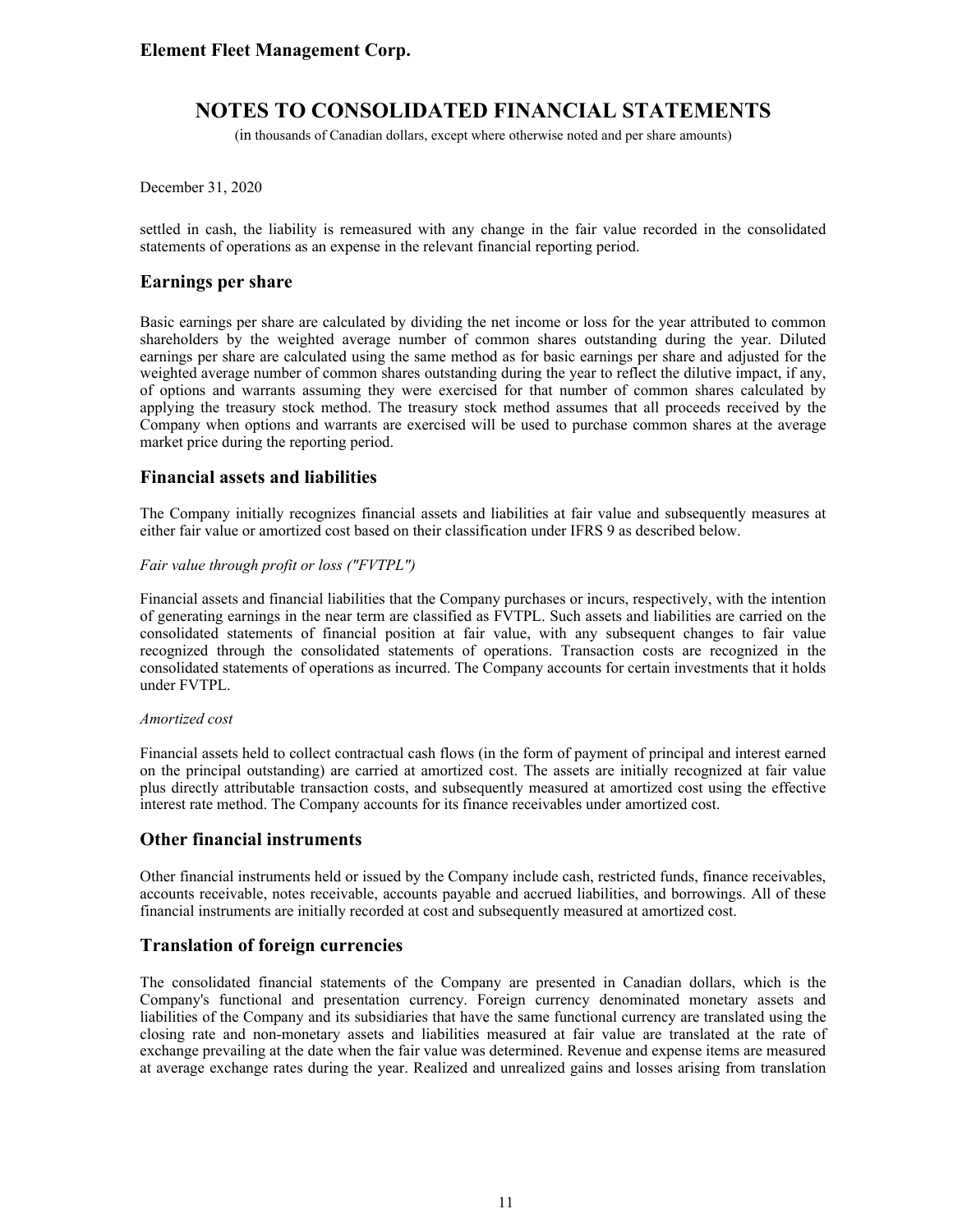(in thousands of Canadian dollars, except where otherwise noted and per share amounts)

December 31, 2020

into the functional currency are included in the consolidated statements of operations. Foreign currency denominated non-monetary assets and liabilities, measured at historical cost, are translated at the rate of exchange in effect at the transaction date.

Assets and liabilities of foreign operations with a functional currency other than the Canadian dollar, including goodwill and fair value adjustments arising on acquisition, are translated into Canadian dollars at the exchange rates prevailing at the year-end, while revenue and expenses of these foreign operations are translated into Canadian dollars at the average exchange rates for the year. Exchange gains and losses arising from the translation of these foreign operations and from the results of hedging the net investment in these foreign operations, net of applicable taxes, are included in net foreign currency translation adjustments, which is included in AOCI. A deferred tax asset or liability is not recognized in respect of a translation gain or loss arising from the Company's investment in its foreign operations as it is not expected that such a gain or loss would be realized for tax purposes in the foreseeable future.

Upon disposition of a foreign operation, any cumulative translation adjustment gain or loss, including the impact of hedging, will be reclassified from OCI to the consolidated statements of operations, and included as part of the gain or loss recognized on disposition of the foreign operations.

### **Income taxes**

The Company follows the liability method to provide for income taxes on all transactions recorded in its consolidated financial statements. The liability method requires that income taxes reflect the expected future tax consequences of temporary differences between the carrying amounts of assets and liabilities and their tax bases. Deferred tax assets and liabilities are determined for each temporary difference and for unused losses, as applicable, at rates expected to be in effect when the asset is realized or the liability is settled.

The effect on deferred tax assets and liabilities of a change in tax rates is recognized in income or equity in the period that includes the substantive enactment date. Deferred tax assets are recognized to the extent that it is probable that the assets can be recovered.

#### **Leases**

After adoption of IFRS 16, *Leases*, the Company applies a single recognition and measurement approach for all leases that it is the lessee, except for short-term leases and leases of low-value assets. The Company recognizes right-of-use assets representing the right to use the underlying assets and lease liabilities to make lease payments.

#### **Right-of-use assets**

The Company recognizes right-of-use ("ROU") assets at the commencement date of the lease (i.e., the date the underlying asset is available for use). Right-of-use assets are measured at cost, less any accumulated depreciation and impairment losses, and adjusted for any remeasurement of lease liabilities.

### **Lease liabilities**

At the commencement date of the lease, the Company recognizes lease liabilities measured at the present value of lease payments to be made over the lease term, including options to renew if the Company considers it highly likely it will exercise the renewal options. In calculating the present value of lease payments, the Company uses the incremental borrowing rate at the lease commencement date if the interest rate implicit in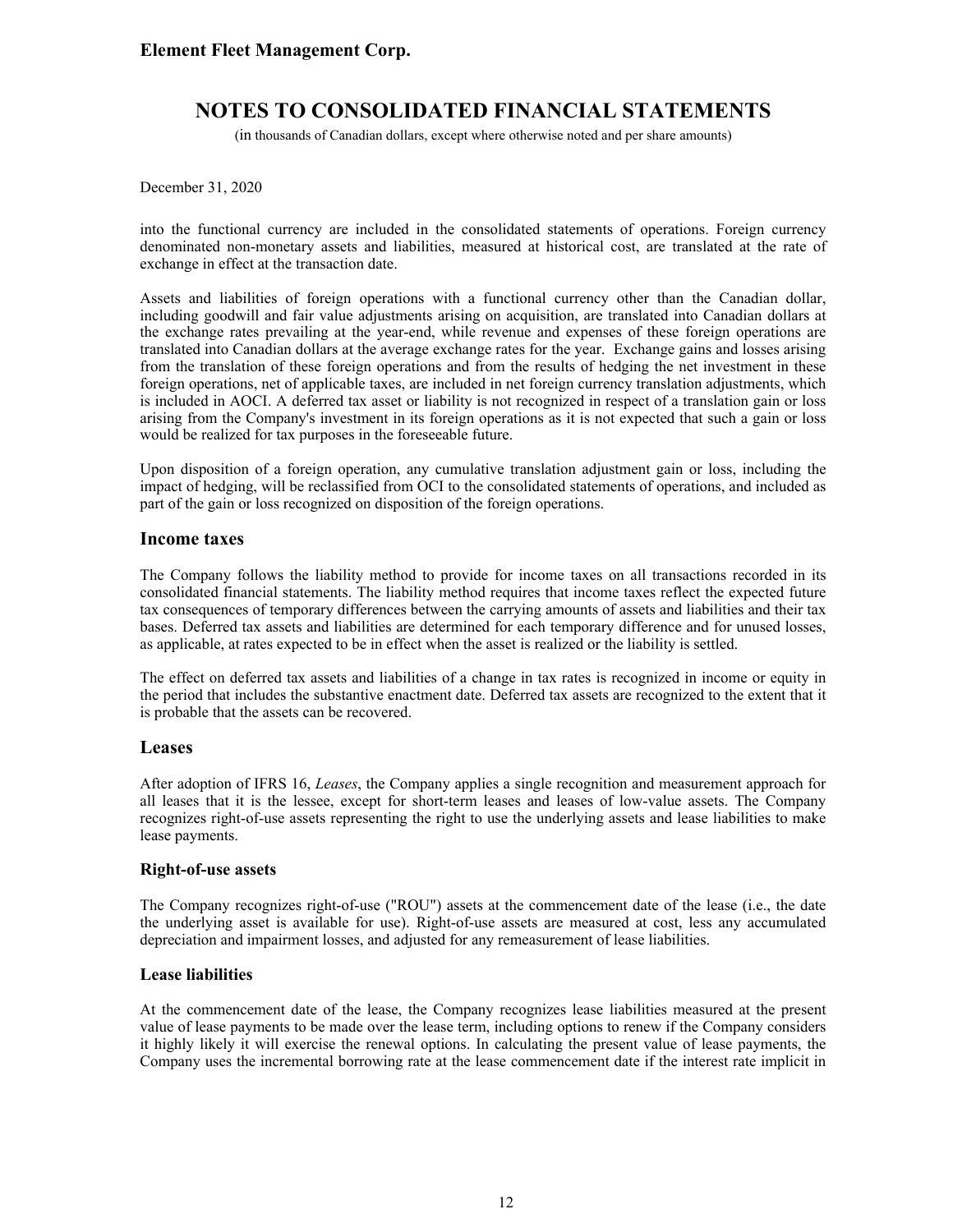(in thousands of Canadian dollars, except where otherwise noted and per share amounts)

December 31, 2020

the lease is not readily determinable. After the commencement date, the amount of lease liabilities is increased to reflect the accretion of interest and reduced for the lease payments made.

### **Amendments to IAS 1 and IAS 8:** *Definition of Material*

The Company adopted the amendments to IAS 1 and IAS 8 effective January 1, 2020. The amendments provide a new definition of material that states "information is material if omitting, misstating or obscuring it could reasonably be expected to influence decisions that the primary users of general purpose financial statements make on the basis of those financial statements, which provide financial information about a specific reporting entity."

The amendments clarify that materiality will depend on the nature or magnitude of information, either individually or in combination with other information, in the context of the financial statements. A misstatement of information is material if it could reasonably be expected to influence decisions made by the primary users. These amendments had no impact on the interim condensed consolidated financial statements of, nor is there expected to be any future impact to the Company.

### **Future accounting changes**

The following new IFRS pronouncement has been issued but is not yet effective and may have a future impact on the Company's consolidated financial statements.

In August 2020, the IASB published *Interest Rate Benchmark Reform - Phase 2: Amendments to IFRS 9, IAS 39, IFRS 7, IFRS 4, and IFRS 16* ("Phase 2 Amendments"). The Phase 2 Amendments are effective January 1, 2021. The Company is currently evaluating the impact of the Phase 2 Amendments on its financial reporting in relation to the IBOR Reform.

### **3. CRITICAL ACCOUNTING ESTIMATES AND USE OF JUDGMENTS**

The preparation of consolidated financial statements in accordance with IFRS requires management to make estimates and exercise judgments that affect the reported amounts of assets and liabilities at the date of the consolidated financial statements and the reported amounts of revenue and expenses during the reporting period. The estimates and judgments are made based on information available as at the date the consolidated financial statements are issued. Accordingly, actual results may differ from those recorded amounts. Areas of financial reporting that require management's estimates and judgments are discussed below.

### **Allowance for credit losses**

Judgment is required as to the timing of establishing an allowance for credit losses and the amount of the required allowance taking into consideration counterparty creditworthiness, the fair value of underlying collateral, current economic trends, the expected residual value of the underlying leased assets and past experience.

### **Deferred tax assets**

Deferred tax assets are recognized for unused income tax losses to the extent that it is probable that taxable income will be available against which the losses can be utilized. Judgment is required to determine the amount of deferred tax assets that can be recognized based upon the likely timing and level of future taxable profits together with future tax-planning strategies.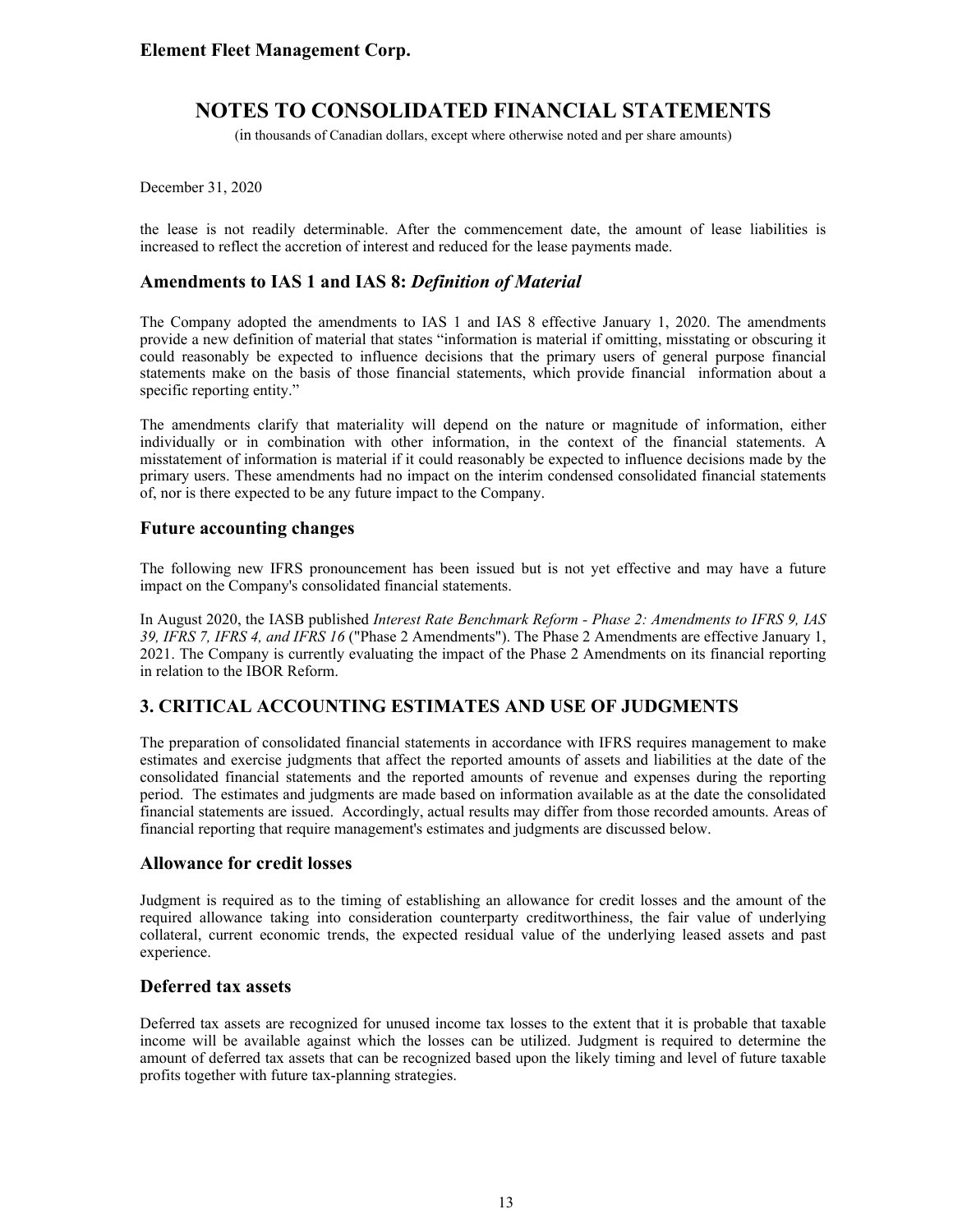(in thousands of Canadian dollars, except where otherwise noted and per share amounts)

December 31, 2020

### **Stock option expense**

Compensation expense relating to stock option awards granted by the Company to employees and non-employees in exchange for services rendered is based on the fair value of the option. The stock option fair value is determined using the Black–Scholes option valuation model, which requires the use of assumptions and is, by its nature, subject to measurement uncertainty.

### **Useful lives and residual values of equipment under operating leases**

The Company's equipment under operating leases are recorded at cost and depreciated over their estimated useful lives to an estimated residual value using the straight-line method. The Company determines the economic useful life based on management's estimate of the period which the asset will generate revenue. The residual values are based on historical experience and economic factors. Management will periodically review the appropriateness of the estimated useful lives and residual values based on changes in economic circumstances and other factors. Changes in these estimates would result in a change in future depreciation expense.

### **Business combinations**

Business combinations require management to exercise judgment in measuring the fair value of the assets acquired, equity instrument issued, and liabilities and contingent liabilities incurred or assumed.

### **Intangible assets valuation - customer relationships**

The Company's customer relationships require management to use judgment in estimating the fair value of this intangible asset acquired in a business combination and uses internally developed valuation models that consider various factors and assumptions including forecasted cash earnings, growth rates and discount rates. Management also uses judgment in estimating customer attrition rates to determine the appropriate amortization period for the customer relationship intangible asset.

### **Goodwill valuation**

Goodwill is reviewed annually for impairment, or more frequently when there are indicators that impairment may have occurred, by comparing the carrying value to its recoverable amount. Management uses judgment in estimating the recoverable values of the Company's cash generating units ("CGUs") and uses internally developed valuation models that consider various factors and assumptions including forecasted cash earnings, growth rates and discount rates. The use of different assumptions and estimates could influence the determination of the existence of impairment and the valuation of goodwill.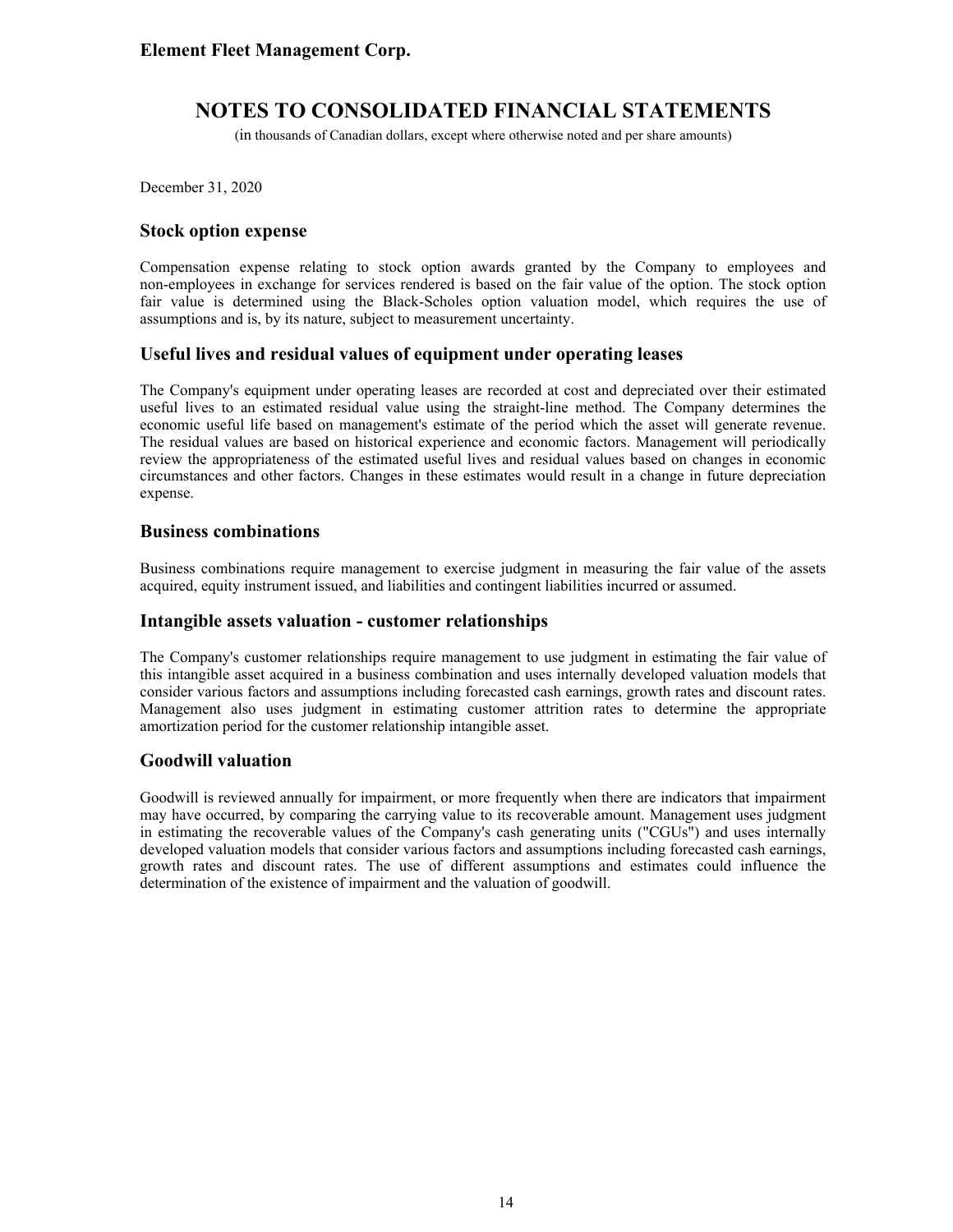(in thousands of Canadian dollars, except where otherwise noted and per share amounts)

December 31, 2020

## **4. FINANCE RECEIVABLES**

The following tables present finance receivables based on the ultimate obligor's location:

|                                              | As at December 31, 2020 |                                     |                    |                    |  |
|----------------------------------------------|-------------------------|-------------------------------------|--------------------|--------------------|--|
|                                              | <b>US</b> and<br>Canada | Australia and<br><b>New Zealand</b> | Mexico             | <b>Total</b>       |  |
|                                              | \$                      | $\pmb{\mathbb{S}}$                  | $\pmb{\mathbb{S}}$ | $\pmb{\mathbb{S}}$ |  |
| Minimum lease payments                       | 8,223,841               | 268,465                             | 376,170            | 8,868,476          |  |
| Unguaranteed residual values                 | 3,178                   | 61,964                              |                    | 65,142             |  |
| Gross investment                             | 8,227,019               | 330,429                             | 376,170            | 8,933,618          |  |
| Unearned income                              | (529, 040)              | (39,082)                            | (56,740)           | (624, 862)         |  |
| Net investment                               | 7,697,979               | 291,347                             | 319,430            | 8,308,756          |  |
| Net realizable value of impaired receivables | 19,116                  | 6,347                               |                    | 25,463             |  |
| Unamortized deferred costs and subsidies     | (78, 396)               |                                     |                    | (78, 396)          |  |
| Prepaid lease payments and security deposits | (62, 475)               |                                     | (22, 550)          | (85, 025)          |  |
| Interim funding                              | 512,381                 |                                     | 113,397            | 625,778            |  |
| Fleet management receivables                 | 447,089                 | 38,872                              | 19,545             | 505,506            |  |
| Other receivables                            | 153,014                 | 76,140                              | 48,104             | 277,258            |  |
| Allowance for credit losses (Subsection C)   | (13,007)                | (2, 438)                            | (2, 273)           | (17,718)           |  |
| <b>Total finance receivables</b>             | 8,675,701               | 410,268                             | 475,653            | 9,561,622          |  |
|                                              | As at December 31, 2019 |                                     |                    |                    |  |
|                                              | US and<br>Canada        | Australia and<br>New Zealand        | Mexico             | Total              |  |
|                                              | \$                      | $\mathbb S$                         | \$                 | $\mathbb S$        |  |
| Minimum lease payments                       | 10,047,261              | 258,465                             | 229,486            | 10,535,212         |  |
| Unguaranteed residual values                 | 1,150                   | 59,790                              |                    | 60,940             |  |
| Gross investment                             | 10,048,411              | 318,255                             | 229,486            | 10,596,152         |  |
| Unearned income                              | (837, 163)              | (39,622)                            | (36,881)           | (913, 666)         |  |
| Net investment                               | 9,211,248               | 278,633                             | 192,605            | 9,682,486          |  |
| Net realizable value of impaired receivables | 47,972                  | 5,560                               |                    | 53,532             |  |
| Unamortized deferred costs and subsidies     | (107, 257)              |                                     |                    | (107, 257)         |  |
| Prepaid lease payments and security deposits | (40, 431)               |                                     | (26, 436)          | (66, 867)          |  |
| Interim funding                              | 1,311,256               |                                     | 110,351            | 1,421,607          |  |
| Fleet management receivables                 | 631,720                 | 38,222                              | 21,966             | 691,908            |  |
| Other receivables                            | 183,804                 | 77,254                              | 58,939             | 319,997            |  |
| Allowance for credit losses (Subsection C)   | (6,227)                 | (1, 192)                            | (1,013)            | (8, 432)           |  |
| Total finance receivables                    | 11,232,085              | 398,477                             | 356,412            | 11,986,974         |  |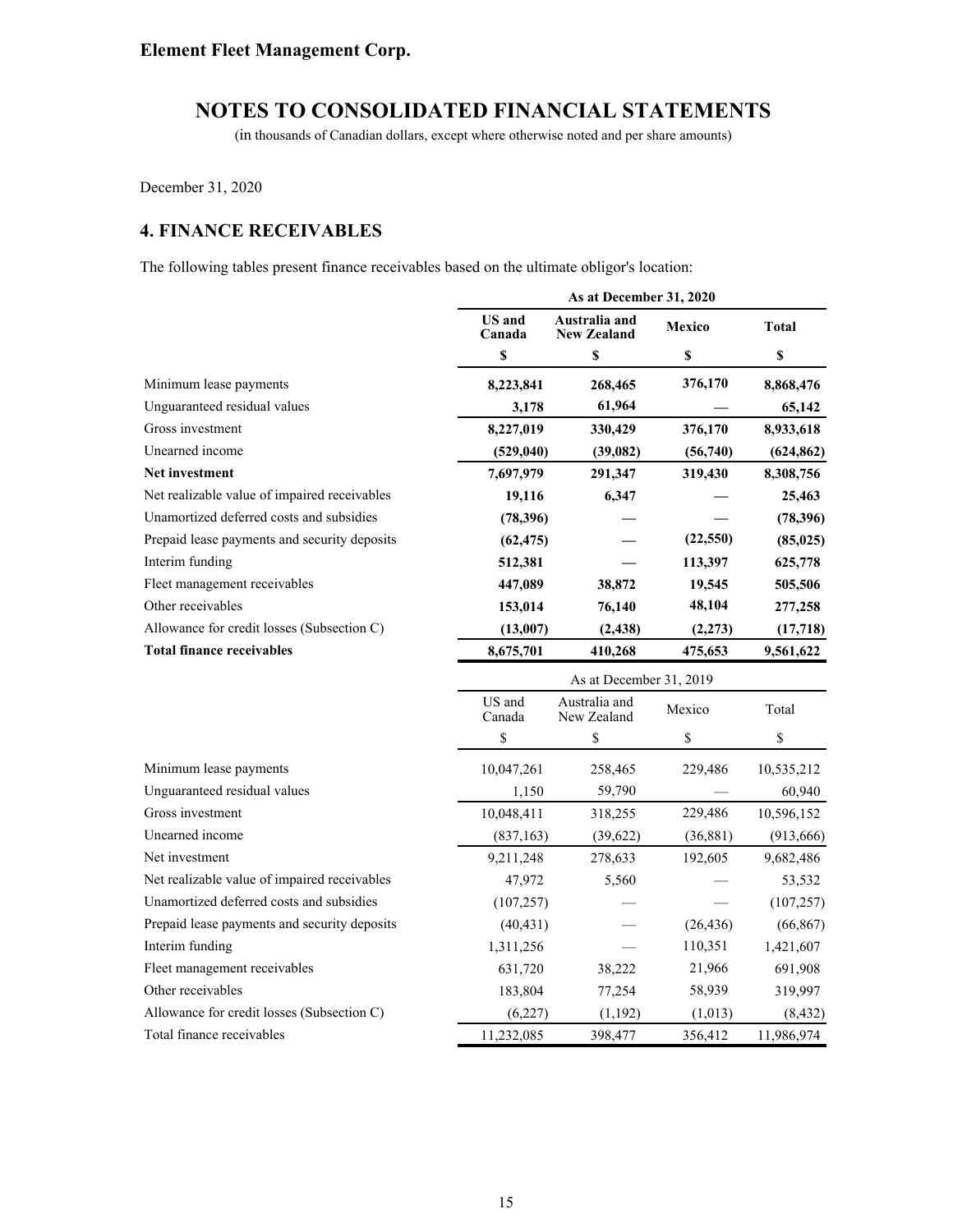(in thousands of Canadian dollars, except where otherwise noted and per share amounts)

December 31, 2020

### **A) Delinquency status of net investment in finance receivables**

The following table presents the delinquency status of the net investment in finance receivables, by contract balance:

|                      | As at December 31, 2020 |        | As at December 31, 2019 |        |
|----------------------|-------------------------|--------|-------------------------|--------|
|                      | $\frac{6}{9}$           |        |                         | $\%$   |
| 31-60 days past due  | 12,280                  | 0.15   | 8,410                   | 0.09   |
| 61-90 days past due  | 1,857<br>0.02           |        | 3,433                   | 0.04   |
| 91-120 days past due | 277                     | 0.00   | 3,024                   | 0.03   |
| Total past due       | 14.414                  | 0.17   | 14,867                  | 0.16   |
| Current              | 8,294,342               | 99.83  | 9,667,619               | 99.84  |
| Total net investment | 8,308,756               | 100.00 | 9,682,486               | 100.00 |

### **B) Interest rate characteristics of net investment in finance lease receivables and loan receivables**

|                                                     | As at December 31, 2020 |           | As at December 31, 2019 |          |
|-----------------------------------------------------|-------------------------|-----------|-------------------------|----------|
|                                                     | Leases                  | Loans     | Leases                  | Loans    |
| Net investment                                      | \$8,207,238<br>S        | 101.518   | \$9.579.674             | 102.812  |
| Weighted average fixed interest rate                | 4.68 $%$                | 8.93%     | 4.76%                   | $9.09\%$ |
| Weighted average floating interest rate             | $2.75 \%$               | 4.68 $\%$ | $4.33\%$                | 6.48 $%$ |
| Percentage of portfolio with fixed<br>interest rate | 45.64 $%$               | 99.97%    | $46.29\%$               | 98.49 %  |

### **C) Allowance for credit losses**

The Company continues to monitor its inputs to the ECL model to ensure it appropriately reflects current market conditions in light of the global outbreak of COVID-19 and information available to the Company as at December 31, 2020.

The Company evaluates its credit risk exposure broadly in line with Standard & Poor's and Moody's ratings outlined below and will adjust internal classifications based on additional information the Company has available to it at the time of the assessment. In conjunction with the Company's evaluation of PD as at December 31, 2020, and consistent with the ECL model, the Company reviewed its classifications and updated its internal assessment of PD based on current information.

The Company's lease and loan portfolio is secured by the underlying assets and, in the event of an obligor bankruptcy, leases are typically affirmed, resulting in continued collection of lease payments. Further, all the vehicles in a client portfolio are cross-collateralized, such that the surplus collateral on (usually older) vehicles can be used to offset under-collateralized positions (usually newer vehicles), such that the net full value of the lease and loan would be recovered. As a result, the Company is often able to recover 100% of the net investment. Additionally, while used vehicle pricing softened somewhat during the fourth quarter of 2020, prices remained higher than in prior years, lowering LGD levels as at December 31, 2020. The Company expects that the used vehicle market will continue to hold its values in the aftermath of the pandemic as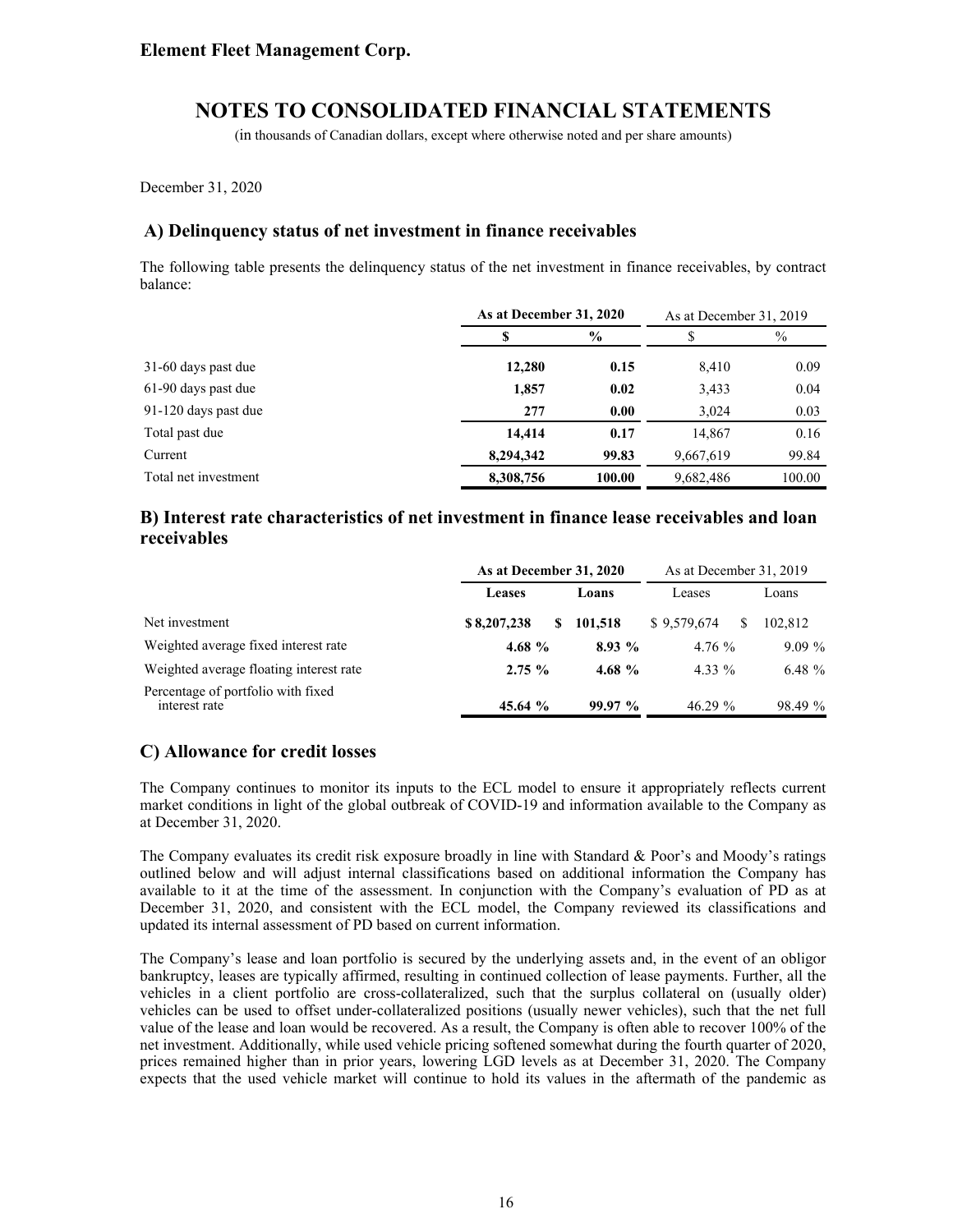(in thousands of Canadian dollars, except where otherwise noted and per share amounts)

December 31, 2020

drivers of vehicles keep their cars for longer periods of time (or purchase used vehicles instead of new vehicles), reducing the supply in the used car market and increasing prices, although short-term volatility can be expected with the impact of the COVID-19 resurgence, and the potential for another round of governmental stimulus. From an industry perspective, a microchip shortage continues to impact most OEMs as they are being forced to either slow down or suspend new vehicle production. This impacts new vehicle deliveries, and as the issue persists, some of the consumer demand could shift towards the used vehicle market also contributing to stronger used vehicle prices.

In determining the appropriate allowance for credit losses, the Company also considered forward-looking macroeconomic information in light of COVID-19 such as increasing default rates and the impact potential upward or downward trends in GDP might have on the Company's lease and loan portfolio. The Company has also evaluated multiple scenarios related to COVID-19, including expected time periods of market slowdown and recovery. Given the continued uncertainty of the pandemic, namely as it relates to new strains of the virus and potential delays in vaccinations, and based on forward-looking macroeconomic expectations offset by the favorable changes to the portfolio, the Company's allowance for credit losses was \$17,718 as at December 31, 2020.

The Company's evaluation of the above inputs to its model resulted in a provision for credit losses of \$11,652 charged through the consolidated statement of operations for the year ended December 31, 2020.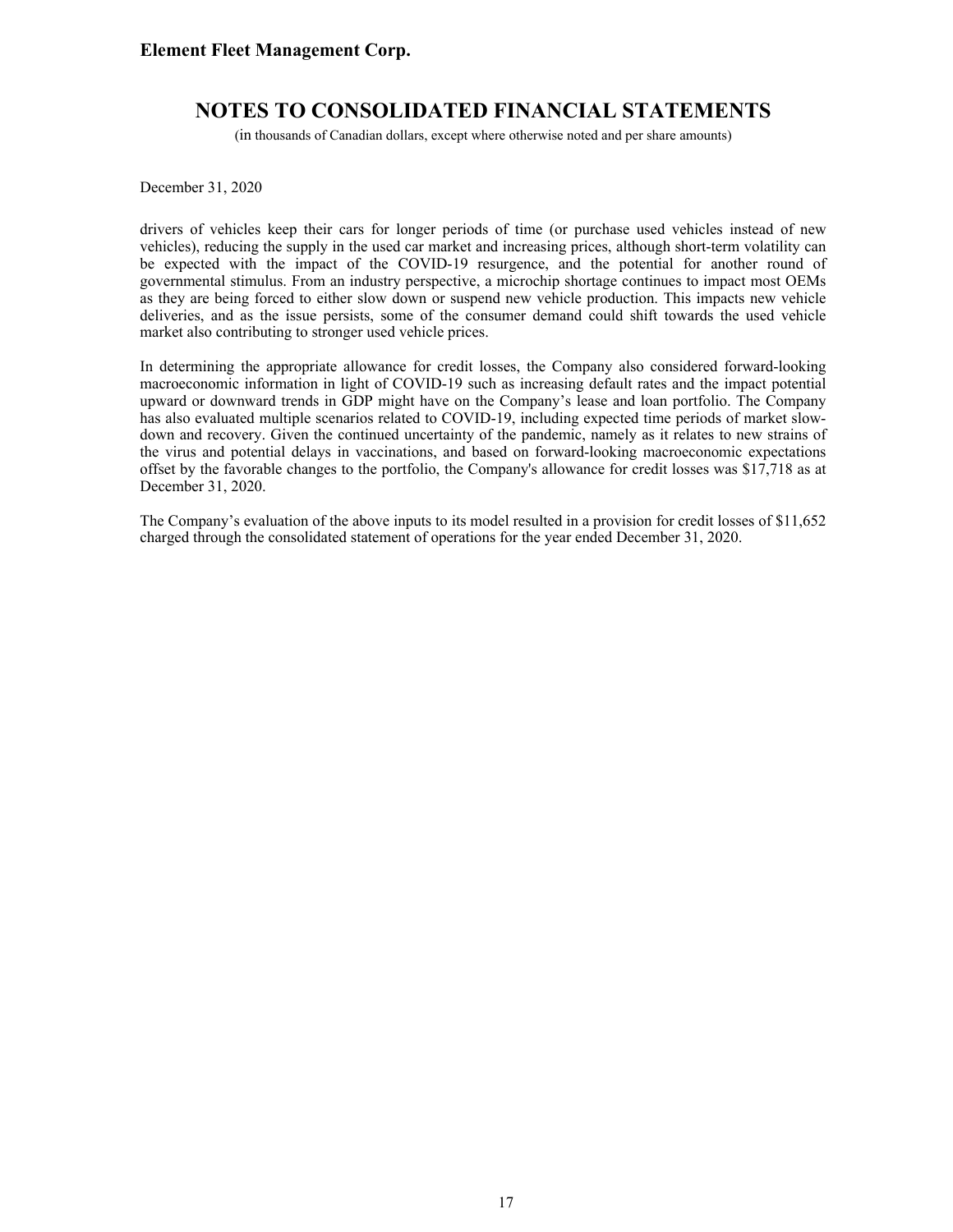(in thousands of Canadian dollars, except where otherwise noted and per share amounts)

December 31, 2020

An analysis of the Company's allowance for credit losses under IFRS 9 is as follows:

| <b>Finance lease receivables</b>                               |         |                         | Performing     | <b>Impaired</b> | <b>Total</b> |
|----------------------------------------------------------------|---------|-------------------------|----------------|-----------------|--------------|
|                                                                |         |                         | \$             | \$              | \$           |
| Balance as at January 1, 2020                                  |         |                         | 7,537          | 535             | 8,072        |
| Transfer to Performing                                         |         |                         | 495            | (495)           |              |
| Transfer to Impaired                                           |         |                         | (225)          | 225             |              |
| Lease originations                                             |         |                         | 16,575         |                 | 16,575       |
| Changes in models and inputs, derecognition, and repayments    |         |                         | (4,908)        | (9)             | (4, 917)     |
| <b>Total</b>                                                   |         |                         | 19,474         | 256             | 19,730       |
| Charge-offs, net of recoveries                                 |         |                         | (1,302)        | 6               | (1,296)      |
| Foreign exchange                                               |         |                         | (743)          | (7)             | (750)        |
| Balance as at December 31, 2020                                |         |                         | 17,429         | 255             | 17,684       |
| <b>Fleet management receivables</b>                            |         |                         | Performing     | <b>Impaired</b> | <b>Total</b> |
|                                                                |         |                         | \$             | \$              | \$           |
| Balance as at January 1, 2020                                  |         |                         | 50             | 9               | 59           |
| Provision for credit losses                                    |         |                         | 39             | 44              | 83           |
| Charge-offs, net of recoveries                                 |         |                         | (63)           | (48)            | (111)        |
| Foreign exchange                                               |         |                         | $\mathbf{2}$   |                 | $\mathbf{2}$ |
| Balance as at December 31, 2020                                |         |                         | 28             | 5               | 33           |
| Loans                                                          | Stage 1 |                         | <b>Stage 2</b> | Stage 3         | <b>Total</b> |
|                                                                | \$      |                         | S              | \$              | \$           |
| Balance as at January 1, 2020                                  |         | $\overline{\mathbf{4}}$ | 266            | 31              | 301          |
| Changes in models and inputs,<br>derecognition, and repayments |         | (3)                     | (61)           | (25)            | (89)         |
| <b>Total</b>                                                   |         | 1                       | 205            | 6               | 212          |
| Charge-offs, net of recoveries                                 |         |                         | (216)          | (6)             | (222)        |
| Foreign exchange                                               |         | (1)                     | 11             | 1               | 11           |
| Balance as at December 31, 2020                                |         |                         |                | 1               | $\mathbf{1}$ |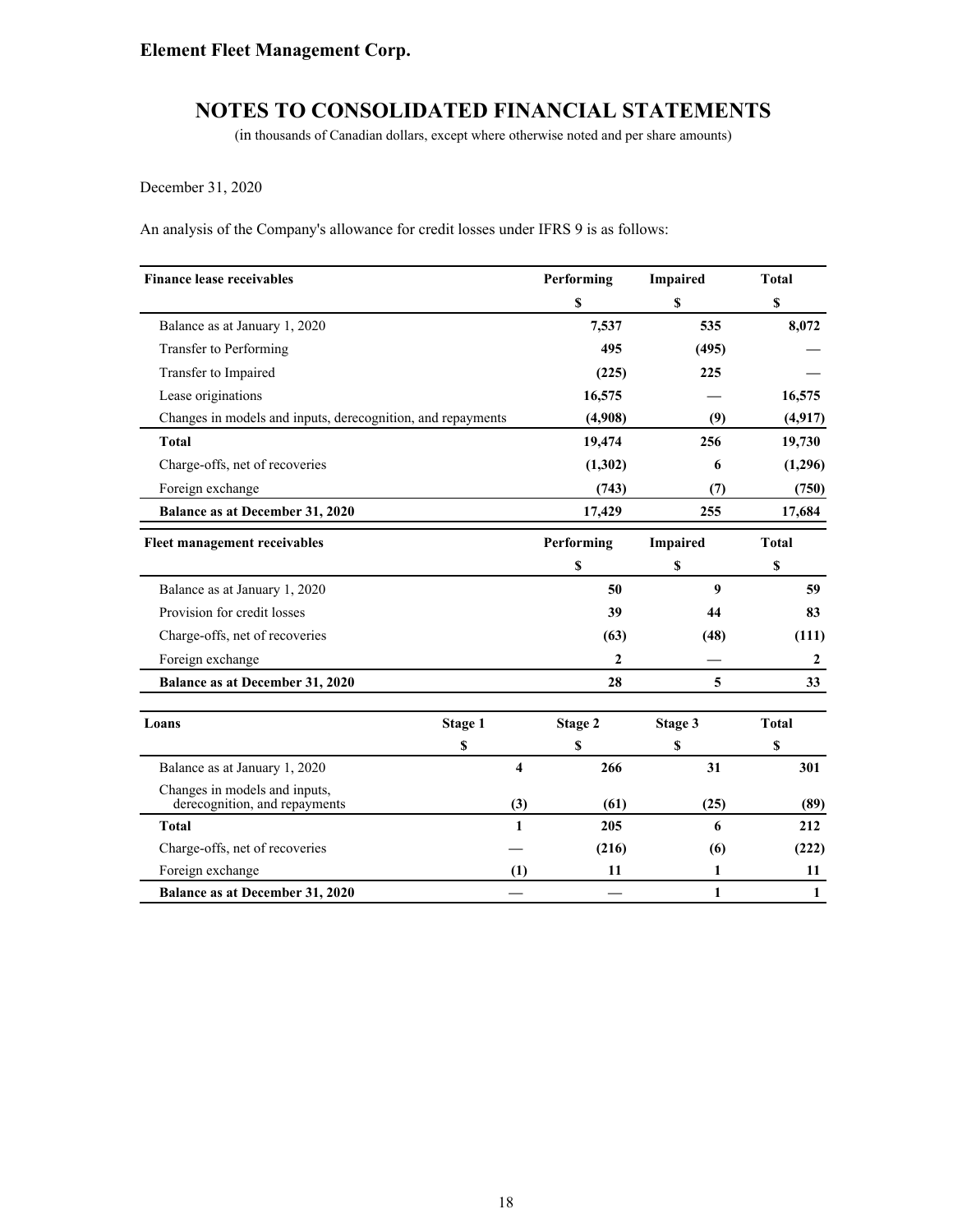(in thousands of Canadian dollars, except where otherwise noted and per share amounts)

December 31, 2020

| Finance lease receivables                                      |         |                | Performing     | Impaired | Total   |
|----------------------------------------------------------------|---------|----------------|----------------|----------|---------|
|                                                                |         |                | \$             | \$       | \$      |
| Balance as at January 1, 2019                                  |         |                | 8,556          | 322      | 8,878   |
| Transfer to Performing                                         |         |                | 82             | (82)     |         |
| Transfer to Impaired                                           |         |                | (698)          | 698      |         |
| Lease originations                                             |         |                | 9,276          |          | 9,276   |
| Changes in models and inputs, derecognition, and repayments    | (6,922) | (397)          | (7,319)        |          |         |
| Total                                                          |         |                | 10,294         | 541      | 10,835  |
| Charge-offs, net of recoveries                                 |         |                | (2,023)        |          | (2,023) |
| Foreign exchange                                               | (734)   | (6)            | (740)          |          |         |
| Balance as at December 31, 2019                                |         |                | 7,537          | 535      | 8,072   |
| Fleet management receivables                                   |         |                | Performing     | Impaired | Total   |
|                                                                |         |                | \$             | \$       | \$      |
| Balance as at January 1, 2019                                  |         |                | 19             | 12       | 31      |
| Provision for credit losses                                    |         |                | $\overline{c}$ | 123      | 125     |
| Charge-offs, net of recoveries                                 |         |                | 31             | (126)    | (95)    |
| Foreign exchange                                               |         |                | (2)            |          | (2)     |
| Balance as at December 31, 2019                                |         |                | 50             | 9        | 59      |
| Loans                                                          | Stage 1 |                | Stage 2        | Stage 3  | Total   |
|                                                                | \$      |                | \$             | \$       | \$      |
| Balance as at January 1, 2019                                  |         | 3              | 207            | 213      | 423     |
| Changes in models and inputs, derecognition,<br>and repayments |         | 3              | 166            | (169)    |         |
| Total                                                          |         | 6              | 373            | 44       | 423     |
| Charge-offs, net of recoveries                                 |         |                | (109)          |          | (109)   |
| Foreign exchange                                               |         | (2)            | 2              | (13)     | (13)    |
| Balance as at December 31, 2019                                |         | $\overline{4}$ | 266            | 31       | 301     |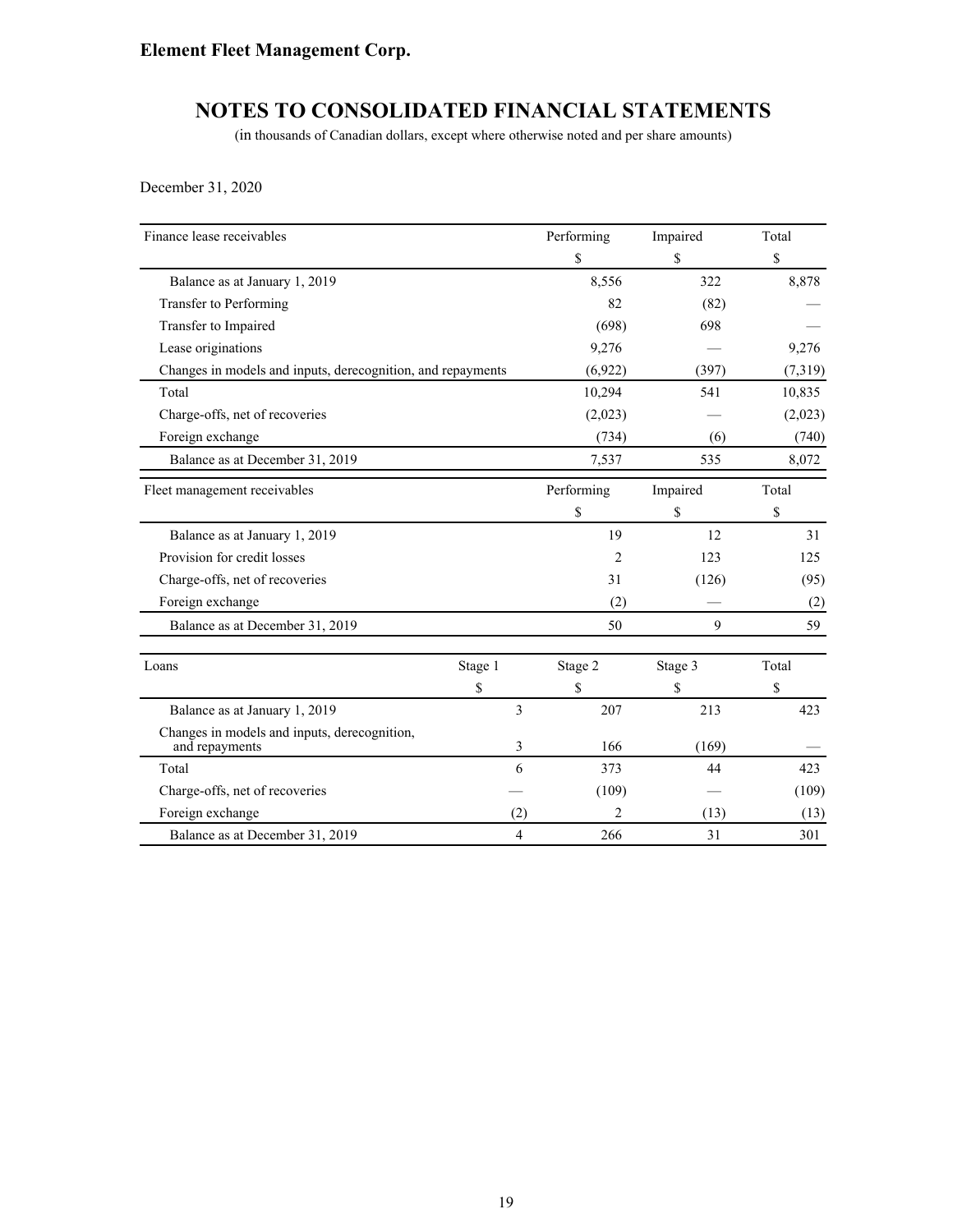## **Element Fleet Management Corp.**

## **NOTES TO CONSOLIDATED FINANCIAL STATEMENTS**

(in thousands of Canadian dollars, except where otherwise noted and per share amounts)

December 31, 2020

A summary view of the Company's allowance for credit losses is as follows:

|                                                                         | <b>Year ended</b>        | Year ended        |
|-------------------------------------------------------------------------|--------------------------|-------------------|
| <b>Allowance for credit losses</b>                                      | <b>December 31, 2020</b> | December 31, 2019 |
|                                                                         | S                        | \$                |
| Allowance for credit losses, beginning of the year                      | 8,432                    | 9,332             |
| Provision for credit losses                                             | 11,652                   | 2,082             |
| Charge-offs, net of recoveries                                          | (1,629)                  | (2,227)           |
| Impact of foreign exchange rates                                        | (737)                    | (755)             |
| Allowance for credit losses, end of the year                            | 17,718                   | 8,432             |
| Allowance as a percentage of total finance receivables before allowance | $0.18 \%$                | $0.07\%$          |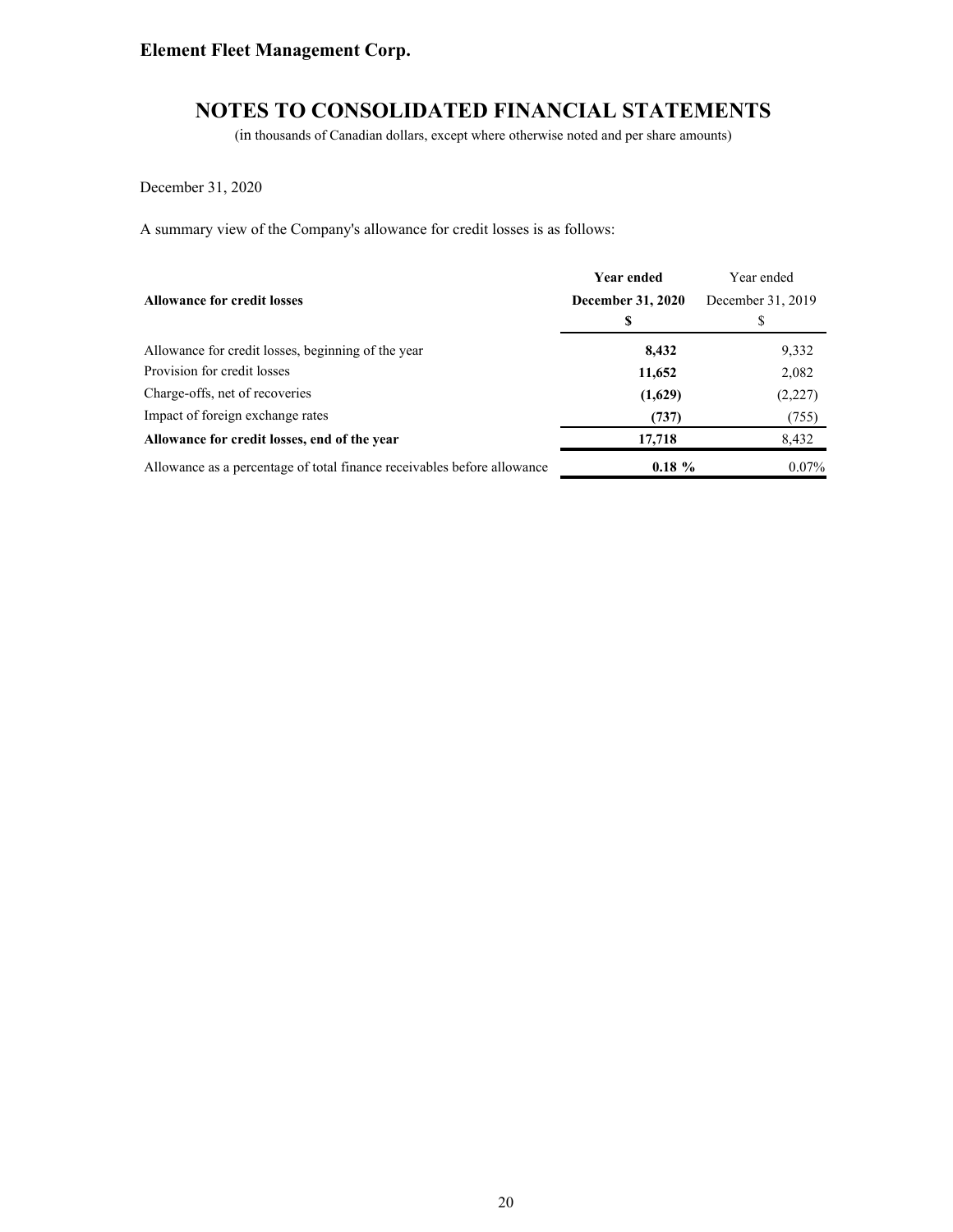(in thousands of Canadian dollars, except where otherwise noted and per share amounts)

December 31, 2020

### **D) Credit risk exposure**

The following table sets out the credit risk exposure for loans, finance leases and fleet management service receivables, and the impaired values and allowances for credit losses recorded as at December 31, 2020:

| <b>Finance lease receivables</b> |         | Performing |                 | <b>Total</b>     |  |
|----------------------------------|---------|------------|-----------------|------------------|--|
|                                  |         | \$         | $\mathbb S$     | $\mathbb S$      |  |
| Internal risk rating grade       |         |            |                 |                  |  |
| Low                              |         | 4,950,196  |                 | 4,950,196        |  |
| Medium                           |         | 2,942,135  |                 | 2,942,135        |  |
| High                             |         | 314,906    |                 | 314,906          |  |
| Other finance receivables        |         | 277,258    |                 | 277,258          |  |
| Impaired                         |         |            | 25,438          | 25,438           |  |
|                                  |         | 8,484,495  | 25,438          | 8,509,933        |  |
| Allowance for credit losses      |         | (17, 429)  | (255)           | (17,684)         |  |
| Net carrying value               |         | 8,467,066  | 25,183          | 8,492,249        |  |
|                                  |         |            |                 |                  |  |
| Fleet management receivables     |         | Performing | <b>Impaired</b> | <b>Total</b>     |  |
|                                  |         | \$         | \$              | \$               |  |
| Fleet management receivables     |         | 504,005    | 1,501           | 505,506          |  |
| Allowance for credit losses      |         | (28)       | (5)             | (33)             |  |
| Net carrying value               |         | 503,977    | 1,496           | 505,473          |  |
| Loans                            | Stage 1 | Stage 2    | Stage 3         | <b>Total</b>     |  |
|                                  | \$      | \$         | \$              | \$               |  |
| Internal risk rating grade       |         |            |                 |                  |  |
| Low                              | 14,098  |            |                 | 14,098           |  |
| Medium                           | 3,535   | 83,077     |                 | 86,612           |  |
| High                             |         | 809        |                 | 809              |  |
| Impaired                         |         |            | 25              | 25               |  |
|                                  | 17,633  | 83,886     | 25              | 101,544          |  |
| Allowance for credit losses      |         |            | (1)             | $\left(1\right)$ |  |
| Net carrying value               | 17,633  | 83,886     | 24              | 101,543          |  |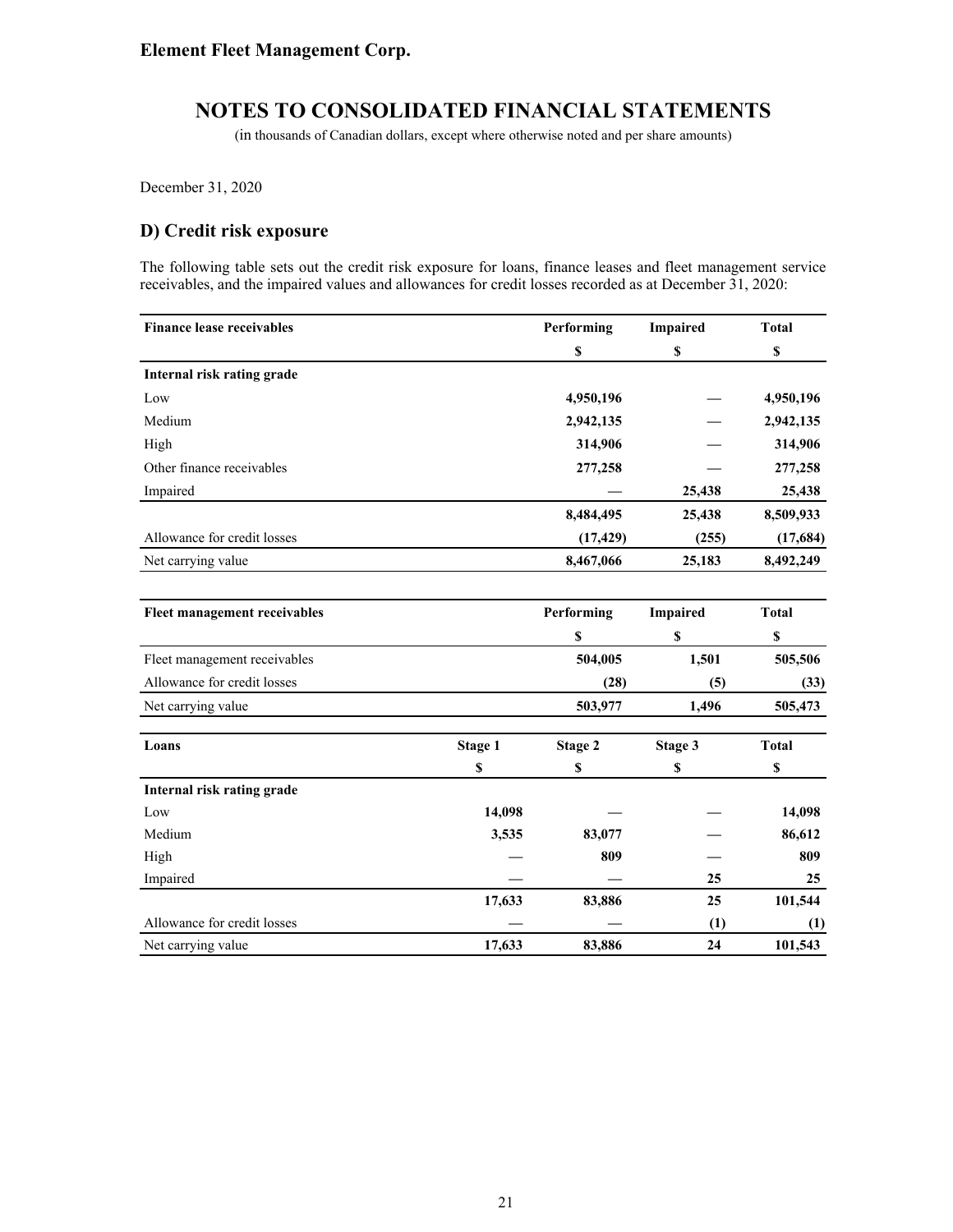(in thousands of Canadian dollars, except where otherwise noted and per share amounts)

December 31, 2020

The following table sets out the credit risk exposure for loans, finance leases and fleet management service receivables, and the impaired values and allowances for credit losses recorded as at December 31, 2019:

| Finance lease receivables    |         | Performing | Impaired | Total     |
|------------------------------|---------|------------|----------|-----------|
|                              |         | \$         | \$       | \$        |
| Internal risk rating grade   |         |            |          |           |
| Low                          |         | 5,877,562  |          | 5,877,562 |
| Medium                       |         | 3,538,895  |          | 3,538,895 |
| High                         |         | 163,217    |          | 163,217   |
| Other finance receivables    |         | 319,997    |          | 319,997   |
| Impaired                     |         |            | 52,870   | 52,870    |
|                              |         | 9,899,671  | 52,870   | 9,952,541 |
| Allowance for credit losses  |         | (7, 537)   | (535)    | (8,072)   |
| Net carrying value           |         | 9,892,134  | 52,335   | 9,944,469 |
| Fleet management receivables |         | Performing | Impaired | Total     |
|                              |         | \$         | \$       | \$        |
| Fleet management receivables |         | 688,266    | 3,642    | 691,908   |
| Allowance for credit losses  |         | (50)       | (9)      | (59)      |
| Net carrying value           |         | 688,216    | 3,633    | 691,849   |
| Loans                        | Stage 1 | Stage 2    | Stage 3  | Total     |
|                              | \$      | \$         | \$       | \$        |
| Internal risk rating grade   |         |            |          |           |
| Low                          | 17,805  |            |          | 17,805    |
| Medium                       | 15,106  | 67,629     |          | 82,735    |
| High                         |         | 2,248      | 24       | 2,272     |
| Impaired                     |         |            | 662      | 662       |
|                              | 32,911  | 69,877     | 686      | 103,474   |
| Allowance for credit losses  | (4)     | (266)      | (31)     | (301)     |
| Net carrying value           | 32,907  | 69,611     | 655      | 103,173   |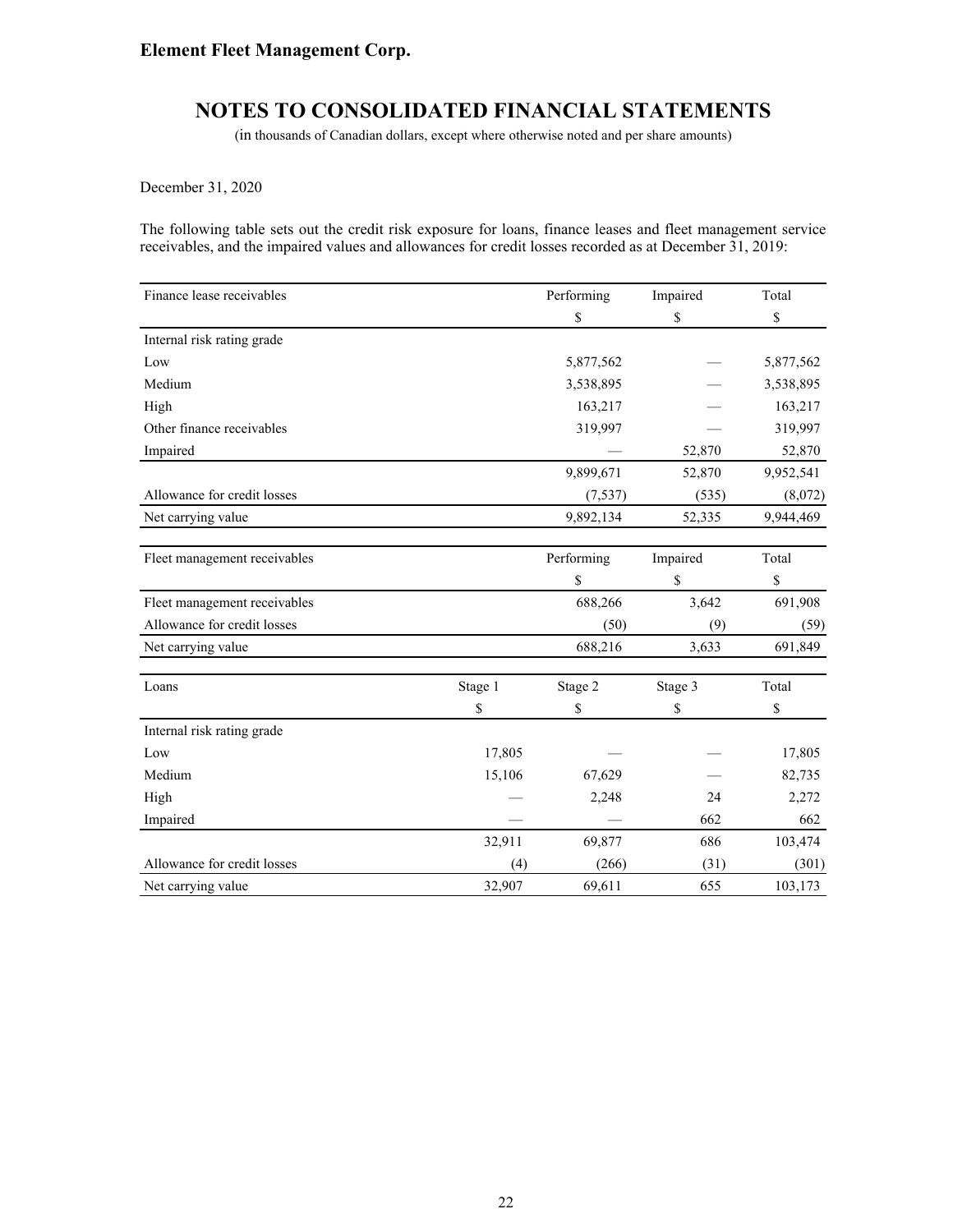(in thousands of Canadian dollars, except where otherwise noted and per share amounts)

December 31, 2020

The Company's internal risk rating grades broadly align to external ratings as follows:

| Internal risk rating grade | <b>Standard &amp; Poor's</b> | Moody's        |
|----------------------------|------------------------------|----------------|
| Low risk                   | AAA to BBB-                  | Aaa to Baa3    |
| Medium risk                | $BB+$ to $B-$                | Bal to B3      |
| High risk                  | $CCC+$ and below             | Caa1 and below |
| Impaired receivables       | Default                      | Default        |

### **E) Contract maturities**

The contractual maturity of the portfolio outstanding as of December 31, excluding impaired receivables and assuming no prepayments, is as follows:

|                 |                     | 2020               |                       | 2019                |                    |                |
|-----------------|---------------------|--------------------|-----------------------|---------------------|--------------------|----------------|
|                 | Gross<br>investment | Unearned<br>income | <b>Net investment</b> | Gross<br>investment | Unearned<br>income | Net investment |
|                 | \$                  | \$                 | \$                    | \$                  | \$                 | \$             |
| <b>Maturity</b> |                     |                    |                       |                     |                    |                |
| Year 1          | 3,661,161           | (229,005)          | 3,432,156             | 4,483,943           | (336, 855)         | 4,147,088      |
| Year 2          | 2,513,474           | (178, 536)         | 2,334,938             | 2,938,323           | (273, 917)         | 2,664,406      |
| Year 3          | 1,793,033           | (110,687)          | 1,682,346             | 2,147,935           | (173, 415)         | 1,974,520      |
| Year 4          | 529,230             | (50, 132)          | 479,098               | 692,672             | (66, 237)          | 626,435        |
| Year 5          | 213,588             | (30, 953)          | 182,635               | 178,193             | (32,685)           | 145,508        |
| Thereafter      | 223,132             | (25,549)           | 197,583               | 155,086             | (30, 557)          | 124,529        |
|                 | 8,933,618           | (624, 862)         | 8,308,756             | 10,596,152          | (913, 666)         | 9,682,486      |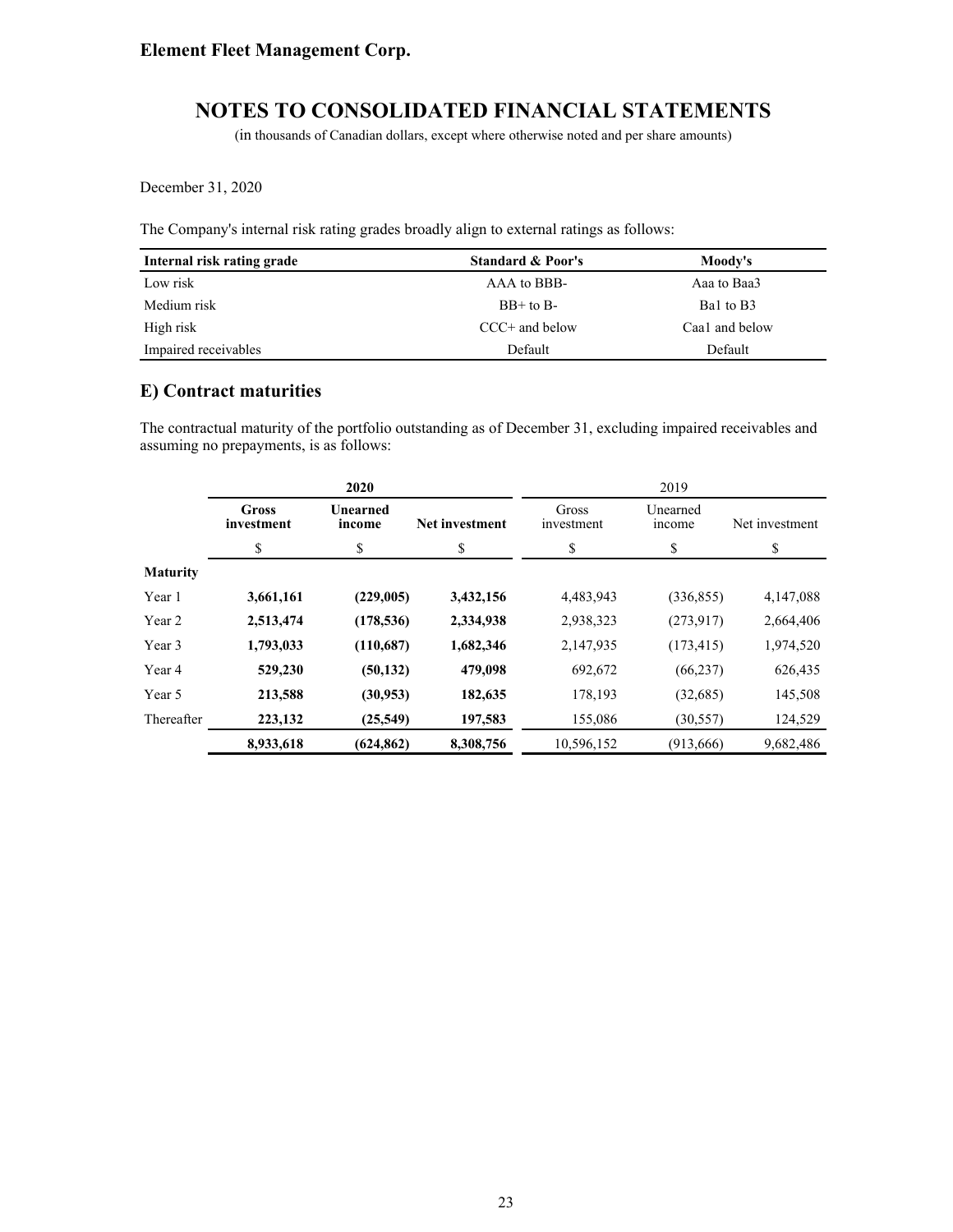(in thousands of Canadian dollars, except where otherwise noted and per share amounts)

December 31, 2020

## **5. EQUIPMENT UNDER OPERATING LEASES**

The Company acts as a lessor in connection with operating leases and recognizes the leased assets in its consolidated statements of financial position. The lease payments received are recognized in income as rental revenue.

|                                       | As at December<br>31, 2020 | As at December<br>31, 2019 |
|---------------------------------------|----------------------------|----------------------------|
|                                       | \$                         | \$                         |
| <b>COST</b>                           |                            |                            |
| At the beginning of the year          | 3,155,540                  | 2,922,964                  |
| Additions                             | 859,386                    | 1,018,505                  |
| Transfers                             | (1,128)                    | (27, 140)                  |
| Disposals                             | (1,038,386)                | (640, 221)                 |
| Foreign exchange rate adjustments     | 91,951                     | (118, 568)                 |
| Cost                                  | 3,067,363                  | 3,155,540                  |
| <b>ACCUMULATED DEPRECIATION</b>       |                            |                            |
| At the beginning of the year          | 1,054,173                  | 761,301                    |
| Depreciation charge for the year      | 428,464                    | 482,002                    |
| Transfers                             | 7,498                      | (29, 623)                  |
| Disposals                             | (623, 364)                 | (374, 420)                 |
| Impairment of $19th$ Capital (note 6) |                            | 244,028                    |
| Foreign exchange rate adjustments     | 43,365                     | (29, 115)                  |
| Accumulated depreciation              | 910,136                    | 1,054,173                  |
| Net carrying amount                   | 2,157,227                  | 2,101,367                  |

The future minimum lease payments arising from non-cancellable operating leases as at December 31 are as follow:

|            | 2020      | 2019      |
|------------|-----------|-----------|
|            | \$        | \$        |
| Year 1     | 565,502   | 525,614   |
| Year 2     | 392,500   | 355,863   |
| Year 3     | 251,066   | 223,171   |
| Year 4     | 119,075   | 110,354   |
| Year 5     | 46,118    | 43,210    |
| Thereafter | 23,653    | 25,199    |
|            | 1,397,914 | 1,283,411 |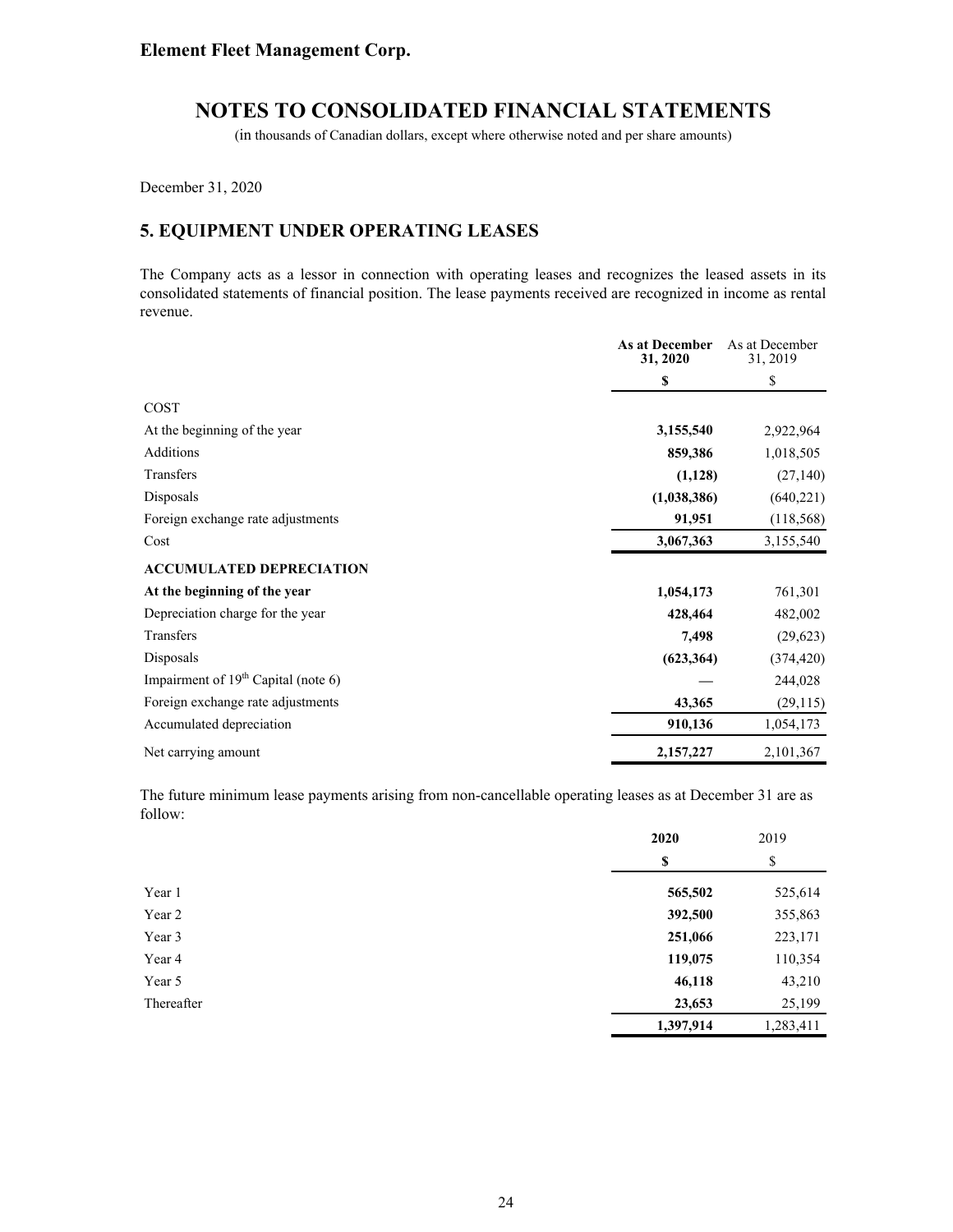(in thousands of Canadian dollars, except where otherwise noted and per share amounts)

December 31, 2020

## **6. 19TH CAPITAL**

On October 19, 2018, the Company purchased the equity interest held by its joint venture partner for \$5,220, (USD \$4,000) thereby obtaining 100% ownership and control over  $19<sup>th</sup>$  Capital. At the time of acquisition,  $19<sup>th</sup>$  Capital was no longer treated as a joint venture and the assets and liabilities of  $19<sup>th</sup>$  Capital were recorded on the Company's consolidated statement of financial position as a wholly owned subsidiary at the acquisition-date fair value.

During the fourth quarter of 2019, the Company recorded a \$260,000 impairment charge on its truck portfolio as a result of its evaluation of the carrying value of the assets compared to the current market conditions at that time. At December 31, 2019,  $19<sup>th</sup>$  Capital assets subject to impairment considerations (total assets excluding cash, deferred tax assets and right-of-use ("ROU") assets related to the Company's leases in which it is a lessee) were \$133,000, which was comprised primarily of equipment under operating leases, with thirdparty debt of \$122,000.

During the first quarter of 2020, the Company continued to shift its efforts to accelerate the run-off of  $19<sup>th</sup>$ Capital, including ramping-up the pace of liquidation of the entity's assets, immediately reducing the scale of  $19<sup>th</sup>$  Capital operations and engaging with third-party lenders. At March 31, 2020,  $19<sup>th</sup>$  Capital assets (excluding cash, deferred tax assets and ROU assets) were \$122,000, which was comprised primarily of equipment under operating leases, with third-party debt of \$99,000.

On May 1, 2020, the Company sold the equipment under operating leases and certain other assets of  $19<sup>th</sup>$ Capital for \$63,283 resulting in a pre-tax loss on sale of \$52,442. Prior to the sale and during the second quarter of 2020, the Company settled all third-party debt at a discount resulting in a pre-tax gain on the settlement of debt of \$38,580. The net pre-tax loss on the sale and settlement of debt is \$13,862 which is recorded in the Company's results of operations for the year ended December 31, 2020.

The Company will have no continuing involvement in the operations, results or cash flows of 19<sup>th</sup> Capital.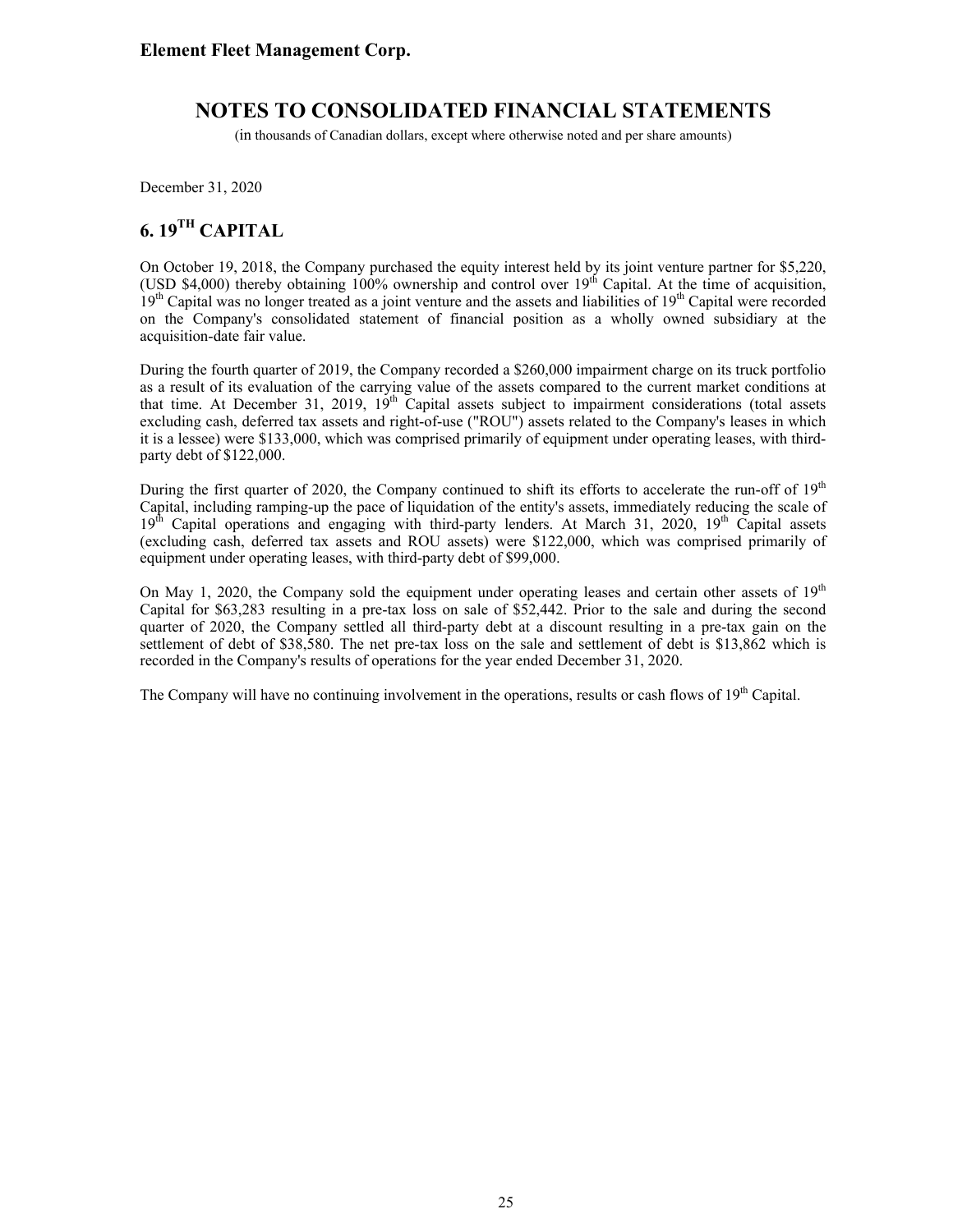(in thousands of Canadian dollars, except where otherwise noted and per share amounts)

December 31, 2020

## **7. PROPERTY, EQUIPMENT AND LEASEHOLD IMPROVEMENTS**

|                                   | 2020                      |                       |                     |                                              |                 |              |  |  |
|-----------------------------------|---------------------------|-----------------------|---------------------|----------------------------------------------|-----------------|--------------|--|--|
|                                   | Leasehold<br>improvements | Computer<br>equipment | Office<br>equipment | Right-of-use<br>assets -<br><b>Buildings</b> | <b>Vehicles</b> | <b>Total</b> |  |  |
|                                   | S                         | \$                    | \$                  | \$                                           | \$              | \$           |  |  |
| Cost                              |                           |                       |                     |                                              |                 |              |  |  |
| As at January 1, 2020             | 18,282                    | 49,393                | 14,565              | 108,264                                      | 7,103           | 197,607      |  |  |
| <b>Additions</b>                  | (86)                      | 8,911                 | 8,692               | 5,320                                        | (2,696)         | 20,141       |  |  |
| Disposals                         | (922)                     | (692)                 | (6,694)             | (5, 445)                                     | (1,770)         | (15, 523)    |  |  |
| Impairment                        |                           | (4)                   | (240)               | (45)                                         |                 | (289)        |  |  |
| Foreign exchange rate adjustments | 147                       | (188)                 | (88)                | (353)                                        | 76              | (406)        |  |  |
| As at December 31, 2020           | 17,421                    | 57,420                | 16,235              | 107,741                                      | 2,713           | 201,530      |  |  |
| <b>Accumulated depreciation</b>   |                           |                       |                     |                                              |                 |              |  |  |
| As at January 1, 2020             | 4,794                     | 29,768                | 6,415               | 12,910                                       | 2,094           | 55,981       |  |  |
| Disposals                         | (490)                     | 2,716                 | 974                 | (2,361)                                      | (1,518)         | (679)        |  |  |
| Depreciation charge for the year  | 1,895                     | 9,173                 | 2,330               | 13,427                                       | 350             | 27,175       |  |  |
| Lease modifications               |                           |                       |                     | 3,120                                        |                 | 3,120        |  |  |
| Impairment                        |                           | (2)                   | (41)                | 3,867                                        |                 | 3,824        |  |  |
| Foreign exchange rate adjustments | 56                        | (391)                 | (162)               | 171                                          | 83              | (243)        |  |  |
| As at December 31, 2020           | 6,255                     | 41,264                | 9,516               | 31,134                                       | 1,009           | 89,178       |  |  |
| Net carrying amount               | 11,166                    | 16,156                | 6,719               | 76,607                                       | 1.704           | 112,352      |  |  |

|                                   | 2019                      |                       |                     |                       |                                              |          |           |  |
|-----------------------------------|---------------------------|-----------------------|---------------------|-----------------------|----------------------------------------------|----------|-----------|--|
|                                   | Leasehold<br>improvements | Computer<br>equipment | Office<br>equipment | Land and<br>buildings | Right-of-use<br>assets -<br><b>Buildings</b> | Vehicles | Total     |  |
|                                   | S                         | \$                    | \$                  | \$                    | S                                            | \$       | \$        |  |
| Cost                              |                           |                       |                     |                       |                                              |          |           |  |
| As at January 1, 2019             | 10,579                    | 50,914                | 8,997               | 20,327                |                                              | 5,802    | 96,619    |  |
| <b>Additions</b>                  | 9,253                     | 1,902                 | 6,686               |                       | 111,504                                      | 4,365    | 133,710   |  |
| Disposals                         | (1,284)                   | (1,048)               | (595)               | (19,959)              | (905)                                        | (2,792)  | (26, 583) |  |
| Foreign exchange rate adjustments | (266)                     | (2,375)               | (523)               | (368)                 | (2,335)                                      | (272)    | (6, 139)  |  |
| As at December 31, 2019           | 18,282                    | 49,393                | 14,565              |                       | 108,264                                      | 7,103    | 197,607   |  |
| Accumulated depreciation          |                           |                       |                     |                       |                                              |          |           |  |
| As at January 1, 2019             | 3,683                     | 22,581                | 5,071               | 2,879                 |                                              | 1,436    | 35,650    |  |
| Disposals                         | (116)                     | (635)                 | (346)               | (2,984)               | (255)                                        | (461)    | (4,797)   |  |
| Depreciation charge for the year  | 1,344                     | 9,028                 | 1,926               | 155                   | 13,443                                       | 1,231    | 27,127    |  |
| Foreign exchange rate adjustments | (117)                     | (1,206)               | (236)               | (50)                  | (278)                                        | (112)    | (1,999)   |  |
| As at December 31, 2019           | 4,794                     | 29,768                | 6,415               |                       | 12,910                                       | 2,094    | 55,981    |  |
| Net carrying amount               | 13,488                    | 19,625                | 8,150               |                       | 95,354                                       | 5,009    | 141,626   |  |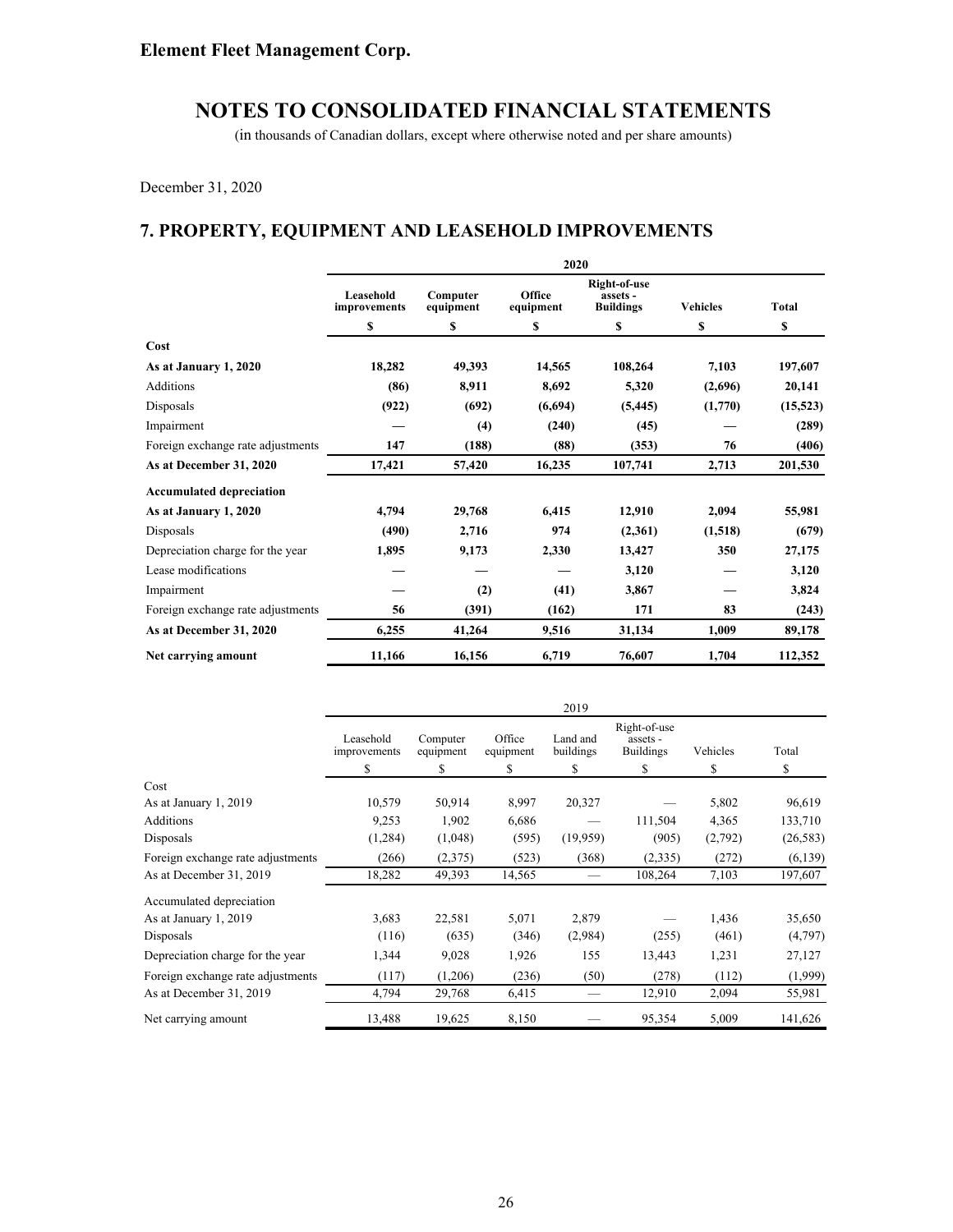(in thousands of Canadian dollars, except where otherwise noted and per share amounts)

December 31, 2020

## **8. INTANGIBLE ASSETS**

|                                      |          | <b>Computer software</b>    |                   |          | <b>Customer relationships</b> |                   | <b>Total</b>      |
|--------------------------------------|----------|-----------------------------|-------------------|----------|-------------------------------|-------------------|-------------------|
|                                      | Cost     | Accumulated<br>amortization | Net book<br>value | Cost     | Accumulated<br>amortization   | Net book<br>value | Net book<br>value |
|                                      | \$       | \$                          | \$                | \$       | \$                            | \$                | \$                |
| As at January 1, 2020                | 206,795  | (45, 113)                   | 161,682           | 864,966  | (233,369)                     | 631,597           | 793,279           |
| <b>Additions</b>                     | 85,555   |                             | 85,555            |          |                               |                   | 85,555            |
| Amortization                         |          | (20, 353)                   | (20, 353)         |          | (33, 253)                     | (33, 253)         | (53,606)          |
| Other                                | 7,280    | (7,280)                     |                   |          |                               |                   |                   |
| Foreign exchange rate<br>adjustments | (1,678)  | 302                         | (1,376)           | (14,991) | 5,517                         | (9, 474)          | (10, 850)         |
| As at December 31, 2020              | 297,952  | (72, 444)                   | 225,508           | 849,975  | (261, 105)                    | 588,870           | 814,378           |
| As at January 1, 2019                | 189,965  | (28, 572)                   | 161,393           | 902,326  | (209, 286)                    | 693,040           | 854,433           |
| Additions                            | 26,314   |                             | 26,314            |          |                               |                   | 26,314            |
| Amortization                         |          | (20,084)                    | (20,084)          |          | (31,900)                      | (31,900)          | (51,984)          |
| Foreign exchange rate<br>adjustments | (9, 484) | 3,543                       | (5,941)           | (37,360) | 7,817                         | (29, 543)         | (35, 484)         |
| As at December 31, 2018              | 206,795  | (45, 113)                   | 161,682           | 864,966  | (233, 369)                    | 631,597           | 793,279           |

### **9. GOODWILL**

|                                   | 2020      | 2019      |
|-----------------------------------|-----------|-----------|
|                                   |           |           |
| Balance, beginning of year        | 1,245,981 | 1,302,236 |
| Foreign exchange rate adjustments | (22.640)  | (56,255)  |
| Balance, end of year              | 1,223,341 | .245,981  |

With the sale of  $19<sup>th</sup>$  Capital on May 1, 2020, the Company has one CGU as at December 31, 2020 to which all Goodwill has been allocated. As at December 31, 2019, Goodwill was allocated to the Fleet Management CGU. For the purpose of impairment testing, the recoverable amount of the CGU has been determined based on its value in use. The value in use method is based on estimated future cash flows over a five-year period referenced to the most recent financial forecasts approved by management and actual historic results, discounted to a present value. Beyond the initial five-year period, cash flows were estimated to grow at perpetual annual rates of up to 4%. The discount rate the Company applied in determining the recoverable amount was 12.48%, which comprised a risk-free rate, equity risk premium, size premium and company specific premium. These components were based on data from external sources.

In considering the sensitivity of the key assumptions discussed above, management determined that there is no plausible change in any of the above that would result in the carrying value of the Fleet Management CGU to exceed its recoverable value.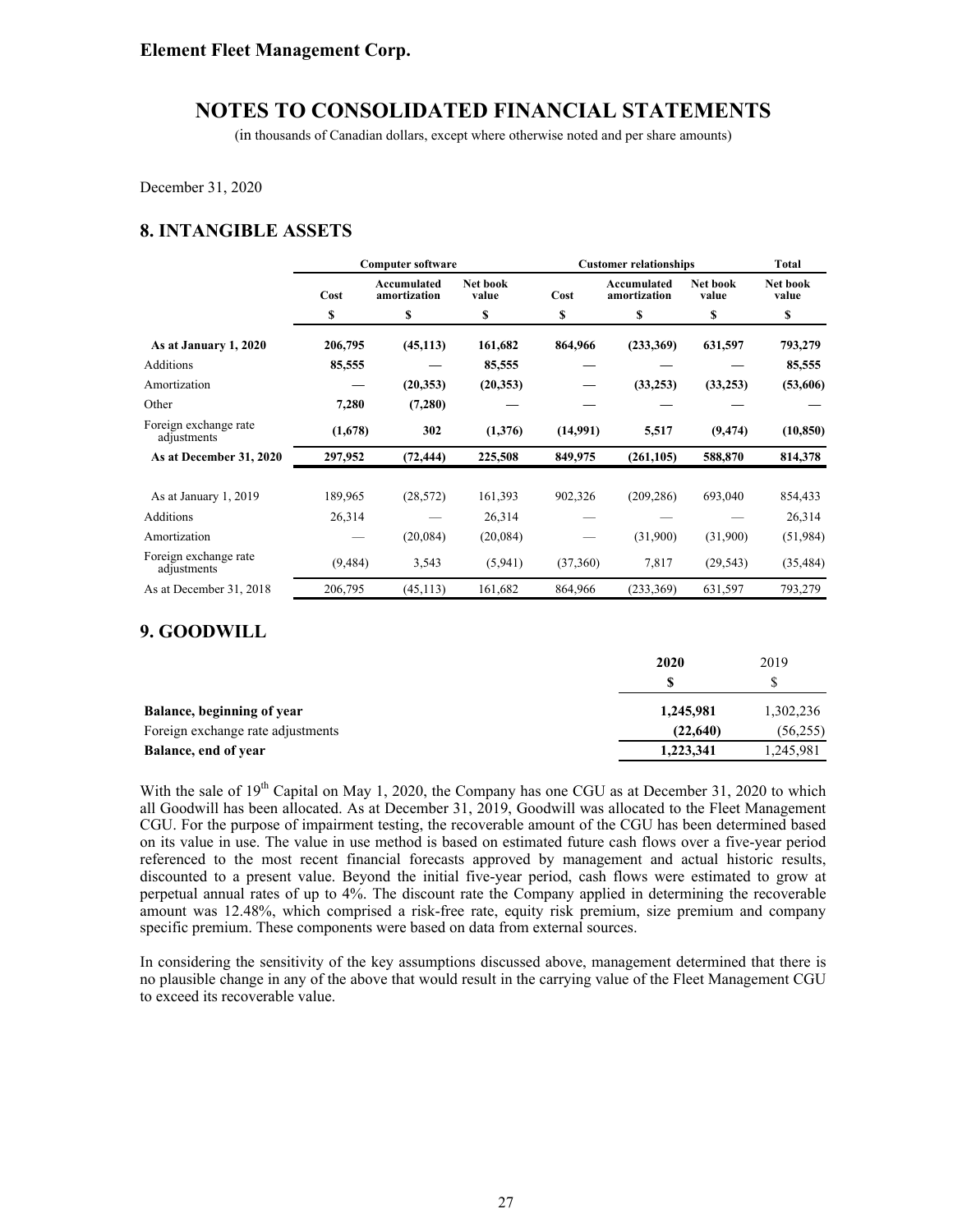(in thousands of Canadian dollars, except where otherwise noted and per share amounts)

December 31, 2020

### **10. BORROWINGS**

The Company's outstanding borrowings were as follows:

|                                                                |                                     | As at December 31, 2020                                              |                                                                                        |                            |  |  |
|----------------------------------------------------------------|-------------------------------------|----------------------------------------------------------------------|----------------------------------------------------------------------------------------|----------------------------|--|--|
|                                                                | <b>Balance</b><br>outstanding<br>\$ | Weighted<br>average<br>interest rate <sup>(1)</sup><br>$\frac{0}{0}$ | <b>Pledged finance</b><br>receivables and<br>equipment under<br>operating leases<br>\$ | <b>Cash reserves</b><br>\$ |  |  |
| Revolving term notes in amortization                           | 4,005,371                           | 2.25                                                                 | 4,097,274                                                                              | 48,365                     |  |  |
| Variable funding notes                                         | 3,768,395                           | 1.25                                                                 | 3,974,534                                                                              | 27,667                     |  |  |
| Other                                                          | 44,841                              | 4.50                                                                 | 44,406                                                                                 |                            |  |  |
| Vehicle management asset-backed debt                           | 7,818,607                           | 1.78                                                                 | 8,116,214                                                                              | 76,032                     |  |  |
| Revolving senior credit facilities <sup><math>(2)</math></sup> | 1,551,939                           | 1.41                                                                 |                                                                                        |                            |  |  |
| Senior notes                                                   | 509,080                             | 3.85                                                                 |                                                                                        |                            |  |  |
|                                                                | 9,879,626                           | 1.83                                                                 | 8,116,214                                                                              | 76,032                     |  |  |
| Deferred financing costs                                       | (29, 911)                           |                                                                      |                                                                                        |                            |  |  |
| Hedge accounting fair value adjustments                        | 14,621                              |                                                                      |                                                                                        |                            |  |  |
| <b>Total borrowings</b>                                        | 9,864,336                           |                                                                      |                                                                                        |                            |  |  |

|                                                   |                        | As at December 31, 2019                             |                                                                           |               |  |  |
|---------------------------------------------------|------------------------|-----------------------------------------------------|---------------------------------------------------------------------------|---------------|--|--|
|                                                   | Balance<br>outstanding | Weighted<br>average<br>interest rate <sup>(1)</sup> | Pledged finance<br>receivables and<br>equipment under<br>operating leases | Cash reserves |  |  |
|                                                   | S                      | $\frac{0}{0}$                                       | S                                                                         | \$            |  |  |
| Revolving term notes in amortization              | 5,697,575              | 2.67                                                | 6,133,104                                                                 | 58,685        |  |  |
| Variable funding notes                            | 4,363,677              | 2.63                                                | 4,634,651                                                                 | 53,623        |  |  |
| Other                                             | 169,485                | 4.87                                                | 175,019                                                                   |               |  |  |
| Vehicle management asset-backed debt              | 10,230,737             | 2.69                                                | 10,942,774                                                                | 112,308       |  |  |
| Revolving senior credit facilities <sup>(2)</sup> | 1,703,507              | 2.79                                                |                                                                           |               |  |  |
|                                                   | 11,934,244             | 2.70                                                | 10,942,774                                                                | 112,308       |  |  |
| Deferred financing costs                          | (48, 804)              |                                                     |                                                                           |               |  |  |
| Hedge accounting fair value adjustments           | 7,421                  |                                                     |                                                                           |               |  |  |
| Total borrowings                                  | 11,892,861             |                                                     |                                                                           |               |  |  |

1. Represents the weighted average stated interest rate of outstanding debt at period-end, and excludes amortization of deferred financing costs, premiums or discounts, stand-by fees and the effects of hedging.

2. Prior to December 11, 2019, the revolving senior credit facilities were secured by a general security agreement in favor of the lenders in respect of all property. The senior credit facilities were unsecured since the December 11, 2019 amendment.

The Company was in compliance with all financial and reporting covenants with all of its lenders at December 31, 2020.

#### **Vehicle management asset-backed debt**

Vehicle management asset-backed debt includes term notes and variable funding notes.

Term notes provide a fixed funding amount at the time of issuance.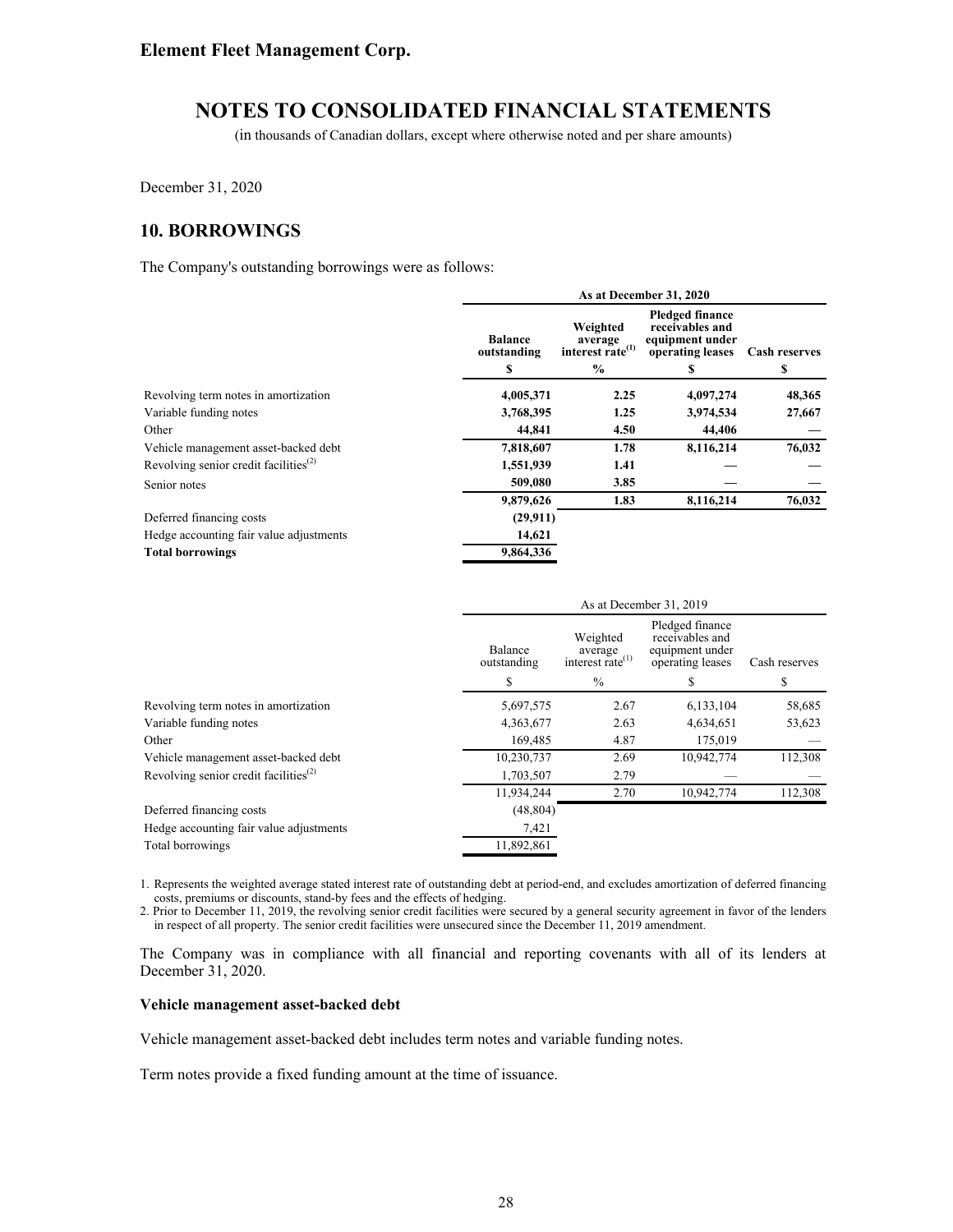(in thousands of Canadian dollars, except where otherwise noted and per share amounts)

December 31, 2020

For term notes, in amortization period, the monthly collection of lease payments allocable to the series is used in the repayment of principal until the notes are paid in full. The amortization period will continue through the earlier of: (i) 125 to 132 months following the commencement of the amortization period; or (ii) when the respective series of notes are paid in full. As at December 31, 2020, term notes, in amortization period had a weighted average interest rate of 2.25%, which ranged from 0.45% to 4.21% with expected maturities in 2021 to 2023 (December 31, 2019 - the weighted average interest was 2.67% which ranged from 1.91% to 4.21%). Term notes, in revolving period, contain provisions that allow the outstanding debt to revolve for a specified period of time. During the revolving period, the monthly collection of lease payments allocable to each outstanding series creates availability to fund the acquisition of vehicles and/or equipment to be leased to clients. Upon expiration of the revolving period, notes begin amortizing. As at December 31, 2020 and 2019, there were no term notes in revolving period.

Variable funding notes provide a committed capacity that may be drawn upon as needed during a commitment period, which is primarily one to two years in duration. Similar to revolving term notes, the monthly collections in respect of pledged assets create availability to fund the acquisition of vehicles and/or equipment to be leased to clients. Available committed capacity under variable funding notes may be used to fund growth in net investment in fleet assets during the term of the commitment. Upon expiration of the commitment period, variable funding notes begin amortizing. As at December 31, 2020, variable funding notes had a weighted average floating interest rate of 1.25%, which ranged from 0.88% to 8.26% with expected maturities in 2021 to 2024 (December 31, 2019 - the weighted average interest was 2.63%, which ranged from 2.02% to 9.12%).

The notes are secured by either a security interest and/or legal ownership in fleet assets and the Company is also required to maintain certain cash reserves as credit enhancements.

During the year ended December 31, 2020, the Company issued \$954,525 (USD \$750,000) of revolving term notes. The proceeds from this issuance were used to pay down variable funding notes.

For the year ended December 31, 2020, \$954,525 of revolving notes were converted into amortizing term notes.

During the year ended December 31, 2020, the Company elected to terminate an asset-backed facility of \$1,284,900 (USD \$1,000,000) and reduced the size of a second asset-backed facility by \$1,277,500 (USD \$1,000,000).

As at December 31, 2020, the Company had available capacity in variable funding notes and other of \$1,910,587 (December 31, 2019 – \$3,872,777) under its vehicle management asset-backed debt facilities.

#### **Revolving senior credit facilities**

The aggregate capacity under the senior credit facilities is \$2,672,670, composed of (i) a \$2,227,225 committed revolving facility with a maturity date of November 2, 2022, syndicated to a group of 19 Canadian, US and international banks (the "Syndicated Senior Credit Facility") and (ii) a \$445,445, bi-lateral committed revolving facility with a maturity date of September 30, 2025. The Syndicated Senior Credit Facility was amended in December 2020, at which time the available capacity was reduced by \$636,350. As at December 31, 2020, \$1,551,939 was drawn on these senior credit facilities (December 31, 2019 - \$1,703,507). Both facilities bear interest at the prime rate plus 0.20% or 1-month bankers' acceptance rate plus 1.20% per annum on outstanding Canadian dollar denominated balances (December 31, 2019 - 0.20% and 1.20% per annum, respectively) and US base rate plus 0.20% per annum or 1-month LIBOR rate plus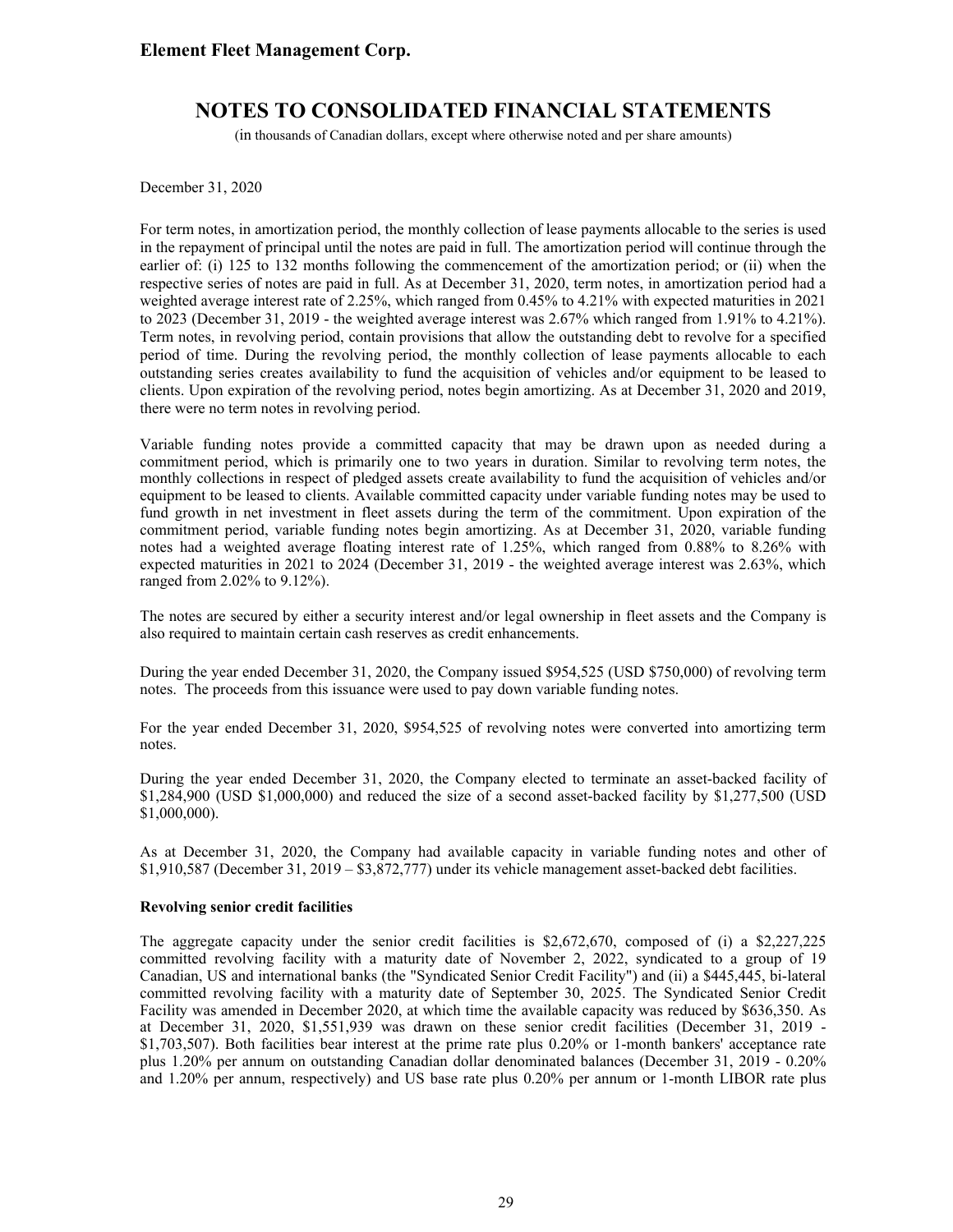(in thousands of Canadian dollars, except where otherwise noted and per share amounts)

December 31, 2020

1.20% per annum on outstanding US dollar denominated balances (December 31, 2019 - 0.20% and 1.20% per annum, respectively). Additionally, the facilities bear interest at the 1-month Bank Bill Swap Bid Rate plus 1.20% per annum on outstanding Australian dollar denominated balances and the 1-month Bank Bill Reference Rate plus 1.20% per annum on outstanding New Zealand dollar denominated balances (December 31, 2019 - 1.20% and 1.20% per annum, respectively).

As at December 31, 2020, the Company had access to an additional \$1,120,731 (December 31, 2019 - \$1,672,593) of available financing under the revolving senior credit facilities.

#### **Senior notes**

During the year ended December 31, 2020, the Company issued \$509,080 (USD \$400,000) in aggregate principal amount of 3.85% senior unsecured notes due June 15, 2025. The senior unsecured notes were priced at \$99.985 per \$100 principal amount for an effective yield of 3.853%. Interest is paid semi-annually in arrears on June 15 and December 15, commencing on December 15, 2020.

#### **Restricted funds**

As at December 31, 2020, restricted funds include (i) cash reserves of \$76,032 (December 31, 2019 - \$112,308), which represent collateral for secured borrowing arrangements; (ii) cash accumulated in the collection account of \$297,373 (December 31, 2019 - \$321,820), which represents repayments received on assets financed pursuant to the secured borrowing facilities, which are subsequently utilized in accordance with applicable provisions; and (iii) cash of \$15,573 (December 31, 2019 - nil) provided to counter-parties as collateral against derivatives liabilities.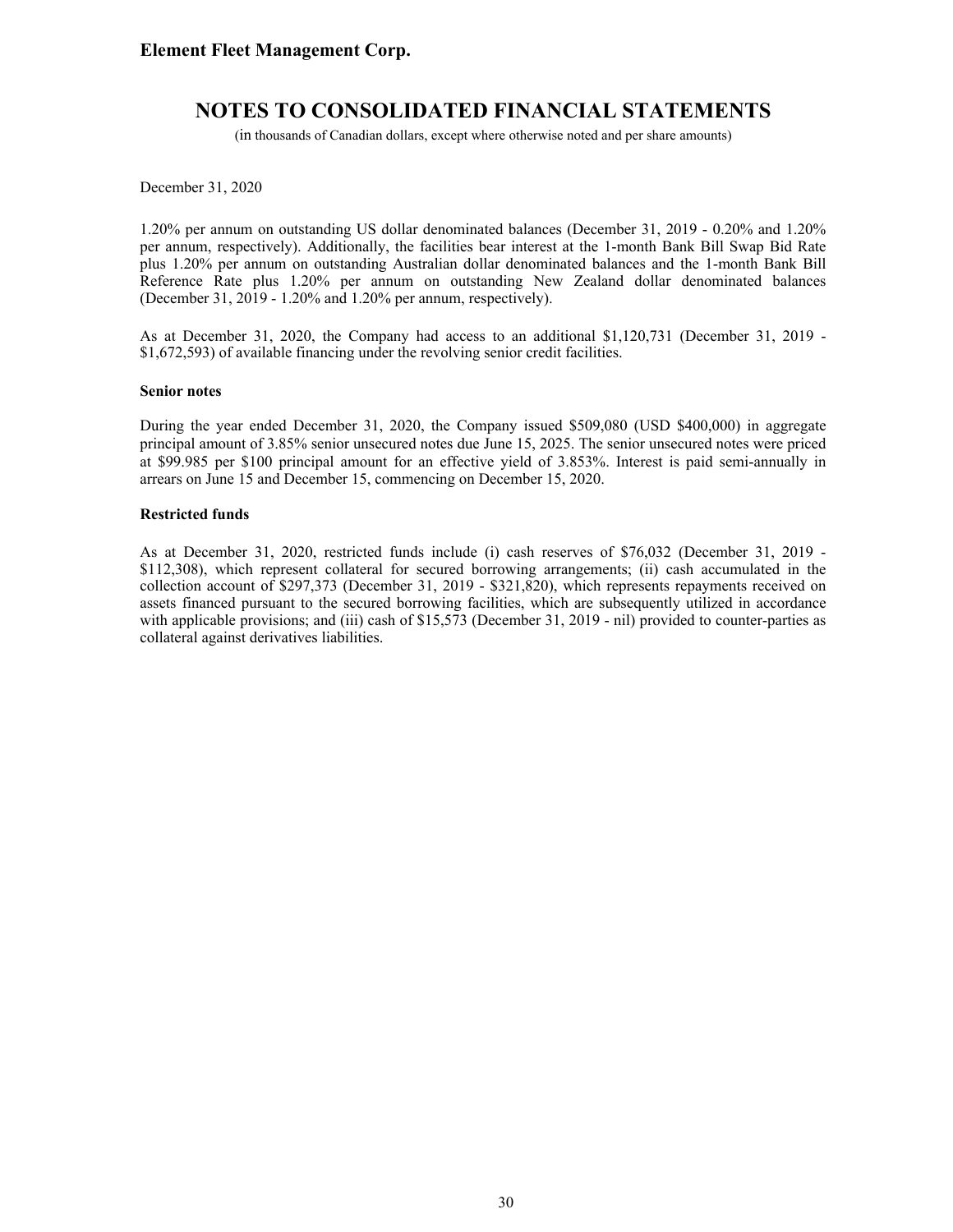(in thousands of Canadian dollars, except where otherwise noted and per share amounts)

December 31, 2020

#### **Contractual maturity of borrowings**

The contractual maturity of the borrowings gross of interest costs outstanding as at December 31, compared to the maturity of the gross investment in finance receivables and future minimum payments received on equipment under operating leases, is as follows:

|                                    | 2020                                                                                 |                                 |                                                                  | 2019                                                                 |               |
|------------------------------------|--------------------------------------------------------------------------------------|---------------------------------|------------------------------------------------------------------|----------------------------------------------------------------------|---------------|
| <b>Borrowings</b><br>$costs^{(i)}$ | <b>Finance receivables</b><br>and equipment under<br>operating leases <sup>(2)</sup> |                                 | <b>Borrowings</b><br>gross of interest<br>$costs$ <sup>(1)</sup> | Finance receivables<br>and equipment under<br>operating leases $(2)$ |               |
| s                                  | \$                                                                                   | $\frac{0}{0}$                   | \$                                                               | \$                                                                   | $\frac{0}{0}$ |
| 3,552,846                          | 4,587,092                                                                            | 77.5                            | 5,291,639                                                        | 6,267,497                                                            | 84.4          |
| 4,026,993                          | 4,950,073                                                                            | 81.4                            | 4,828,879                                                        | 5,665,292                                                            | 85.2          |
| 370,377                            | 908,011                                                                              | 40.8                            | 383,626                                                          | 1,024,429                                                            | 37.4          |
| 14,914                             | 246,785                                                                              | 6.0                             | 27,476                                                           | 180,285                                                              | 15.2          |
| 7,965,130                          | 10,691,961                                                                           | 74.5                            | 10,531,620                                                       | 13, 137, 503                                                         | 80.2          |
|                                    |                                                                                      |                                 | (300, 883)                                                       |                                                                      |               |
| 7,818,607                          |                                                                                      |                                 | 10,230,737                                                       |                                                                      |               |
| 1,551,939                          |                                                                                      |                                 | 1,703,507                                                        |                                                                      |               |
| 509,080                            |                                                                                      |                                 |                                                                  |                                                                      |               |
| 9,879,626                          |                                                                                      |                                 | 11,934,244                                                       |                                                                      |               |
|                                    |                                                                                      | gross of interest<br>(146, 523) |                                                                  |                                                                      |               |

1. Maturity schedule for borrowings gross of interest costs has been calculated based on interest expense rates as at the respective year ends and excludes the impact of hedging, and assumes the interest rate remains unchanged for the remaining life of the debt, including floating rate credit facilities.

2. Maturity schedule for finance receivables is based on the gross investment balance, certain fleet management service receivables, and certain interim funding balances. For equipment under operating leases, the schedule is based on the existing contractual future minimum lease payments.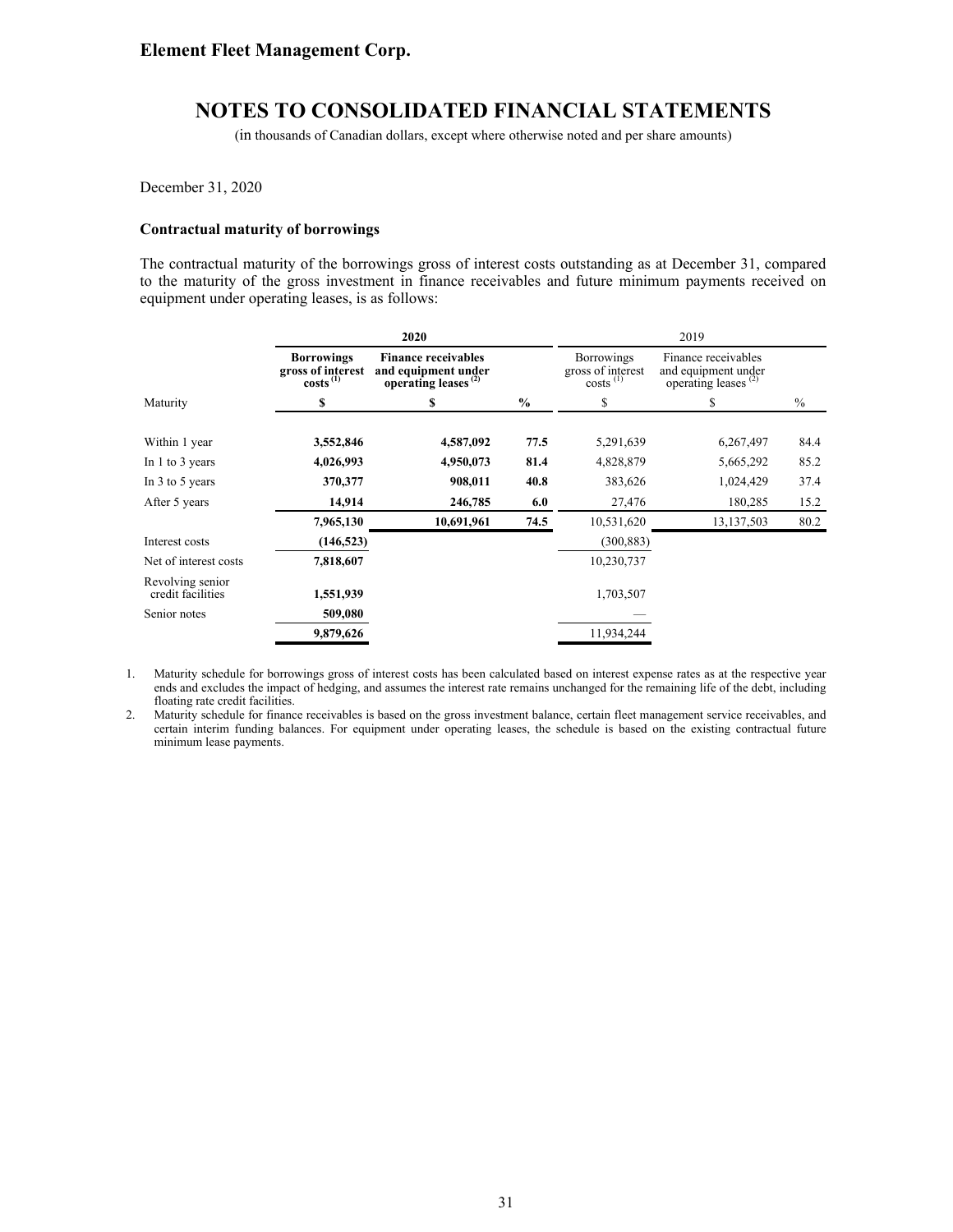(in thousands of Canadian dollars, except where otherwise noted and per share amounts)

December 31, 2020

### **11. CONVERTIBLE DEBENTURES**

Convertible debentures consist of:

|                   |                        |                                                     |                                        | As at December 31, 2020 |                          |                 |                                 |
|-------------------|------------------------|-----------------------------------------------------|----------------------------------------|-------------------------|--------------------------|-----------------|---------------------------------|
| <b>Issue Date</b> | Final<br>maturity date | Conversion<br>price per<br>share $\mathbf{e}^{(1)}$ | <b>Interest</b><br>rate <sup>(2)</sup> | Face<br>value           | <b>Deferred</b><br>costs | <b>Discount</b> | <b>Net</b><br>carrying<br>value |
|                   |                        | \$                                                  | $\frac{6}{9}$                          | \$                      | \$                       | \$              | \$                              |
| April 5, 2019     | June 30, 2024          | 12.05                                               | 4.250                                  | 172,500                 | (4, 567)                 | (13,666)        | 154,267                         |
|                   |                        |                                                     |                                        | As at December 31, 2019 |                          |                 |                                 |
| <b>Issue Date</b> | Final maturity<br>date | Conversion<br>price per<br>share                    | Interest<br>rate $^{(2)}$              | Face<br>value           | Deferred<br>costs        | Discount        | Net<br>carrying<br>value        |
|                   |                        | \$                                                  | $\%$                                   | \$                      | \$                       | \$              | \$                              |
| May 29, 2015      | June 30, 2020          | 17.19                                               | 4.250                                  | 567,200                 | (2,252)                  | (2,914)         | 562,034                         |
| April 5, 2019     | June 30, 2024          | 12.05                                               | 4.250                                  | 172,500                 | (5, 732)                 | (17,011)        | 149,757                         |
|                   |                        |                                                     |                                        | 739,700                 | (7,984)                  | (19, 925)       | 711,791                         |

1. There was no change to the conversion price from the date of issuance for the April 5, 2019 issuance.

2. Stated interest rate on principal face value.

#### **April 5, 2019 Issuance**

On April 5, 2019, the Company closed on its offering of \$150,000, 4.25% aggregate principal amount of convertible unsecured subordinated debentures (the "2019 Debentures"). On April 8, 2019, the underwriters exercised in full their over-allotment option to purchase an additional \$22,500 aggregate principal amount of the 2019 Debentures. With the exercise of the over-allotment, the Company has issued a total of \$172,500 aggregate principal amount of 2019 Debentures pursuant to the offering.

To determine the initial amount of the respective debt and equity components of the 2019 Debentures issued, the carrying amount of the financial liability was first calculated by discounting the stream of future principal and interest payments at the rate of 6.80%, which represents the rate of interest prevailing at the date of issue for instruments of similar terms and risks. The debt component was assigned a value of \$146,553 (net of transaction costs of \$6,572) and the equity component was assigned a value of \$18,544 (net of after-tax transaction costs of \$831, and before the impact of deferred taxes).

The 2019 Debentures bear interest at an annual coupon rate of 4.25% payable semi-annually on the last day of June and December in each year, commencing on December 31, 2019. The maturity date for the 2019 Debentures is June 30, 2024.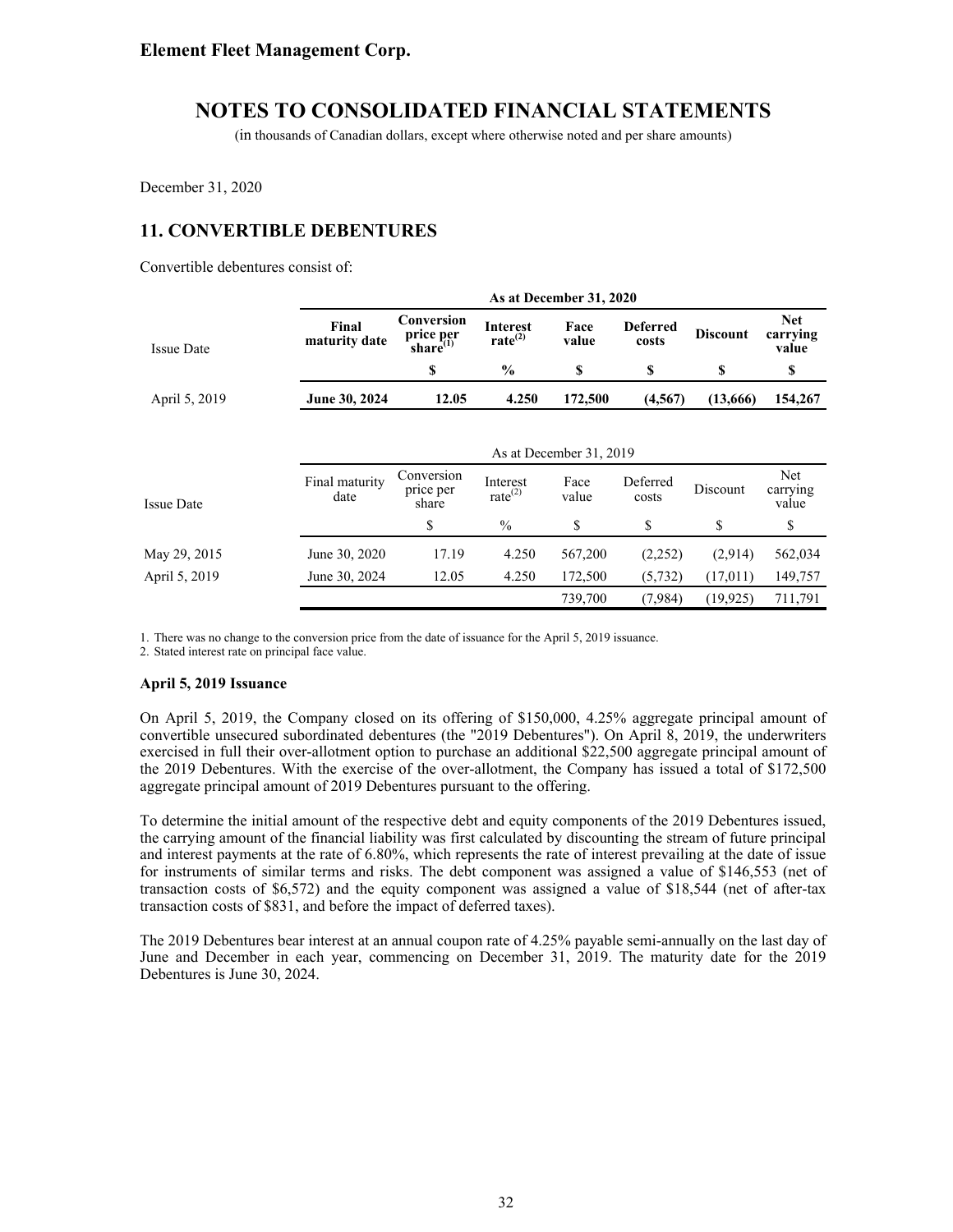(in thousands of Canadian dollars, except where otherwise noted and per share amounts)

December 31, 2020

Each 2019 Debenture is convertible into common shares at the option of the holder of a Debenture at any time prior to 5:00 p.m. (Toronto time) on June 30, 2024, initially at a conversion price of \$12.05 per common share (the "2019 Conversion Price"), subject to adjustment in accordance with the indenture agreement. Holders converting their 2019 Debentures will be entitled to receive, in addition to the applicable number of common shares to be received on conversion, accrued and unpaid interest thereon in cash for the period from the last interest payment date on their 2019 Debentures to, but excluding, the date of conversion.

The Company may redeem, subject to specified conditions and notice, on or after June 30, 2022 and prior to June 30, 2023, the 2019 Debentures in whole or in part from time to time, at a redemption price equal to the principal amount plus accrued and unpaid interest, provided that the volume weighted trading price of the common shares on the TSX for the 20 consecutive days preceding the date on which notice of redemption is given is not less than 125% of the 2019 Conversion Price.

Subject to required regulatory approvals and provided that there is not a current 2019 Debentures event of default, the Company may, at its option and with notice, elect to repay, in whole or in part, the principal amount of the 2019 Debentures that are to be redeemed or that have matured by issuing common shares to the holders of the 2019 Debentures. Payment would be satisfied by delivering that number of common shares obtained by dividing the principal amount of the 2019 Debentures to be redeemed or that have matured, by 95% of the current market price of the common shares on the redemption date or maturity date. Any accrued and unpaid interest will be paid in cash.

#### **May 29, 2015 Issuance**

On June 30, 2020, the \$567,200 4.25% extendible convertible unsecured subordinated debentures matured and were repaid in full, including accrued interest, by the Company, on June 29, 2020, in accordance with the Trust Indenture.

### **12. SHARE CAPITAL**

The Company is currently authorized to issue (i) an unlimited number of common shares without nominal or par value and (ii) an unlimited number of preferred shares, issuable in series.

|                                   | <b>Common shares</b> |           |  |
|-----------------------------------|----------------------|-----------|--|
|                                   | <b>Shares</b>        | Amount    |  |
|                                   | #                    | S         |  |
| Balance, December 31, 2018        | 433,204,448          | 3,092,010 |  |
| Share issuance                    | 1,655,960            | 19,037    |  |
| Exercise of options               | 1,648,709            | 16,667    |  |
| Balance, December 31, 2019        | 436,509,117          | 3,127,714 |  |
| Share issuance                    | 1,677,274            | 18,140    |  |
| Share repurchase                  | (762, 100)           | (5,500)   |  |
| Exercise of options               | 2,851,002            | 40,025    |  |
| <b>Balance, December 31, 2020</b> | 440,275,293          | 3,180,379 |  |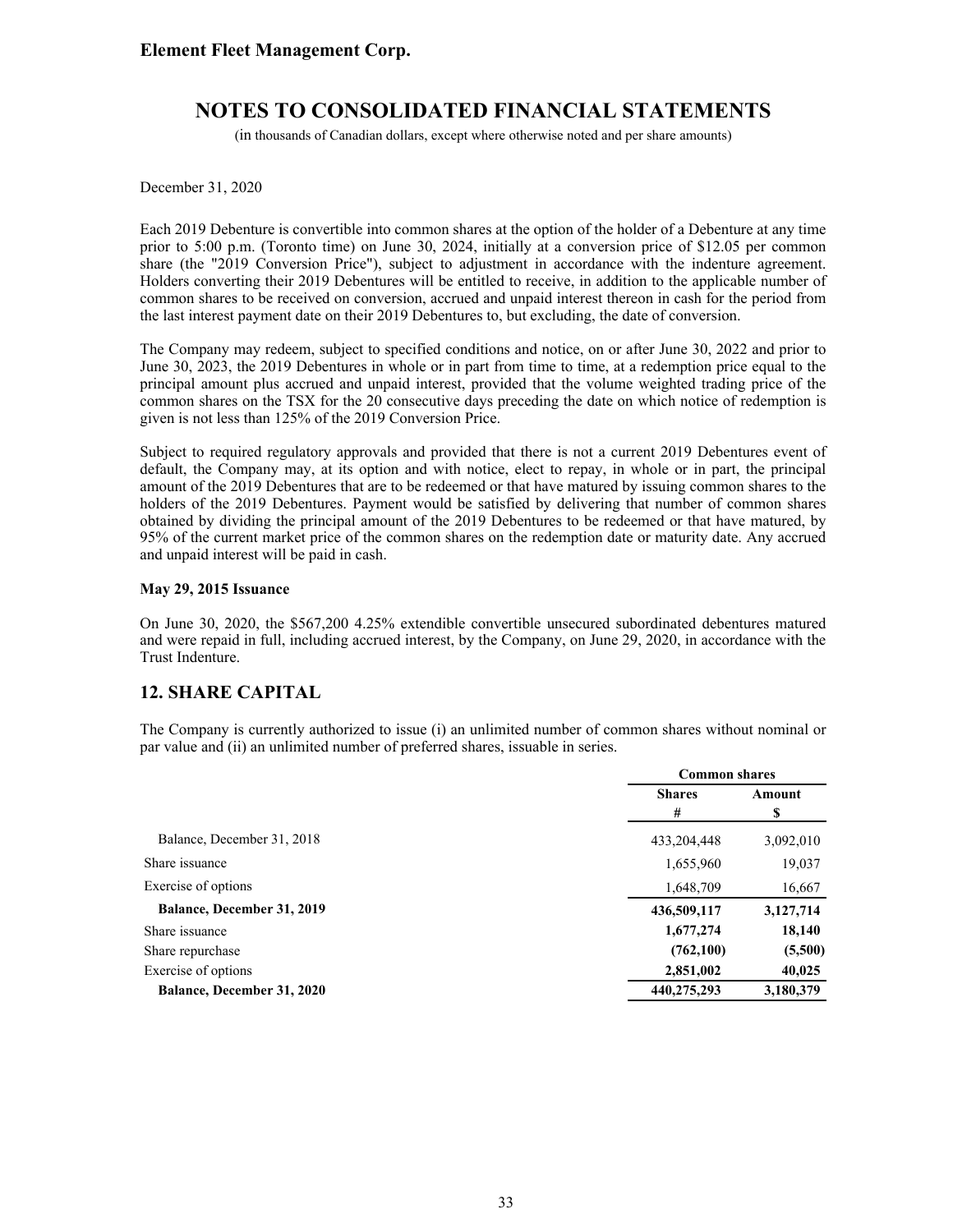(in thousands of Canadian dollars, except where otherwise noted and per share amounts)

December 31, 2020

### **Share Repurchase**

On November 4, 2020, the TSX approved the Company's notice of intention to commence a Normal Course Issuer Bid (the "NCIB"). The NCIB allows the Company to repurchase on the open market (or as otherwise permitted), at its discretion during the period commencing on November 10, 2020 and ending on the earlier of November 9, 2021 or the completion of purchases under the NCIB, up to 43,929,594 common shares of the Company, subject to the normal terms and limitations of such bids. Under this bid for the year ended December 31, 2020, 762,100 common shares have been repurchased for cancellation for \$10,011, including commission, at a volume weighted average price of \$13.14 per common share. The Company applies trade date accounting in determining the date on which the share repurchase is reflected in the consolidated financial statements. Trade date accounting is the date on which the Company commits itself to purchase the shares.

### **Issuance of common shares**

On November 27, 2019, holders of the 2015 Debentures redeemed \$7,800 at a conversion price equal to \$17.41275 per share, representing a conversion ratio of approximately 57.42918 shares per \$1,000 principal amount of the 2015 Debentures. As a result of the conversion, holders of the 2015 Debentures received an interest payment of \$135 and 447,947 common shares.

On October 1, 2018, Element announced the adoption of a dividend reinvestment plan ("DRIP"). The DRIP provides eligible shareholders an opportunity to reinvest their eligible cash dividends for additional common shares at a discount of 2% to the prevailing market price of the common shares on the TSX, which discount may be changed or eliminated by the Board of Element from time to time. To be eligible to participate in the DRIP, shareholders must be resident in Canada. Shareholders residing outside of Canada are not eligible to participate in the DRIP. For the year ended December 31, 2020, the Company issued 1,677,274 common shares under the DRIP (December 31, 2019 - 1,208,013 common shares).

On October 27, 2020, the Board approved the termination of the DRIP. No future dividends will be eligible for the DRIP.

### **Common share dividends**

For the year ended December 31, 2020, the Company declared \$88,059 in common share dividends or \$0.201 per common share (December 31, 2019 - \$78,214 or \$0.179 per common share).

As at December 31, 2020, the accrued common share dividends were \$28,632 (December 31, 2019 – \$19,738).

#### **Increase in Common Share Dividend**

On October 27, 2020, the Board approved the increase in the quarterly common share dividend from \$0.045 to \$0.065 per share.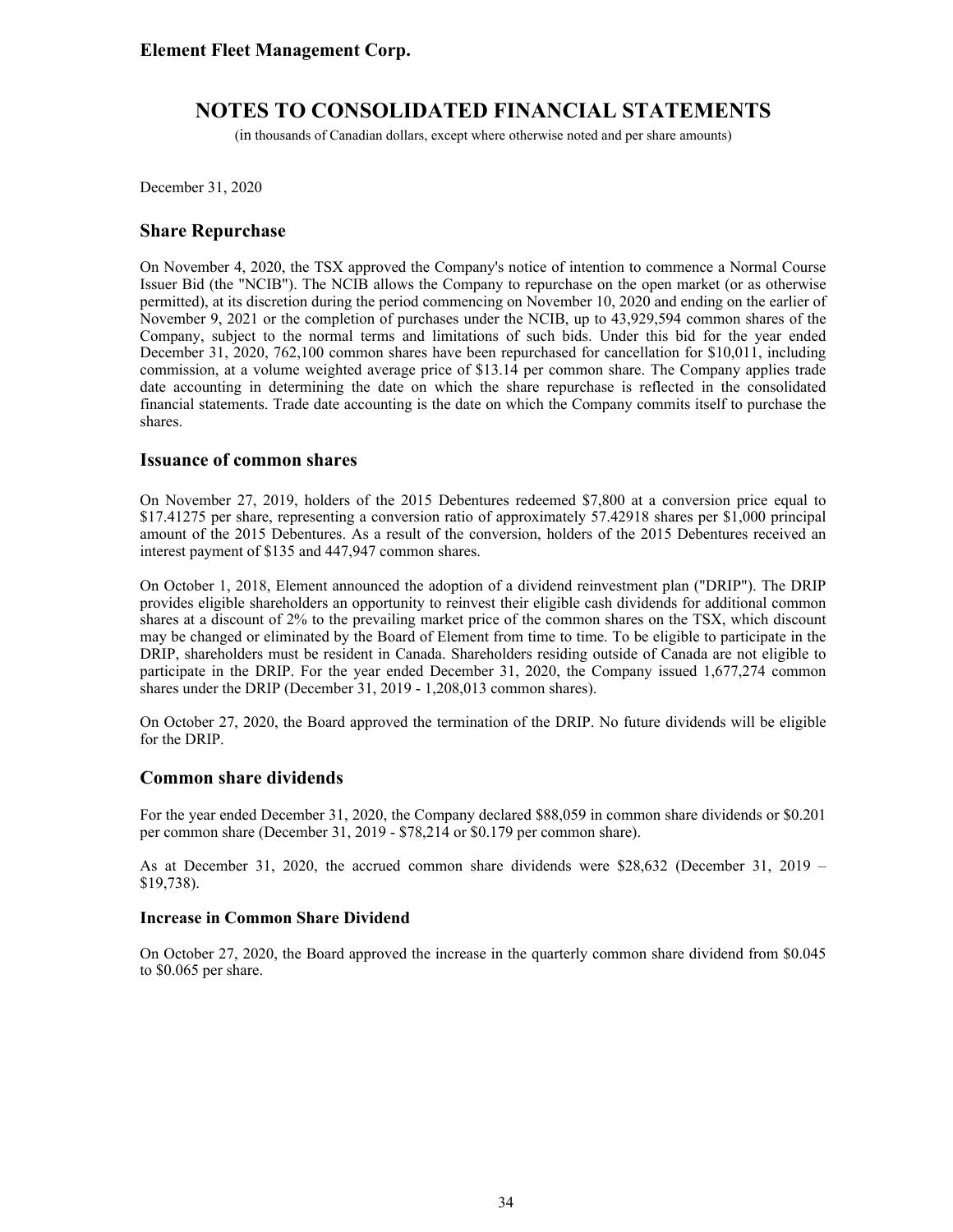(in thousands of Canadian dollars, except where otherwise noted and per share amounts)

December 31, 2020

### **Preferred shares**

The Company's cumulative 5-Year rate reset Preferred Shares series as at December 31, 2020 consist of the following:

| <b>Series</b> | <b>Issue date</b>    | Interest rate<br>$\frac{0}{0}$ | Gross   | After tax transaction costs Net proceeds |         | <b>Shares</b><br># |
|---------------|----------------------|--------------------------------|---------|------------------------------------------|---------|--------------------|
| A             | December 17, 2013    | 6.93 <sup>1</sup>              | 115,000 | 4.625                                    | 110,375 | 4,600,000          |
| C             | <b>March 7, 2014</b> | 6.21 <sup>2</sup>              | 128,160 | 3.416                                    | 124,744 | 5,126,400          |
| E             | June 18, 2014        | $5.903^3$                      | 133,048 | 3.054                                    | 129,994 | 5,321,900          |
|               | May 5, 2017          | 5.75                           | 150,000 | 3.244                                    | 146,756 | 6,000,000          |

1. On December, 20, 2018, Preferred Shares Series A dividend rate was reset from 6.60% to 6.93%.

2. On June 21, 2019, Preferred Shares Series C dividend rate was reset from 6.50% to 6.21%.

3. On September 19, 2019, Preferred Shares Series E dividend rate was reset from 6.40% to 5.903%.

For each five-year period, holders of the respective Series are entitled to receive a fixed, cumulative, preferential cash dividend, if, as and when declared by the Board, payable quarterly on the last business day of March, June, September and December in each year.

### **Series G Preferred Shares Redemption**

On September 30, 2020, the Company redeemed all of its 6,900,000 Series G Preferred Shares for a redemption price equal to \$25.00 per share for a total of \$172,500 together with all accrued and unpaid dividends.

### **Preferred Shares, Series I**

The annual dividend rate will reset at each five-year period to the non-callable Government of Canada bond yield with a term to maturity of five years plus 4.64%, provided that, in any event, the annual fixed dividend rate shall not be less than 5.75%. The Company will have the right to redeem the Series I shares on June 30, 2022, and on June 30 every five years thereafter for \$25 per Series I share, plus accrued and unpaid dividends. Subject to the right of the Company to redeem the Series I shares, the holders of the Series I shares will have the right on June 30, 2022, and on June 30 every five years thereafter, to convert all or any of the Series I shares into Series J shares, on the basis of one Series J share for each Series I share converted. Holders of Series J shares are entitled to receive floating rate cumulative preferential cash dividends, if, as and when declared by the Board, payable quarterly on the last business day of March, June, September and December in each year. The annualized floating quarterly dividend rate will equal the sum of the average three-month Government of Canada Treasury Bill rate plus 4.64%.

### **Preferred Shares, Series E**

The annual dividend rate will reset at each five-year period to the non-callable Government of Canada bond yield with a term to maturity of five years plus 4.72%. The Company will have the right to redeem the Series E shares on September 30, 2024, and on September 30 every five years thereafter for \$25 per Series E share, plus accrued and unpaid dividends. Subject to the right of the Company to redeem the Series E shares, the holders of the Series E shares will have the right on September 30, 2020, and on September 30 every five years thereafter, to convert all or any of the Series E shares into Series F shares, on the basis of one Series F share for each Series E share converted. Holders of Series F shares are entitled to receive floating rate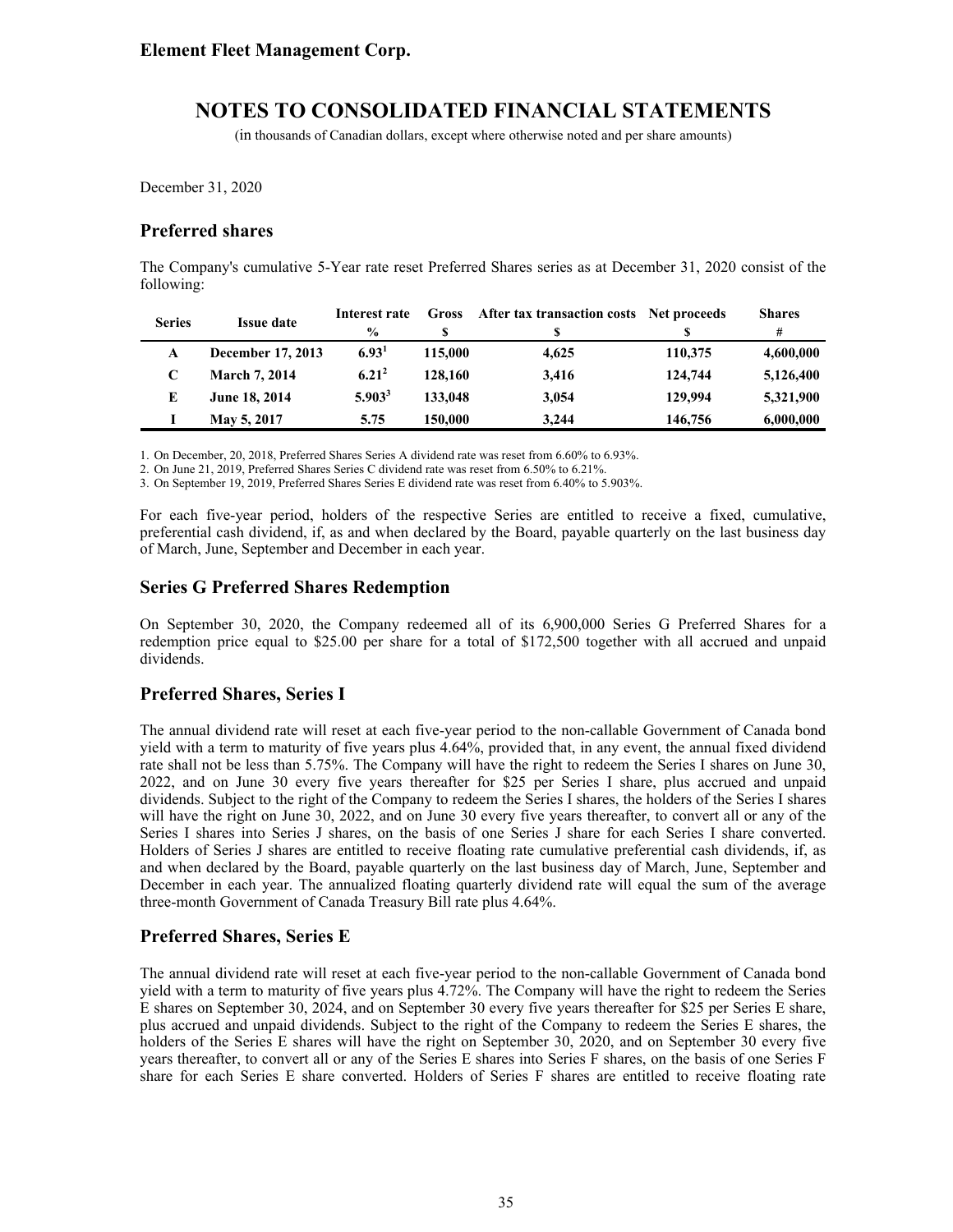(in thousands of Canadian dollars, except where otherwise noted and per share amounts)

December 31, 2020

cumulative preferential cash dividends, if, as and when declared by the Board, payable quarterly on the last business day of March, June, September and December in each year. The annualized floating quarterly dividend rate will equal the sum of the average three-month Government of Canada Treasury Bill rate plus 4.72%.

### **Preferred Shares, Series C**

The annual dividend rate will reset at each five year period to the non-callable Government of Canada bond yield with a term to maturity of five years plus 4.81%. The Company had the right to redeem the Series C shares on June 30, 2024, and will so on June 30 every five years thereafter for \$25 per Series C share, plus accrued and unpaid dividends. Subject to the right of the Company to redeem the Series C shares, the holders of the Series C shares had the right on June 30, 2024, and will so on June 30 every five years thereafter, to convert all or any of the Series C shares into Series D shares, on the basis of one Series D share for each Series C share converted. Holders of Series D shares are entitled to receive floating rate cumulative preferential cash dividends, if, as and when declared by the Board, payable quarterly on the last business day of March, June, September and December in each year. The annualized floating quarterly dividend rate will equal the sum of the average three-month Government of Canada Treasury Bill rate plus 4.81%.

### **Preferred Shares, Series A**

The annual dividend rate will reset at each five-year period to the non-callable Government of Canada bond yield with a term to maturity of five years plus 4.71%. The Company will have the right to redeem the Series A shares on December 31, 2023, and on December 31 every five years thereafter for \$25 per Series A share, plus accrued and unpaid dividends. Subject to the right of the Company to redeem the Series A shares, the holders of the Series A shares will have the right on December 31, 2023, and on December 31 every five years thereafter, to convert all or any of the Series A shares into Series B shares, on the basis of one Series B share for each Series A share converted. Holders of Series B shares are entitled to receive floating rate cumulative preferential cash dividends, if, as and when declared by the Board, payable quarterly on the last business day of March, June, September and December in each year. The annualized floating quarterly dividend rate will equal the sum of the average three-month Government of Canada Treasury Bill rate plus 4.71%.

### **Preferred share dividends**

For the year ended December 31, 2020, the Company declared \$40,820 in preferred share dividends (December 31, 2019 – \$44,424, respectively).

As at December 31, 2020, the accrued preferred share dividends were \$89 (December 31, 2019 – \$120).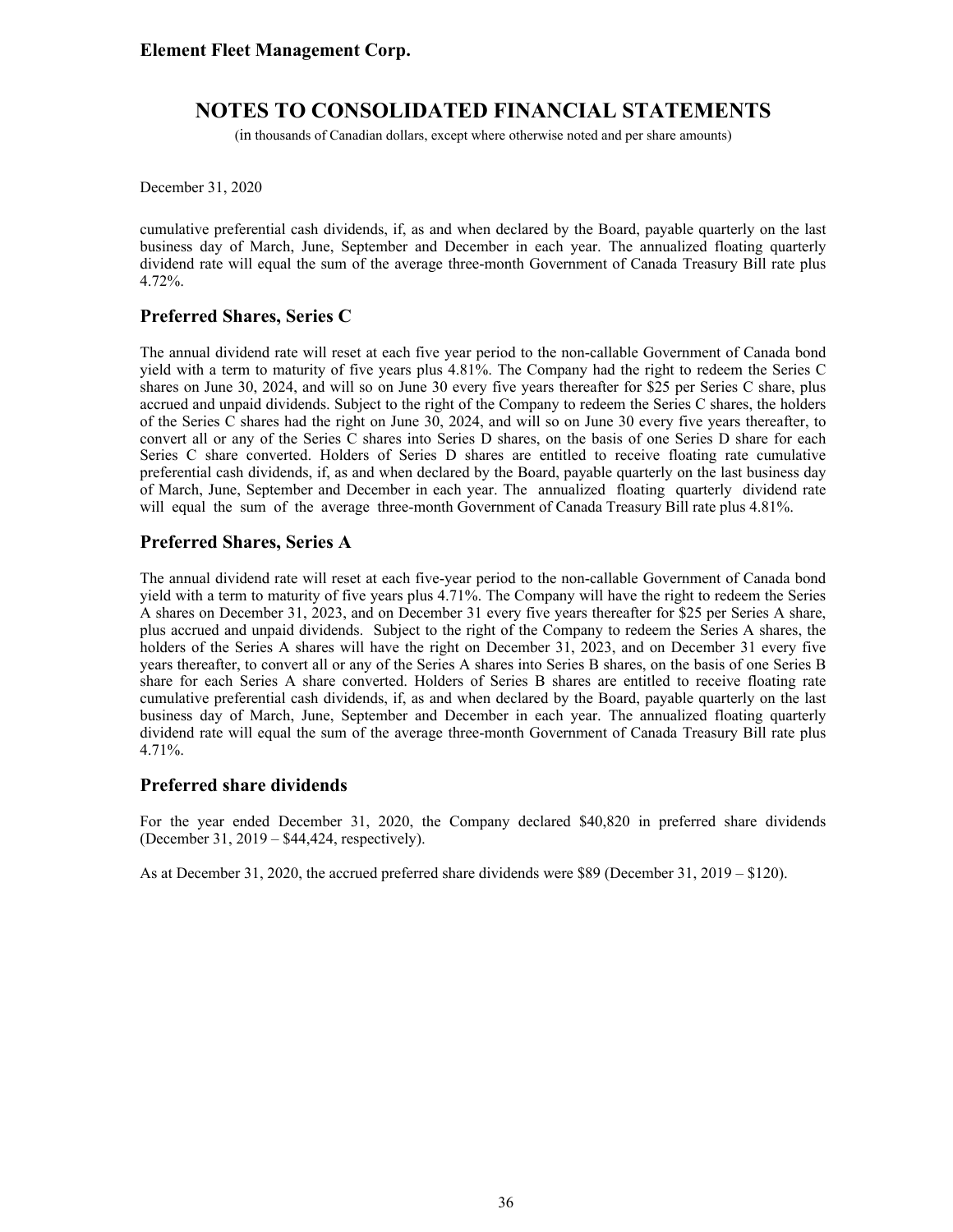(in thousands of Canadian dollars, except where otherwise noted and per share amounts)

December 31, 2020

### **13. SHARE-BASED COMPENSATION**

Share-based compensation expense consists of the following:

|                                        |              | <b>Year ended</b> |  |  |
|----------------------------------------|--------------|-------------------|--|--|
|                                        | December 31, | December 31,      |  |  |
|                                        | 2020         | 2019              |  |  |
|                                        | \$           | \$                |  |  |
| (a) Stock options                      | 590          | 2,878             |  |  |
| (b) Deferred share units               | 2,001        | 1,849             |  |  |
| (c) Performance share units            | 21,559       | 1,071             |  |  |
| (d) Restricted share units             | 10,883       | 13,897            |  |  |
|                                        | 35,033       | 19,695            |  |  |
| Allocated as:                          |              |                   |  |  |
| Share-based compensation               | 35,033       | 18,871            |  |  |
| Restructuring and transformation costs |              | 824               |  |  |
|                                        | 35,033       | 19,695            |  |  |

### **(a) Stock options**

The changes in the number of stock options during the periods were as follows:

|                                       | Number of<br>options | Weighted<br>average<br>exercise price |  |
|---------------------------------------|----------------------|---------------------------------------|--|
|                                       | #                    | \$                                    |  |
| Outstanding, December 31, 2018        | 25,328,610           | 10.01                                 |  |
| Forfeited                             | (679, 657)           | 11.13                                 |  |
| Expired                               | (4,977,529)          | 11.58                                 |  |
| Exercised $^{(1)}$                    | (3,258,991)          | 6.14                                  |  |
| <b>Outstanding, December 31, 2019</b> | 16,412,433           | 10.26                                 |  |
| Forfeited                             | (62,984)             | 8.69                                  |  |
| Expired                               | (1,565,163)          | 12.13                                 |  |
| Exercised $(1)$                       | (3,761,627)          | 10.22                                 |  |
| Outstanding, December 31, 2020        | 11,022,659           | 10.01                                 |  |

1. Weighted average share price of options exercised for the year ended December 31, 2020 was \$12.45 (December 31, 2019 – \$8.61).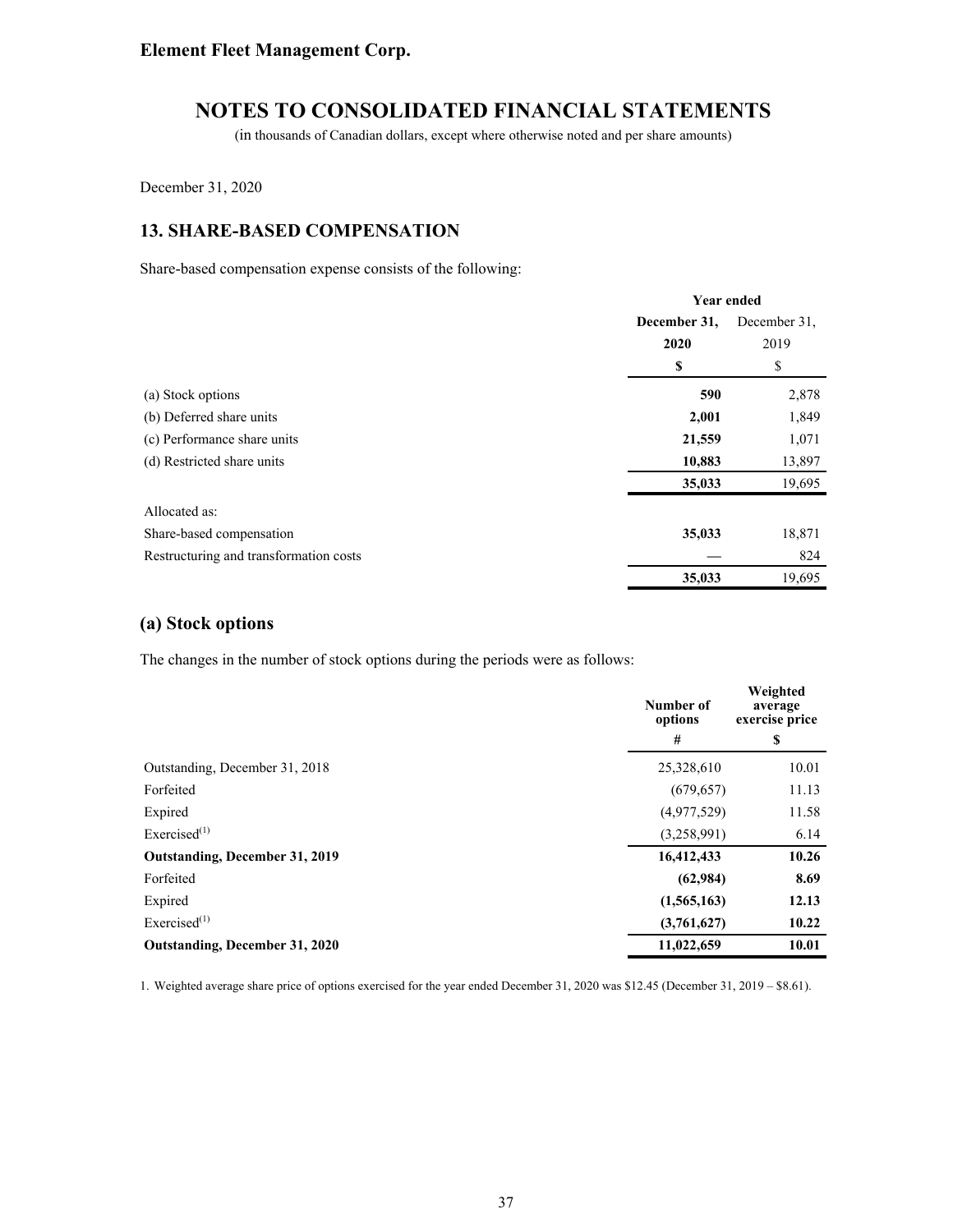(in thousands of Canadian dollars, except where otherwise noted and per share amounts)

December 31, 2020

As at December 31, 2020, the following employee and director stock options to purchase common shares were outstanding:

|                          |                                | <b>Options Outstanding</b> |           |              |  |
|--------------------------|--------------------------------|----------------------------|-----------|--------------|--|
| Range of exercise prices | Weighted avg remaining<br>life | <b>Vested</b>              | Unvested  | <b>TOTAL</b> |  |
|                          | (in years)                     | #                          | #         | #            |  |
| \$5.01 to \$10.00        | 4.27                           | 3,288,976                  | 1,529,626 | 4,818,602    |  |
| \$10.01 to \$15.00       | 1.18                           | 6,154,057                  |           | 6,154,057    |  |
| $$15.01$ and over        | 1.62                           | 50,000                     |           | 50,000       |  |
|                          | 2.53                           | 9,493,033                  | 1,529,626 | 11,022,659   |  |

### **(b) Deferred share units, performance share units and restricted share units**

|                                       | Deferred share<br>units | Performance<br>share units | <b>Restricted</b><br>share units |
|---------------------------------------|-------------------------|----------------------------|----------------------------------|
|                                       | #                       | #                          | #                                |
| Outstanding, December 31, 2018        | 781,637                 | 382,339                    | 2,103,733                        |
| Granted                               | 216,964                 | 1,125,467                  | 899,248                          |
| Forfeited                             |                         |                            | (88, 477)                        |
| Redeemed                              | (315,898)               |                            | (1,017,564)                      |
| <b>Outstanding, December 31, 2019</b> | 682,703                 | 1,507,806                  | 1,896,940                        |
| Granted                               | 176,534                 | 578,018                    | 786,848                          |
| Forfeited                             |                         | (1,388)                    | (102, 527)                       |
| Redeemed                              | (225, 266)              | (203, 186)                 | (1,071,054)                      |
| <b>Outstanding, December 31, 2020</b> | 633,971                 | 1,881,250                  | 1,510,207                        |

### **(i) Deferred share units ("DSUs")**

As at December 31, 2020, the fair value of DSUs recorded on the consolidated statements of financial position as accounts payable and accrued liabilities was \$8,483 (December 31, 2019 – \$7,571).

### **(ii) Performance share units ("PSUs")**

As at December 31, 2020, 1,881,250 PSUs remain unvested and outstanding, and the amortized fair value of PSUs recorded on the consolidated statements of financial position as accounts payable and accrued liabilities was \$27,239 (December 31, 2019 – 1,507,806 PSUs and \$6,211 of liabilities). Certain PSUs issued during 2020 and 2019 contain a multiplier factor and the final number of PSUs that will vest will range from 50% to 200% of the initial number awarded based on certain performance targets. The PSUs outstanding will vest on achievement of specific performance conditions over 2021 and 2022.

### **(iii) Restricted share units ("RSUs")**

As at December 31, 2020, 1,510,207 RSUs remain unvested and outstanding, and the amortized fair value of RSUs recorded on the consolidated statements of financial position as accounts payable and accrued liabilities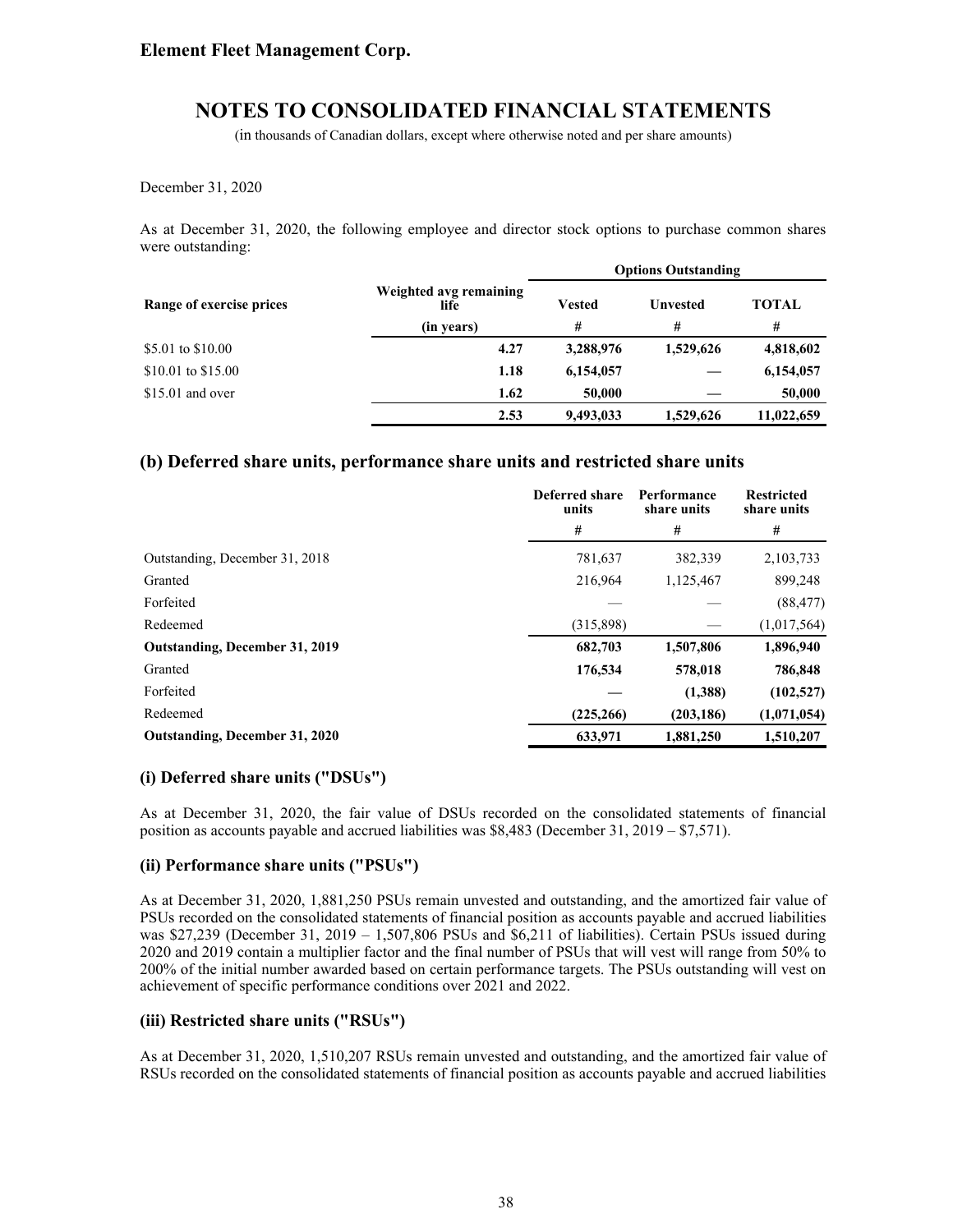(in thousands of Canadian dollars, except where otherwise noted and per share amounts)

December 31, 2020

was \$12,618 (December 31, 2019 – 1,896,940 RSUs and \$10,128 of liabilities). The RSUs outstanding will vest over one, two and three years.

### **(iv) Hedging of DSUs, PSUs and RSUs**

As at December 31, 2020, the Company has hedged 2,569,991 referenced share units with net derivative assets of \$6,894, which will be applied to the settlement of PSU, RSU and DSU awards (December 31, 2019 – 2,525,344 referenced share units hedged and net derivative assets of \$514). For the year ended December 31, 2020, derivative mark to market adjustments were netted against share-based compensation expense of \$5,709 (December 31, 2019 - \$7,232).

### **14. REVENUE**

Set out below is the disaggregation of the Company's revenue before interest expense.

|                                                  | <b>Year ended</b> |              |  |
|--------------------------------------------------|-------------------|--------------|--|
|                                                  | December 31,      | December 31, |  |
|                                                  | 2020              | 2019         |  |
|                                                  | S                 | \$           |  |
| <b>Major service lines</b>                       |                   |              |  |
| Interest income, net                             | 522,785           | 646,479      |  |
| Rental revenue                                   | 595,372           | 692,449      |  |
| Gain on sale of equipment under operating leases | 52,205            | 51,775       |  |
| Depreciation of equipment under operating leases | (428, 464)        | (482,002)    |  |
| Financing revenue before interest expense        | 741,898           | 908,701      |  |
| Other service revenue, net                       | 379,141           | 386,795      |  |
| Vehicle sales and end of contract fees           | 102,713           | 106,550      |  |
| Service and other revenue, net                   | 481,854           | 493,345      |  |
| Syndication revenue, net                         | 75,552            | 89,577       |  |
| Net revenue before interest expense              | 1,299,304         | 1,491,623    |  |
| <b>Primary geographical markets</b>              |                   |              |  |
| US and Canada                                    | 991,979           | 1,206,647    |  |
| Australia and New Zealand                        | 186,224           | 180,298      |  |
| Mexico                                           | 121,101           | 104,678      |  |
| Net revenue before interest expense              | 1,299,304         | 1,491,623    |  |
| Timing of revenue recognition                    |                   |              |  |
| Revenue earned at a point in time                | 424,085           | 442,299      |  |
| Revenue earned over time                         | 875,219           | 1,049,324    |  |
| Net revenue before interest expense              | 1,299,304         | 1,491,623    |  |

Revenue earned at a point in time includes gain on sale of equipment under operating leases, commissions from repairs due to accidents, fuel, title and registration fees, syndication revenue, and vendor commissions. Revenue earned over time includes interest income and rental revenue, fleet maintenance and accident management fees, and telematics fees.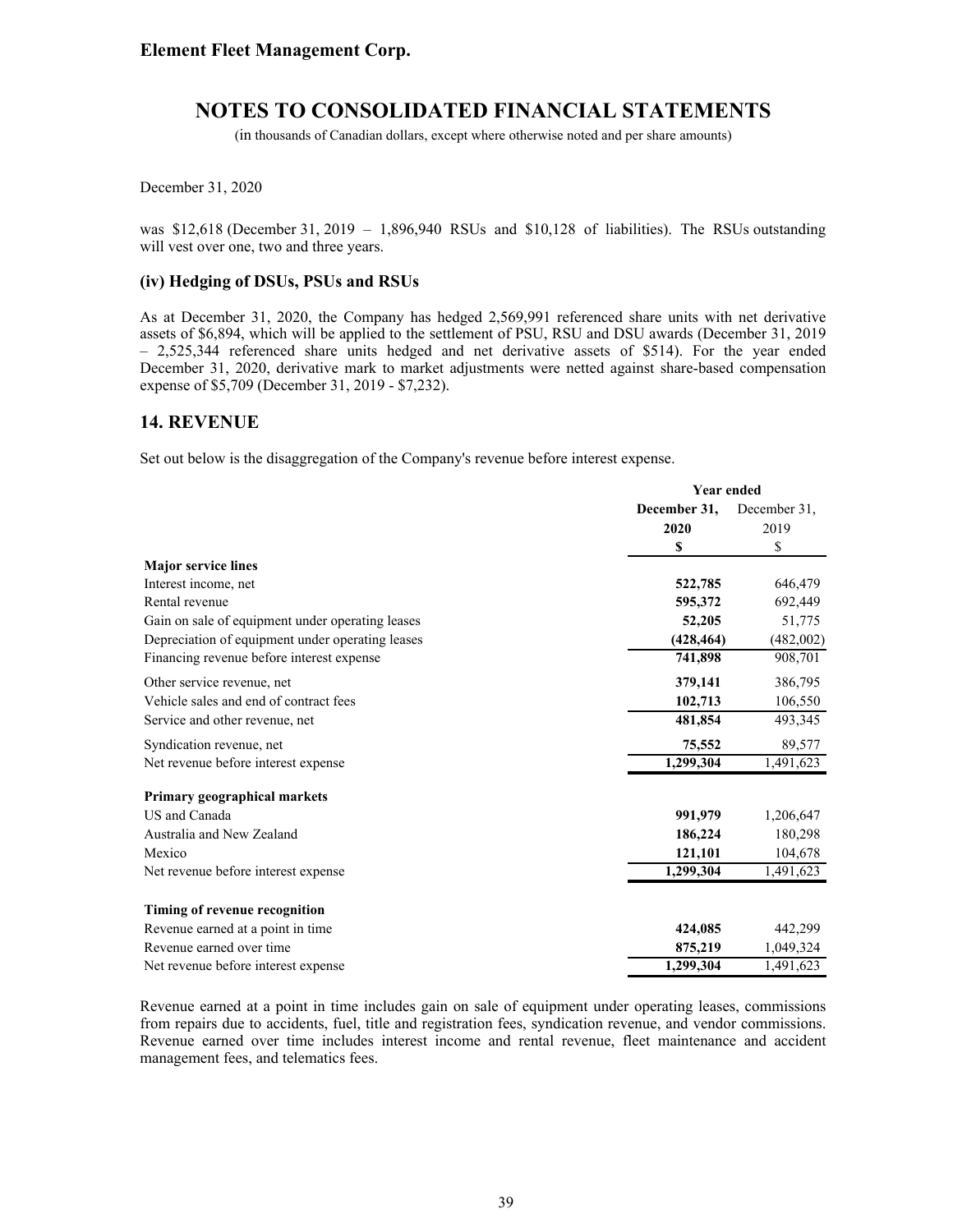(in thousands of Canadian dollars, except where otherwise noted and per share amounts)

December 31, 2020

### **(A) Contract balances**

|                 | As at December<br>31, 2020 | As at December 31.<br>2019 |
|-----------------|----------------------------|----------------------------|
|                 |                            |                            |
| Contract assets | 15,214                     | 23,404                     |

Contract assets represent the costs the Company incurs to enter into service contracts with customers including certain commissions. Contract assets are recorded in the unamortized deferred costs and subsidies line within note 4. For the year ended December 31, 2020, the Company has recorded \$9,452 of amortization on its service contract assets (December 31, 2019 - \$9,878).

### **B) Performance obligations**

*Fixed-fee Service Contracts.* The Company provides separately priced and contracted service contracts to its fleet clients that range from fuel cards, accident management services, and maintenance services. These service contracts generally have open-ended terms and can be in place as long as the client uses the underlying vehicle that is being serviced. Fees are billed monthly and revenue is recognized over the term of the agreement proportionally over the passage of time.

### **15. INCOME TAXES**

The major components of the provision for (recovery of) income taxes for the years ended December 31 are as follows:

|                                                                                       | 2020    | 2019     |
|---------------------------------------------------------------------------------------|---------|----------|
|                                                                                       | S       |          |
| <b>Consolidated statements of operations</b>                                          |         |          |
| Current income tax expense                                                            | 45,988  | 42,783   |
| Foreign withholding tax expense                                                       | 3,736   | 3,456    |
| Origination and reversal of temporary differences                                     | (3,763) | (51,901) |
| Income tax expense (benefit) reported in the consolidated statements of<br>operations | 45,961  | (5,662)  |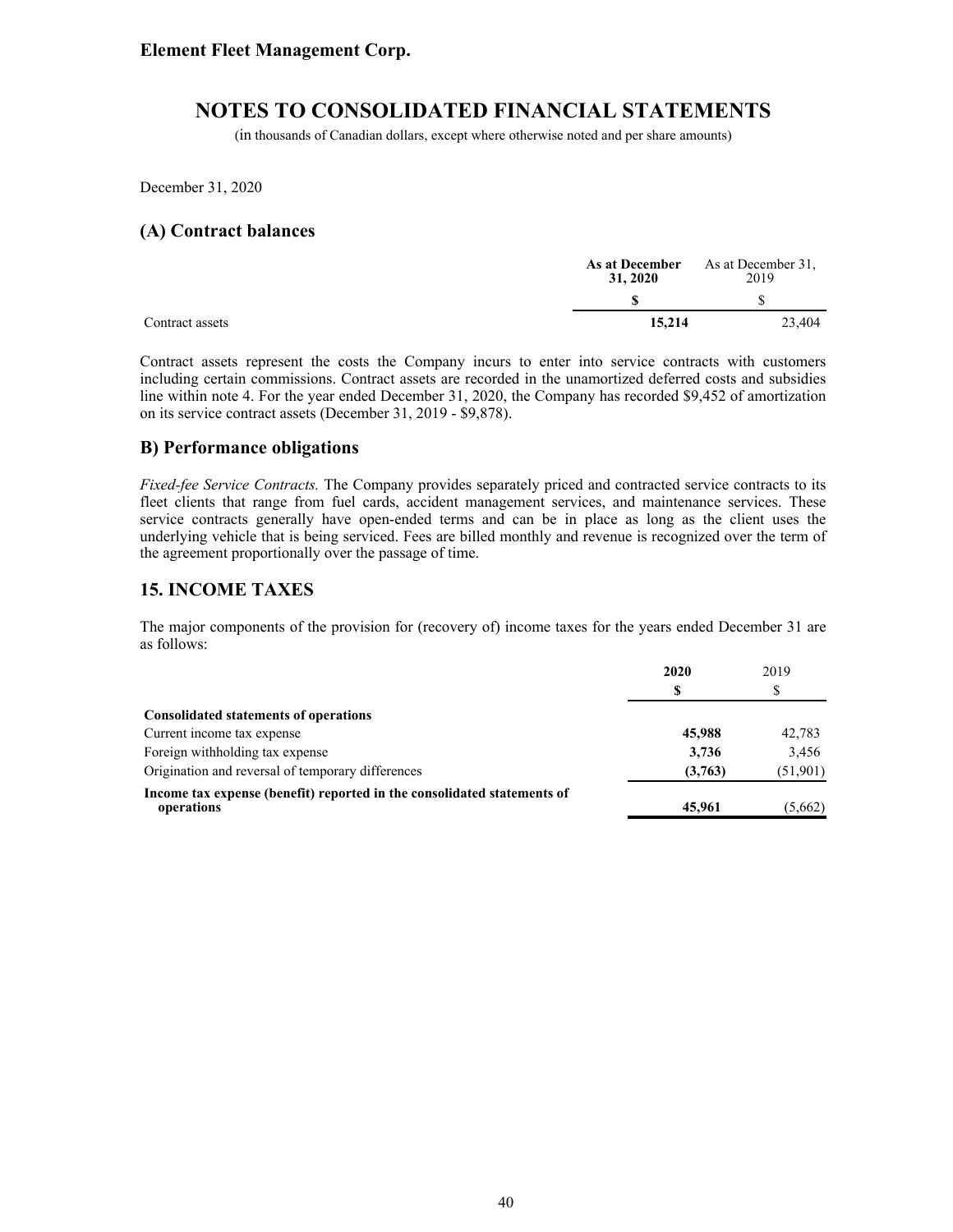### **Element Fleet Management Corp.**

## **NOTES TO CONSOLIDATED FINANCIAL STATEMENTS**

(in thousands of Canadian dollars, except where otherwise noted and per share amounts)

December 31, 2020

Reconciliation of effective tax rate for the years ended December 31:

|                                                                            | 2020      | 2019      |
|----------------------------------------------------------------------------|-----------|-----------|
|                                                                            | \$        |           |
| Income before income taxes                                                 | 333,053   | 92,039    |
| Combined statutory Canadian federal and provincial tax rate <sup>(1)</sup> | 25.95%    | 26.64 %   |
| Income tax expense based on statutory rate                                 | 86,427    | 24,354    |
| Income taxes adjusted for the effect of:                                   |           |           |
| Non-deductible and non-taxable items                                       | (26, 855) | (32, 867) |
| Foreign rate differential                                                  | 1,982     | 4,868     |
| Future statutory rate reductions                                           |           | (469)     |
| Adjustments of prior year taxes and other                                  | (15,593)  | (1, 548)  |
| Income tax expense (benefit)                                               | 45,961    | (5,662)   |

1. The reduction in applicable tax rates from 26.64% in 2019 to 25.95% in 2020 represents the impact of an Alberta corporate income tax rate reduction enacted in 2019.

Deferred taxes as at December 31 relate to the following:

|                                                             | 2020      | 2019      |
|-------------------------------------------------------------|-----------|-----------|
|                                                             | S         | \$        |
| Deferred tax assets                                         |           |           |
| Share and convertible debentures issuance costs             | 1,986     | 3,072     |
| Tax loss carryforwards                                      | 1,047,890 | 1,237,748 |
| Transaction and integration costs                           | 28,554    | 31,387    |
| Deferred share units                                        | 18,470    | 12,162    |
|                                                             | 1,096,900 | 1,284,369 |
| <b>Deferred tax liabilities</b>                             |           |           |
| Finance receivables                                         | 583,202   | 866,945   |
| Intangible assets arising from acquisitions                 | 11,499    | 10,845    |
| Convertible debentures                                      | 3,547     | 5,170     |
| Capital assets, intangibles and other                       | 98,723    | 4,261     |
| Unrealized gain or loss on foreign exchange and derivatives | 13,585    | 4,421     |
|                                                             | 710,556   | 891,642   |
| Net deferred tax asset position                             | 386,344   | 392,727   |

Deferred tax assets and liabilities are assessed by the Company for presentation in the consolidated statement of financial position. As a result, as at December 31, the deferred tax assets and liabilities are reported as:

|                                 | 2020    | 2019    |
|---------------------------------|---------|---------|
|                                 |         |         |
| Deferred tax assets             | 444,120 | 440,952 |
| Deferred tax liabilities        | 57,776  | 48,225  |
| Net deferred tax asset position | 386,344 | 392,727 |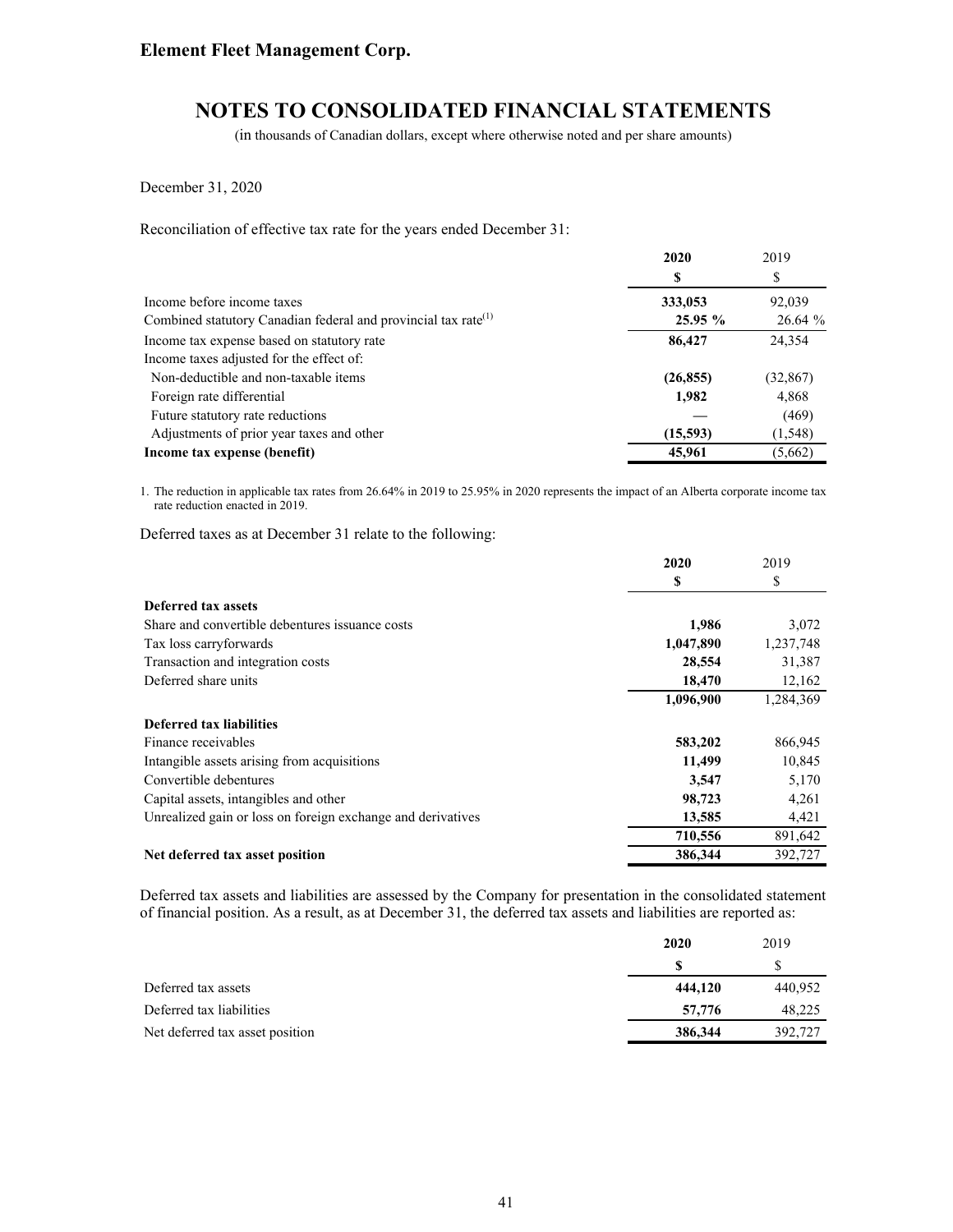(in thousands of Canadian dollars, except where otherwise noted and per share amounts)

December 31, 2020

Reconciliation of the net deferred tax asset for the years ended December 31 is as follows:

|                                                     | 2020    | 2019      |
|-----------------------------------------------------|---------|-----------|
|                                                     | \$      |           |
| Balance, beginning of the year                      | 392,727 | 365,745   |
| Tax benefit recognized in profit or loss            | 3.763   | 51,901    |
| Tax expense recognized through shareholders' equity | (1,086) | (10, 850) |
| Tax expense recognized through OCI                  | (9,060) | (14,069)  |
| Balance, end of the year                            | 386,344 | 392,727   |

Management has concluded the deferred tax asset of \$444,120 meets the relevant recognition criteria under IFRS. Management's conclusion is supported by forecasted taxable profits, embedded profits in existing finance receivables and the future reversal of existing taxable temporary differences which are expected to produce sufficient taxable income to realize the deferred tax asset.

The Company has incurred capital losses for tax purposes of \$247,668 (2019 - \$182,137), which are available to reduce future capital gains. No deferred income tax asset has been recognized in respect of the loss carryforwards of the capital losses.

There are no other unused tax losses and temporary differences that have not been recognized for the year ended December 31, 2020.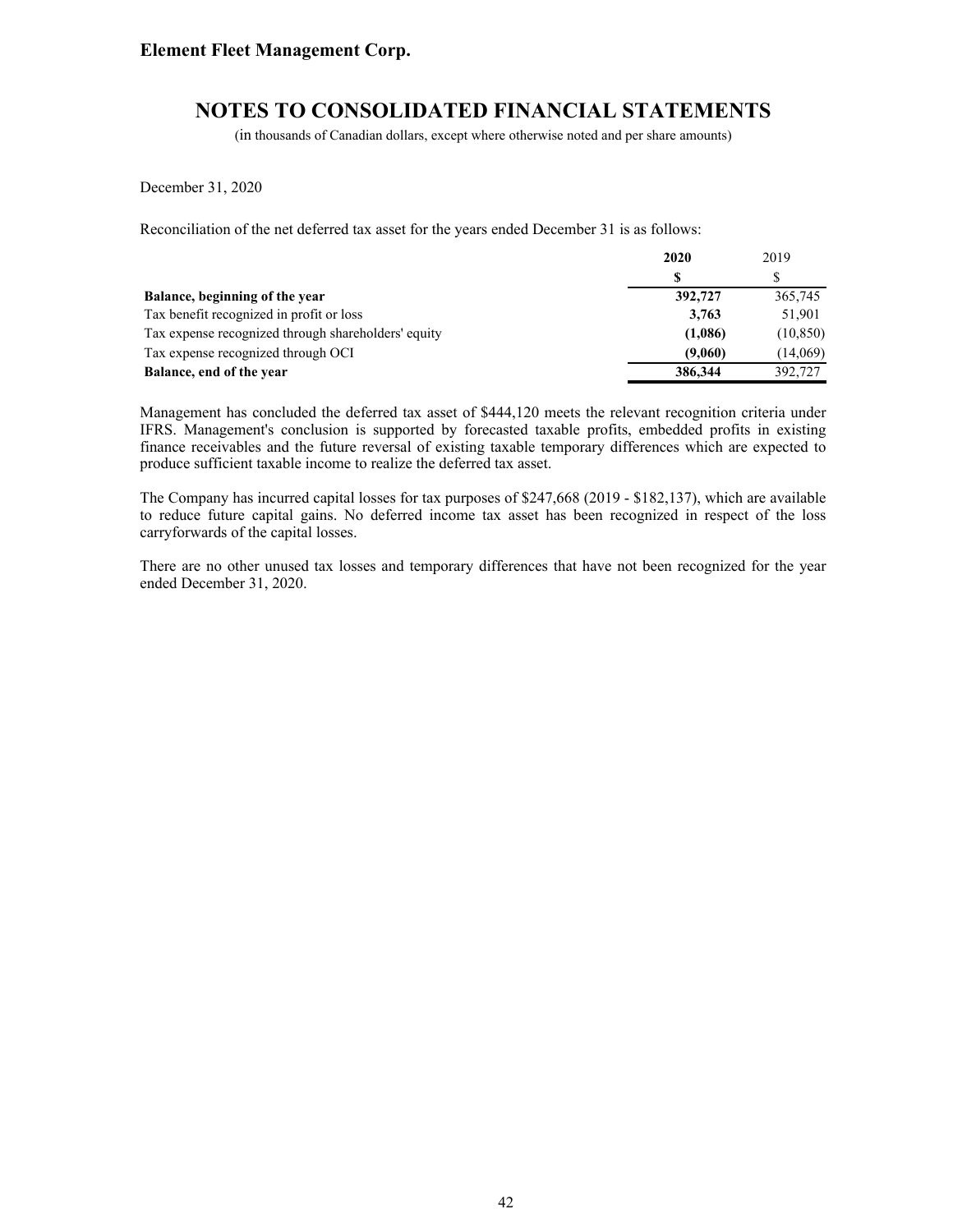(in thousands of Canadian dollars, except where otherwise noted and per share amounts)

December 31, 2020

### **16. SUBSIDIARIES**

### **(a) List of significant subsidiaries**

The table below provides details of the significant subsidiaries of the Company, all of which are wholly owned:

|                                                                             | <b>Principal place of business</b> |
|-----------------------------------------------------------------------------|------------------------------------|
| Element Fleet Management (US) Corp. (Formerly Element Financial (US) Corp.) | US                                 |
| Element Fleet Management (US) Holdings Inc.                                 | US                                 |
| Element Vehicle Management Services LLC                                     | <b>US</b>                          |
| <b>Element Fleet Corporation</b>                                            | <b>US</b>                          |
| Element Transportation LLC                                                  | <b>US</b>                          |
| Chesapeake Finance Holdings II LLC                                          | <b>US</b>                          |
| Element Fleet Management Inc.                                               | Canada                             |
| Element Fleet Lease Receivable LP                                           | Canada                             |
| FLR LP Inc.                                                                 | Canada                             |
| EFN (Netherlands) International B.V.                                        | Netherlands                        |
| EFN (Netherlands) B.V.                                                      | Netherlands                        |
| EFN (Netherlands) 2 B.V.                                                    | Netherlands                        |
| Element Fleet Services Australia PTY Ltd.                                   | Australia                          |
| EFN (Australia) Pty Limited                                                 | Australia                          |
| Element Financial (Australia) Pty Limited                                   | Australia                          |
| EFN (New Zealand) Limited                                                   | New Zealand                        |
| Custom Fleet NZ                                                             | New Zealand                        |
| Element Fleet Management Corporation Mexico S.A. de C.V.                    | Mexico                             |

#### **(b) Subsidiaries with restrictions**

The Company's operations have restrictions on its ability to access or use its assets and settle its liabilities in Chesapeake Finance Holdings II LLC, Chesapeake Funding II LLC, and Element Fleet Lease Receivable LP. These subsidiaries facilitate the transfer of financial assets and related property or interests, in connection with funding facilities, and the activities of these entities are governed by their constituting agreements and debt agreements. Assets held as collateral by these subsidiaries for such funding facilities are not available to satisfy the claims of creditors of the Company. The carrying amounts of assets and liabilities in these subsidiaries as at December 31, 2020 were \$7,601,339 and \$6,575,363, respectively (December 31, 2019 - \$9,451,726 and \$8,025,401, respectively).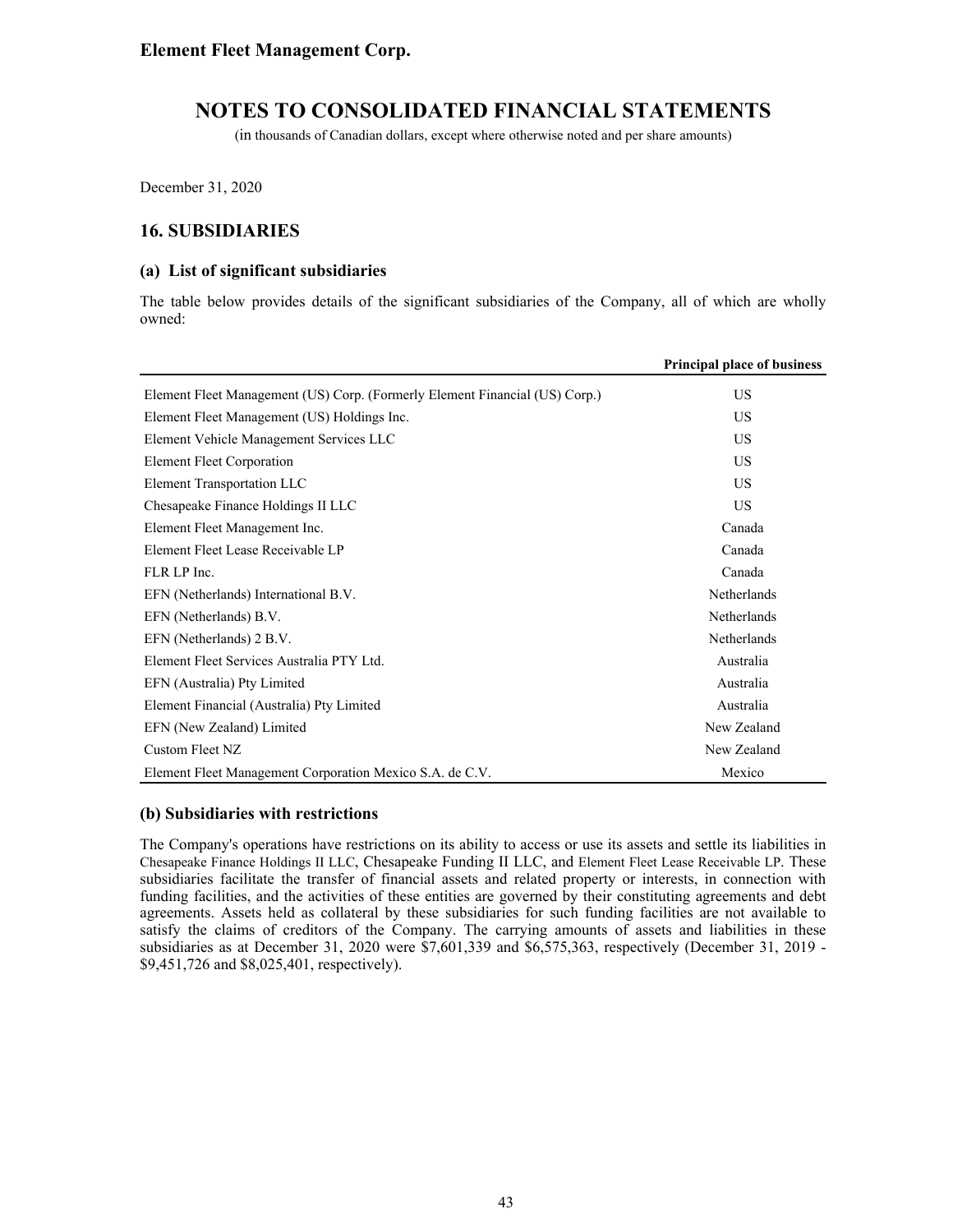(in thousands of Canadian dollars, except where otherwise noted and per share amounts)

December 31, 2020

### **17. RELATED PARTY**

#### **Compensation of directors and key management**

The remuneration of directors and key management personnel of the Company were as follows for the years ended December 31 excluding retirement payments of \$1,995 (2019 - \$2,293):

|                                | 2020   | 2019   |
|--------------------------------|--------|--------|
|                                | S      |        |
| Salaries, bonuses and benefits | 10,731 | 15,428 |
| Share-based compensation       | 9.630  | 11,076 |
|                                | 20,361 | 26,504 |

### **18. EARNINGS PER SHARE**

Basic earnings per share is as follow:

|                                                                       | Year ended   |                   |              |
|-----------------------------------------------------------------------|--------------|-------------------|--------------|
|                                                                       | December 31, |                   | December 31. |
|                                                                       |              | 2020              | 2019         |
|                                                                       |              | S                 |              |
| Net income attributable to shareholders                               |              | 287,092           | 97,701       |
| Cumulative dividends on preferred shares                              |              | (40, 820)         | (44, 424)    |
| Net income available to common shareholders                           |              | 246,272           | 53,277       |
| Weighted average number of common shares outstanding – basic (number) |              | 438,561,407       | 434,811,927  |
| Basic earnings per share                                              |              | 0.56 <sub>5</sub> | 0.12         |

Diluted earnings per share is as follows for:

|                                                                                      | <b>Year ended</b>    |             |  |                      |
|--------------------------------------------------------------------------------------|----------------------|-------------|--|----------------------|
|                                                                                      | December 31,<br>2020 |             |  | December 31.<br>2019 |
|                                                                                      |                      | S           |  | S                    |
| Net income available to common shareholders adjusted for the effects of dilution     |                      | 253,308     |  | 53,277               |
| Weighted average number of common shares outstanding – basic (number) <sup>(1)</sup> |                      | 438,561,407 |  | 434,811,927          |
| Convertible debentures (number)                                                      |                      | 14,315,353  |  |                      |
| Dilutive stock options and warrants (number)                                         |                      | 906,934     |  | 726,360              |
| Weighted average number of common shares outstanding – diluted (number)              |                      | 453,783,694 |  | 435,538,287          |
| Diluted earnings per share                                                           | S                    | 0.56 S      |  | 0.12                 |

1. Prior year weighted average number of common shares outstanding has been adjusted for the impact of the issuance of shares under the DRIP by 6,484 shares for the year ended December 31, 2019.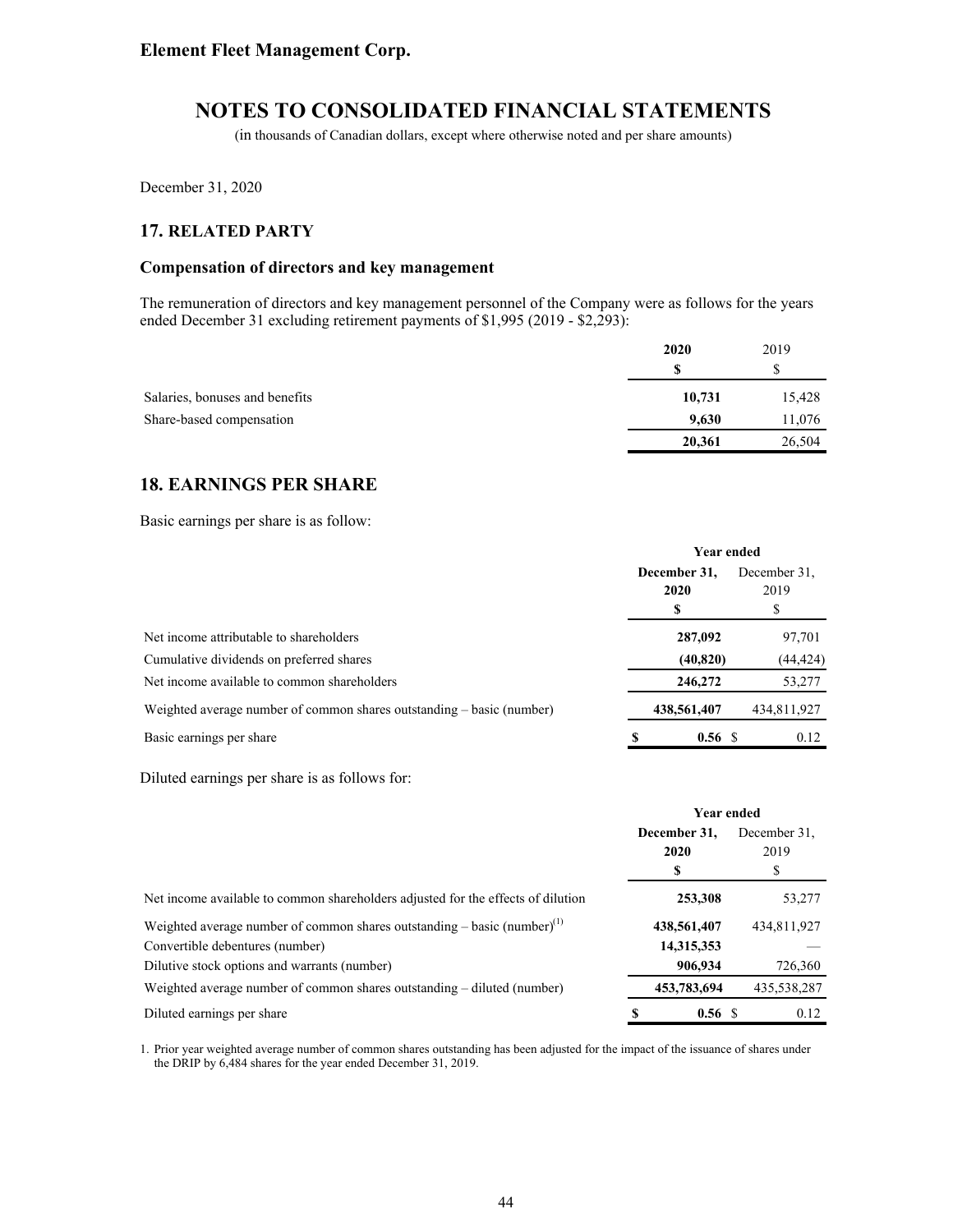(in thousands of Canadian dollars, except where otherwise noted and per share amounts)

December 31, 2020

Instruments outstanding as at December 31, 2020 that could potentially dilute basic earnings per share in the future, but were not included in the calculation of diluted earnings per share because they were anti-dilutive, included 949,083 stock options for the year ended December 31, 2020 (December 31, 2019, 8,965,628 stock options).

In addition, the convertible debentures (note 11) were excluded from the diluted earnings per share calculation for the year ended December 31, 2019 as they were anti-dilutive.

### **19. DERIVATIVE AND HEDGING INSTRUMENTS**

#### **Hedge accounting**

In the normal course of business and consistent with its risk management program, the Company enters into interest rate derivatives to manage interest rate risk, foreign exchange forward agreements to manage foreign currency exposure, and total return swaps to manage exposure to share-based compensation.

#### *Interest rate risk*

The majority of the Company's derivative contracts used to hedge certain exposures to benchmark interest rate risk are interest rate swaps. For cash flow hedges, the Company converts certain exposures to cash flow variability from its variable rate instruments to fixed interest rate exposures. The Company also has a smaller number of outstanding interest rate caps to manage these variable interest rate exposures. For fair value hedges, the Company converts fixed interest rate exposures from the hedged financial instruments to floating interest rate exposures.

#### *Foreign currency risk*

For cash flow hedges, the Company may use foreign exchange forwards to hedge and manage anticipated foreign currency obligations. For NIFO hedges, the Company uses foreign currency denominated debt to manage the foreign currency exposure of our NIFOs with a functional currency other than the Canadian dollar.

#### *Equity price risk*

The Company uses cash settled total return swaps in designated cash flow hedge relationships to hedge changes in Element's share price in respect of certain cash-settled share-based compensation awards. Note 13 provides details on cash-settled share-based compensation plans. The average share price of the outstanding hedging derivatives as at December 31, 2020 was \$10.89 (December 31, 2019 - \$10.89).

For the hedge relationships above, hedge effectiveness is assessed at the inception of the hedge relationship and on an ongoing basis, primarily using the dollar offset method. The sources of hedge ineffectiveness may be attributed to the following:

- Differences in fixed rates, when contractual coupons of the fixed rate hedged items are designated;
- Differences in the discounting factors between the hedged item and the hedging instruments arising from different rate reset frequencies and timing of cash flows; and
- Employee forfeitures and quarterly interest payments on the equity swaps.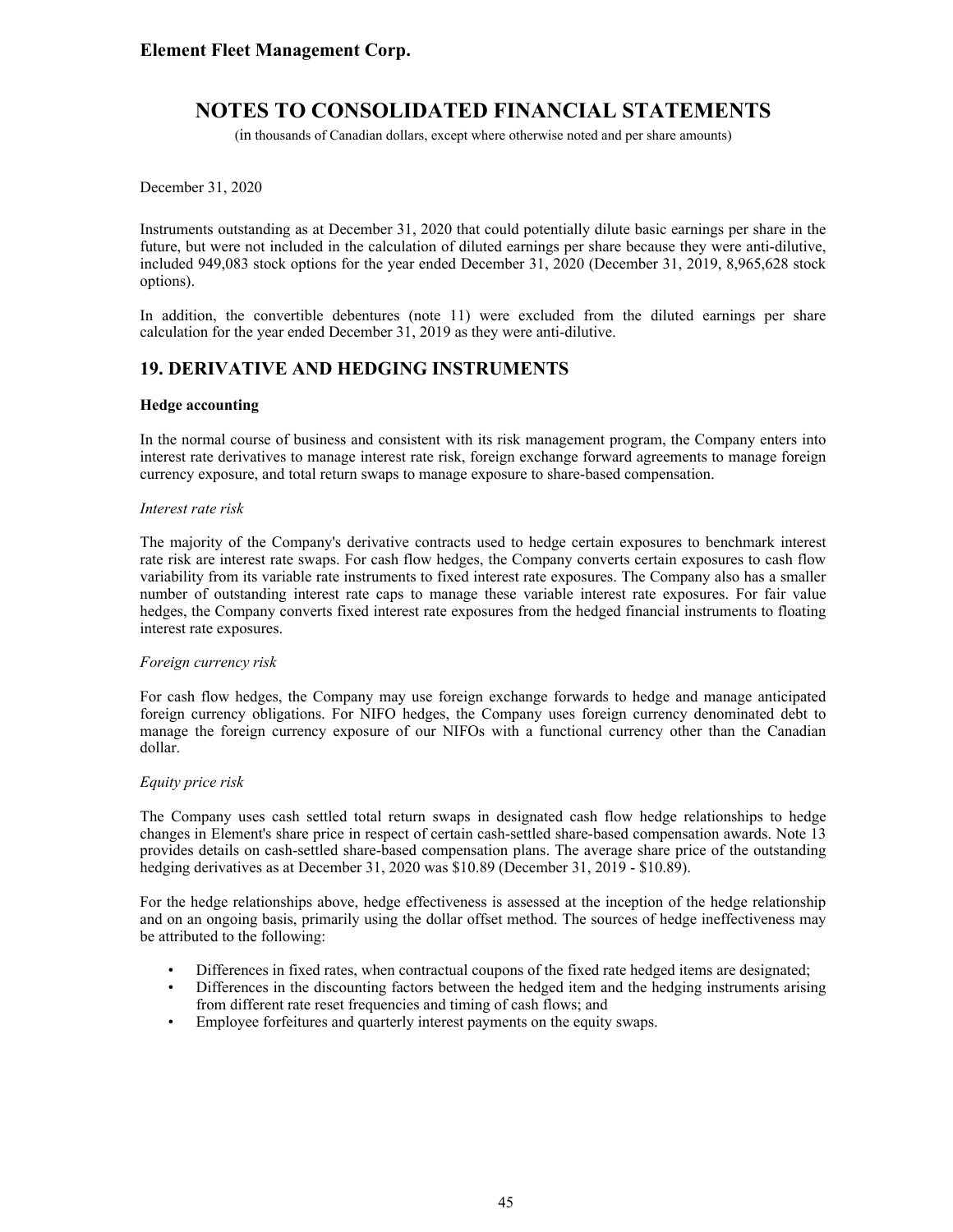(in thousands of Canadian dollars, except where otherwise noted and per share amounts)

December 31, 2020

#### *Designated hedging instruments*

The following table provides a summary of financial instruments designated as hedging instruments:

|                          | <b>Notional</b><br>amount of the |                     | <b>Maturity range</b> |              |               | Fair value of the hedge<br>derivatives | Gain (losses) on<br>changes in fair value                    |  |
|--------------------------|----------------------------------|---------------------|-----------------------|--------------|---------------|----------------------------------------|--------------------------------------------------------------|--|
| As at December 31, 2020  | hedging<br>instrument            | Less than 1<br>vear | 1-5 years             | Over 5 years | <b>Assets</b> | <b>Liabilities</b>                     | used for calculating<br>hedge ineffectiveness <sup>(1)</sup> |  |
|                          | \$                               | S                   | \$                    | S            | \$            | \$                                     | \$                                                           |  |
| <b>Cash flow hedges</b>  |                                  |                     |                       |              |               |                                        |                                                              |  |
| Interest rate risk       |                                  |                     |                       |              |               |                                        |                                                              |  |
| Interest rate swaps      | 6,652,868                        | 1,507,247           | 4,314,648             | 830,973      | 30,983        | 68,075                                 | (30,625)                                                     |  |
| Interest rate caps       | 118,591                          | 788                 | 81,434                | 36,369       | 80            |                                        | 80                                                           |  |
| Equity share price risk  |                                  |                     |                       |              |               |                                        |                                                              |  |
| Equity swaps             | 34,386                           | 34,386              |                       |              | 6,894         |                                        | (2,853)                                                      |  |
|                          | 6,805,845                        | 1,542,421           | 4,396,082             | 867,342      | 37,957        | 68,075                                 | (33,398)                                                     |  |
| <b>Fair value hedges</b> |                                  |                     |                       |              |               |                                        |                                                              |  |
| Interest rate swaps      | 1,231,907                        |                     | 1,231,907             |              | 15,672        | 207                                    | 7,202                                                        |  |
|                          | 1,231,907                        |                     | 1,231,907             |              | 15,672        | 207                                    | 7,202                                                        |  |
| <b>NIFO</b> hedges       |                                  |                     |                       |              |               |                                        |                                                              |  |
| <b>Borrowings</b>        | 1,984,627                        | 1,475,547           | 509,080               |              | n/a           | n/a                                    | 45,956                                                       |  |
|                          | 1,984,627                        | 1,475,547           | 509,080               |              | n/a           | n/a                                    | 45,956                                                       |  |

|                         | Notional<br>amount of the | Fair value of the hedge<br>Maturity range<br>derivatives |           |              |                       |        |                                                        | Gain (losses) on<br>changes in fair value |
|-------------------------|---------------------------|----------------------------------------------------------|-----------|--------------|-----------------------|--------|--------------------------------------------------------|-------------------------------------------|
| As at December 31, 2019 | hedging<br>instrument     | Less than 1<br>year                                      | 1-5 years | Over 5 years | Liabilities<br>Assets |        | used for calculating<br>hedge ineffectiveness $^{(1)}$ |                                           |
|                         | \$                        | \$                                                       | \$        | \$           | \$                    | \$     | \$                                                     |                                           |
| <b>Cash flow hedges</b> |                           |                                                          |           |              |                       |        |                                                        |                                           |
| Interest rate risk      |                           |                                                          |           |              |                       |        |                                                        |                                           |
| Interest rate swaps     | 9,213,998                 | 1,603,950                                                | 6,141,983 | 1,468,065    | 31,074                | 37,944 | 12,599                                                 |                                           |
| Interest rate caps      | 237,981                   |                                                          | 130,967   | 107,014      | 327                   |        | 327                                                    |                                           |
| Equity share price risk |                           |                                                          |           |              |                       |        |                                                        |                                           |
| Equity swaps            | 28,006                    | 28,006                                                   |           |              | 514                   |        | 3,731                                                  |                                           |
|                         | 9,479,985                 | 1,631,956                                                | 6,272,950 | 1,575,079    | 31,915                | 37,944 | 16,657                                                 |                                           |
| Fair value hedges       |                           |                                                          |           |              |                       |        |                                                        |                                           |
| Interest rate swaps     | 1,006,854                 |                                                          | 1,006,854 |              | 9,481                 | 1,201  | 7,420                                                  |                                           |
|                         | 1,006,854                 |                                                          | 1,006,854 |              | 9,481                 | 1,201  | 7,420                                                  |                                           |
| <b>NIFO</b> hedges      |                           |                                                          |           |              |                       |        |                                                        |                                           |
| <b>Borrowings</b>       | 1,614,416                 | 1,614,416                                                |           |              | n/a                   | n/a    | (14,048)                                               |                                           |
|                         | 1,614,416                 | 1,614,416                                                |           |              | n/a                   | n/a    | (14, 048)                                              |                                           |

n/a Not applicable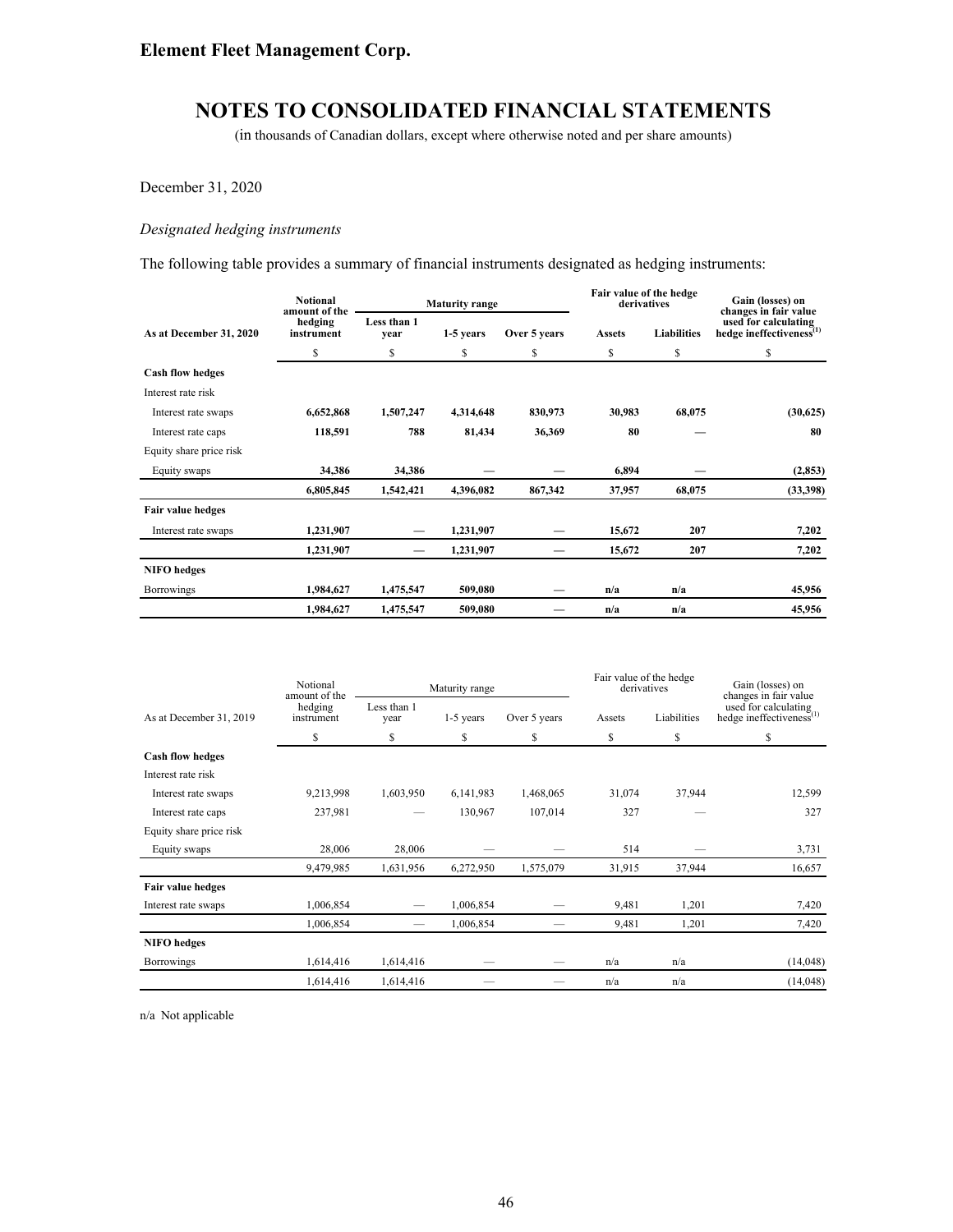## **Element Fleet Management Corp.**

## **NOTES TO CONSOLIDATED FINANCIAL STATEMENTS**

(in thousands of Canadian dollars, except where otherwise noted and per share amounts)

December 31, 2020

The following table provides the average rate or price of the hedging derivatives:

| As at December 31, 2020 |            | Average fixed<br>interest rate |
|-------------------------|------------|--------------------------------|
| <b>Cash flow hedges</b> |            |                                |
| Interest rate risk      |            |                                |
| Interest rate swaps     | <b>CAN</b> | 1.56 $%$                       |
|                         | <b>USD</b> | 1.65%                          |
|                         | <b>NZD</b> | $1.33\%$                       |
|                         | <b>AUD</b> | 1.14%                          |
| Interest rate caps      | <b>USD</b> | $2.53\%$                       |
| Fair value hedges       |            |                                |
| Interest rate risk      |            |                                |
| Interest rate swaps     | <b>USD</b> | $1.21 \%$                      |
| As at December 31, 2019 |            | Average fixed<br>interest rate |
| <b>Cash flow hedges</b> |            |                                |
| Interest rate risk      |            |                                |
| Interest rate swaps     | CAN        | $1.92\%$                       |
|                         | <b>USD</b> | 2.17 %                         |
|                         | <b>NZD</b> | $1.52 \%$                      |
|                         | <b>AUD</b> | $1.70 \%$                      |
| Interest rate caps      | <b>USD</b> | $2.13 \%$                      |
| Fair value hedges       |            |                                |
| Interest rate risk      |            |                                |
| Interest rate swaps     |            | $2.07\%$                       |

1. Includes average foreign exchange rates and interest rates relating to significant hedging relationships.

n/a Not applicable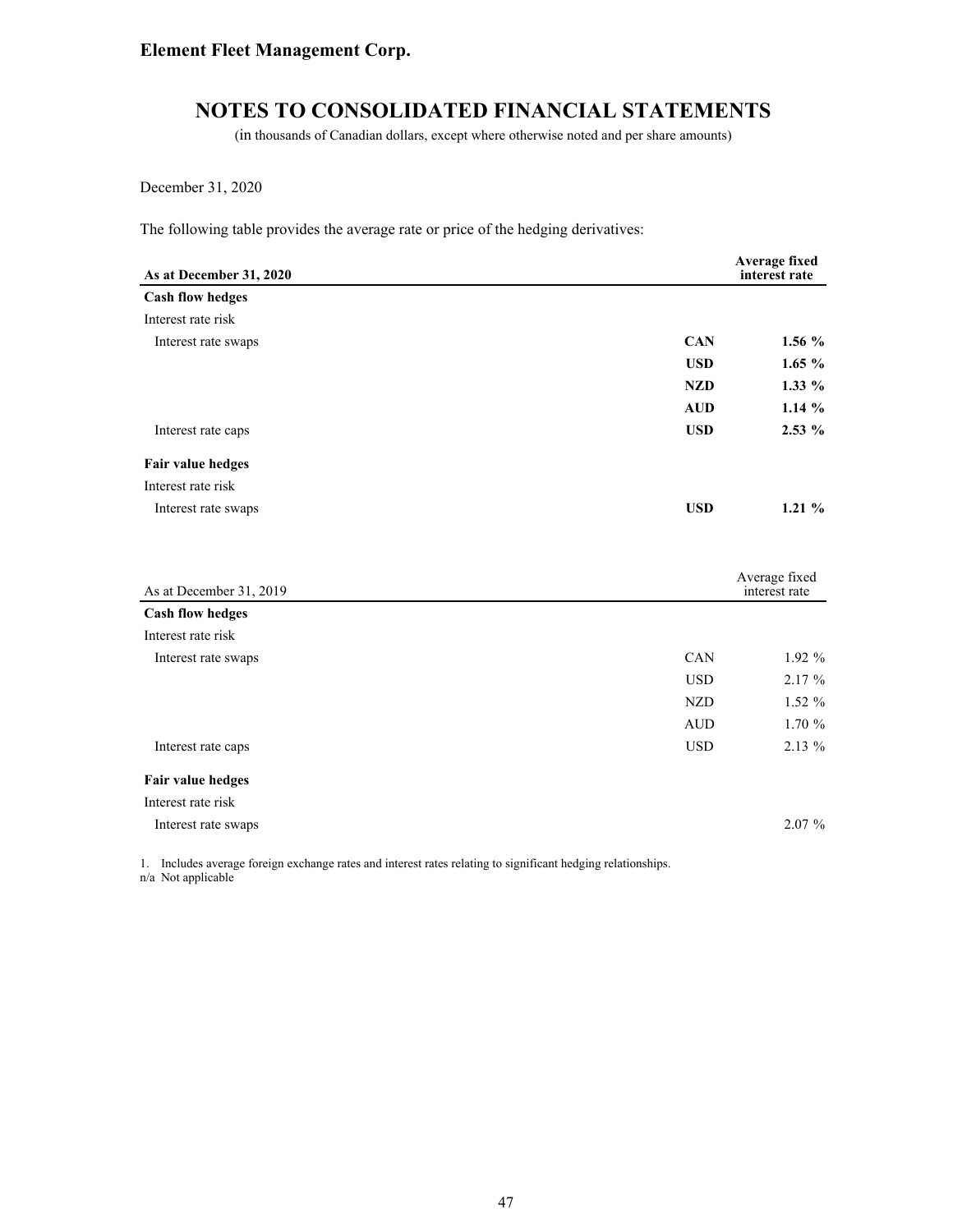(in thousands of Canadian dollars, except where otherwise noted and per share amounts)

December 31, 2020

### *Designated hedged items*

The following table provides information on designated hedged items:

|                                        | Carrying amount of the hedged item |                    | Gain (losses) on changes in fair value<br>used for calculating hedge |  |  |
|----------------------------------------|------------------------------------|--------------------|----------------------------------------------------------------------|--|--|
| As at December 31, 2020                | <b>Assets</b>                      | <b>Liabilities</b> | ineffectiveness                                                      |  |  |
|                                        | \$                                 | \$                 | \$                                                                   |  |  |
| <b>Cash flow hedges</b>                |                                    |                    |                                                                      |  |  |
| Interest rate risk                     |                                    |                    |                                                                      |  |  |
| <b>Floating Rate Leases</b>            | 2,450,495                          |                    | (24,260)                                                             |  |  |
| <b>Borrowings</b>                      |                                    | 4,320,964          | 54,805                                                               |  |  |
| Equity share price risk                |                                    |                    |                                                                      |  |  |
| Share-based payment                    |                                    | 34,386             | 2,853                                                                |  |  |
|                                        | 2,450,495                          | 4,355,350          | 33,398                                                               |  |  |
| Fair value hedges                      |                                    |                    |                                                                      |  |  |
| Interest rate risk                     |                                    |                    |                                                                      |  |  |
| <b>Borrowings</b>                      |                                    | 1,239,109          | (7,202)                                                              |  |  |
|                                        |                                    | 1,239,109          | (7,202)                                                              |  |  |
| <b>NIFO</b> hedges                     |                                    |                    |                                                                      |  |  |
| Net investment in foreign subsidiaries | 1,984,627                          |                    | (45,956)                                                             |  |  |
|                                        | 1,984,627                          |                    | 45,956                                                               |  |  |
|                                        |                                    |                    |                                                                      |  |  |
|                                        | Carrying amount of the hedged item |                    | Gain (losses) on changes in fair value<br>$10^{7} - 11^{7} - 11$     |  |  |

| As at December 31, 2019                | Assets    | Liabilities | used for calculating hedge<br>ineffectiveness |  |
|----------------------------------------|-----------|-------------|-----------------------------------------------|--|
|                                        | \$        | \$          | \$                                            |  |
| <b>Cash flow hedges</b>                |           |             |                                               |  |
| Interest rate risk                     |           |             |                                               |  |
| <b>Floating Rate Leases</b>            | 3,620,075 |             | 12,831                                        |  |
| Borrowings                             |           | 5,535,391   | (25, 554)                                     |  |
| Equity share price risk                |           |             |                                               |  |
| Share-based payment                    |           | 28,006      | (3, 731)                                      |  |
|                                        | 3,620,075 | 5,563,397   | (16, 454)                                     |  |
| Fair value hedges                      |           |             |                                               |  |
| Interest rate risk                     |           |             |                                               |  |
| <b>Borrowings</b>                      |           | 1,014,274   | (7, 420)                                      |  |
|                                        |           | 1,014,274   | (7, 420)                                      |  |
| <b>NIFO</b> hedges                     |           |             |                                               |  |
| Net investment in foreign subsidiaries | 1,614,416 |             | 14,048                                        |  |
|                                        | 1,614,416 |             | 14,048                                        |  |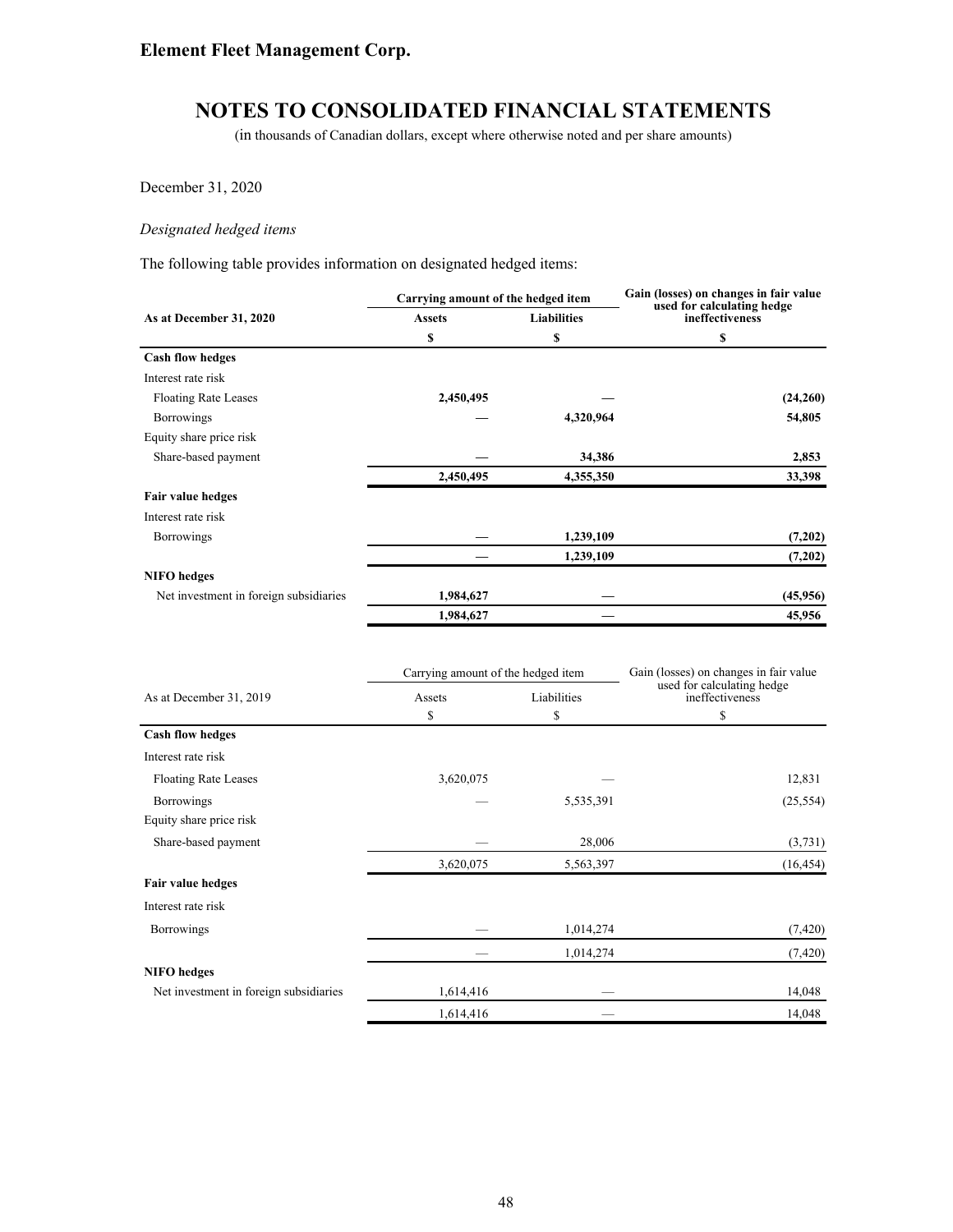(in thousands of Canadian dollars, except where otherwise noted and per share amounts)

December 31, 2020

*Hedge accounting gains (losses) on the consolidated statement of operations and consolidated statement of comprehensive income*

| Year Ended December 31, 2020              | Beginning<br>balance of<br>AOCI-<br>hedge<br>reserve<br>$(after-tax)$ | Change in<br>the value of<br>the hedging<br>instrument<br>recognized<br>in OCI<br>(before-tax) | Amount<br>reclassified<br>from<br>accumulated<br>OCI to<br>income<br>(before-tax) | Tax benefit<br>(expense) | Ending<br>balance of<br>AOCI hedge<br>reserve<br>$(after-tax)$ | Hedge<br>ineffectiveness<br>gains (losses)<br>recognized in<br>income |
|-------------------------------------------|-----------------------------------------------------------------------|------------------------------------------------------------------------------------------------|-----------------------------------------------------------------------------------|--------------------------|----------------------------------------------------------------|-----------------------------------------------------------------------|
|                                           | \$                                                                    | \$                                                                                             | \$                                                                                | \$                       | $\$$                                                           | \$                                                                    |
| <b>Cash flow hedges</b>                   |                                                                       |                                                                                                |                                                                                   |                          |                                                                |                                                                       |
| Foreign exchange risk                     | 4,392                                                                 | 7,424                                                                                          | (1, 554)                                                                          |                          | 10,262                                                         |                                                                       |
| Interest rate risk                        | (7,560)                                                               | 30,545                                                                                         | (3,779)                                                                           | (6,922)                  | 12,284                                                         |                                                                       |
| Equity share price risk                   | (2,539)                                                               | 2,853                                                                                          |                                                                                   | 179                      | 493                                                            |                                                                       |
|                                           | (5,707)                                                               | 40,822                                                                                         | (5,333)                                                                           | (6,743)                  | 23,039                                                         |                                                                       |
| <b>NIFO</b> hedges                        |                                                                       |                                                                                                |                                                                                   |                          |                                                                |                                                                       |
| Net investment in foreign<br>subsidiaries | (141, 403)                                                            | (45,956)                                                                                       |                                                                                   |                          | (187, 359)                                                     |                                                                       |
|                                           | (141, 403)                                                            | (45,956)                                                                                       |                                                                                   |                          | (187, 359)                                                     |                                                                       |
| Year Ended December 31, 2019              | Beginning<br>balance of<br>AOCI-<br>hedge<br>reserve<br>$(after-tax)$ | Change in<br>the value of<br>the hedging<br>instrument<br>recognized<br>in OCI<br>(before-tax) | Amount<br>reclassified<br>from<br>accumulated<br>OCI to<br>income<br>(before-tax) | Tax benefit<br>(expense) | Ending<br>balance of<br>AOCI hedge<br>reserve<br>$(after-tax)$ | Hedge<br>ineffectiveness<br>gains (losses)<br>recognized in<br>income |
|                                           | \$                                                                    | \$                                                                                             | \$                                                                                | \$                       | \$                                                             | \$                                                                    |
| Cash flow hedges                          |                                                                       |                                                                                                |                                                                                   |                          |                                                                |                                                                       |
| Foreign exchange risk                     | 18,288                                                                | (13, 463)                                                                                      | (433)                                                                             |                          | 4,392                                                          |                                                                       |
| Interest rate risk                        | (5,015)                                                               | (12, 723)                                                                                      | 9,597                                                                             | 581                      | (7, 560)                                                       | 203                                                                   |
| Equity share price risk                   | 2,186                                                                 | (3, 731)                                                                                       |                                                                                   | (994)                    | (2, 539)                                                       |                                                                       |
|                                           | 15,459                                                                | (29, 917)                                                                                      | 9,164                                                                             | (413)                    | (5,707)                                                        | 203                                                                   |
| NIFO hedges                               |                                                                       |                                                                                                |                                                                                   |                          |                                                                |                                                                       |
| Net investment in foreign<br>subsidiaries | (155, 451)<br>(155, 451)                                              | 14,048<br>14,048                                                                               |                                                                                   |                          | (141, 403)<br>(141, 403)                                       |                                                                       |
|                                           |                                                                       |                                                                                                |                                                                                   |                          |                                                                |                                                                       |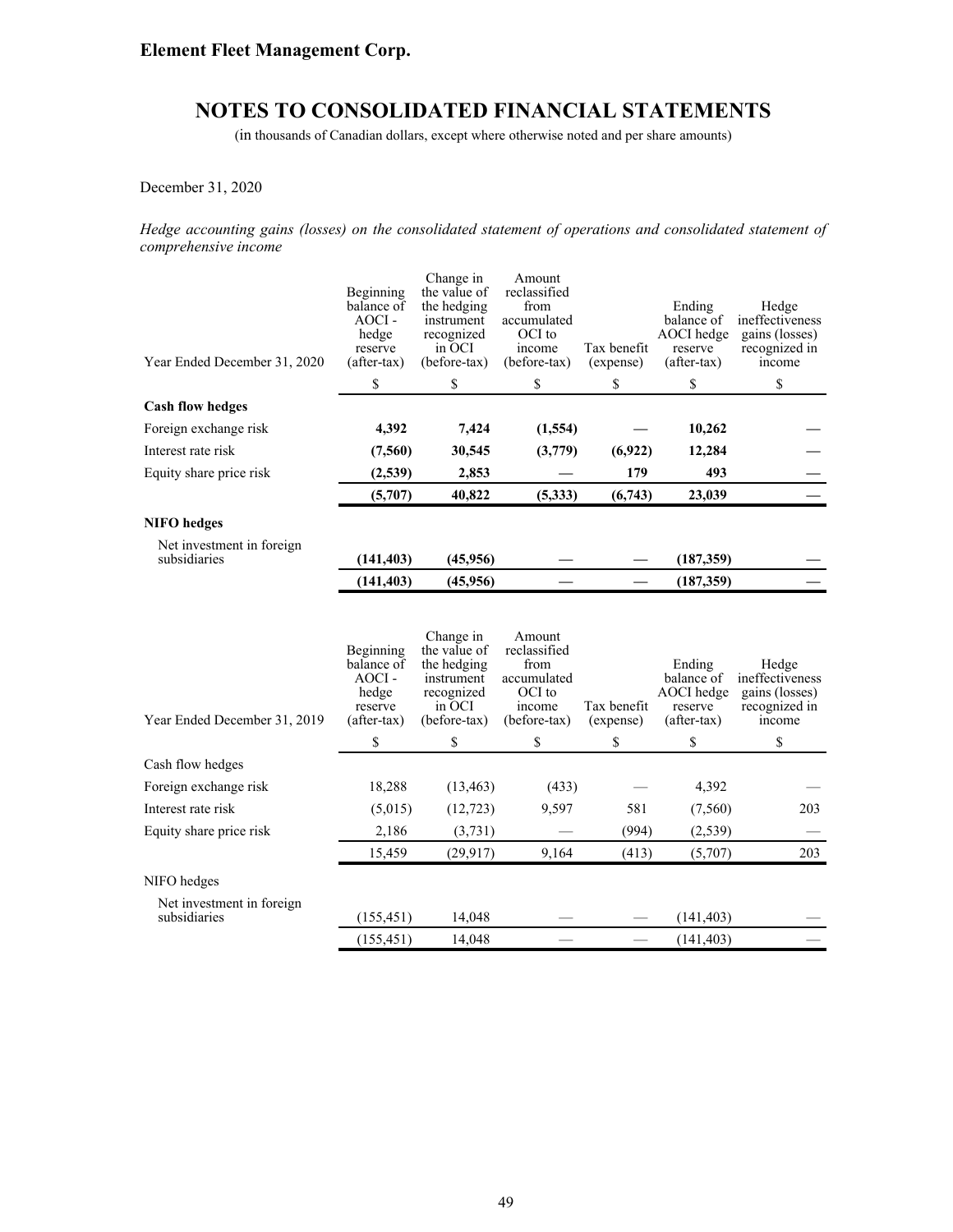(in thousands of Canadian dollars, except where otherwise noted and per share amounts)

December 31, 2020

### **Offsetting of derivative assets and liabilities**

The following table presents a summary of the Company's derivative portfolio, which includes the gross amounts of recognized financial assets and liabilities; the amounts offset in the consolidated statements of financial position; the net amounts presented in the consolidated statements of financial position; the amounts subject to an enforceable master netting arrangement or similar agreement that were not included in the offset amount mentioned above; and the amount of cash collateral received or pledged.

|                                                |                                                                                                                                                                    |                                                                                                                                                          |                                                                                                                                       | Amounts subject to an enforceable<br>master netting arrangement or<br>similar agreement that are not set-<br>off in the Consolidated Statements<br>of Financial Position |                   |                   |
|------------------------------------------------|--------------------------------------------------------------------------------------------------------------------------------------------------------------------|----------------------------------------------------------------------------------------------------------------------------------------------------------|---------------------------------------------------------------------------------------------------------------------------------------|--------------------------------------------------------------------------------------------------------------------------------------------------------------------------|-------------------|-------------------|
|                                                | <b>Gross amounts</b><br>of recognized<br>financial<br>instruments<br>before<br>netting on the<br>Consolidated<br><b>Statements of</b><br><b>Financial Position</b> | <b>Gross amounts</b><br>of recognized<br>financial<br>instruments<br>set-off in the<br>Consolidated<br><b>Statements of</b><br><b>Financial Position</b> | Net amount<br>of financial<br>instruments<br>presented in the<br>Consolidated<br><b>Statements of</b><br>Financial<br><b>Position</b> | <b>Amounts</b><br>subject to an<br>enforceable<br>master netting<br>agreement                                                                                            | <b>Collateral</b> | <b>Net amount</b> |
|                                                | S                                                                                                                                                                  | \$                                                                                                                                                       | \$                                                                                                                                    | \$                                                                                                                                                                       | \$                | \$                |
| As at December 31, 2020                        |                                                                                                                                                                    |                                                                                                                                                          |                                                                                                                                       |                                                                                                                                                                          |                   |                   |
| Derivative financial<br>instrument assets      | 53,629                                                                                                                                                             |                                                                                                                                                          | 53,629                                                                                                                                | 21,552                                                                                                                                                                   |                   | 32,077            |
| Derivative financial<br>instrument liabilities | 68,282                                                                                                                                                             |                                                                                                                                                          | 68,282                                                                                                                                | 21,552                                                                                                                                                                   | 15,573            | 31,157            |
| As at December 31, 2019                        |                                                                                                                                                                    |                                                                                                                                                          |                                                                                                                                       |                                                                                                                                                                          |                   |                   |
| Derivative financial<br>instrument assets      | 41,396                                                                                                                                                             |                                                                                                                                                          | 41,396                                                                                                                                | 25,181                                                                                                                                                                   |                   | 16,215            |
| Derivative financial<br>instrument liabilities | 39,145                                                                                                                                                             |                                                                                                                                                          | 39,145                                                                                                                                | 25,181                                                                                                                                                                   |                   | 13,964            |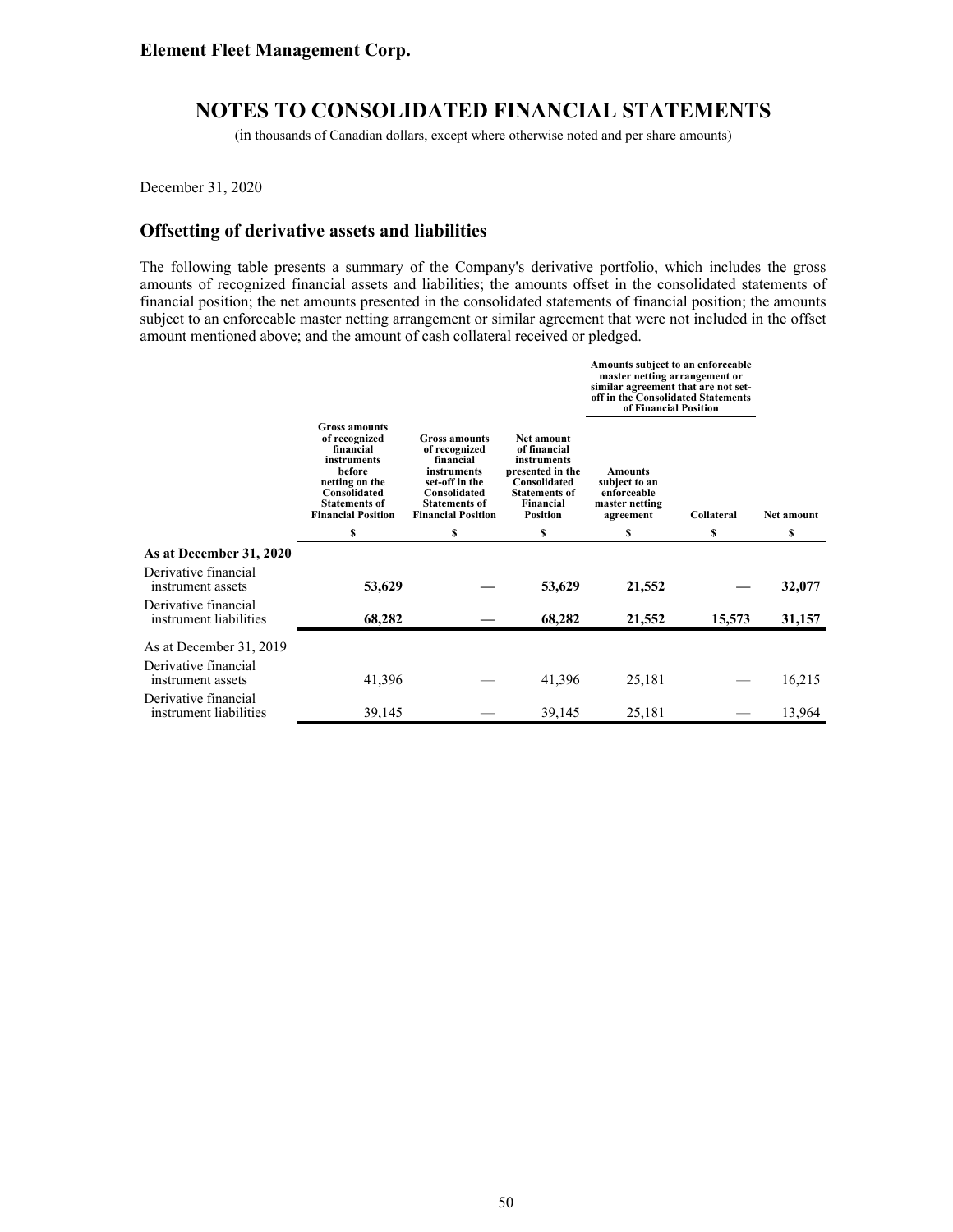(in thousands of Canadian dollars, except where otherwise noted and per share amounts)

December 31, 2020

### **20. CAPITALIZATION**

The Company's objectives when managing capital are to ensure sufficient liquidity to support its financial objectives and strategic plans, to ensure its financial covenants are met and to maximize shareholder value. Element's funding activities are well diversified by facility, geography, investor, and lender and include both secured and unsecured sources.

The Company's capitalization is as follows, as at:

| As at                                   | December 31,<br>2020 | December 31.<br>2019 |
|-----------------------------------------|----------------------|----------------------|
| (in \$000's)                            | \$                   | \$                   |
| Cash                                    | 8,789                | 24,224               |
| Unsecured debt                          |                      |                      |
| Senior credit facilities                | 1,551,939            | 1,703,507            |
| 4.250% Convertible Debentures due 2020  |                      | 562,034              |
| 4.250% Convertible Debentures due 2024  | 154,267              | 149,757              |
| 3.850% Senior Notes due 2025            | 509,080              |                      |
| Vehicle Management Asset-Backed Debt    |                      |                      |
| Revolving term notes in amortization    | 4,005,371            | 5,697,575            |
| Variable funding notes                  | 3,768,395            | 4,363,677            |
| Other                                   | 44,841               | 169,485              |
| Deferred financing costs                | (29, 911)            | (48, 804)            |
| Hedge accounting fair value adjustments | 14,621               | 7,421                |
| <b>Total debt</b>                       | 10,018,603           | 12,604,652           |
| Shareholders' equity                    |                      |                      |
| Common share capital                    | 3,180,379            | 3,127,714            |
| Preferred share capital                 | 511,869              | 680,412              |
| Other                                   | 91,869               | 4,519                |
| <b>Total Shareholders' Equity</b>       | 3,784,117            | 3,812,645            |
| <b>Total Capitalization</b>             | 13,802,720           | 16,417,297           |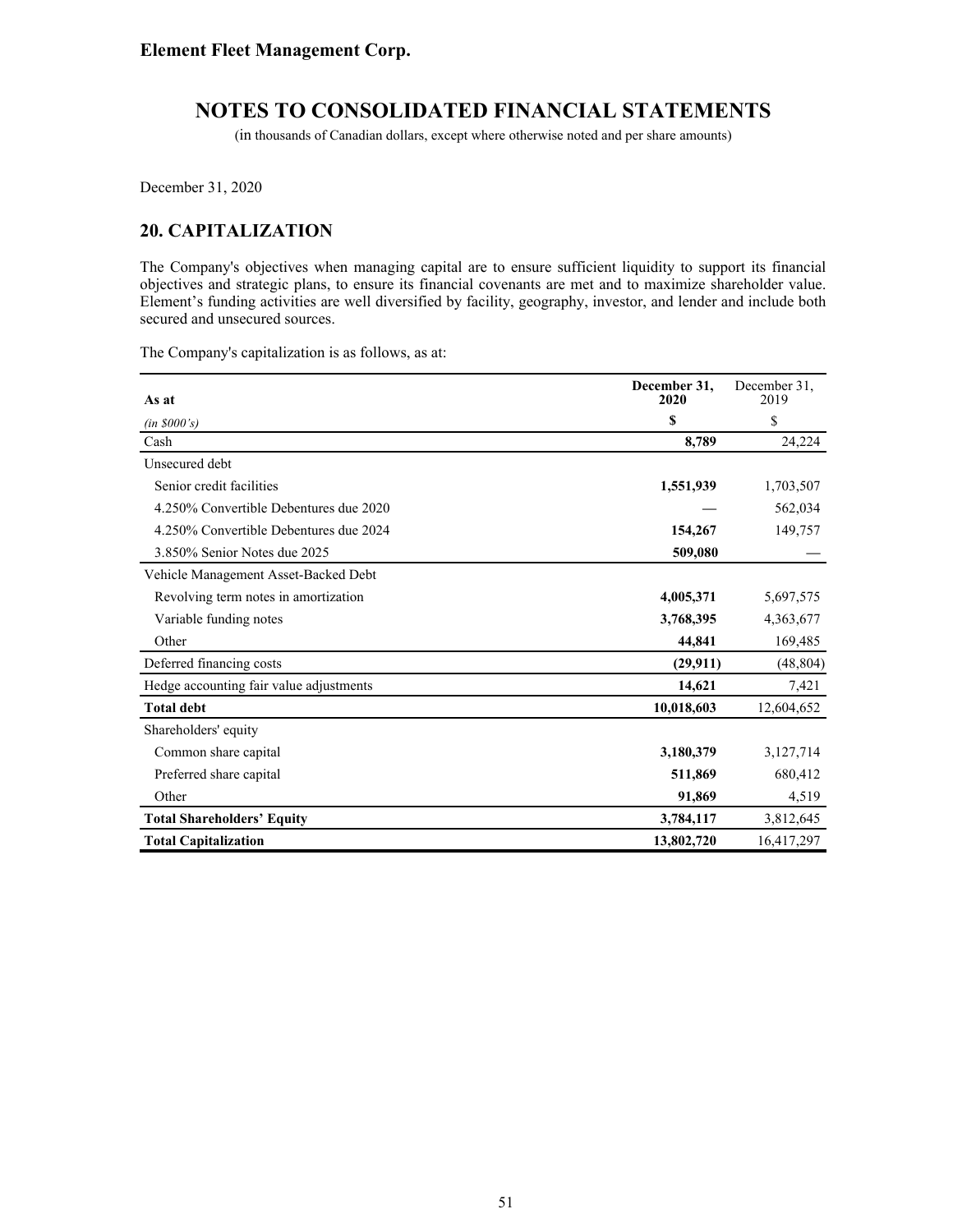(in thousands of Canadian dollars, except where otherwise noted and per share amounts)

December 31, 2020

## **21. GEOGRAPHIC INFORMATION**

The Company primarily operates in the US and Canada, Australia and New Zealand, and Mexico.

Selected geographic assets are as follows:

|                                                   | As at December 31, 2020                                           |           |                 |            | As at December 31, 2019 |                                 |           |            |
|---------------------------------------------------|-------------------------------------------------------------------|-----------|-----------------|------------|-------------------------|---------------------------------|-----------|------------|
|                                                   | <b>Australia</b><br><b>US</b> and<br>and New<br>Canada<br>Zealand |           | Total<br>Mexico |            | US and<br>Canada        | Australia<br>and New<br>Zealand | Mexico    | Total      |
|                                                   | \$                                                                | \$        | \$              | \$         | \$                      | S                               | \$        | \$         |
| <b>Select assets</b>                              |                                                                   |           |                 |            |                         |                                 |           |            |
| Finance receivables                               | 8,675,701                                                         | 410,268   | 475,653         | 9.561.622  | 11,232,085              | 398,477                         | 356.412   | 11,986,974 |
| Equipment under operating leases                  | 43,255                                                            | 1,334,370 | 779,602         | 2,157,227  | 174.912                 | 1,273,173                       | 653,282   | 2,101,367  |
| Goodwill and intangible assets                    | 2,002,565                                                         | 32,090    | 3,064           | 2,037,719  | 2,008,079               | 30,537                          | 644       | 2,039,260  |
| Property, equipment and leasehold<br>improvements | 82,572                                                            | 17,478    | 12.302          | 112,352    | 111,163                 | 21,937                          | 8,526     | 141,626    |
|                                                   | 10.804.093                                                        | 1,794,206 | 1.270.621       | 13.868.920 | 13,526,239              | 1.724.124                       | 1.018.864 | 16.269.227 |

Geographic selected assets are based on the location of the assets.

### **22. LEASES**

The Company leases its office space and certain office equipment. The Company accounts for the lease components (fixed payments including rent and variable payments that depend on an index or rate) separately from the non-lease components (e.g. common-area maintenance costs).

Most leases include one or more options to renew, with renewal terms that can extend the lease term from one to 10 years or more. The exercise of lease renewal options is at the sole discretion of the Company and is included in determining the lease liability and ROU asset if the Company assesses it is highly likely to exercise the lease renewal options at the inception of the lease. Subsequent to the inception of the lease, management continues to evaluate the likelihood of exercising the lease renewal options to ensure it aligns with the Company's business strategy. Adjustments to the lease liability and ROU asset as a result of a modification to the expected lease term are made in accordance with IFRS 16.

The depreciable life of assets and leasehold improvements are limited by the expected lease term, unless there is a transfer of title or purchase option reasonably certain of exercise. Certain of the Company's leases include rental payments adjusted periodically for inflation. The Company's lease agreements do not contain any material residual value guarantees or material restrictive covenants.

Management evaluates all facilities to ensure the Company's footprint continues to support business activities, employees and client needs. In support of this and to align with the Company's growth strategy, the Company closed certain facilities in the US, Canada, Australia and New Zealand during the year-ended December 31, 2020. As a result, the Company recorded an impairment charge of \$4,113 through Transformation on the right of use, property, plant, and equipment assets at the closed facilities. The remaining lease liability for the closed facilities was \$3,580 as at December 31, 2020.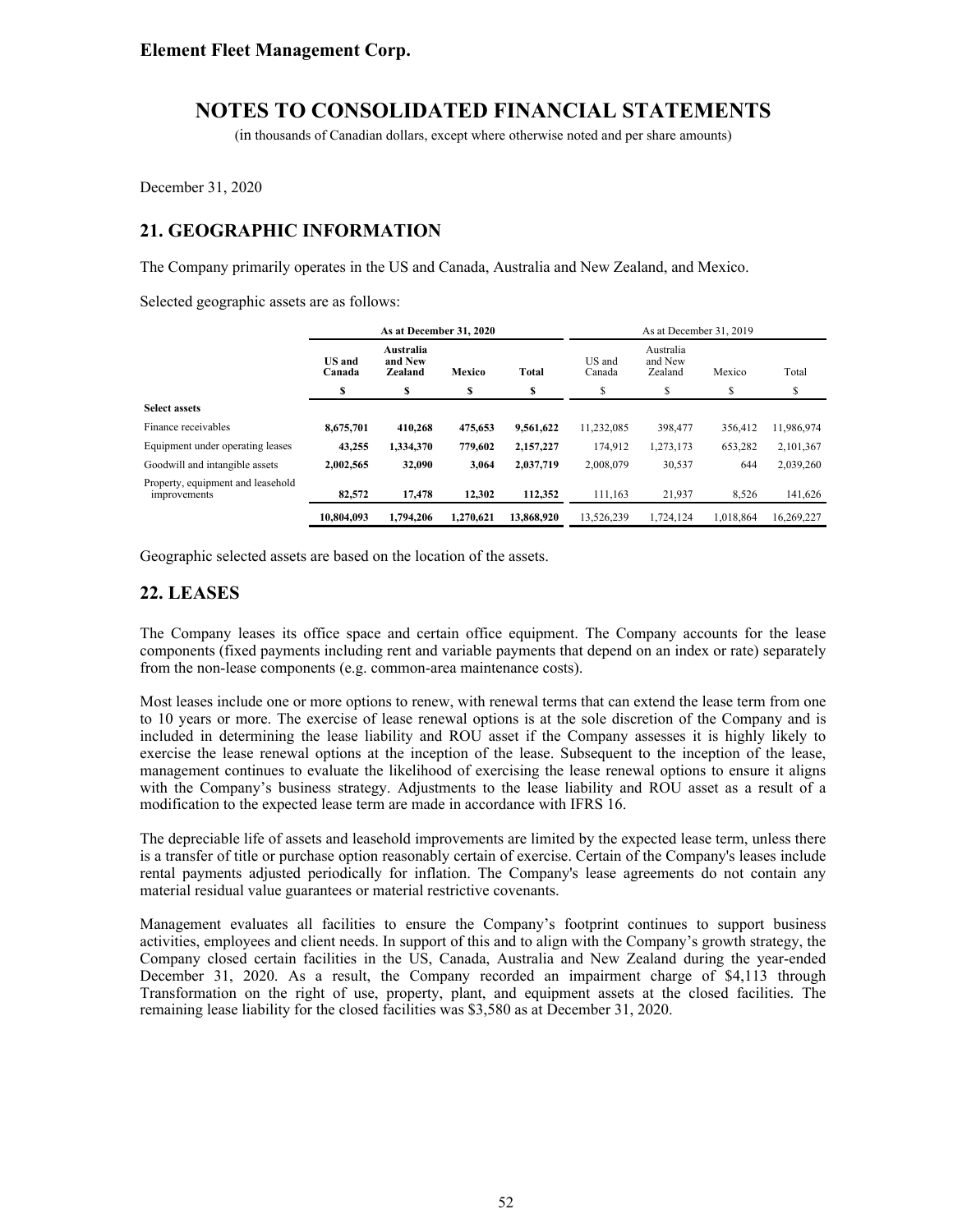(in thousands of Canadian dollars, except where otherwise noted and per share amounts)

December 31, 2020

|                    |                                                                               | <b>As at December</b> As at December<br>31, 2020 | 31, 2019 |
|--------------------|-------------------------------------------------------------------------------|--------------------------------------------------|----------|
|                    |                                                                               |                                                  |          |
| <b>Assets</b>      | <b>Classification</b>                                                         |                                                  |          |
|                    | Right-of-use assets Buildings, net of accumulated depreciation <sup>(1)</sup> | 76,607                                           | 95,354   |
| <b>Liabilities</b> | <b>Classification</b>                                                         |                                                  |          |
| Lease liabilities  | Accounts payable and accrued liabilities                                      | 84,970                                           | 97.439   |

1. As at December 31, 2020, right-of-use assets are recorded net of accumulated amortization of \$31,134 (December 31, 2019 - \$12,910).

|                               |                                                             |                      | Year ended           |  |  |
|-------------------------------|-------------------------------------------------------------|----------------------|----------------------|--|--|
|                               |                                                             | December 31,<br>2020 | December 31.<br>2019 |  |  |
| Lease cost                    | <b>Classification</b>                                       |                      |                      |  |  |
|                               | Amortization of leased assets Depreciation and amortization | 13,427               | 13,443               |  |  |
| Interest on lease liabilities | Interest expense                                            | 2.769                | 2,596                |  |  |
| Net lease cost                |                                                             | 16,196               | 16,039               |  |  |

| <b>Maturity of lease liabilities</b> | As at December 31, 2020 |
|--------------------------------------|-------------------------|
|                                      | \$                      |
| 2021                                 | 11,521                  |
| 2022                                 | 11,790                  |
| 2023                                 | 10,534                  |
| 2024                                 | 6,082                   |
| 2025                                 | 4,542                   |
| Thereafter                           | 40,501                  |

| Lease Term and Discount Rate                  | <b>As at December</b> As at December<br>31.2020 | 31.2019  |
|-----------------------------------------------|-------------------------------------------------|----------|
| Weighted-average remaining lease term (years) | 11.6                                            | 11.5     |
| Weighted-average discount rate                | 2.95%                                           | $3.09\%$ |

### **23. COMMITMENTS**

The Company enters into commitments to extend credit and provide lease or loan financing to its clients in the ordinary course of business, or commits to purchase equipment for leases. The funding of these commitments is subject to the customer satisfying various conditions and contractual requirements prior to funding. As a result, the total commitments outstanding do not necessarily reflect actual future cash flow requirements. As at December 31, 2020, the Company had \$26,801 of commitments outstanding to provide financing or purchase equipment, and expire or settle on various dates through to December 31, 2021.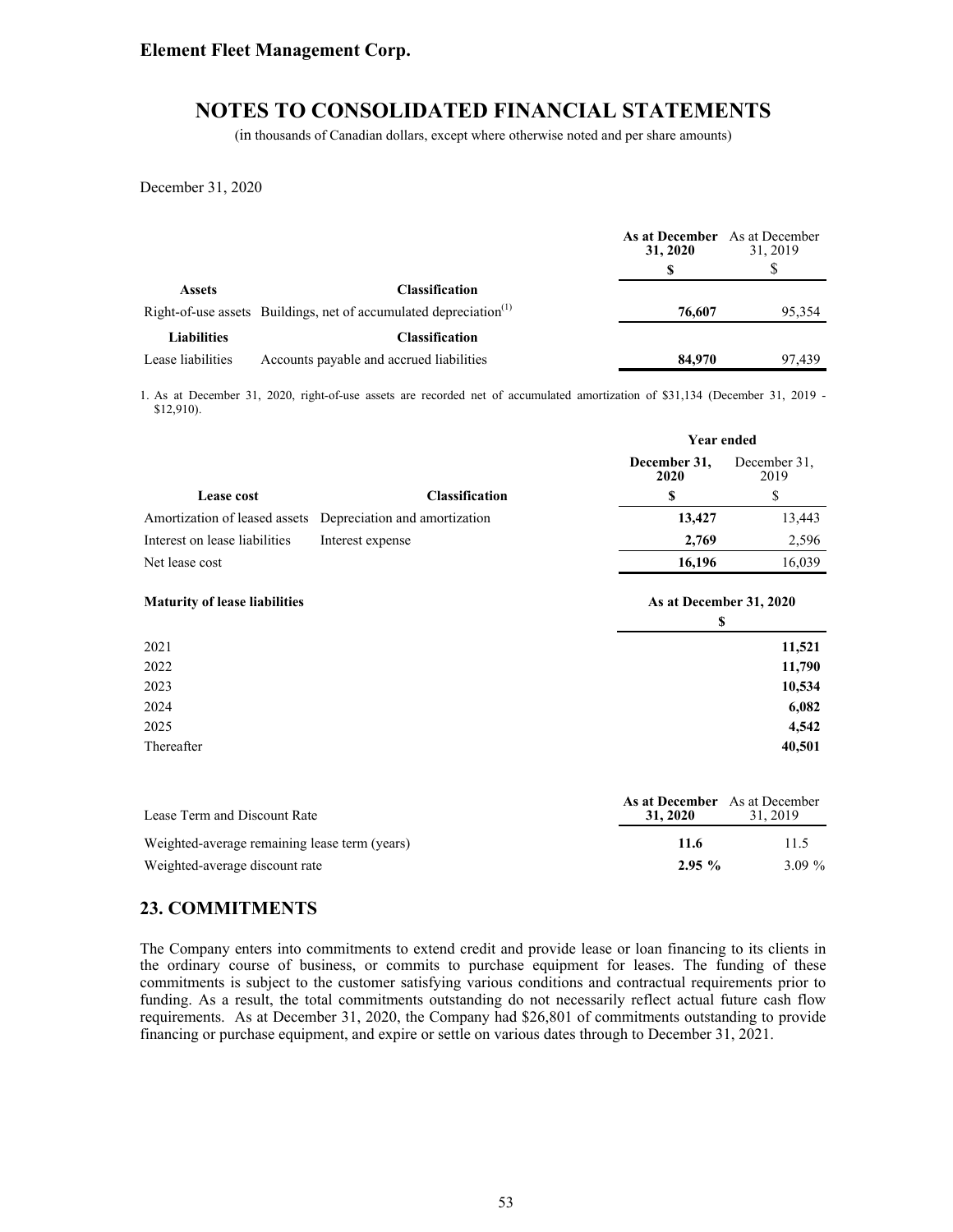(in thousands of Canadian dollars, except where otherwise noted and per share amounts)

December 31, 2020

## **24. FINANCIAL INSTRUMENT RISKS**

### **Credit risk**

Credit risk is the risk that the Company will incur a loss because its clients and counterparties fail to discharge their contractual obligations. The Company manages and controls credit risk by setting limits on the amount of risk it is willing to accept for individual counterparties on direct financing leases and loans. Counterparty limits are established by the use of both external and internal credit risk classification systems, which assign each counterparty a risk rating. The Company also manages credit risk through the existence of asset collateral held against both direct financing leases and loans. The Company maintains insurance coverage over these assets to further mitigate risk of loss. In situations where the Company takes possession of collateral under the terms of the direct finance lease or loan agreement, the asset is sold and a gain or loss on disposal is recognized.

The Company also monitors the diversification of its lending across asset class, geography and transaction size. As a result of transaction sizes and collateral arrangements, no individual customer represents a significant credit risk to the Company.

The Company's maximum exposure to credit risk for components of the consolidated statements of financial position as at December 31, 2020 and 2019 is the carrying amounts as disclosed on the consolidated statements of financial position.

### **Liquidity risk**

Liquidity risk is the risk that the Company cannot meet a demand for cash or fund its obligations as they come due. The Company's management oversees the Company's liquidity to ensure the Company has access to enough readily available funds to cover its financial obligations as they come due and sustain and grow its assets and operations under both normal and stress conditions.

The most significant exposure to liquidity risk relates to the repayment of borrowings (note 10). This exposure is managed as the cash flows generated by the Company's net investment in leases and loans, and future minimum payments on equipment under operating leases are term matched to meet the repayment requirements.

### **Interest rate risk**

Interest rate risk relates to the risk that the fair value or future cash flows of a financial instrument will fluctuate because of changes in market interest rates. In order to mitigate interest rate risk, the Company structures its borrowing arrangements to maintain a fixed interest rate spread between the interest paid on both the term funding facilities and the revolving loan facilities and the interest received on the underlying finance receivables. This fixed interest rate spread is achieved by match funding transactions on both a duration and interest rate basis. In some instances, the Company enters into interest rate swaps in order to align the interest rate variability.

The Company does experience short-term interest rate risk on these finance receivables during the period between fixing the contractual rate under the finance contracts with its clients and the locking of the interest rate under its funding facilities. During this time, an upward movement in benchmark rates can negatively impact the spread on the transaction. In order to mitigate this risk, the Company carefully monitors its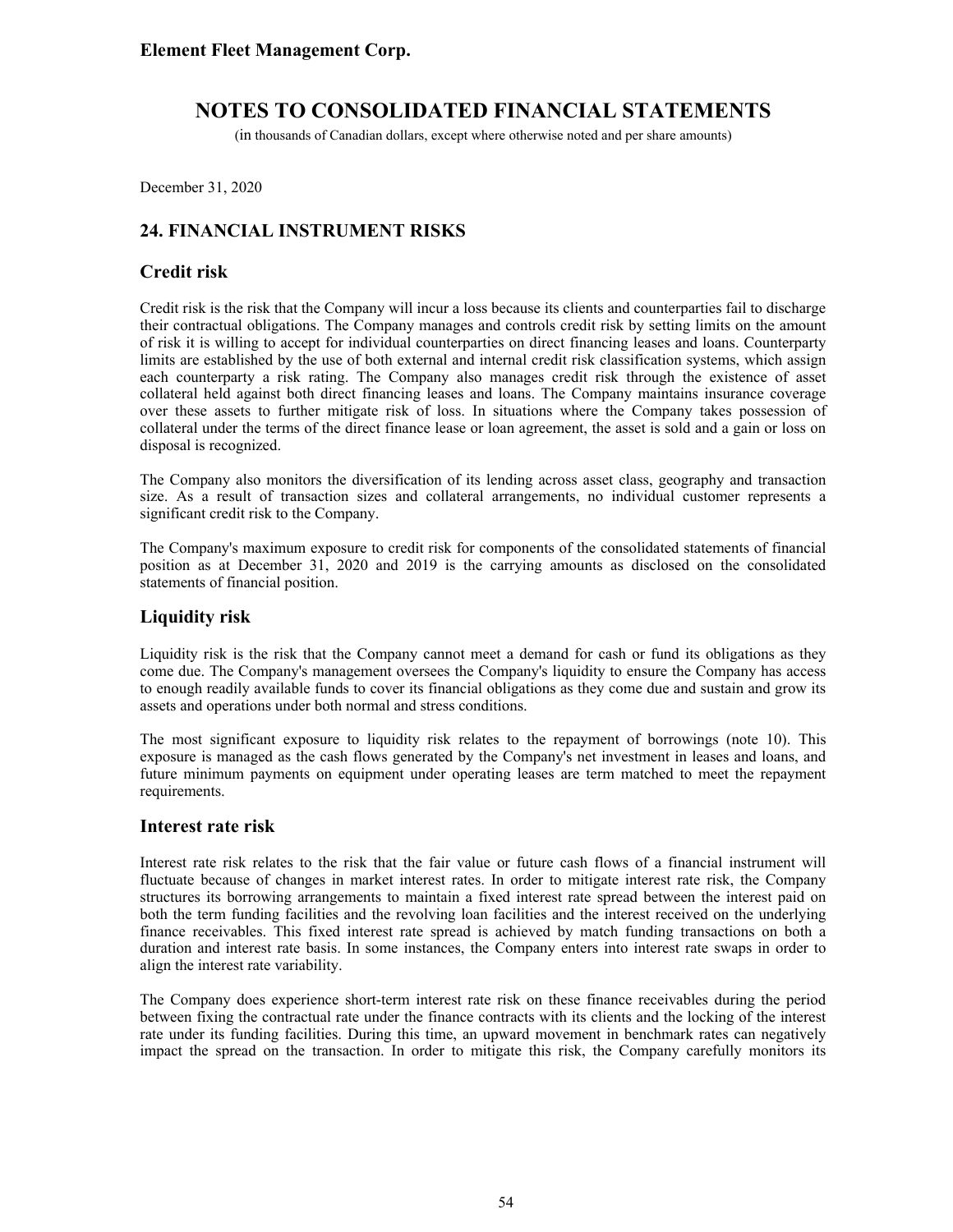(in thousands of Canadian dollars, except where otherwise noted and per share amounts)

December 31, 2020

borrowing costs to ensure its rates reflect appropriate spreads to insulate against sudden unexpected interest rate movements. In order to further mitigate risk, the Company undertakes regular securitizations under its borrowing arrangements to ensure its finance contracts are appropriately match-funded by its borrowings, which reduces the warehouse period and the likelihood that a significant movement in bond rates will negatively impact the spreads on such transactions. The Company also maintains adequate balance sheet liquidity to allow it flexibility in developing a strategy of holding versus securitizing such finance assets.

After considering the fixed interest rate spread on the borrowing programs and exposure to fixed rate finance receivables described above, the Company's interest rate risk is generally limited to cash and restricted cash, floating-rate finance receivables that are neither hedged nor part of a match-funded borrowing arrangement, senior revolving credit facility, and floating-rate finance receivables that are hedged with interest rate caps and these interest rate caps are out-of-the-money. Based on its exposure as at December 31, 2020, the Company estimates that a 50 basis point increase would increase net income before taxes by approximately \$2,060 and a 50 basis point decrease in interest rates would decrease net income before taxes by approximately \$2,060.

### **Foreign currency risk**

Foreign currency risk is the risk of exposure to foreign currency movements on the Company's lending and/or net investment in foreign subsidiaries, whereby there is a risk the exchange rates will be materially different when a loan or finance receivable is remeasured for accounting purposes, matures or when a foreign subsidiary is divested. The Company mitigates and manages this risk on the Company's lending portfolio by entering into foreign exchange forward contracts to reduce or hedge its exposure to foreign currency risk. The Company currently partially hedges its net investment in foreign subsidiaries. As at December 31, 2020, the Company did not have a significant un-hedged exposure to this type of foreign currency risk, which would have an impact to net income.

The Company is also exposed to foreign currency risk related to net income generated from foreign currency denominated assets and operations. This risk represents the impact of fluctuations to the average Canadian and foreign currency exchange rate used to translate the Company's foreign currency denominated net income into Canadian dollar equivalent during each year. The Company may mitigate and manage this type of foreign currency risk by entering into foreign currency forward contracts to reduce or hedge this exposure to foreign currency risk. If future net income before transformation costs and income taxes is consistent with results generated in 2021, each \$0.01 of depreciation (appreciation) in the value of the Canadian dollar against all of the U.S. dollar, Mexican peso, Australian dollar, and New Zealand dollar simultaneously would be expected to increase (decrease) net income before transformation costs and income taxes for the year by approximately \$18,700 in the absence of hedging transactions.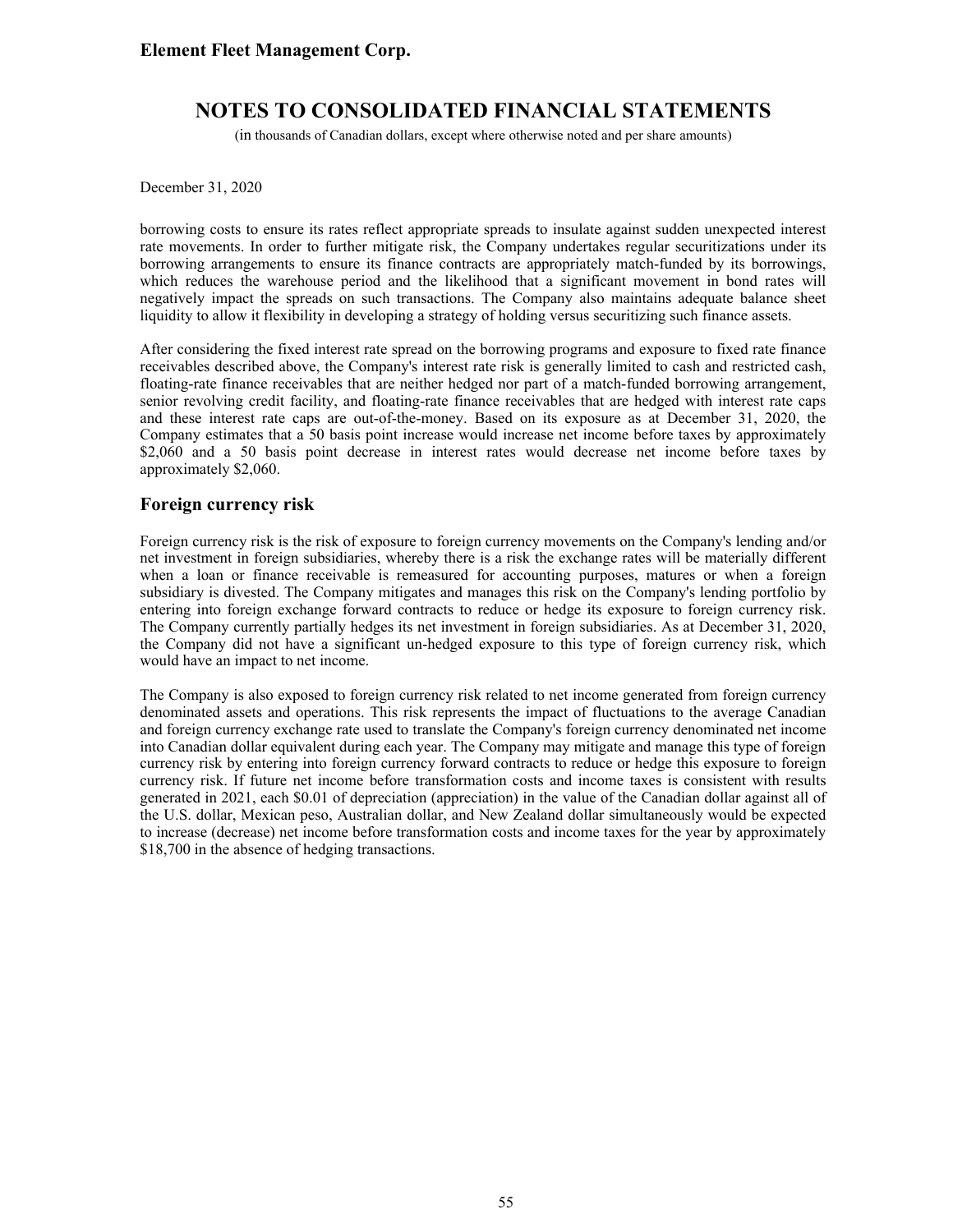(in thousands of Canadian dollars, except where otherwise noted and per share amounts)

December 31, 2020

## **25. FAIR VALUE OF FINANCIAL INSTRUMENTS**

Fair value is defined as the price that would be received to sell an asset, or paid to transfer a liability, between market participants in an orderly transaction in the principal market at the measurement date under current market conditions (i.e., the exit price). The determination of fair value requires judgment and is based on market information, where available and appropriate. Fair value measurements are categorized into three levels within a fair value hierarchy (Level 1, 2, or 3) based on the valuation inputs used in measuring the fair value, as outlined below.

- Level 1 Unadjusted quoted market prices in active markets for identical assets or liabilities the Company can access at the measurement date. Bid prices, ask prices or prices within the bid and ask, which are the most representative of the fair value, are used as appropriate to measure fair value. Fair value is best evidenced by an independent quoted market price for the same instrument in an active market. An active market is one where transactions are occurring with sufficient frequency and volume to provide quoted prices on an ongoing basis.
- Level 2 Quoted prices for identical assets or liabilities in markets that are inactive or observable market quotes for similar instruments, or use of valuation techniques where all significant inputs are observable. Inactive markets may be characterized by a significant decline in the volume and level of observed trading activity or through large or erratic bid/offer spreads. In instances where traded markets do not exist or are not considered sufficiently active, we measure fair value using valuation models.
- Level  $3 -$  Non-observable or indicative prices or use of valuation techniques where one or more significant inputs are non-observable.

### **Valuation methods and assumptions**

#### **Finance lease receivables, finance loan receivables, and borrowings on finance receivables**

The assertion that the carrying value of the finance receivables and borrowings approximates fair value requires the use of estimates and significant judgment. The finance receivables securing the borrowings were credit scored based on an internal model that is not used in market transactions. They comprise a large number of transactions with commercial clients in different businesses, are secured by liens on various types of equipment and may be guaranteed by third parties and cross collateralized. The fair value of any receivable would be affected by a potential buyer's assessment of the transaction's credit quality, collateral value, guarantees, payment history, yield, term, documents and other legal matters, and other subjective considerations. Value received in a fair market sale transaction would be based on the terms of the sale, the buyer's views of the economic and industry conditions, the Company's and the buyer's tax considerations, and other factors.

#### **Convertible debentures**

The debt component of convertible debentures is recorded at fair value on initial recognition and subsequently carried at amortized cost. The fair market value of the debt component is calculated by discounting the stream of remaining payments at 5.50%, which represents the rate of interest prevailing for instruments of similar terms and risks without the conversion feature.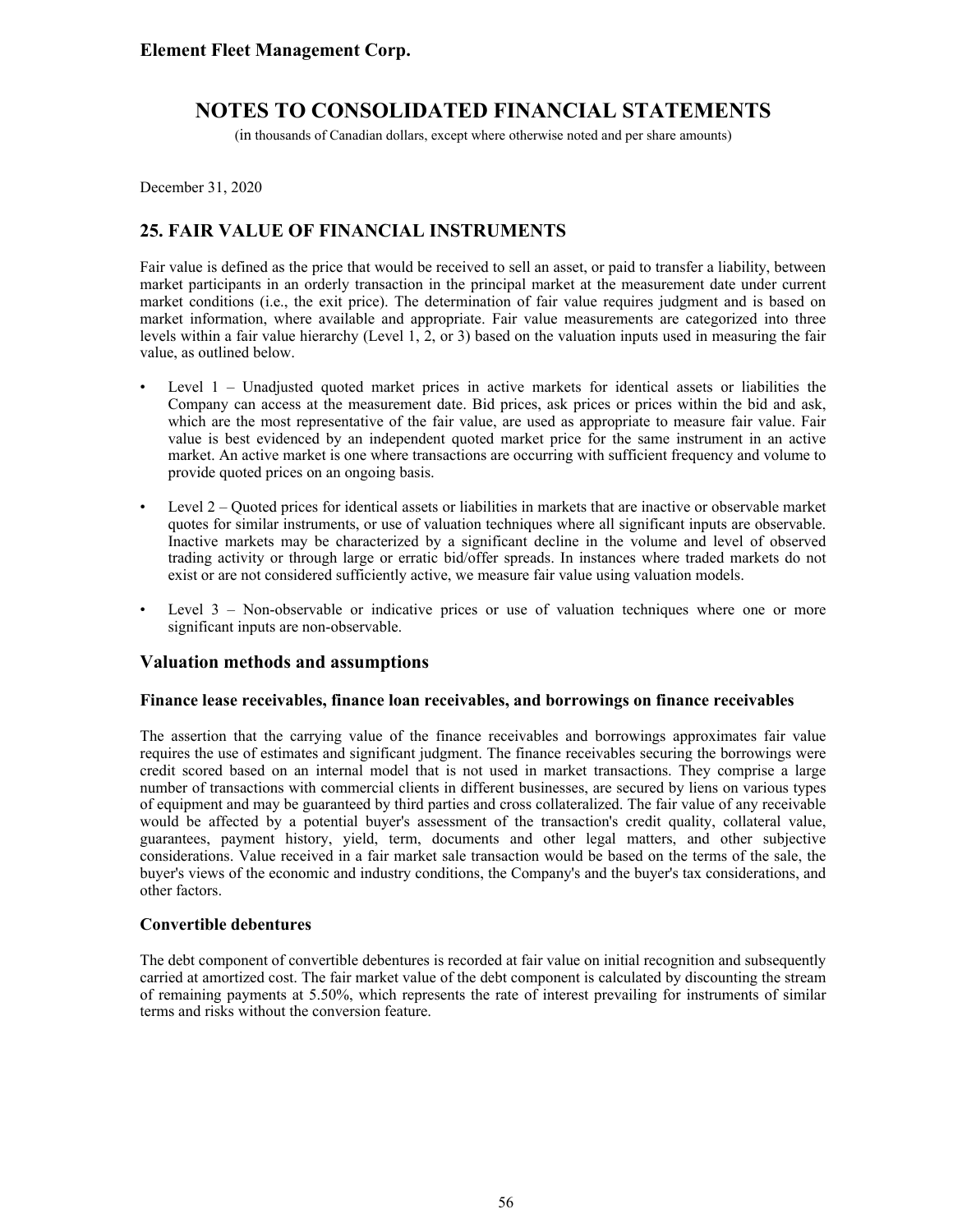(in thousands of Canadian dollars, except where otherwise noted and per share amounts)

December 31, 2020

#### **Derivatives**

The fair values of derivatives are determined by the derivative counterparty using the related interest rate swap curves, foreign exchange forward values, intrinsic values and/or the Company's stock price for the total return swaps.

#### **Investments**

The FVTPL investments are valued based on bids received in the private market or using valuation techniques and/or inputs that are based on unobservable market data.

#### **Accounts receivable, accounts payable, and accrued liabilities**

The carrying value of the accounts receivable, accounts payable, and accrued liabilities approximates their fair value.

The tables below summarize the Company's fair value measurement hierarchy for its financial assets and financial liabilities. There were no transfers between Level 2 and Level 3 for the years presented and there were no significant changes in valuation techniques or the range of significant non-observable inputs used in measuring the Company's Level 3 financial assets and liabilities during the year.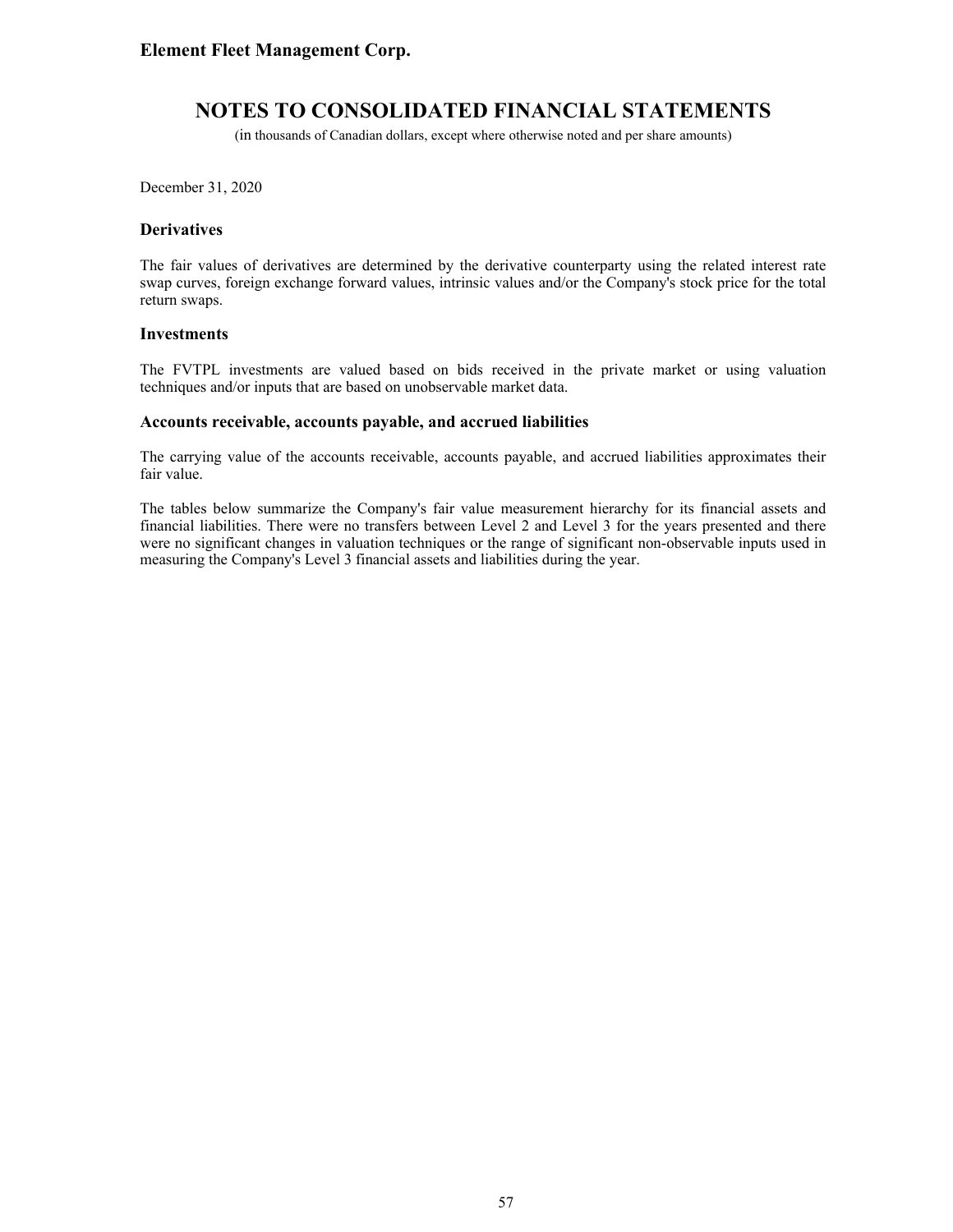(in thousands of Canadian dollars, except where otherwise noted and per share amounts)

December 31, 2020

|                                             |                   |                                  | As at December 31, 2020               |                                     |              |
|---------------------------------------------|-------------------|----------------------------------|---------------------------------------|-------------------------------------|--------------|
|                                             |                   | Level 1                          | Level 2                               | Level 3                             |              |
|                                             | Carrying<br>value | <b>Ouoted</b><br>market<br>price | <b>Observable</b><br>market<br>inputs | Non-<br>observable<br>market inputs | <b>Total</b> |
|                                             | \$                | \$                               | \$                                    | \$                                  | \$           |
| <b>Financial assets</b>                     |                   |                                  |                                       |                                     |              |
| Assets not carried at fair value            |                   |                                  |                                       |                                     |              |
| Cash                                        | 8,789             | 8,789                            |                                       |                                     | 8,789        |
| Finance lease receivables                   | 9,460,104         |                                  |                                       | 9,460,104                           | 9,460,104    |
| Finance loans receivables                   | 101,518           |                                  |                                       | 101,518                             | 101,518      |
| Accounts receivable and other assets        | 221,129           |                                  |                                       | 221,129                             | 221,129      |
| Assets held at fair value                   |                   |                                  |                                       |                                     |              |
| Derivative financial assets                 |                   |                                  |                                       |                                     |              |
| Interest rate swaps                         | 46,655            |                                  | 46,655                                |                                     | 46,655       |
| Interest rate caps                          | 80                |                                  | 80                                    |                                     | 80           |
| Equity swaps                                | 6,894             |                                  | 6,894                                 |                                     | 6,894        |
| Investments classified as FVTPL             | 5,823             |                                  |                                       | 5,823                               | 5,823        |
| <b>Total financial assets</b>               | 9,850,992         | 8,789                            | 53,629                                | 9,788,574                           | 9,850,992    |
| <b>Financial liabilities</b>                |                   |                                  |                                       |                                     |              |
| Liabilities not carried at fair value       |                   |                                  |                                       |                                     |              |
| Accounts payable and accrued<br>liabilities | 1,062,610         |                                  |                                       | 1,062,610                           | 1,062,610    |
| Borrowings on finance receivables           | 9,864,336         |                                  |                                       | 9,864,336                           | 9,864,336    |
| Convertible debentures                      | 154,267           |                                  | 165,000                               |                                     | 165,000      |
| Liabilities held at fair value              |                   |                                  |                                       |                                     |              |
| Derivative financial liabilities            |                   |                                  |                                       |                                     |              |
| Interest rate swaps                         | 68,282            |                                  | 68,282                                |                                     | 68,282       |
| <b>Total financial liabilities</b>          | 11,149,495        |                                  | 233,282                               | 10,926,946                          | 11,160,228   |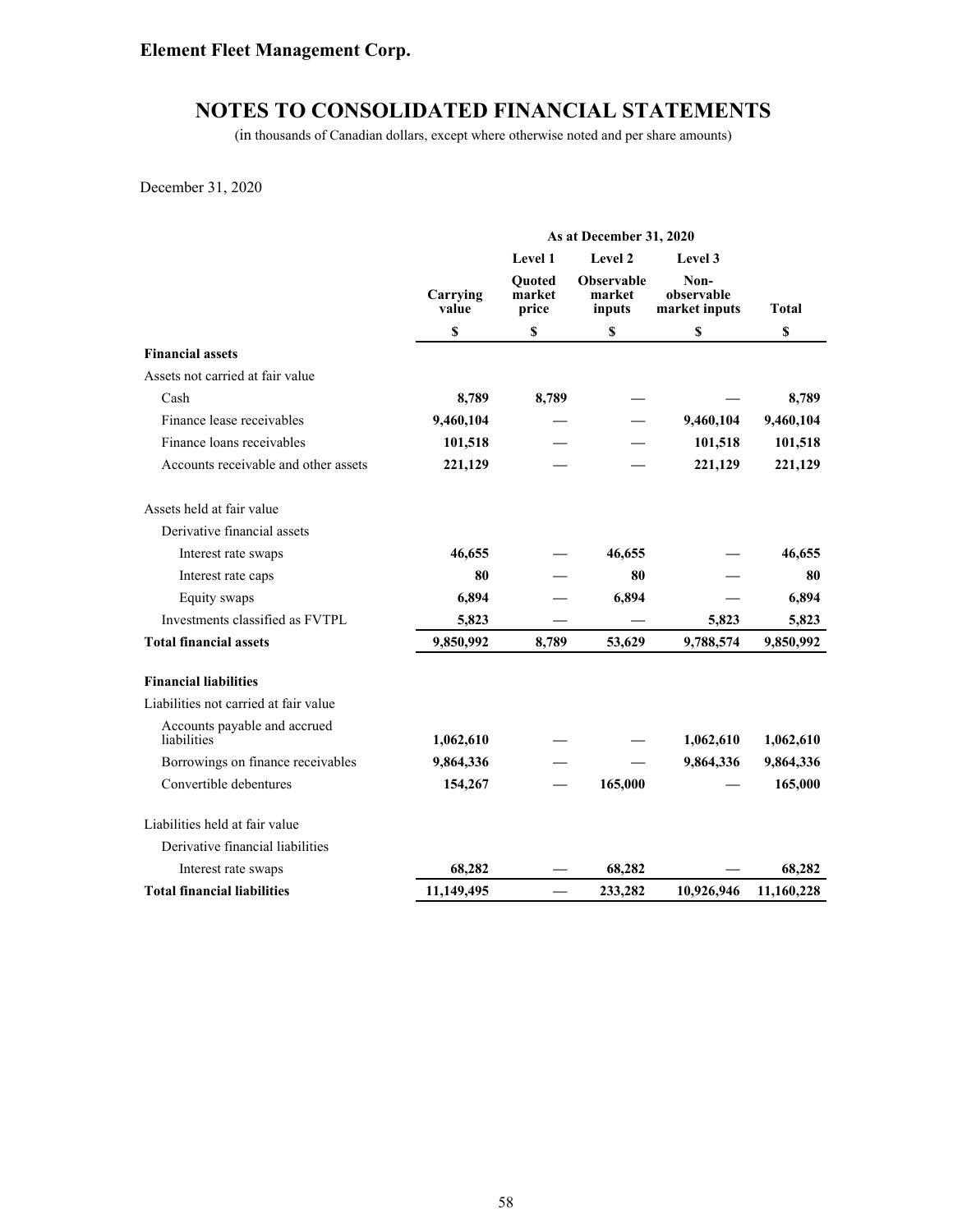(in thousands of Canadian dollars, except where otherwise noted and per share amounts)

December 31, 2020

|                                             |                   |                           | As at December 31, 2019        |                                     |            |
|---------------------------------------------|-------------------|---------------------------|--------------------------------|-------------------------------------|------------|
|                                             |                   | Level 1                   | Level 2                        | Level 3                             |            |
|                                             | Carrying<br>value | Ouoted<br>market<br>price | Observable<br>market<br>inputs | Non-<br>observable<br>market inputs | Total      |
|                                             | \$                | \$                        | \$                             | \$                                  | \$         |
| <b>Financial assets</b>                     |                   |                           |                                |                                     |            |
| Assets not carried at fair value            |                   |                           |                                |                                     |            |
| Cash                                        | 24,224            | 24,224                    |                                |                                     | 24,224     |
| Finance lease receivables                   | 11,884,162        |                           |                                | 11,884,162                          | 11,884,162 |
| Finance loans receivables                   | 102,812           |                           |                                | 102,812                             | 102,812    |
| Accounts receivable and other assets        | 203,834           |                           |                                | 203,834                             | 203,834    |
| Assets held at fair value                   |                   |                           |                                |                                     |            |
| Derivative financial assets                 |                   |                           |                                |                                     |            |
| Interest rate swaps                         | 40,555            |                           | 40,555                         |                                     | 40,555     |
| Interest rate caps                          | 327               |                           | 327                            |                                     | 327        |
| <b>Equity Swaps</b>                         | 514               |                           | 514                            |                                     | 514        |
| Investments classified as FVTPL             | 6,266             |                           |                                | 6,266                               | 6,266      |
| <b>Total financial assets</b>               | 12,262,694        | 24,224                    | 41,396                         | 12,197,074                          | 12,262,694 |
| <b>Financial liabilities</b>                |                   |                           |                                |                                     |            |
| Liabilities not carried at fair value       |                   |                           |                                |                                     |            |
| Accounts payable and accrued<br>liabilities | 924,936           |                           |                                | 924,936                             | 924,936    |
| Borrowings on finance receivables           | 11,892,861        |                           |                                | 11,892,861                          | 11,892,861 |
| Convertible debentures                      | 711,791           |                           | 737,917                        |                                     | 737,917    |
| Liabilities held at fair value              |                   |                           |                                |                                     |            |
| Derivative financial liabilities            |                   |                           |                                |                                     |            |
| Interest rate swaps                         | 39,145            |                           | 39,145                         |                                     | 39,145     |
| <b>Total financial liabilities</b>          | 13,568,733        |                           | 777,062                        | 12,817,797                          | 13,594,859 |

### **26. RESTRUCTURING AND TRANSFORMATION**

For the year ended December 31, 2020, the Company recorded transformation expenses of \$77,508 (December 31, 2019 - \$91,413). All amounts have been incurred and paid or expect to be paid by the end of 2021 with the exception of accrued operating expenses on closed facilities for \$2,505, included in professional fees and other, which will be paid out over the remaining term of the lease. No additional transformation expenses will be incurred subsequent to December 31, 2020.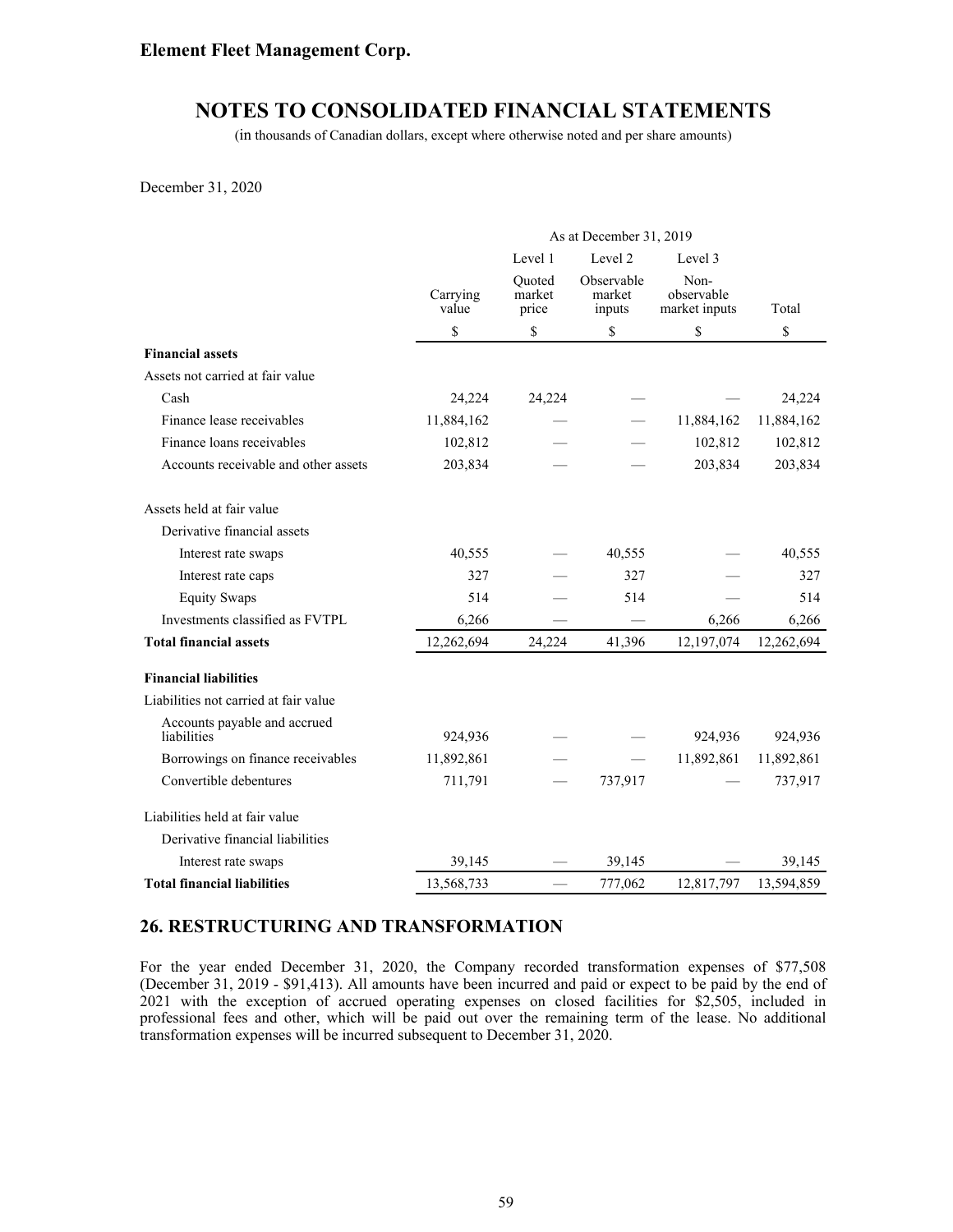## **Element Fleet Management Corp.**

## **NOTES TO CONSOLIDATED FINANCIAL STATEMENTS**

(in thousands of Canadian dollars, except where otherwise noted and per share amounts)

December 31, 2020

Transformation and restructuring expenses for the year ended:

|                           | December 31,<br>2020 | December 31,<br>2019 |
|---------------------------|----------------------|----------------------|
| <b>Nature of expenses</b> | \$                   | Φ                    |
| Severances                | 19,939               | 11,095               |
| Professional fees         | 44,849               | 50,541               |
| Employee bonuses          |                      | 14,220               |
| Others                    | 12,720               | 15,557               |
| <b>Total</b>              | 77,508               | 91,413               |

Remaining un-paid liabilities related to transformation expenses.

|                           | <b>As at December</b><br>31, 2020 | As at December<br>31, 2019 |
|---------------------------|-----------------------------------|----------------------------|
| <b>Nature of expenses</b> | \$                                | S                          |
| Severances                | 9,136                             | 5,883                      |
| Professional fees         | 22,884                            | 14,512                     |
| Employee bonuses          |                                   | 14,220                     |
| Others                    | 2,881                             | 599                        |
| <b>Total</b>              | 34,901                            | 35,214                     |

## **27. SYNDICATIONS**

The following represents the detail of the Company's syndicated assets.

|                                 |                                          | 31, 2020 | <b>As at December</b> As at December<br>31.2019 |  |
|---------------------------------|------------------------------------------|----------|-------------------------------------------------|--|
|                                 | <b>Classification</b>                    |          |                                                 |  |
| Allowance for early termination | Accounts payable and accrued liabilities | 12,835   | 5,779                                           |  |
| Deferred servicing fee.         | Finance receivables                      | 814      | 1.181                                           |  |

|                                     |                          | Year ended           |                      |
|-------------------------------------|--------------------------|----------------------|----------------------|
|                                     |                          | December 31,<br>2020 | December 31.<br>2019 |
|                                     | <b>Classification</b>    | S                    |                      |
| Syndication revenue, net            | Syndication revenue, net | 75,552               | 89,577               |
| Net book value of assets syndicated | n/a                      | 2,811,598            | 2,898,498            |